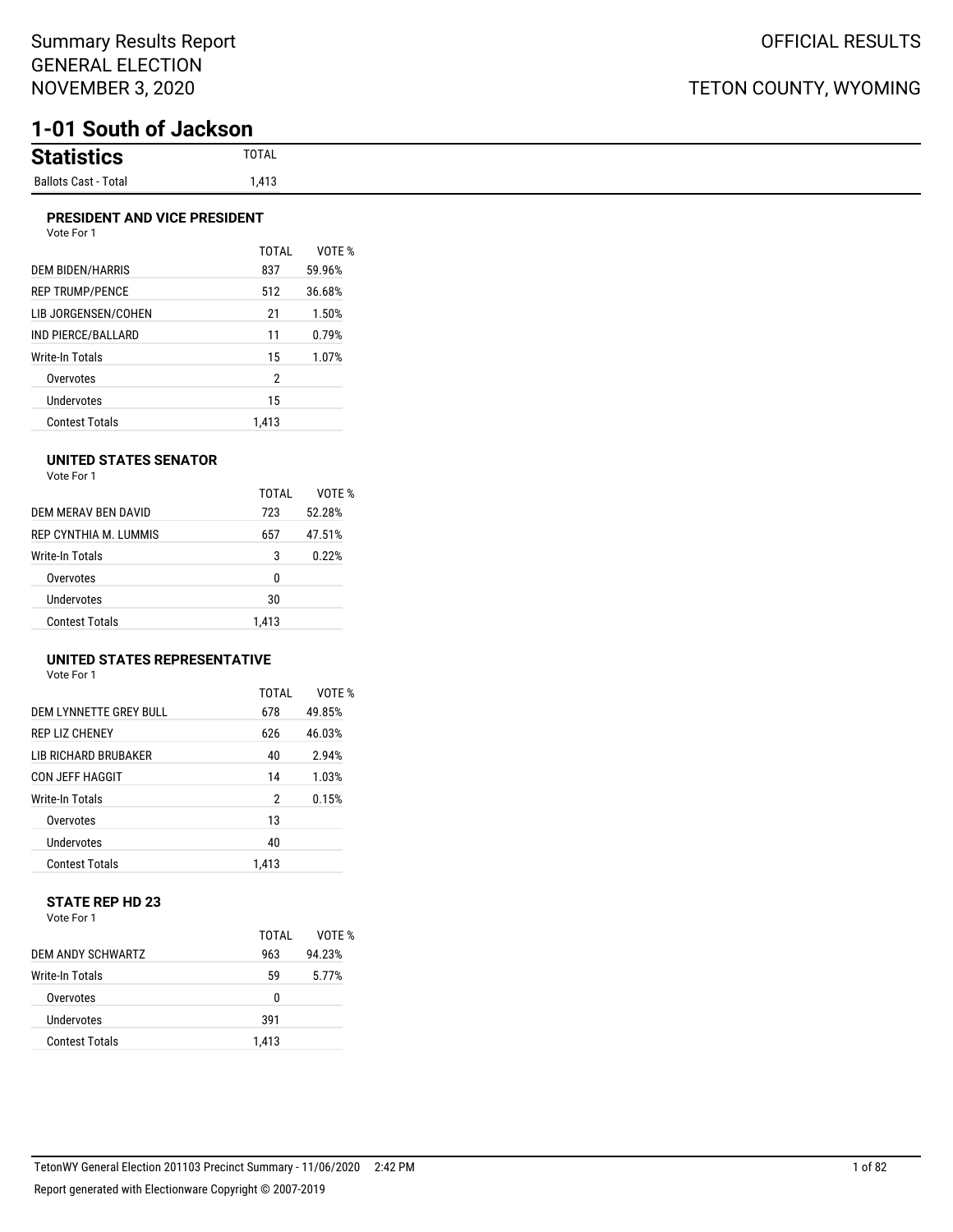# **1-01 South of Jackson**

### **COUNTY COMMISSIONER**

| Vote For 2             |       |        |
|------------------------|-------|--------|
|                        | TOTAL | VOTF % |
| DEM GREGORY W. EPSTEIN | 496   | 21.07% |
| DEM NATALIA D. MACKER  | 524   | 22.26% |
| REP CHRISTIAN BECKWITH | 440   | 18.69% |
| REP PETER LONG         | 575   | 24.43% |
| IND WES GARDNER        | 316   | 13.42% |
| Write-In Totals        | 3     | 0.13%  |
| Overvotes              | 12    |        |
| Undervotes             | 460   |        |
| <b>Contest Totals</b>  | 2.826 |        |

#### **SUP CT - BOOMGAARDEN**

Vote For 1

|                       | TOTAI | VOTE % |
|-----------------------|-------|--------|
| <b>YES</b>            | 929   | 85.94% |
| NO.                   | 152   | 14.06% |
| Overvotes             | 0     |        |
| Undervotes            | 332   |        |
| <b>Contest Totals</b> | 1,413 |        |

#### **SUP CT - GRAY**

Vote For 1

| TOTAI | VOTF % |
|-------|--------|
| 900   | 84.91% |
| 160   | 15.09% |
| 0     |        |
| 353   |        |
| 1,413 |        |
|       |        |

#### **DIST CT - CONDER**

Vote For 1

|                       | TOTAI | VOTE % |
|-----------------------|-------|--------|
| <b>YES</b>            | 863   | 85.19% |
| NO.                   | 150   | 14.81% |
| Overvotes             | 1     |        |
| Undervotes            | 399   |        |
| <b>Contest Totals</b> | 1,413 |        |

#### **CIR CT - DENHARDT**

Vote For 1

| <b>YES</b>            | TOTAL<br>819 | VOTE %<br>81.82% |
|-----------------------|--------------|------------------|
| N0                    | 182          | 18.18%           |
| Overvotes             | 1            |                  |
| Undervotes            | 411          |                  |
| <b>Contest Totals</b> | 1,413        |                  |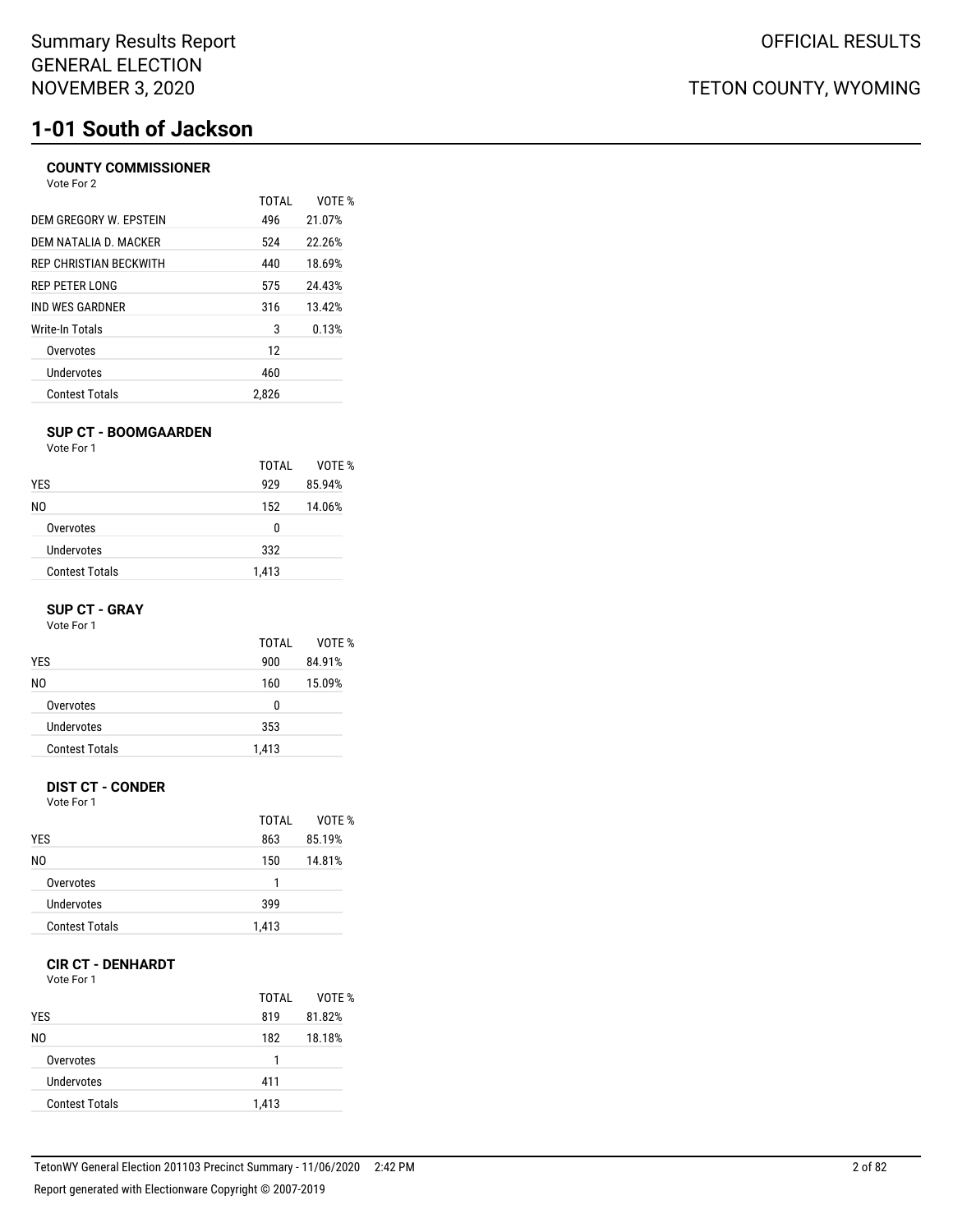## Summary Results Report GENERAL ELECTION NOVEMBER 3, 2020

# **1-01 South of Jackson**

## **CIR CT - HAWS**

| Vote For 1 |  |
|------------|--|
|------------|--|

|                       | TOTAI | VOTE % |
|-----------------------|-------|--------|
| <b>YES</b>            | 897   | 85.84% |
| N0                    | 148   | 14.16% |
| Overvotes             | 1     |        |
| Undervotes            | 367   |        |
| <b>Contest Totals</b> | 1,413 |        |

#### **CIR CT - RADDA**

Vote For 1

|                       | TOTAL | VOTE % |
|-----------------------|-------|--------|
| <b>YES</b>            | 876   | 78.56% |
| NO.                   | 239   | 21.44% |
| Overvotes             | 0     |        |
| Undervotes            | 298   |        |
| <b>Contest Totals</b> | 1,413 |        |

### **SCHOOL DISTRICT TRUSTEE**

Vote For 4

|                       | <b>TOTAL</b> | VOTE % |
|-----------------------|--------------|--------|
| <b>BETSY CARLIN</b>   | 719          | 22.19% |
| <b>KATE MEAD</b>      | 764          | 23.58% |
| <b>BILL SCARLETT</b>  | 710          | 21.91% |
| THOMAS SMITS          | 462          | 14.26% |
| JENNIFER ZUNG         | 573          | 17.69% |
| Write-In Totals       | 12           | 0.37%  |
| Overvotes             | 4            |        |
| Undervotes            | 2,408        |        |
| <b>Contest Totals</b> | 5.652        |        |

## **CONSERVATION DIST SUPERVISOR URBAN**

Vote For 1

|                       | TOTAI | VOTF % |
|-----------------------|-------|--------|
| <b>ROBY HURLEY</b>    | 910   | 98.81% |
| Write-In Totals       | 11    | 1.19%  |
| Overvotes             | 1     |        |
| Undervotes            | 491   |        |
| <b>Contest Totals</b> | 1,413 |        |
|                       |       |        |

#### **CONSERVATION DIST SUPERVISOR AT LARGE** Vote For 1

|                       | TOTAI | VOTE % |
|-----------------------|-------|--------|
| <b>NATE FULLER</b>    | 932   | 98.94% |
| Write-In Totals       | 10    | 1.06%  |
| Overvotes             |       |        |
| Undervotes            | 470   |        |
| <b>Contest Totals</b> | 1,413 |        |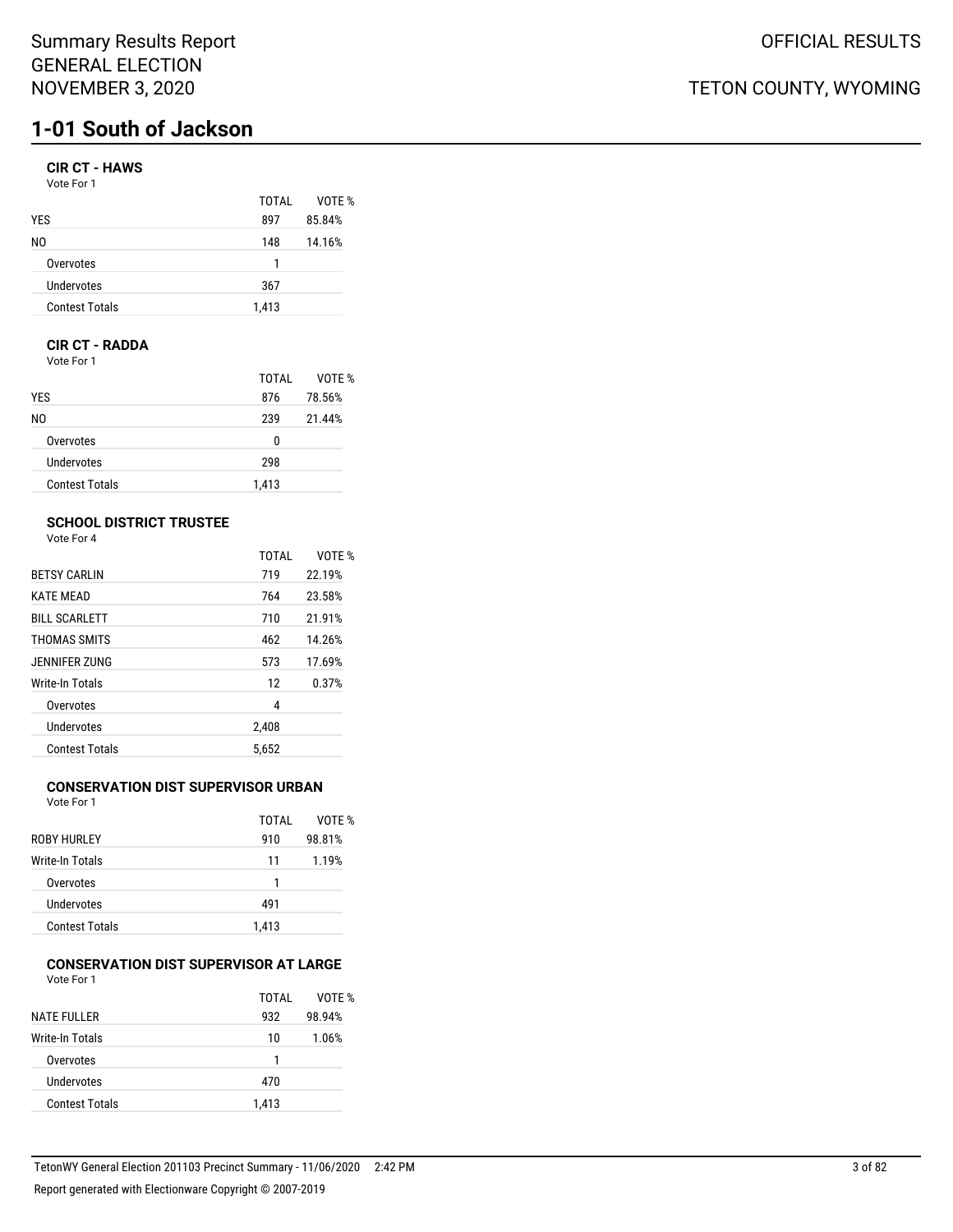# **1-01 South of Jackson**

## **ST. JOHN'S HOSPITAL DIST TRUSTEE 4YR**

Vote For 3

|                       | TOTAL | VOTE % |
|-----------------------|-------|--------|
| C. SCOTT GIBSON       | 665   | 29.50% |
| BRUCE HAYSE           | 832   | 36.91% |
| CYNTHIA HOGAN         | 732   | 32.48% |
| Write-In Totals       | 25    | 1.11%  |
| Overvotes             | 3     |        |
| Undervotes            | 1,982 |        |
| <b>Contest Totals</b> | 4,239 |        |
|                       |       |        |

#### **ST. JOHN'S HOSPITAL DIST TRUSTEE 2YR UNEXPIRED** Vote For 1

| <b>SUE CRITZER</b>     | TOTAI<br>891 | VOTF %<br>98.34% |
|------------------------|--------------|------------------|
| <b>Write-In Totals</b> | 15           | 1.66%            |
| Overvotes              | 0            |                  |
| Undervotes             | 507          |                  |
| <b>Contest Totals</b>  | 1.413        |                  |

#### **ST. JOHN'S HOSPITAL DIST TRUSTEE 2YR UNEXPIRED TERM** Vote For 1

| DEBORAH C. HOPKINS    | TOTAI<br>901 | VOTF %<br>98.79% |
|-----------------------|--------------|------------------|
| Write-In Totals       | 11           | 1.21%            |
| Overvotes             | 0            |                  |
| Undervotes            | 501          |                  |
| <b>Contest Totals</b> | 1.413        |                  |

#### **CONST AMEND A**

Vote For 1

| <b>FOR</b>            | TOTAI<br>733 | VOTE %<br>60.83% |
|-----------------------|--------------|------------------|
| AGAINST               | 472          | 39.17%           |
| Overvotes             | 0            |                  |
| Undervotes            | 208          |                  |
| <b>Contest Totals</b> | 1,413        |                  |

#### **SALES AND USE TAX**

Vote For 1

| FOR THE COUNTY SALES AND USE<br><b>TAX</b>     | TOTAI<br>550 | VOTF %<br>40.65% |
|------------------------------------------------|--------------|------------------|
| AGAINST THE COUNTY SALES AND<br><b>USE TAX</b> | 803          | 59.35%           |
| Overvotes                                      |              |                  |
| Undervotes                                     | 59           |                  |
| <b>Contest Totals</b>                          | 1.413        |                  |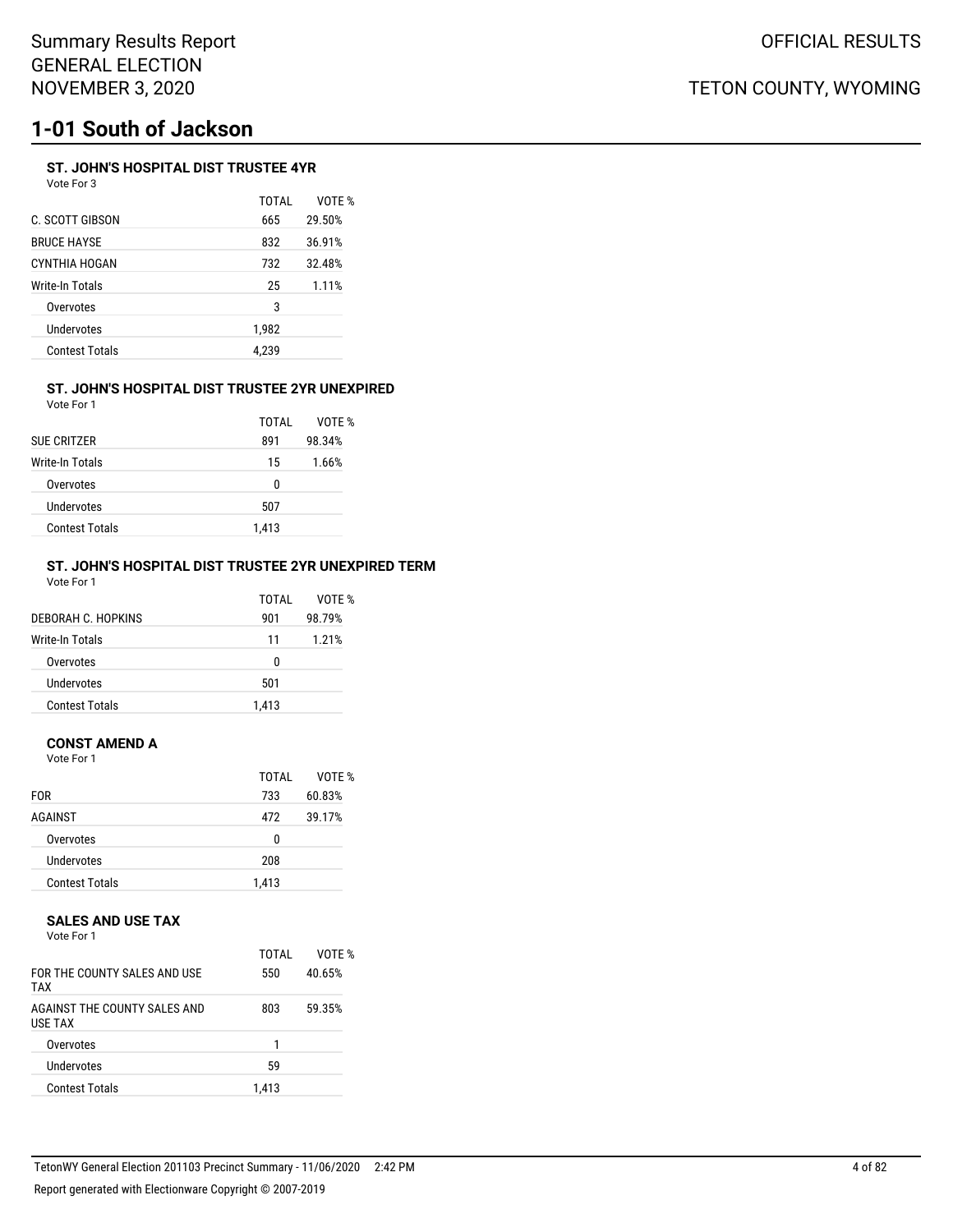# **1-02 Mid-East Jackson**

#### **PRESIDENT AND VICE PRESIDENT** Vote For 1

| <b>VULLET UIT</b>       |              |        |
|-------------------------|--------------|--------|
|                         | <b>TOTAL</b> | VOTF % |
| <b>DEM BIDEN/HARRIS</b> | 899          | 77.97% |
| <b>REP TRUMP/PENCE</b>  | 214          | 18.56% |
| LIB JORGENSEN/COHEN     | 21           | 1.82%  |
| IND PIERCE/BALLARD      | g            | 0.78%  |
| Write-In Totals         | 10           | 0.87%  |
| Overvotes               | 1            |        |
| Undervotes              | 10           |        |
| <b>Contest Totals</b>   | 1.164        |        |

#### **UNITED STATES SENATOR**

Vote For 1

|                       | TOTAI | VOTF % |
|-----------------------|-------|--------|
| DEM MERAV BEN DAVID   | 850   | 75.76% |
| REP CYNTHIA M. LUMMIS | 266   | 23.71% |
| Write-In Totals       | 6     | 0.53%  |
| Overvotes             | 0     |        |
| Undervotes            | 42    |        |
| Contest Totals        | 1.164 |        |

#### **UNITED STATES REPRESENTATIVE**

Vote For 1

|                        | TOTAL | VOTF % |
|------------------------|-------|--------|
| DEM LYNNETTE GREY BULL | 836   | 74.44% |
| <b>REP LIZ CHENEY</b>  | 249   | 22.17% |
| LIB RICHARD BRUBAKER   | 31    | 2.76%  |
| <b>CON JEFF HAGGIT</b> | 5     | 0.45%  |
| <b>Write-In Totals</b> | 2     | 0.18%  |
| Overvotes              | g     |        |
| Undervotes             | 32    |        |
| <b>Contest Totals</b>  | 1.164 |        |

#### **STATE REP HD 16** Vote For 1

|                       | TOTAI | VOTE % |
|-----------------------|-------|--------|
| DEM MIKE YIN          | 940   | 97.11% |
| Write-In Totals       | 28    | 2.89%  |
| Overvotes             | 0     |        |
| Undervotes            | 196   |        |
| <b>Contest Totals</b> | 1.164 |        |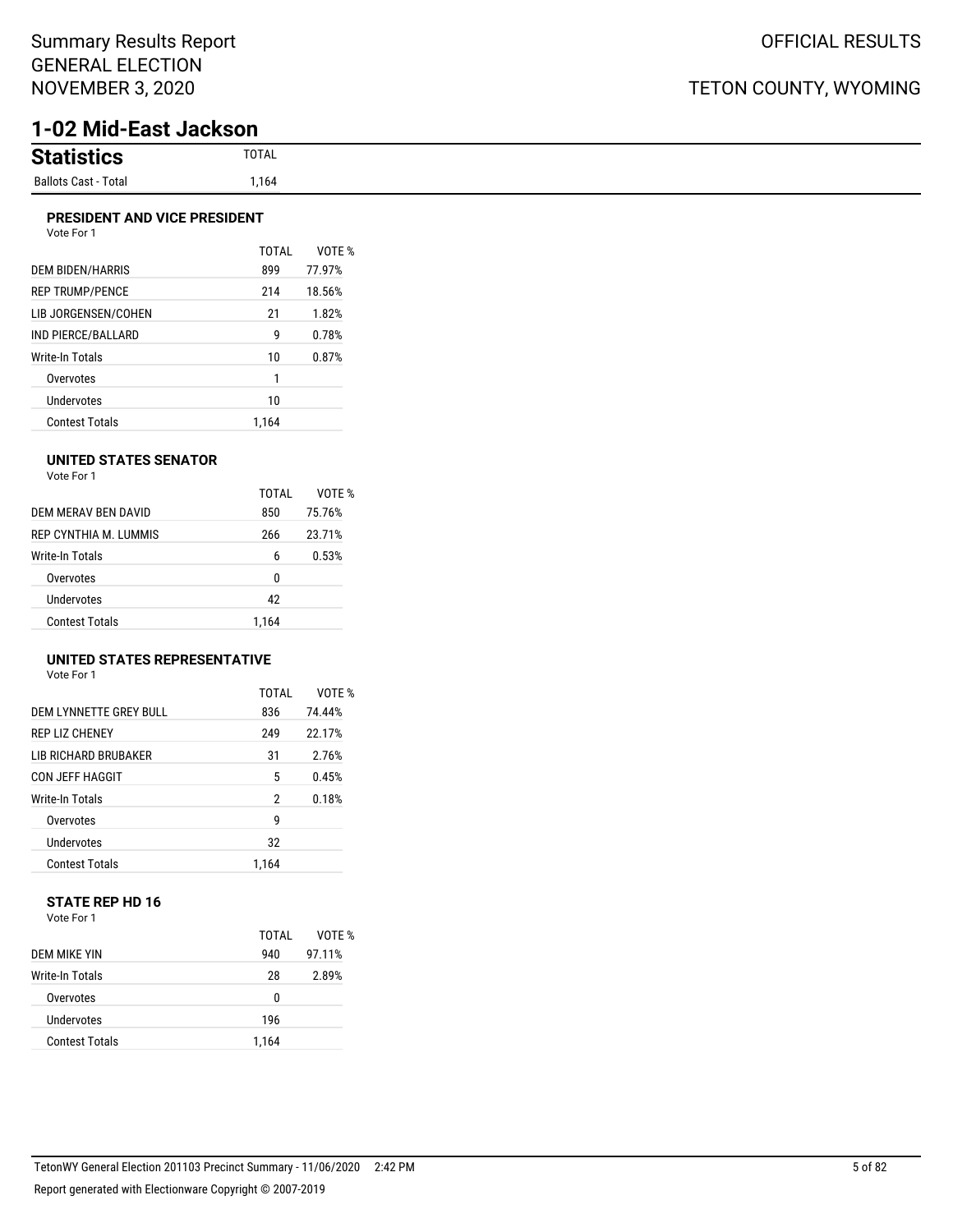# **1-02 Mid-East Jackson**

### **COUNTY COMMISSIONER**

| Vote For 2             |       |        |
|------------------------|-------|--------|
|                        | TOTAI | VOTF % |
| DEM GREGORY W. EPSTEIN | 380   | 19.23% |
| DEM NATALIA D. MACKER  | 630   | 31.88% |
| REP CHRISTIAN BECKWITH | 317   | 16.04% |
| REP PETER LONG         | 278   | 14.07% |
| IND WES GARDNER        | 366   | 18.52% |
| Write-In Totals        | 5     | 0.25%  |
| Overvotes              | 0     |        |
| <b>Undervotes</b>      | 352   |        |
| <b>Contest Totals</b>  | 2.328 |        |
|                        |       |        |

#### **SUP CT - BOOMGAARDEN**

Vote For 1

|                       | TOTAI | VOTE % |
|-----------------------|-------|--------|
| <b>YES</b>            | 716   | 83.16% |
| NO.                   | 145   | 16.84% |
| Overvotes             | 0     |        |
| Undervotes            | 303   |        |
| <b>Contest Totals</b> | 1,164 |        |

#### **SUP CT - GRAY**

Vote For 1

|                       | TOTAI | VOTF % |
|-----------------------|-------|--------|
| <b>YES</b>            | 672   | 79.25% |
| N0                    | 176   | 20.75% |
| Overvotes             | 0     |        |
| Undervotes            | 316   |        |
| <b>Contest Totals</b> | 1,164 |        |

#### **DIST CT - CONDER**

Vote For 1

|                       | TOTAI | VOTF % |
|-----------------------|-------|--------|
| <b>YES</b>            | 624   | 78.20% |
| NO.                   | 174   | 21.80% |
| Overvotes             | 0     |        |
| Undervotes            | 366   |        |
| <b>Contest Totals</b> | 1,164 |        |

#### **CIR CT - DENHARDT**

Vote For 1

| <b>YES</b>            | TOTAI<br>599 | VOTE %<br>76.79% |
|-----------------------|--------------|------------------|
| N0                    | 181          | 23.21%           |
| Overvotes             | 0            |                  |
| Undervotes            | 384          |                  |
| <b>Contest Totals</b> | 1,164        |                  |

TETON COUNTY, WYOMING

OFFICIAL RESULTS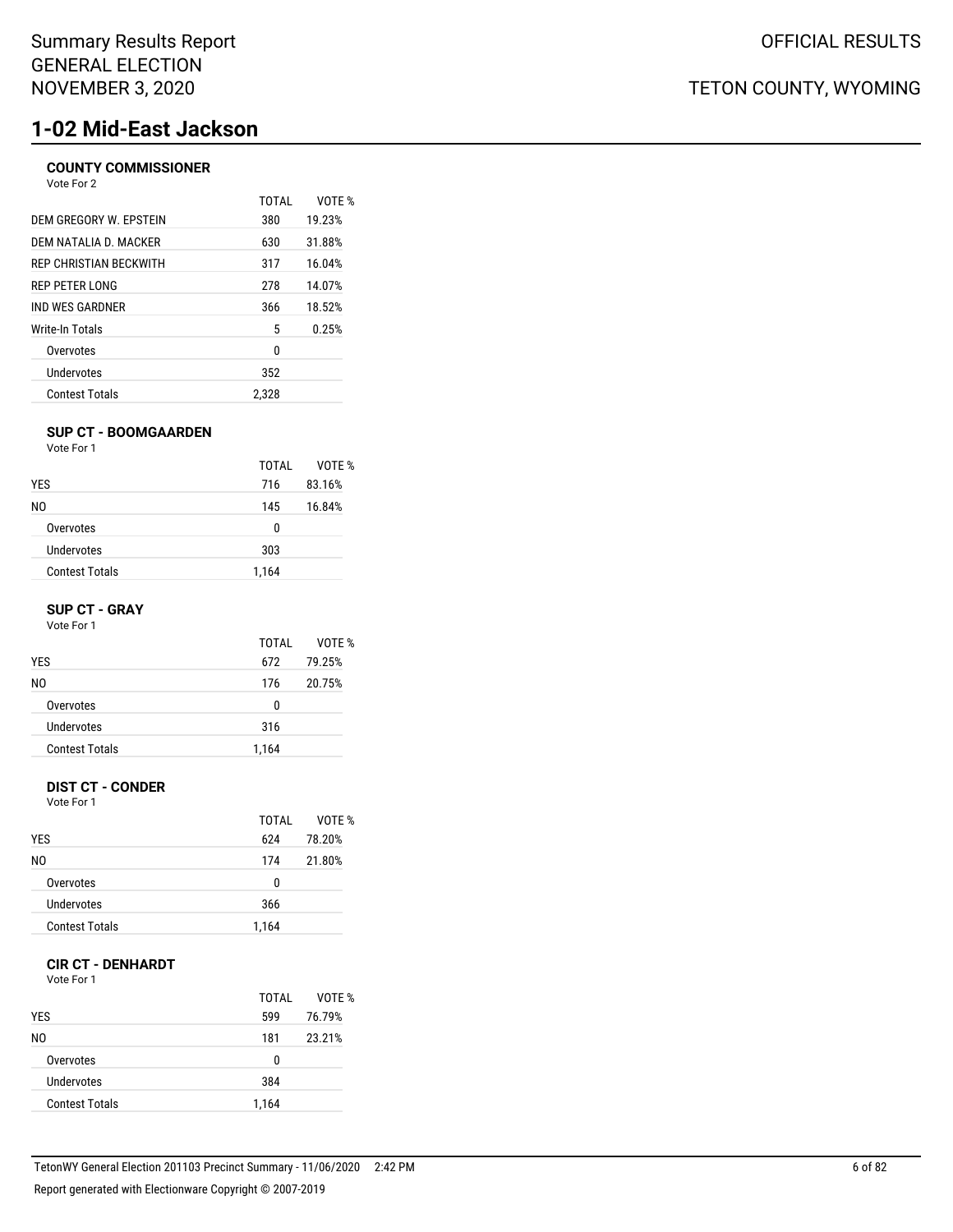## Summary Results Report GENERAL ELECTION NOVEMBER 3, 2020

# **1-02 Mid-East Jackson**

### **CIR CT - HAWS**

| Vote For 1 |  |
|------------|--|
|------------|--|

|                       | TOTAL | VOTE % |
|-----------------------|-------|--------|
| <b>YES</b>            | 635   | 79.38% |
| NO.                   | 165   | 20.62% |
| Overvotes             | 0     |        |
| Undervotes            | 364   |        |
| <b>Contest Totals</b> | 1,164 |        |

## **CIR CT - RADDA**

Vote For 1

|                       | TOTAL | VOTE % |
|-----------------------|-------|--------|
| <b>YES</b>            | 627   | 73.42% |
| NO.                   | 227   | 26.58% |
| Overvotes             | 0     |        |
| Undervotes            | 310   |        |
| <b>Contest Totals</b> | 1,164 |        |

### **MAYOR JACKSON**

Vote For 1

|                               | TOTAI | VOTF % |
|-------------------------------|-------|--------|
| MICHAEL KUDAR                 | 375   | 33.88% |
| <b>HAILEY MORTON LEVINSON</b> | 722   | 65.22% |
| Write-In Totals               | 10    | 0.90%  |
| Overvotes                     | 1     |        |
| Undervotes                    | 56    |        |
| <b>Contest Totals</b>         | 1.164 |        |

## **TOWN COUNCIL JACKSON**

Vote For 2

|                       | TOTAL | VOTF % |
|-----------------------|-------|--------|
| JESSICA CHAMBERS      | 574   | 30.15% |
| PETE MULDOON          | 393   | 20.64% |
| <b>JIM ROOKS</b>      | 515   | 27.05% |
| <b>DEVON VIEHMAN</b>  | 413   | 21.69% |
| Write-In Totals       | g     | 0.47%  |
| Overvotes             | 4     |        |
| Undervotes            | 420   |        |
| <b>Contest Totals</b> | 2,328 |        |
|                       |       |        |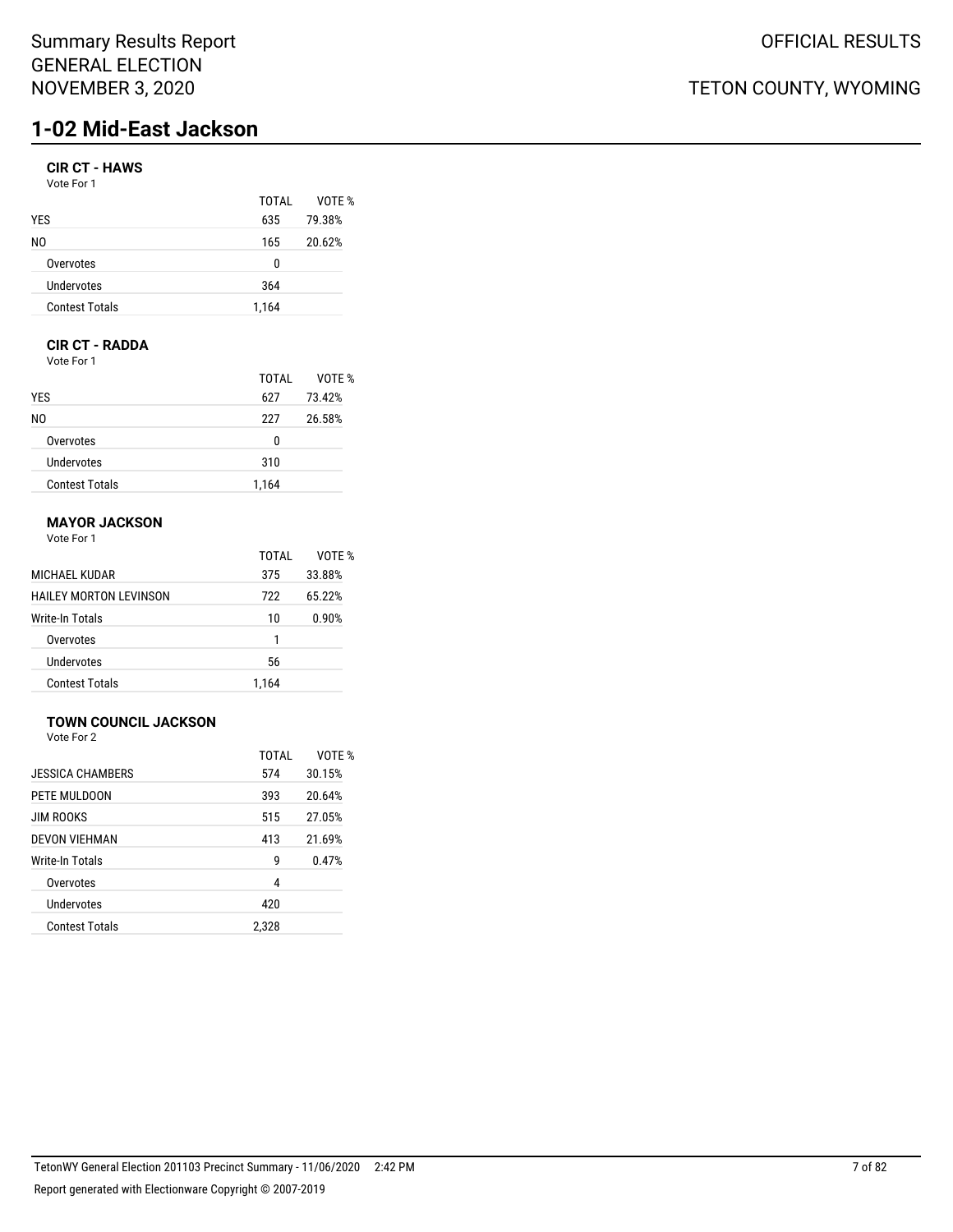# **1-02 Mid-East Jackson**

#### **SCHOOL DISTRICT TRUSTEE** Vote For 4

|                       | <b>TOTAL</b> | VOTE % |
|-----------------------|--------------|--------|
| <b>BETSY CARLIN</b>   | 548          | 22.80% |
| <b>KATE MEAD</b>      | 618          | 25.71% |
| <b>BILL SCARLETT</b>  | 365          | 15.18% |
| THOMAS SMITS          | 325          | 13.52% |
| JENNIFER ZUNG         | 534          | 22.21% |
| Write-In Totals       | 14           | 0.58%  |
| Overvotes             | 4            |        |
| Undervotes            | 2,248        |        |
| <b>Contest Totals</b> | 4.656        |        |
|                       |              |        |

#### **CONSERVATION DIST SUPERVISOR URBAN**

| Vote For 1            |       |        |
|-----------------------|-------|--------|
|                       | TOTAI | VOTE % |
| ROBY HURLEY           | 755   | 99.08% |
| Write-In Totals       | 7     | 0.92%  |
| Overvotes             | 0     |        |
| Undervotes            | 402   |        |
| <b>Contest Totals</b> | 1.164 |        |

#### **CONSERVATION DIST SUPERVISOR AT LARGE** Vote For 1

| <b>NATE FULLER</b>    | TOTAI<br>791 | VOTF %<br>99.12% |
|-----------------------|--------------|------------------|
| Write-In Totals       | 7            | 0.88%            |
| Overvotes             | U            |                  |
| Undervotes            | 366          |                  |
| <b>Contest Totals</b> | 1.164        |                  |

#### **ST. JOHN'S HOSPITAL DIST TRUSTEE 4YR**  $V_{\text{min}}$  For  $\sigma$

| VOIE FOL 3            |       |        |
|-----------------------|-------|--------|
|                       | TOTAL | VOTE % |
| C. SCOTT GIBSON       | 473   | 27.56% |
| <b>BRUCE HAYSE</b>    | 652   | 38.00% |
| CYNTHIA HOGAN         | 580   | 33.80% |
| Write-In Totals       | 11    | 0.64%  |
| Overvotes             | 6     |        |
| Undervotes            | 1,770 |        |
| <b>Contest Totals</b> | 3.492 |        |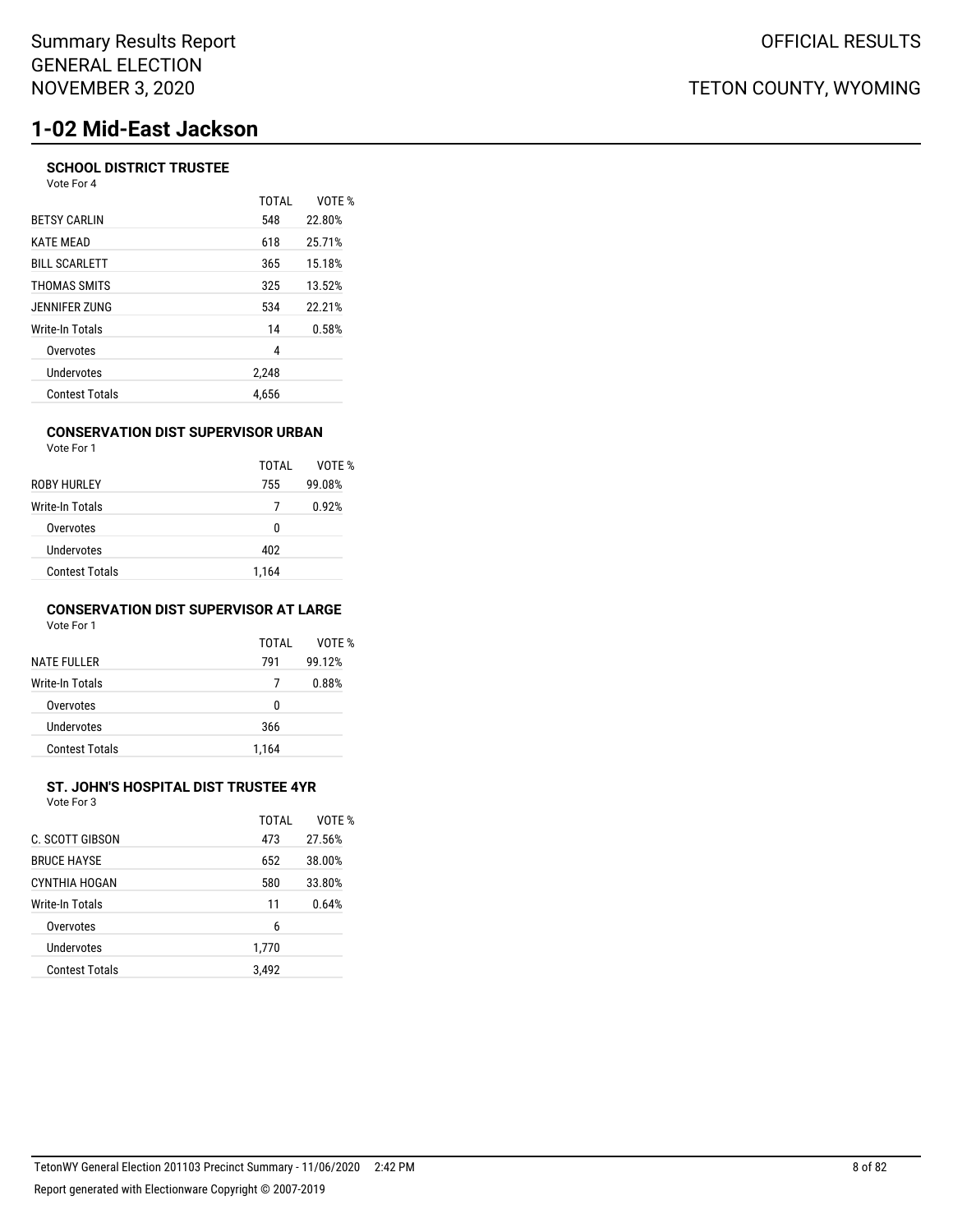# **1-02 Mid-East Jackson**

### **ST. JOHN'S HOSPITAL DIST TRUSTEE 2YR UNEXPIRED**

Vote For 1

TOTAL VOTE % SUE CRITZER 710 98.89% Write-In Totals 8 1.11% Overvotes 0 Undervotes 446 Contest Totals 1,164

#### **ST. JOHN'S HOSPITAL DIST TRUSTEE 2YR UNEXPIRED TERM**

| Vote For 1            |       |        |
|-----------------------|-------|--------|
|                       | TOTAI | VOTF % |
| DEBORAH C. HOPKINS    | 721   | 98.36% |
| Write-In Totals       | 12    | 1.64%  |
| Overvotes             | 0     |        |
| <b>Undervotes</b>     | 431   |        |
| <b>Contest Totals</b> | 1.164 |        |

#### **CONST AMEND A**

Vote For 1

|                       | TOTAL | VOTE % |
|-----------------------|-------|--------|
| <b>FOR</b>            | 649   | 66.56% |
| AGAINST               | 326   | 33.44% |
| Overvotes             |       |        |
| Undervotes            | 188   |        |
| <b>Contest Totals</b> | 1.164 |        |

#### **SALES AND USE TAX**

| Vote For 1 |  |  |
|------------|--|--|
|            |  |  |

| TOTAI | VOTF % |
|-------|--------|
| 606   | 54.59% |
| 504   | 45.41% |
| U     |        |
| 54    |        |
| 1.164 |        |
|       |        |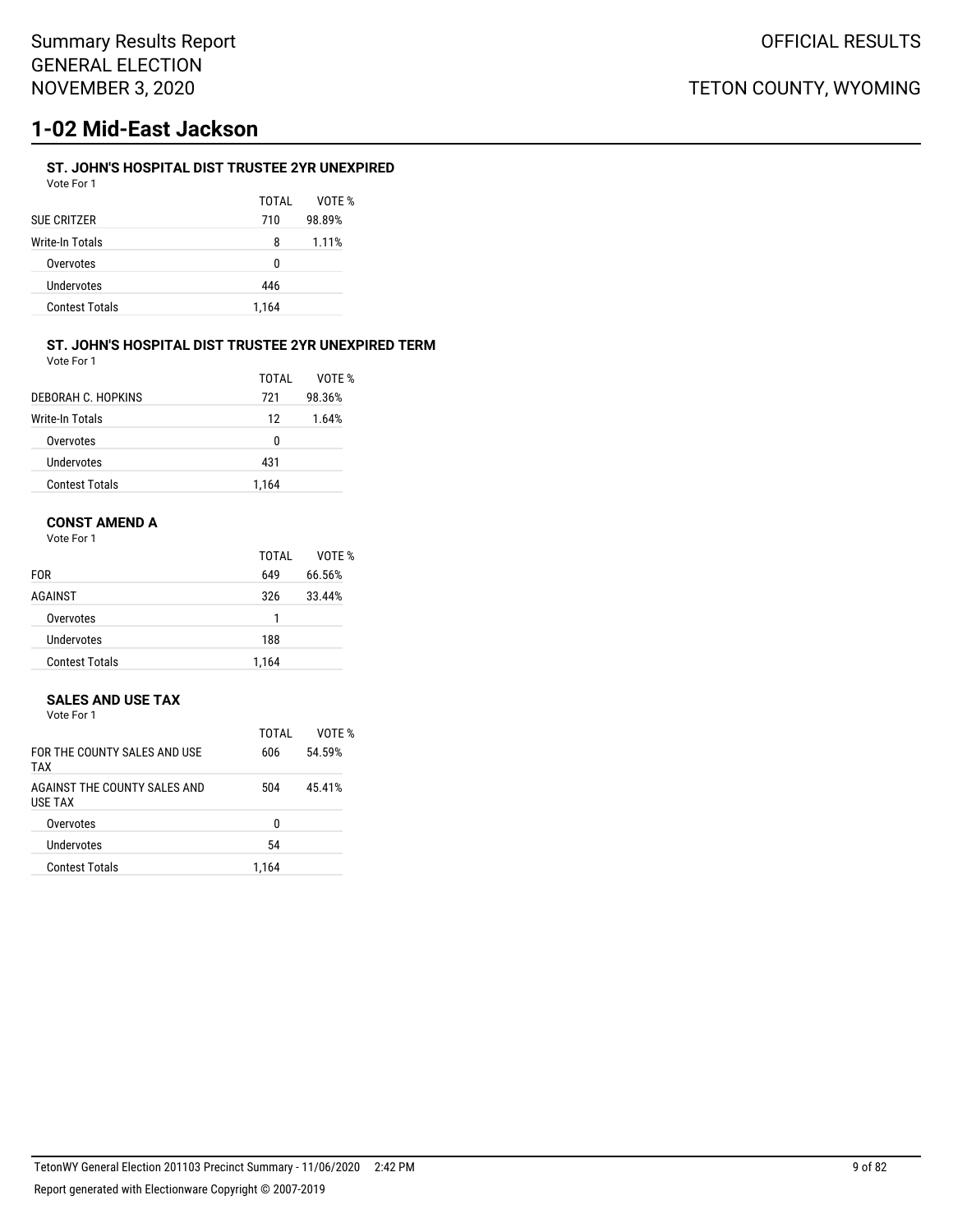# **1-03 Skyline/HC/GVB/ER**

| <b>Statistic</b>                    |
|-------------------------------------|
| <b>Ballots Cast -</b><br>Total<br>. |

#### **PRESIDENT AND VICE PRESIDENT**

|                        | TOTAL | VOTF % |
|------------------------|-------|--------|
| DEM BIDEN/HARRIS       | 391   | 62.56% |
| <b>REP TRUMP/PENCE</b> | 214   | 34.24% |
| LIB JORGENSEN/COHEN    | 2     | 0.32%  |
| IND PIERCE/BALLARD     | 5     | 0.80%  |
| Write-In Totals        | 13    | 2.08%  |
| Overvotes              | 0     |        |
| <b>Undervotes</b>      | 7     |        |
| <b>Contest Totals</b>  | 632   |        |

#### **UNITED STATES SENATOR**

Vote For 1

|                        | TOTAI | VOTF % |
|------------------------|-------|--------|
| DEM MERAV BEN DAVID    | 323   | 52.61% |
| REP CYNTHIA M. LUMMIS  | 289   | 47.07% |
| <b>Write-In Totals</b> | 2     | 0.33%  |
| Overvotes              | 0     |        |
| Undervotes             | 18    |        |
| Contest Totals         | 632   |        |

## **UNITED STATES REPRESENTATIVE**

Vote For 1

|                             | TOTAL | VOTE % |
|-----------------------------|-------|--------|
| DEM LYNNETTE GREY BULL      | 291   | 47.09% |
| <b>REP LIZ CHENEY</b>       | 311   | 50.32% |
| <b>LIB RICHARD BRUBAKER</b> | 12    | 1.94%  |
| <b>CON JEFF HAGGIT</b>      | 2     | 0.32%  |
| Write-In Totals             | 2     | 0.32%  |
| Overvotes                   | 4     |        |
| Undervotes                  | 10    |        |
| <b>Contest Totals</b>       | 632   |        |

#### **STATE REP HD 23** Vote For 1

|                       | TOTAI | VOTF % |
|-----------------------|-------|--------|
| DEM ANDY SCHWARTZ     | 437   | 95.21% |
| Write-In Totals       | 22    | 4.79%  |
| Overvotes             | U     |        |
| Undervotes            | 173   |        |
| <b>Contest Totals</b> | 632   |        |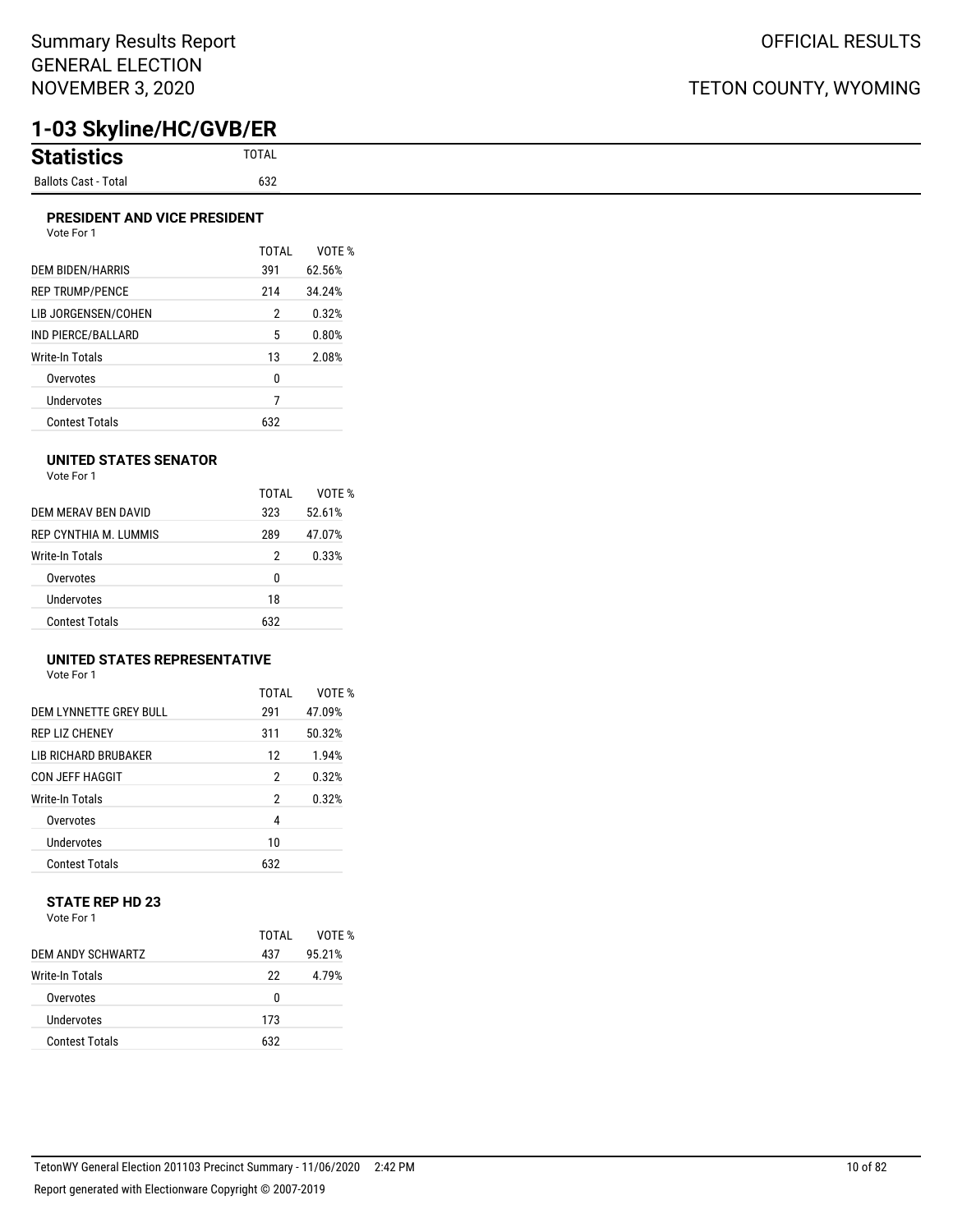# **1-03 Skyline/HC/GVB/ER**

### **COUNTY COMMISSIONER**

Vote For 2

|                        | TOTAI | VOTF % |
|------------------------|-------|--------|
| DEM GREGORY W. EPSTEIN | 213   | 20.06% |
| DEM NATALIA D. MACKER  | 247   | 23.26% |
| REP CHRISTIAN BECKWITH | 251   | 23.63% |
| REP PETER LONG         | 241   | 22.69% |
| IND WES GARDNER        | 107   | 10.08% |
| Write-In Totals        | 3     | 0.28%  |
| Overvotes              | 10    |        |
| Undervotes             | 192   |        |
| <b>Contest Totals</b>  | 1.264 |        |

#### **SUP CT - BOOMGAARDEN**

|                       | TOTAI | VOTE % |
|-----------------------|-------|--------|
| <b>YES</b>            | 417   | 87.06% |
| NO.                   | 62    | 12.94% |
| Overvotes             | 0     |        |
| Undervotes            | 153   |        |
| <b>Contest Totals</b> | 632   |        |

#### **SUP CT - GRAY**

Vote For 1

| 406 |            |
|-----|------------|
|     | 85.29%     |
| 70  | 14.71%     |
| 0   |            |
|     |            |
|     |            |
|     | 156<br>632 |

#### **DIST CT - CONDER**

Vote For 1

|                       | TOTAI | VOTF % |
|-----------------------|-------|--------|
| <b>YES</b>            | 402   | 87.20% |
| N0                    | 59    | 12.80% |
| Overvotes             | U     |        |
| Undervotes            | 171   |        |
| <b>Contest Totals</b> | 632   |        |

#### **CIR CT - DENHARDT**

Vote For 1

| <b>YES</b>            | TOTAI<br>394 | VOTE %<br>86.40% |
|-----------------------|--------------|------------------|
| N0                    | 62           | 13.60%           |
| Overvotes             | 0            |                  |
| Undervotes            | 176          |                  |
| <b>Contest Totals</b> | 632          |                  |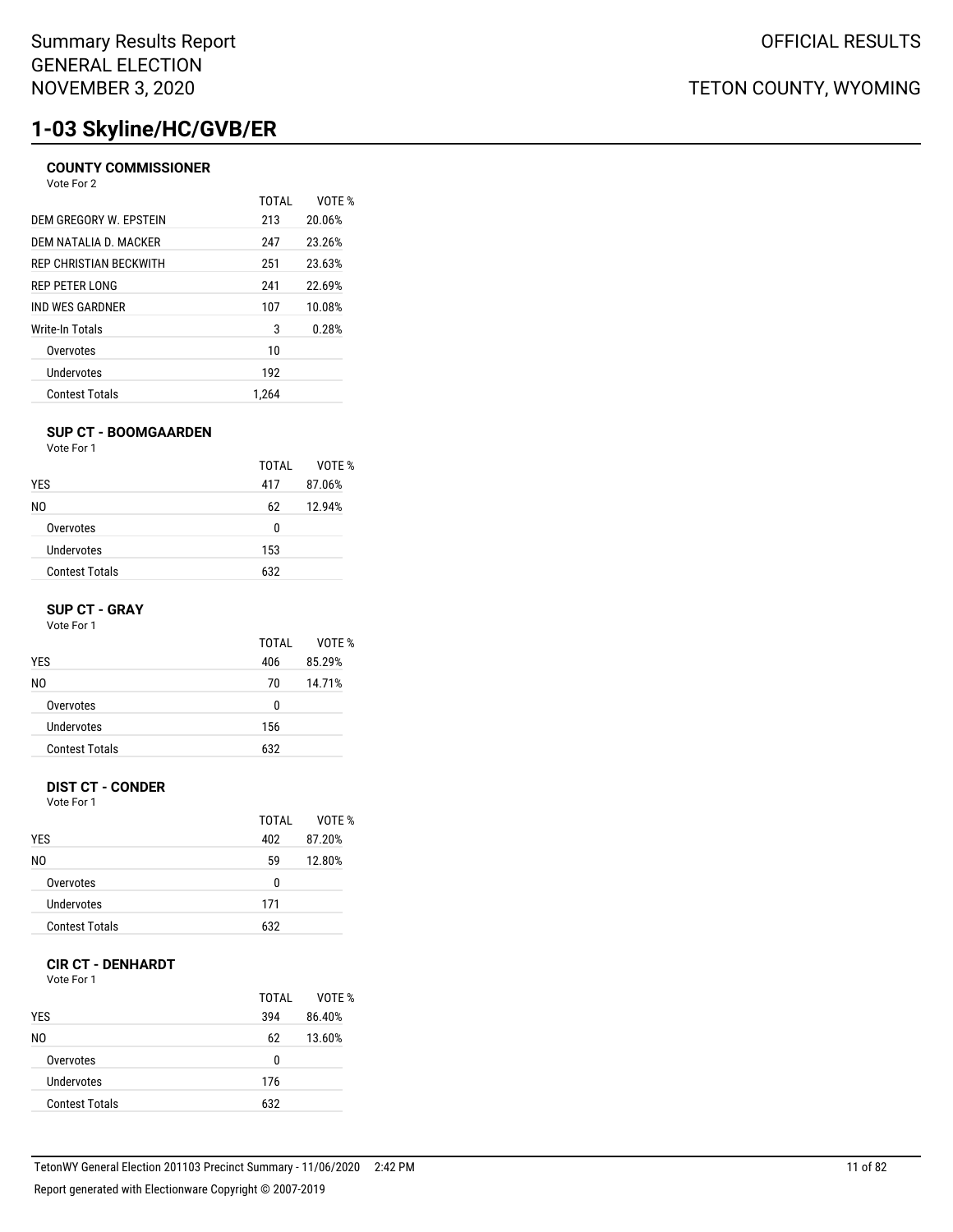# **1-03 Skyline/HC/GVB/ER**

### **CIR CT - HAWS**

Vote For 1

|                       | TOTAI | VOTF % |
|-----------------------|-------|--------|
| <b>YES</b>            | 427   | 88.77% |
| NO.                   | 54    | 11.23% |
| Overvotes             | n     |        |
| Undervotes            | 151   |        |
| <b>Contest Totals</b> | 632   |        |

#### **CIR CT - RADDA**

Vote For 1

|                       | TOTAL | VOTE % |
|-----------------------|-------|--------|
| <b>YES</b>            | 425   | 85.17% |
| NO.                   | 74    | 14.83% |
| Overvotes             | 0     |        |
| Undervotes            | 133   |        |
| <b>Contest Totals</b> | 632   |        |

### **SCHOOL DISTRICT TRUSTEE**

Vote For 4

|                      | <b>TOTAL</b> | VOTE % |
|----------------------|--------------|--------|
| <b>BETSY CARLIN</b>  | 348          | 22.89% |
| <b>KATE MEAD</b>     | 392          | 25.79% |
| <b>BILL SCARLETT</b> | 306          | 20.13% |
| THOMAS SMITS         | 204          | 13.42% |
| JENNIFER ZUNG        | 264          | 17.37% |
| Write-In Totals      | 6            | 0.39%  |
| Overvotes            | 0            |        |
| Undervotes           | 1,008        |        |
| Contest Totals       | 2.528        |        |

## **CONSERVATION DIST SUPERVISOR URBAN**

Vote For 1

|                        | TOTAI | VOTF % |
|------------------------|-------|--------|
| <b>ROBY HURLEY</b>     | 424   | 99.53% |
| <b>Write-In Totals</b> | 2     | 0.47%  |
| Overvotes              | U     |        |
| Undervotes             | 206   |        |
| <b>Contest Totals</b>  | 632   |        |

#### **CONSERVATION DIST SUPERVISOR AT LARGE** Vote For 1

|                       | TOTAI | VOTE % |
|-----------------------|-------|--------|
| <b>NATE FULLER</b>    | 429   | 99.54% |
| Write-In Totals       | 2     | 0.46%  |
| Overvotes             | U     |        |
| Undervotes            | 201   |        |
| <b>Contest Totals</b> | 632   |        |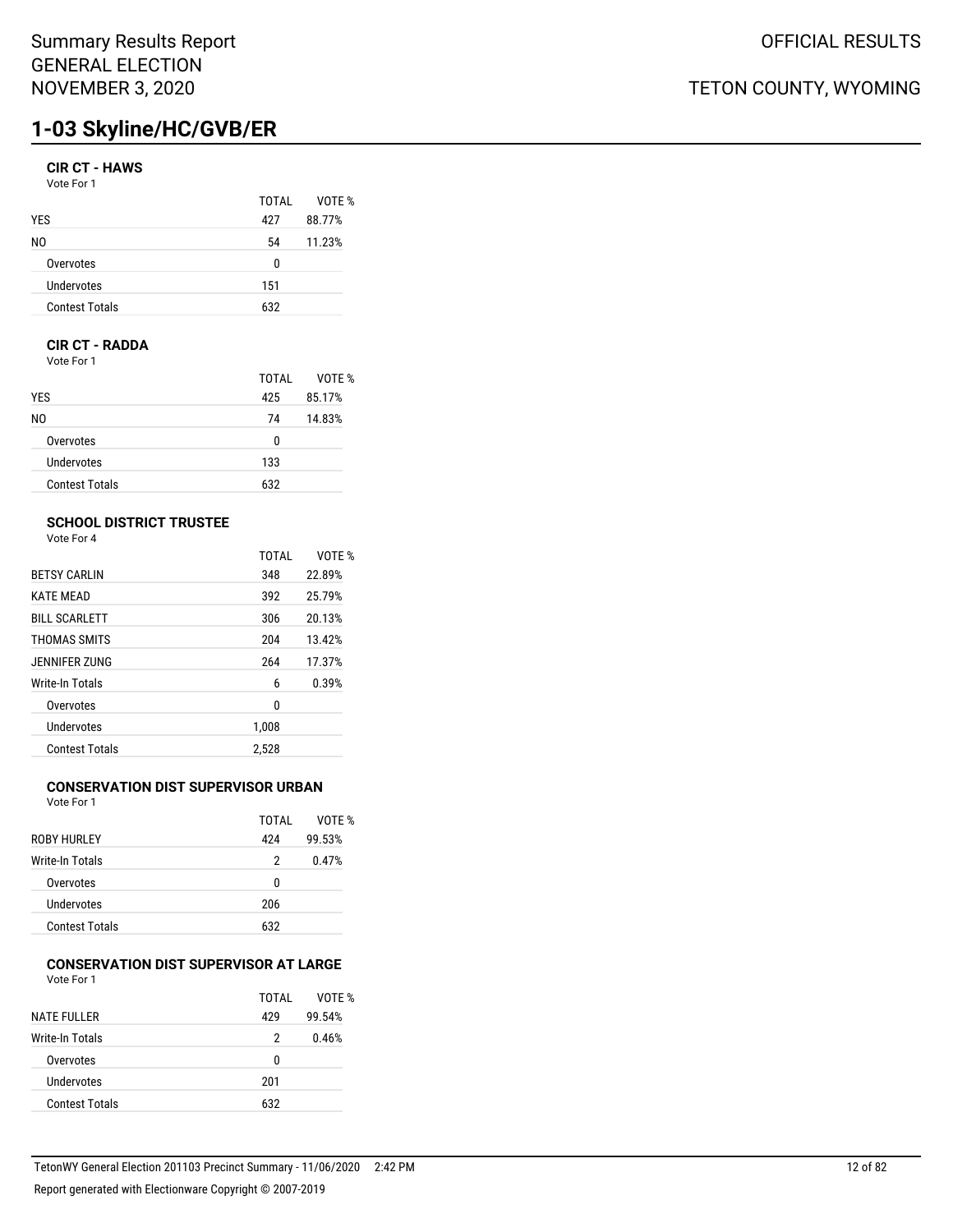# **1-03 Skyline/HC/GVB/ER**

### **ST. JOHN'S HOSPITAL DIST TRUSTEE 4YR**

Vote For 3

|                       | TOTAI | VOTF % |
|-----------------------|-------|--------|
| C. SCOTT GIBSON       | 341   | 30.83% |
| <b>BRUCE HAYSE</b>    | 376   | 34.00% |
| CYNTHIA HOGAN         | 372   | 33.63% |
| Write-In Totals       | 17    | 1.54%  |
| Overvotes             | 3     |        |
| Undervotes            | 787   |        |
| <b>Contest Totals</b> | 1,896 |        |
|                       |       |        |

#### **ST. JOHN'S HOSPITAL DIST TRUSTEE 2YR UNEXPIRED** Vote For 1

| <b>SUE CRITZER</b>     | TOTAI<br>421 | VOTF %<br>99.06% |
|------------------------|--------------|------------------|
| <b>Write-In Totals</b> | 4            | 0.94%            |
| Overvotes              | n            |                  |
| Undervotes             | 207          |                  |
| <b>Contest Totals</b>  | 632          |                  |

#### **ST. JOHN'S HOSPITAL DIST TRUSTEE 2YR UNEXPIRED TERM** Vote For 1

| DEBORAH C. HOPKINS    | TOTAI<br>415 | VOTF %<br>99.52% |
|-----------------------|--------------|------------------|
| Write-In Totals       | 2            | 0.48%            |
| Overvotes             | 0            |                  |
| Undervotes            | 215          |                  |
| <b>Contest Totals</b> | 632          |                  |

#### **CONST AMEND A**

Vote For 1

|                       | TOTAI | VOTE % |
|-----------------------|-------|--------|
| <b>FOR</b>            | 316   | 59.07% |
| AGAINST               | 219   | 40.93% |
| Overvotes             | 0     |        |
| Undervotes            | 97    |        |
| <b>Contest Totals</b> | 632   |        |

#### **SALES AND USE TAX**

Vote For 1

| FOR THE COUNTY SALES AND USE<br><b>TAX</b>     | TOTAI<br>264 | VOTF %<br>43.64% |
|------------------------------------------------|--------------|------------------|
| AGAINST THE COUNTY SALES AND<br><b>USE TAX</b> | 341          | 56.36%           |
| Overvotes                                      | n            |                  |
| Undervotes                                     | 27           |                  |
| <b>Contest Totals</b>                          | 632          |                  |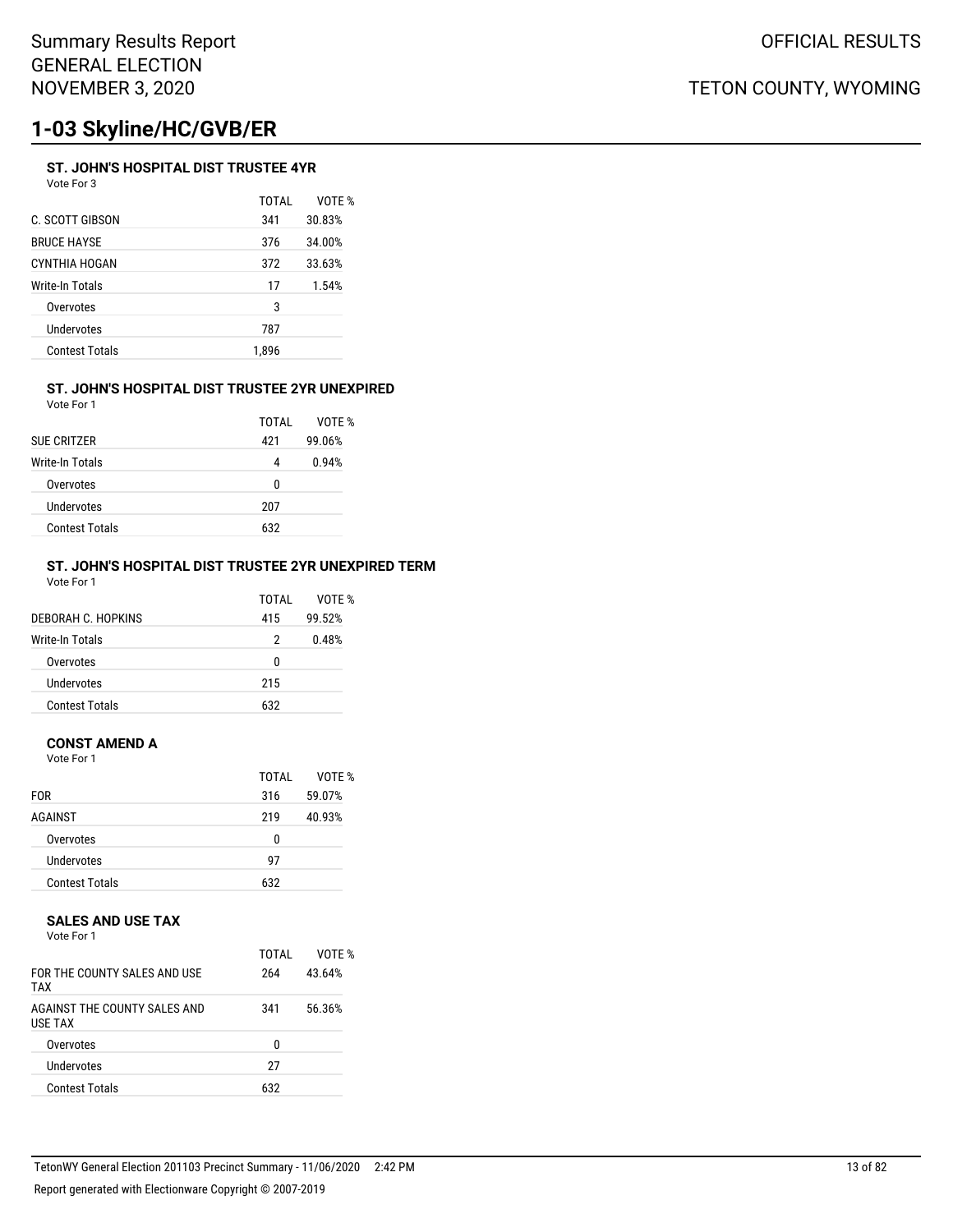# **1-04 North Jackson**

| <b>Statistion</b><br>SUCS.  |
|-----------------------------|
| <b>Ballots Cast - Total</b> |

#### **PRESIDENT AND VICE PRESIDENT** Vote For 1

|                         | <b>TOTAL</b> | VOTE % |
|-------------------------|--------------|--------|
| <b>DEM BIDEN/HARRIS</b> | 190          | 60.70% |
| <b>REP TRUMP/PENCE</b>  | 112          | 35.78% |
| LIB JORGENSEN/COHEN     | 5            | 1.60%  |
| IND PIERCE/BALLARD      | 0            | 0.00%  |
| Write-In Totals         | 6            | 1.92%  |
| Overvotes               | 0            |        |
| Undervotes              | 3            |        |
| <b>Contest Totals</b>   | 316          |        |

#### **UNITED STATES SENATOR**

| Vote For 1 |  |
|------------|--|
|            |  |

|                       | TOTAI | VOTF % |
|-----------------------|-------|--------|
| DEM MERAV BEN DAVID   | 173   | 56.54% |
| REP CYNTHIA M TUMMIS  | 133   | 43.46% |
| Write-In Totals       | 0     | 0.00%  |
| Overvotes             | 0     |        |
| Undervotes            | 10    |        |
| <b>Contest Totals</b> | 316   |        |

## **UNITED STATES REPRESENTATIVE**

| Vote For 1 |  |
|------------|--|
|------------|--|

|                         | TOTAL | VOTF % |
|-------------------------|-------|--------|
| DEM I YNNETTE GREY BULL | 166   | 54.61% |
| <b>REP LIZ CHENEY</b>   | 125   | 41.12% |
| LIB RICHARD BRUBAKER    | 11    | 3.62%  |
| CON JEFF HAGGIT         | 2     | 0.66%  |
| Write-In Totals         | U     | 0.00%  |
| Overvotes               | 4     |        |
| Undervotes              | 8     |        |
| <b>Contest Totals</b>   | 316   |        |

#### **STATE REP HD 23** Vote For 1

|                       | TOTAI | VOTF % |
|-----------------------|-------|--------|
| DEM ANDY SCHWARTZ     | 223   | 94.89% |
| Write-In Totals       | 12    | 5.11%  |
| Overvotes             |       |        |
| Undervotes            | 80    |        |
| <b>Contest Totals</b> | 316   |        |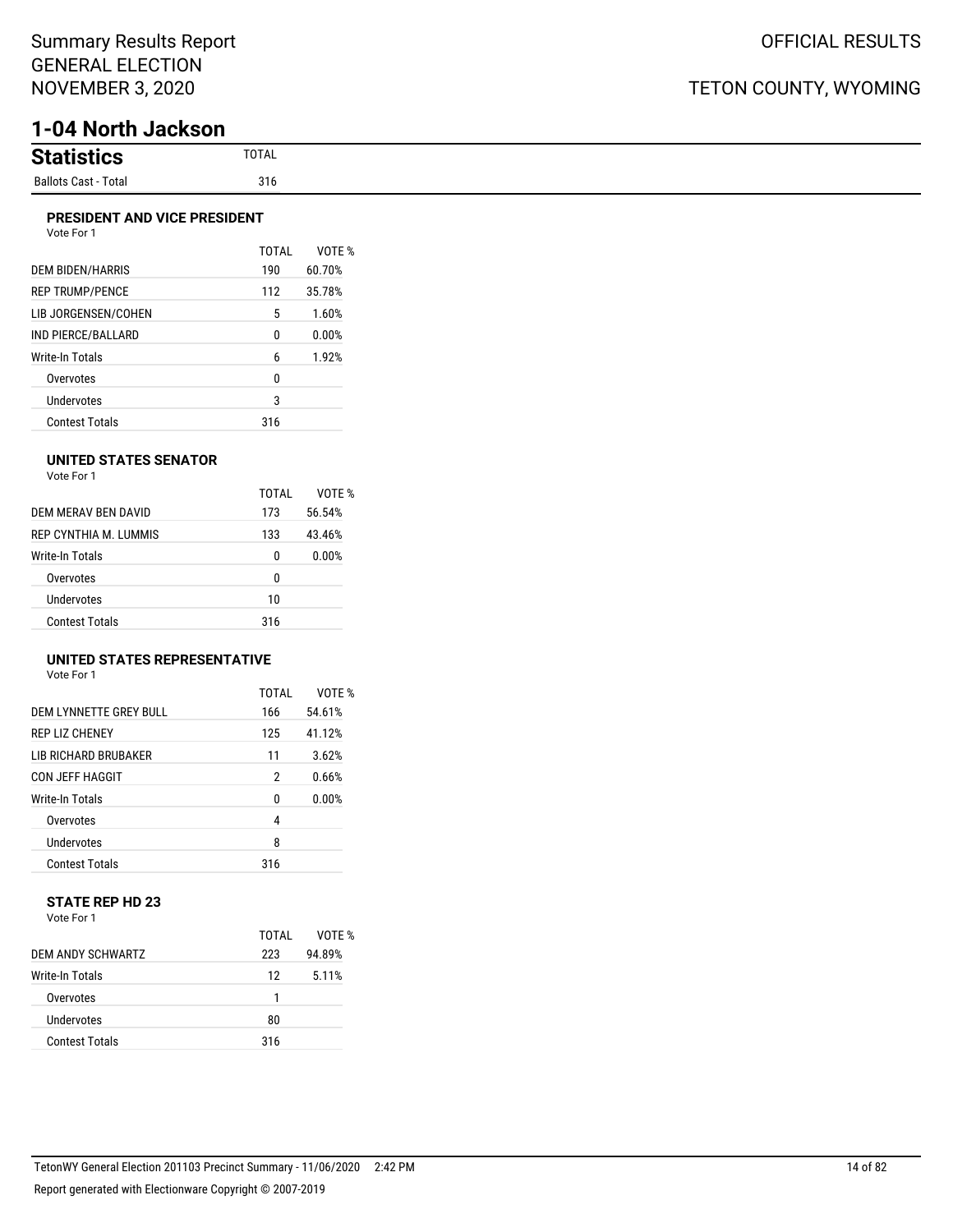# **1-04 North Jackson**

#### **COUNTY COMMISSIONER** Vote For 2

|                        | TOTAI | VOTF % |
|------------------------|-------|--------|
| DEM GREGORY W. EPSTEIN | 92    | 17.97% |
| DEM NATALIA D. MACKER  | 126   | 24.61% |
| REP CHRISTIAN BECKWITH | 100   | 19.53% |
| <b>REP PETER LONG</b>  | 123   | 24.02% |
| IND WES GARDNER        | 70    | 13.67% |
| Write-In Totals        | 1     | 0.20%  |
| Overvotes              | 2     |        |
| Undervotes             | 118   |        |
| <b>Contest Totals</b>  | 632   |        |

#### **SUP CT - BOOMGAARDEN**

Vote For 1

|                       | TOTAI | VOTF % |
|-----------------------|-------|--------|
| <b>YES</b>            | 192   | 81.70% |
| NO.                   | 43    | 18.30% |
| Overvotes             | 0     |        |
| Undervotes            | 81    |        |
| <b>Contest Totals</b> | 316   |        |

#### **SUP CT - GRAY**

Vote For 1

|                       | TOTAI | VOTE % |
|-----------------------|-------|--------|
| <b>YES</b>            | 175   | 76.42% |
| N0                    | 54    | 23.58% |
| Overvotes             | 0     |        |
| Undervotes            | 87    |        |
| <b>Contest Totals</b> | 316   |        |

#### **DIST CT - CONDER**

Vote For 1

|                       | TOTAI | VOTF % |
|-----------------------|-------|--------|
| <b>YES</b>            | 182   | 81.25% |
| NO.                   | 42    | 18.75% |
| Overvotes             | 0     |        |
| Undervotes            | 92    |        |
| <b>Contest Totals</b> | 316   |        |

### **CIR CT - DENHARDT**

Vote For 1

| <b>YES</b>            | TOTAL<br>177 | VOTE %<br>79.73% |
|-----------------------|--------------|------------------|
| N0                    | 45           | 20.27%           |
| Overvotes             | 0            |                  |
| Undervotes            | 94           |                  |
| <b>Contest Totals</b> | 316          |                  |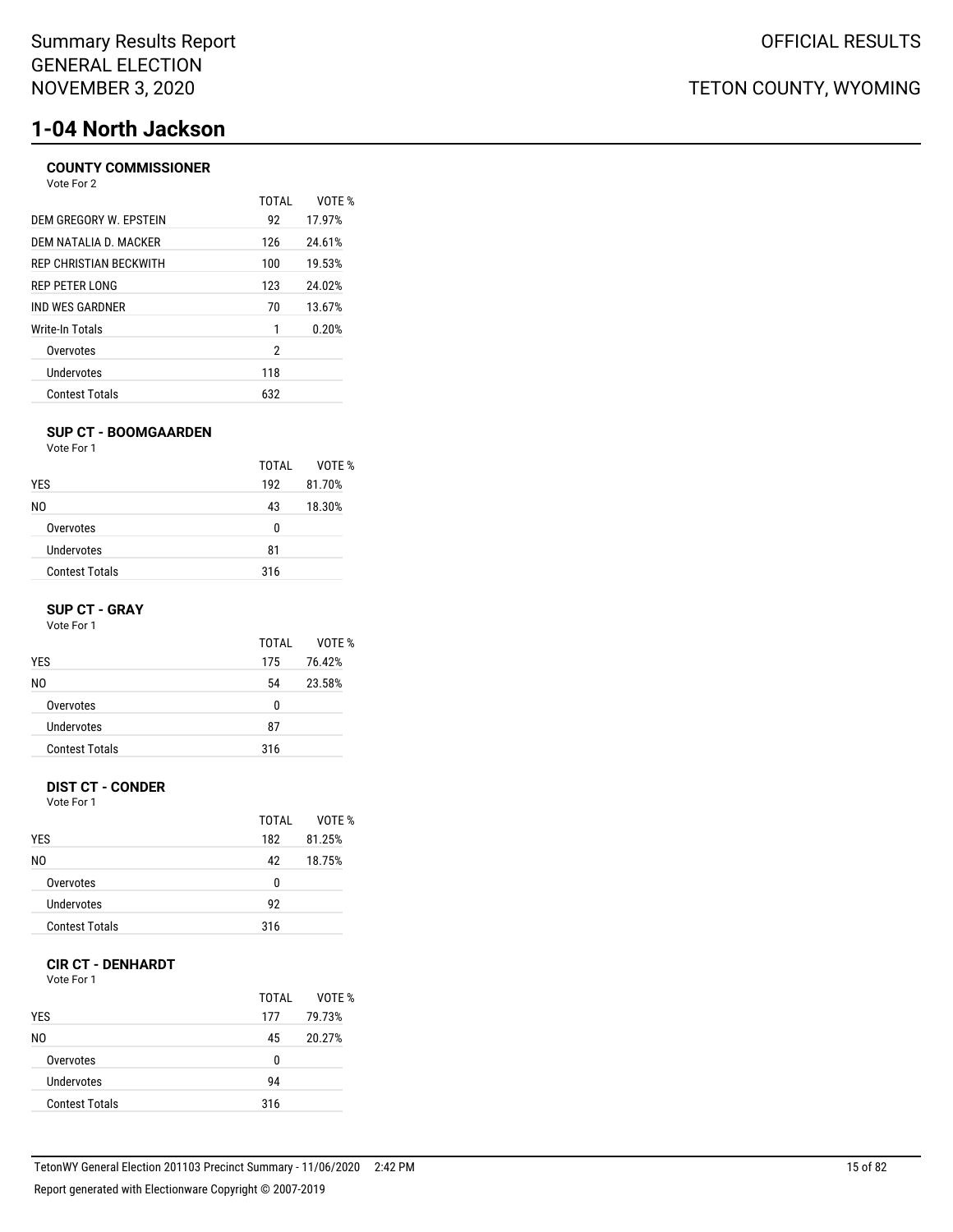## Summary Results Report GENERAL ELECTION NOVEMBER 3, 2020

# **1-04 North Jackson**

## **CIR CT - HAWS**

| Vote For 1 |  |
|------------|--|
|------------|--|

|                       | TOTAL | VOTE % |
|-----------------------|-------|--------|
| <b>YES</b>            | 183   | 80.97% |
| N0                    | 43    | 19.03% |
| Overvotes             | n     |        |
| Undervotes            | 90    |        |
| <b>Contest Totals</b> | 316   |        |
|                       |       |        |

## **CIR CT - RADDA**

Vote For 1

|                       | TOTAI | VOTE % |
|-----------------------|-------|--------|
| <b>YES</b>            | 178   | 75.42% |
| NO.                   | 58    | 24.58% |
| Overvotes             | 0     |        |
| Undervotes            | 80    |        |
| <b>Contest Totals</b> | 316   |        |

## **MAYOR JACKSON**

Vote For 1

|                        | TOTAI | VOTF % |
|------------------------|-------|--------|
| MICHAEL KUDAR          | 143   | 48.81% |
| HAILEY MORTON LEVINSON | 145   | 49.49% |
| Write-In Totals        | 5     | 1.71%  |
| Overvotes              | 1     |        |
| Undervotes             | 22    |        |
| <b>Contest Totals</b>  | 316   |        |

## **TOWN COUNCIL JACKSON**

Vote For 2

|                       | TOTAL | VOTF % |
|-----------------------|-------|--------|
| JESSICA CHAMBERS      | 125   | 25.10% |
| PETE MULDOON          | 81    | 16.27% |
| <b>JIM ROOKS</b>      | 156   | 31.33% |
| <b>DEVON VIEHMAN</b>  | 135   | 27.11% |
| Write-In Totals       | 1     | 0.20%  |
| Overvotes             | 0     |        |
| Undervotes            | 134   |        |
| <b>Contest Totals</b> | 632   |        |
|                       |       |        |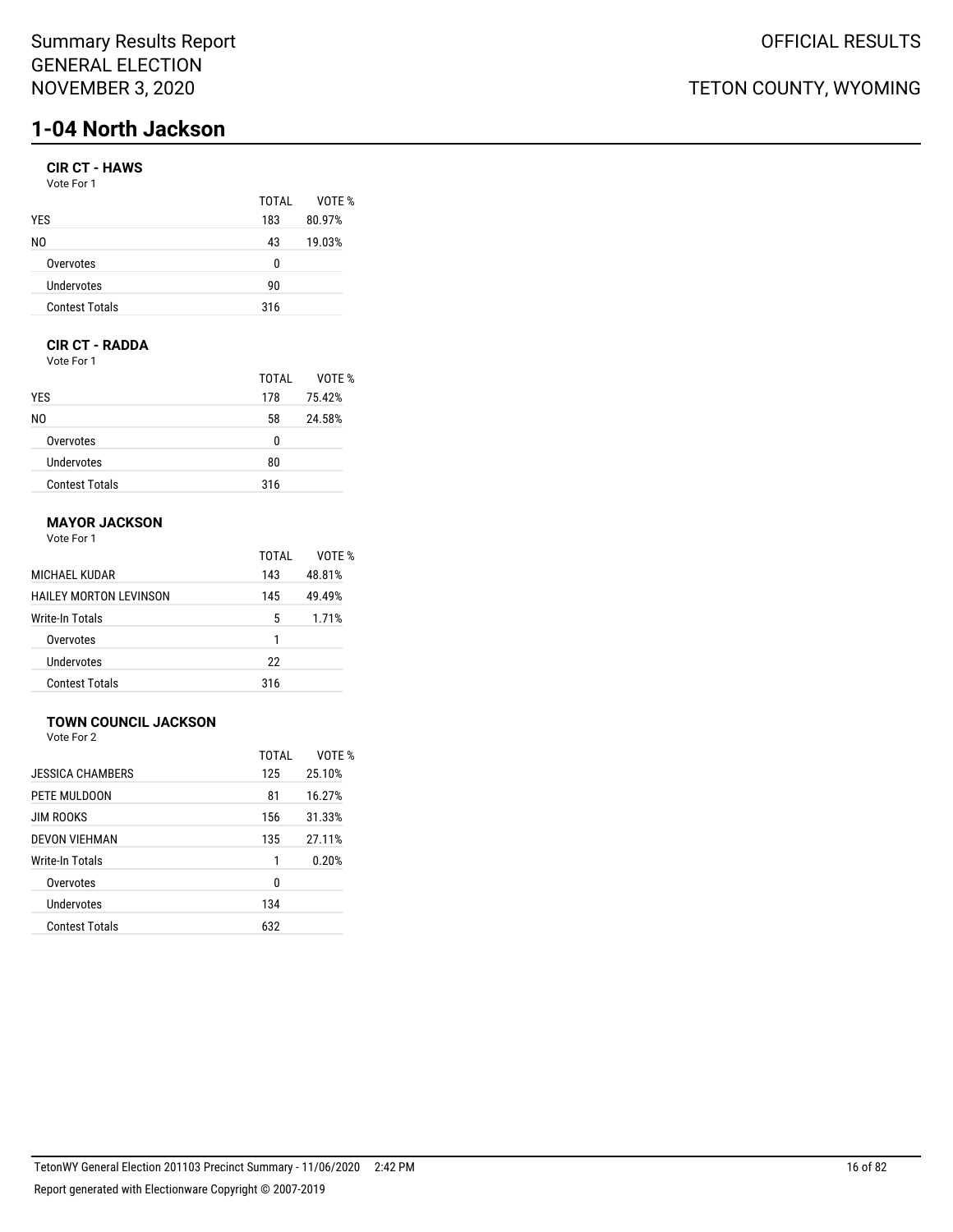# **1-04 North Jackson**

#### **SCHOOL DISTRICT TRUSTEE** Vote For 4

|                       | <b>TOTAL</b> | VOTE % |
|-----------------------|--------------|--------|
| <b>BETSY CARLIN</b>   | 146          | 22.85% |
| <b>KATE MEAD</b>      | 164          | 25.67% |
| <b>BILL SCARLETT</b>  | 126          | 19.72% |
| THOMAS SMITS          | 77           | 12.05% |
| JENNIFER ZUNG         | 117          | 18.31% |
| Write-In Totals       | g            | 1.41%  |
| Overvotes             | 0            |        |
| Undervotes            | 625          |        |
| <b>Contest Totals</b> | 1.264        |        |

#### **CONSERVATION DIST SUPERVISOR URBAN** Vote For 1

| <b>VULLET UIL</b>     |       |        |
|-----------------------|-------|--------|
|                       | TOTAI | VOTE % |
| ROBY HURLEY           | 204   | 99.03% |
| Write-In Totals       | 2     | 0.97%  |
| Overvotes             | 0     |        |
| Undervotes            | 110   |        |
| <b>Contest Totals</b> | 316   |        |
|                       |       |        |

#### **CONSERVATION DIST SUPERVISOR AT LARGE** Vote For 1

| <b>NATE FULLER</b>    | TOTAI<br>203 | VOTE %<br>98.54% |
|-----------------------|--------------|------------------|
| Write-In Totals       | 3            | 1.46%            |
| Overvotes             | 0            |                  |
| Undervotes            | 110          |                  |
| <b>Contest Totals</b> | 316          |                  |

# **ST. JOHN'S HOSPITAL DIST TRUSTEE 4YR**

| Vote For 3             |       |        |
|------------------------|-------|--------|
|                        | TOTAI | VOTF % |
| <b>C. SCOTT GIBSON</b> | 146   | 30.42% |
| <b>BRUCE HAYSE</b>     | 164   | 34.17% |
| CYNTHIA HOGAN          | 164   | 34.17% |
| Write-In Totals        | 6     | 1.25%  |
| Overvotes              | 0     |        |
| Undervotes             | 468   |        |
|                        |       |        |

Contest Totals 948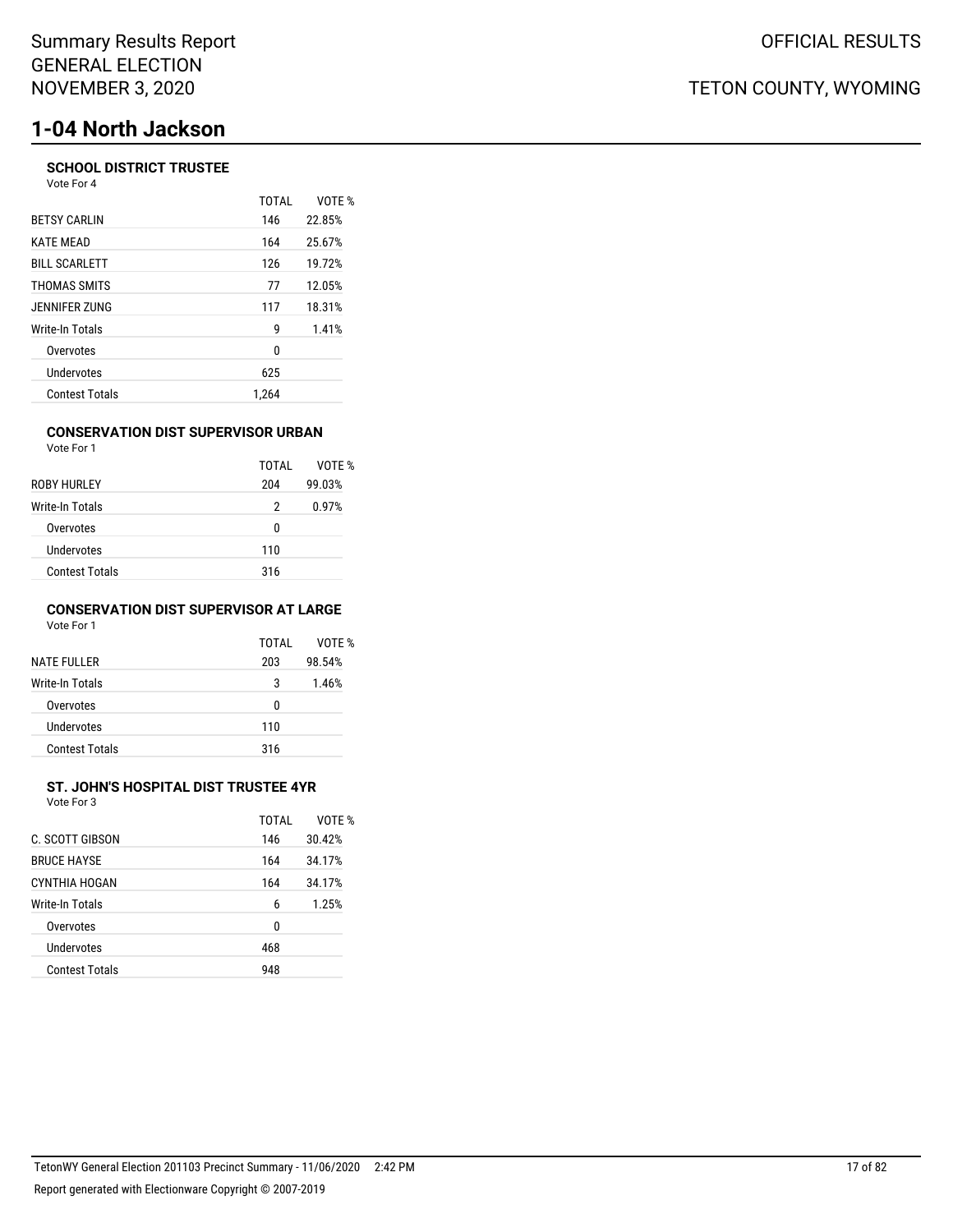# **1-04 North Jackson**

### **ST. JOHN'S HOSPITAL DIST TRUSTEE 2YR UNEXPIRED**

| Vote For 1            |       |        |
|-----------------------|-------|--------|
|                       | TOTAL | VOTE % |
| <b>SUE CRITZER</b>    | 199   | 98.51% |
| Write-In Totals       | 3     | 1.49%  |
| Overvotes             | 0     |        |
| Undervotes            | 114   |        |
| <b>Contest Totals</b> | 316   |        |
|                       |       |        |

#### **ST. JOHN'S HOSPITAL DIST TRUSTEE 2YR UNEXPIRED TERM** Vote For 1

|                       | TOTAI | VOTF % |
|-----------------------|-------|--------|
| DEBORAH C. HOPKINS    | 196   | 97.51% |
| Write-In Totals       | 5     | 2.49%  |
| Overvotes             | n     |        |
| Undervotes            | 115   |        |
| <b>Contest Totals</b> | 316   |        |

## **CONST AMEND A**

Vote For 1

|                       | TOTAI | VOTE % |
|-----------------------|-------|--------|
| <b>FOR</b>            | 167   | 61.40% |
| AGAINST               | 105   | 38.60% |
| Overvotes             | 0     |        |
| Undervotes            | 44    |        |
| <b>Contest Totals</b> | 316   |        |

#### **SALES AND USE TAX**

|     | Vote For 1                                     |       |        |
|-----|------------------------------------------------|-------|--------|
|     |                                                | TOTAI | VOTE % |
| TAX | FOR THE COUNTY SALES AND USE                   | 142   | 47.02% |
|     | AGAINST THE COUNTY SALES AND<br><b>USE TAX</b> | 160   | 52.98% |
|     | Overvotes                                      | n     |        |
|     | Undervotes                                     | 14    |        |

Contest Totals 316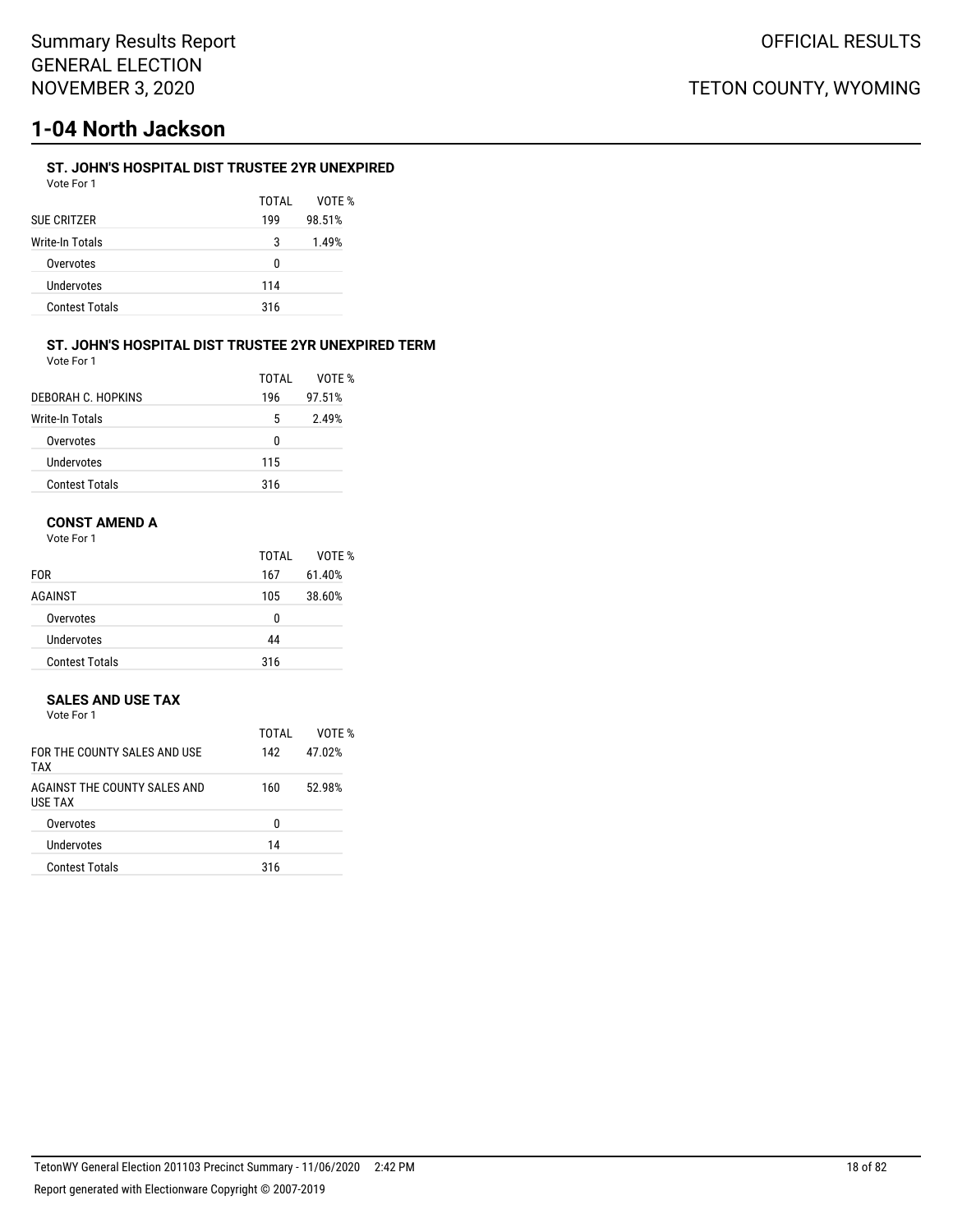# **1-05 Mid-West Jackson**

| <b>Statistics</b>           | TOTAL |
|-----------------------------|-------|
| <b>Ballots Cast - Total</b> | 1,175 |

#### **PRESIDENT AND VICE PRESIDENT**

| Vote For 1             |       |        |
|------------------------|-------|--------|
|                        | TOTAI | VOTE % |
| DEM BIDEN/HARRIS       | 883   | 75.53% |
| <b>REP TRUMP/PENCE</b> | 247   | 21.13% |
| LIB JORGENSEN/COHEN    | 22    | 1.88%  |
| IND PIERCE/BALLARD     | 4     | 0.34%  |
| Write-In Totals        | 13    | 1.11%  |
| Overvotes              | 0     |        |
| Undervotes             | 6     |        |
| Contest Totals         | 1.175 |        |

#### **UNITED STATES SENATOR**

| Vote For 1 |  |
|------------|--|
|            |  |

|                       | TOTAI | VOTF % |
|-----------------------|-------|--------|
| DEM MERAV BEN DAVID   | 841   | 72.75% |
| REP CYNTHIA M. LUMMIS | 312   | 26.99% |
| Write-In Totals       | 3     | 0.26%  |
| Overvotes             | 1     |        |
| Undervotes            | 18    |        |
| <b>Contest Totals</b> | 1.175 |        |

### **UNITED STATES REPRESENTATIVE**

| Vote For 1 |  |
|------------|--|
|------------|--|

|                             | TOTAI | VOTF % |
|-----------------------------|-------|--------|
| DEM LYNNETTE GREY BULL      | 799   | 69.54% |
| <b>REP LIZ CHENEY</b>       | 307   | 26.72% |
| <b>LIB RICHARD BRUBAKER</b> | 35    | 3.05%  |
| CON JEFF HAGGIT             | 8     | 0.70%  |
| Write-In Totals             | U     | 0.00%  |
| Overvotes                   | 8     |        |
| Undervotes                  | 18    |        |
| <b>Contest Totals</b>       | 1.175 |        |

#### **STATE REP HD 16** Vote For 1

|                       | TOTAI | VOTF % |
|-----------------------|-------|--------|
| DEM MIKE YIN          | 929   | 96.17% |
| Write-In Totals       | 37    | 3.83%  |
| Overvotes             | 0     |        |
| Undervotes            | 209   |        |
| <b>Contest Totals</b> | 1.175 |        |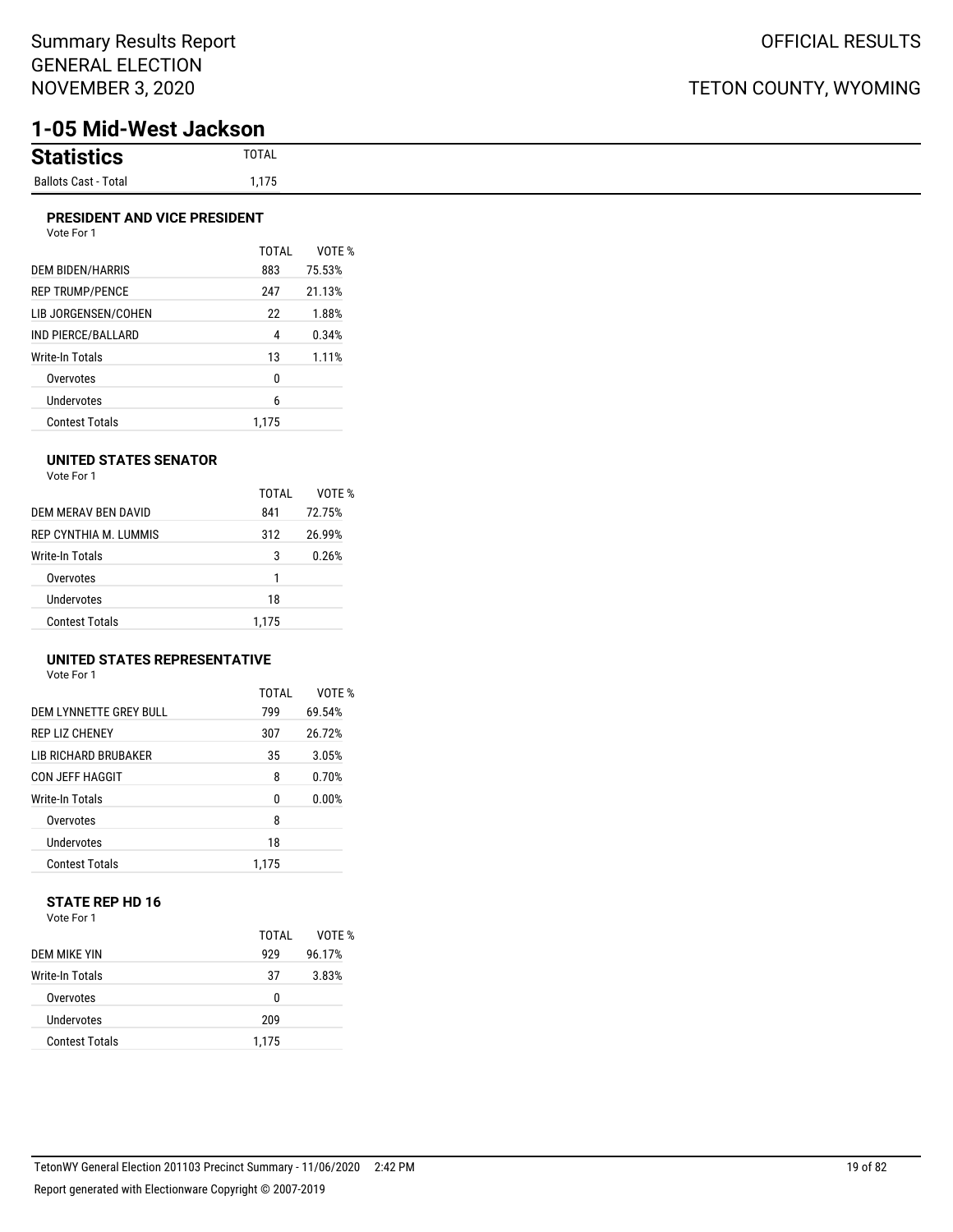# **1-05 Mid-West Jackson**

### **COUNTY COMMISSIONER**

| Vote For 2             |       |        |
|------------------------|-------|--------|
|                        | TOTAI | VOTF % |
| DEM GREGORY W. FPSTEIN | 425   | 21.67% |
| DEM NATALIA D. MACKER  | 587   | 29.93% |
| REP CHRISTIAN BECKWITH | 320   | 16.32% |
| REP PETER LONG         | 301   | 15.35% |
| IND WES GARDNER        | 323   | 16.47% |
| Write-In Totals        | 5     | 0.26%  |
| Overvotes              | 2     |        |
| Undervotes             | 387   |        |
| <b>Contest Totals</b>  | 2,350 |        |
|                        |       |        |

#### **SUP CT - BOOMGAARDEN**

Vote For 1

|                       | TOTAL | VOTE % |
|-----------------------|-------|--------|
| <b>YES</b>            | 700   | 78.48% |
| NO.                   | 192   | 21.52% |
| Overvotes             | 0     |        |
| Undervotes            | 283   |        |
| <b>Contest Totals</b> | 1,175 |        |

#### **SUP CT - GRAY**

Vote For 1

|                       | TOTAI | VOTE % |
|-----------------------|-------|--------|
| <b>YES</b>            | 669   | 76.54% |
| N0                    | 205   | 23.46% |
| Overvotes             | 0     |        |
| Undervotes            | 301   |        |
| <b>Contest Totals</b> | 1,175 |        |

#### **DIST CT - CONDER**

Vote For 1

|                       | TOTAI | VOTF % |
|-----------------------|-------|--------|
| <b>YES</b>            | 645   | 77.71% |
| N0                    | 185   | 22.29% |
| Overvotes             | 0     |        |
| Undervotes            | 345   |        |
| <b>Contest Totals</b> | 1,175 |        |

#### **CIR CT - DENHARDT**

Vote For 1

| <b>YES</b>            | TOTAL<br>619 | VOTE %<br>75.21% |
|-----------------------|--------------|------------------|
| N0                    | 204          | 24.79%           |
| Overvotes             | 0            |                  |
| Undervotes            | 352          |                  |
| <b>Contest Totals</b> | 1,175        |                  |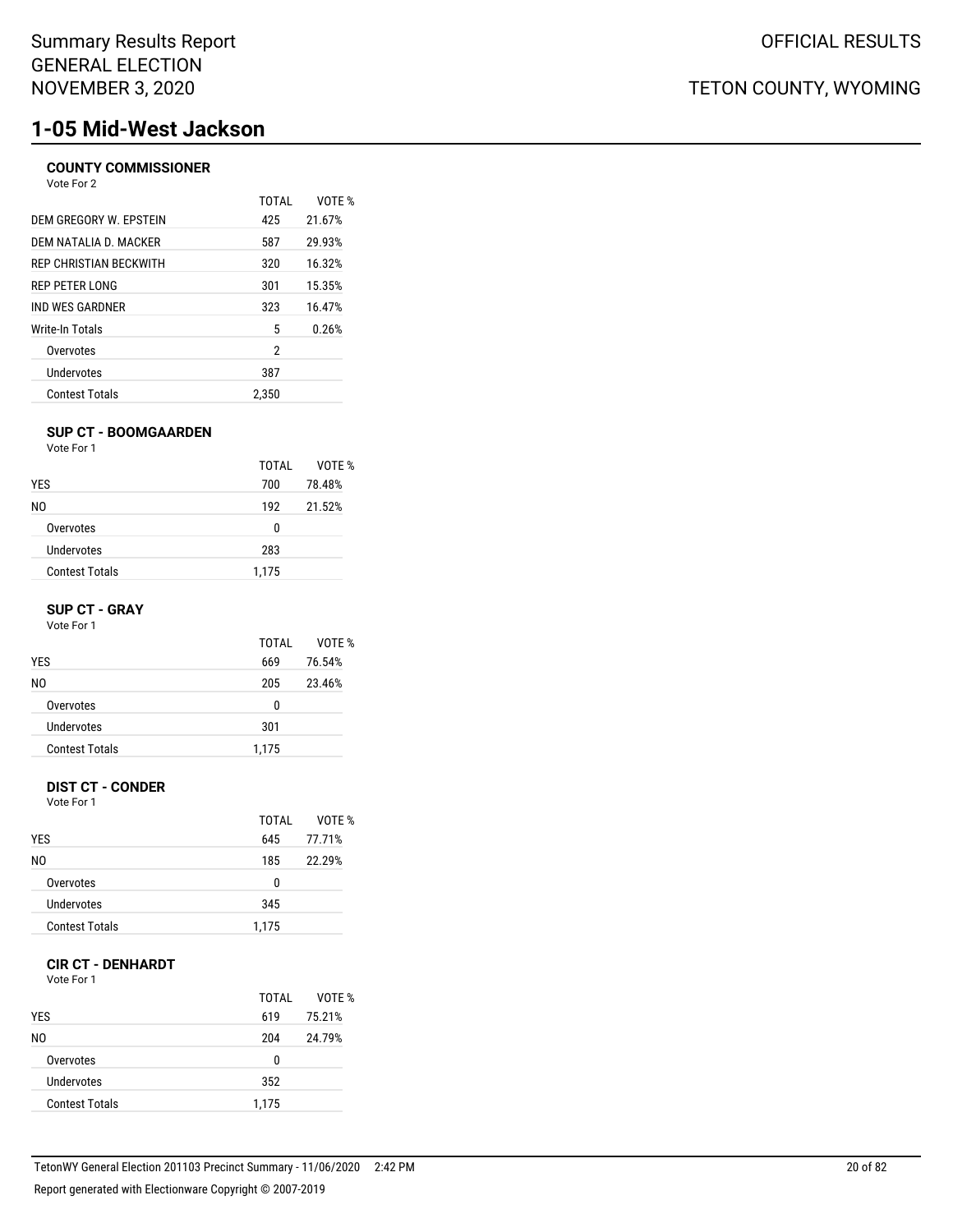## Summary Results Report GENERAL ELECTION NOVEMBER 3, 2020

# **1-05 Mid-West Jackson**

### **CIR CT - HAWS**

| Vote For 1 |  |
|------------|--|
|------------|--|

|                       | TOTAI | VOTE % |
|-----------------------|-------|--------|
| <b>YES</b>            | 650   | 77.47% |
| NO.                   | 189   | 22.53% |
| Overvotes             | 0     |        |
| Undervotes            | 336   |        |
| <b>Contest Totals</b> | 1,175 |        |

## **CIR CT - RADDA**

Vote For 1

|                       | TOTAI | VOTE % |
|-----------------------|-------|--------|
| <b>YES</b>            | 654   | 72.83% |
| NO.                   | 244   | 27.17% |
| Overvotes             | 0     |        |
| Undervotes            | 277   |        |
| <b>Contest Totals</b> | 1,175 |        |

### **MAYOR JACKSON**

Vote For 1

|                        | TOTAI | VOTF % |
|------------------------|-------|--------|
| MICHAEL KUDAR          | 426   | 37.93% |
| HAILEY MORTON LEVINSON | 691   | 61.53% |
| Write-In Totals        | 6     | 0.53%  |
| Overvotes              | 2     |        |
| Undervotes             | 50    |        |
| <b>Contest Totals</b>  | 1.175 |        |

### **TOWN COUNCIL JACKSON**

Vote For 2

|                       | TOTAL | VOTE % |
|-----------------------|-------|--------|
| JESSICA CHAMBERS      | 551   | 28.89% |
| PETE MULDOON          | 383   | 20.08% |
| <b>JIM ROOKS</b>      | 531   | 27.84% |
| DEVON VIEHMAN         | 429   | 22.50% |
| Write-In Totals       | 13    | 0.68%  |
| Overvotes             | 6     |        |
| Undervotes            | 437   |        |
| <b>Contest Totals</b> | 2,350 |        |
|                       |       |        |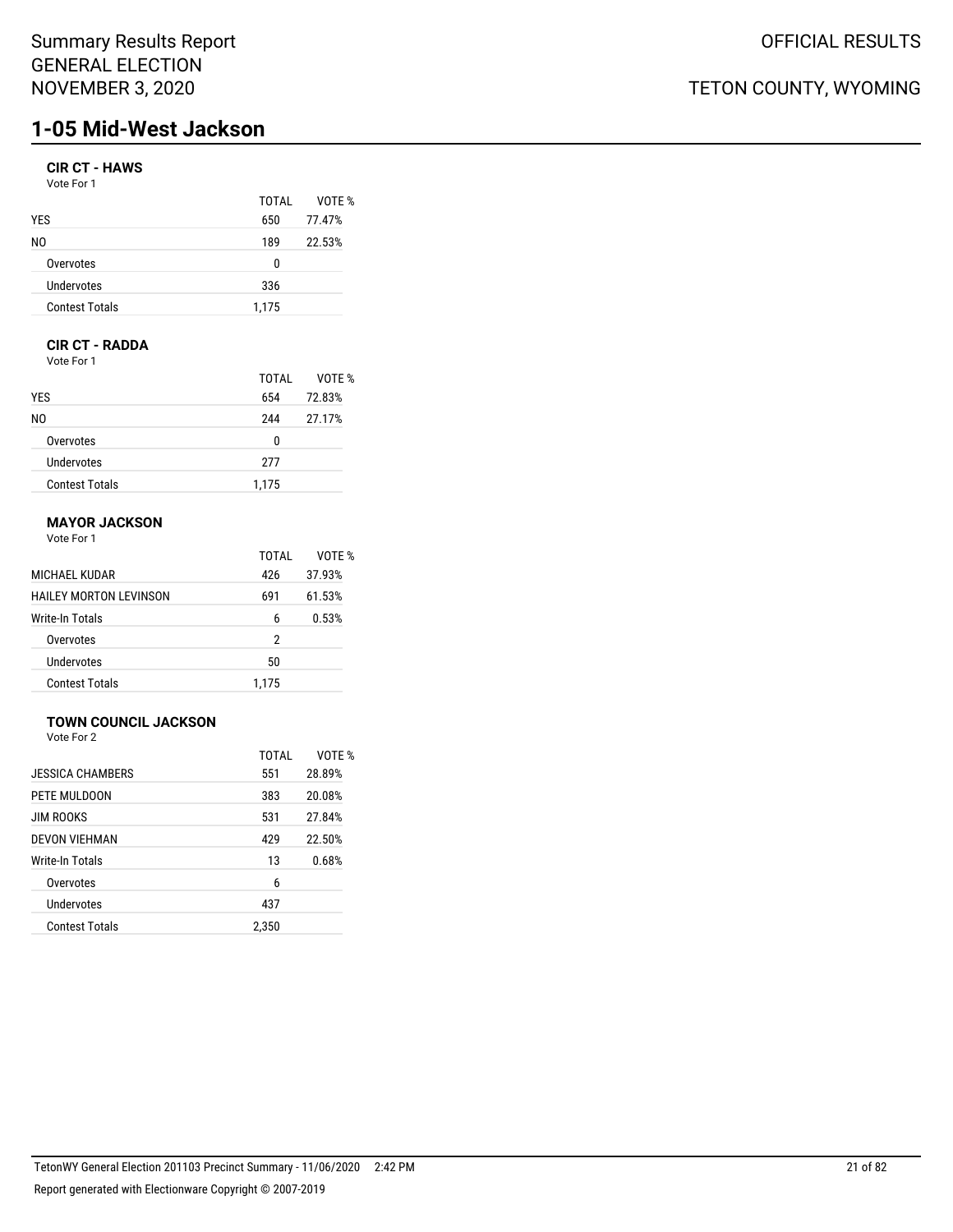# **1-05 Mid-West Jackson**

#### **SCHOOL DISTRICT TRUSTEE** Vote For 4

| $VUE + VI + 7$        |              |        |
|-----------------------|--------------|--------|
|                       | <b>TOTAL</b> | VOTE % |
| <b>BETSY CARLIN</b>   | 537          | 22.51% |
| <b>KATE MEAD</b>      | 605          | 25.36% |
| <b>BILL SCARLETT</b>  | 413          | 17.31% |
| THOMAS SMITS          | 307          | 12.87% |
| JENNIFER ZUNG         | 513          | 21.50% |
| Write-In Totals       | 11           | 0.46%  |
| Overvotes             | 12           |        |
| Undervotes            | 2,302        |        |
| <b>Contest Totals</b> | 4.700        |        |

#### **CONSERVATION DIST SUPERVISOR URBAN** Vote For 1

| , , , , , , , , ,     |       |        |
|-----------------------|-------|--------|
|                       | TOTAI | VOTE % |
| ROBY HURLEY           | 783   | 98.74% |
| Write-In Totals       | 10    | 1.26%  |
| Overvotes             | 0     |        |
| Undervotes            | 382   |        |
| <b>Contest Totals</b> | 1,175 |        |
|                       |       |        |

#### **CONSERVATION DIST SUPERVISOR AT LARGE** Vote For 1

| <b>NATE FULLER</b>     | TOTAI<br>797 | VOTF %<br>99.13% |
|------------------------|--------------|------------------|
| <b>Write-In Totals</b> | 7            | 0.87%            |
| Overvotes              | U            |                  |
| Undervotes             | 371          |                  |
| <b>Contest Totals</b>  | 1.175        |                  |

## **ST. JOHN'S HOSPITAL DIST TRUSTEE 4YR**

| Vote For 3 |  |
|------------|--|
|            |  |

|                       | TOTAL | VOTF % |
|-----------------------|-------|--------|
| C. SCOTT GIBSON       | 485   | 27.46% |
| <b>BRUCE HAYSE</b>    | 672   | 38.05% |
| CYNTHIA HOGAN         | 594   | 33.64% |
| Write-In Totals       | 15    | 0.85%  |
| Overvotes             | 3     |        |
| Undervotes            | 1,756 |        |
| <b>Contest Totals</b> | 3,525 |        |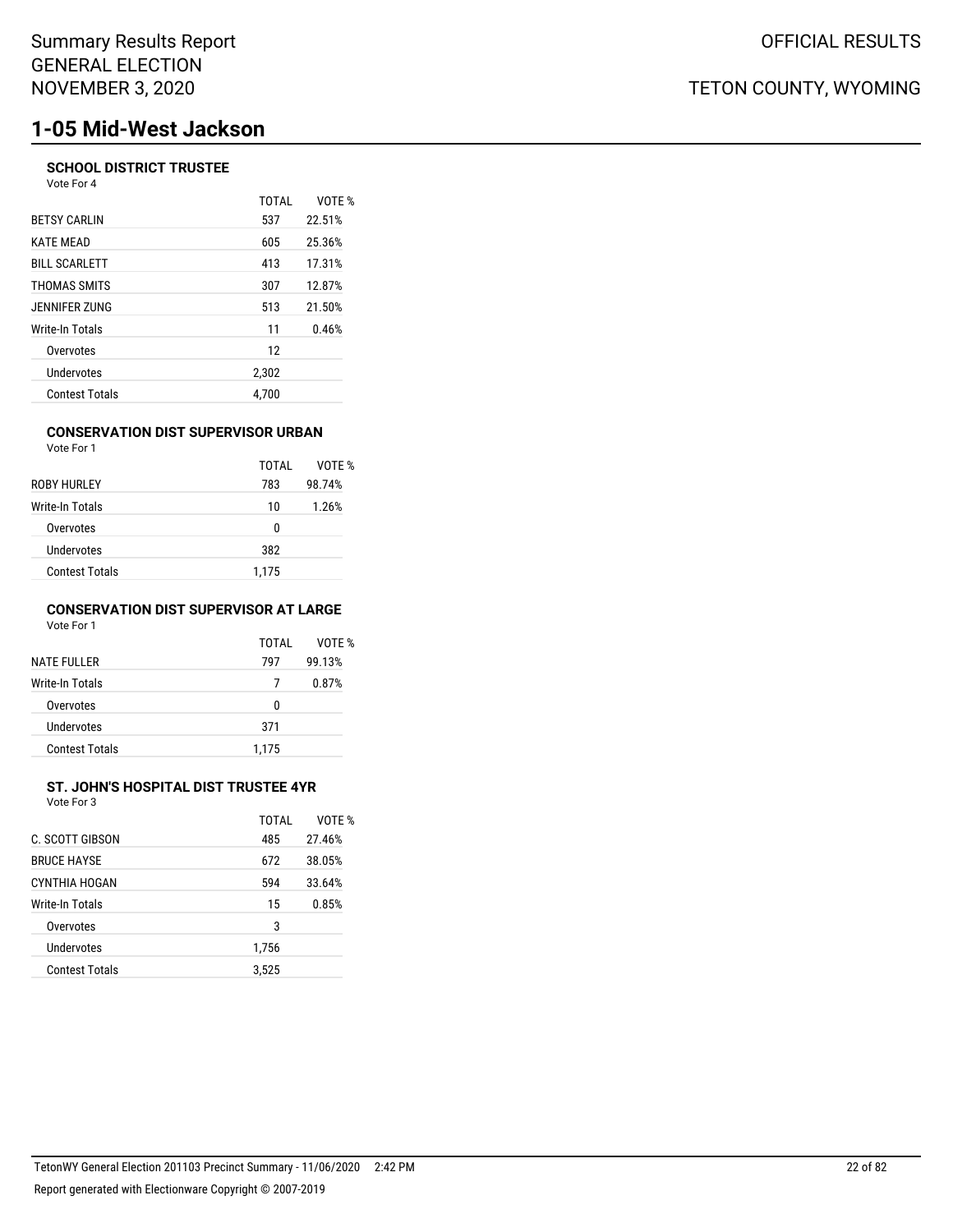# **1-05 Mid-West Jackson**

### **ST. JOHN'S HOSPITAL DIST TRUSTEE 2YR UNEXPIRED**

TOTAL VOTE %

| Vote For 1 |  |  |
|------------|--|--|
|            |  |  |
| JF CRITZFR |  |  |

| SUE CRITZER           | 728   | 98.11% |
|-----------------------|-------|--------|
| Write-In Totals       | 14    | 1.89%  |
| Overvotes             | 0     |        |
| Undervotes            | 433   |        |
| <b>Contest Totals</b> | 1.175 |        |

#### **ST. JOHN'S HOSPITAL DIST TRUSTEE 2YR UNEXPIRED TERM**

| Vote For 1 |  |
|------------|--|
|            |  |

|                       | TOTAI | VOTF % |
|-----------------------|-------|--------|
| DEBORAH C. HOPKINS    | 723   | 98.10% |
| Write-In Totals       | 14    | 1.90%  |
| Overvotes             | 0     |        |
| Undervotes            | 438   |        |
| <b>Contest Totals</b> | 1.175 |        |

### **CONST AMEND A**

Vote For 1

|                       | TOTAL | VOTE % |
|-----------------------|-------|--------|
| <b>FOR</b>            | 648   | 64.61% |
| <b>AGAINST</b>        | 355   | 35.39% |
| Overvotes             | 2     |        |
| Undervotes            | 170   |        |
| <b>Contest Totals</b> | 1,175 |        |

#### **SALES AND USE TAX**

| Vote For 1                                      |       |        |
|-------------------------------------------------|-------|--------|
|                                                 | TOTAI | VOTE % |
| FOR THE COUNTY SAI ES AND USE<br>TAX            | 574   | 51.34% |
| AGAINST THE COUNTY SAI ES AND<br><b>USE TAX</b> | 544   | 48.66% |
| Overvotes                                       |       |        |
| Undervotes                                      | 56    |        |

Contest Totals 1,175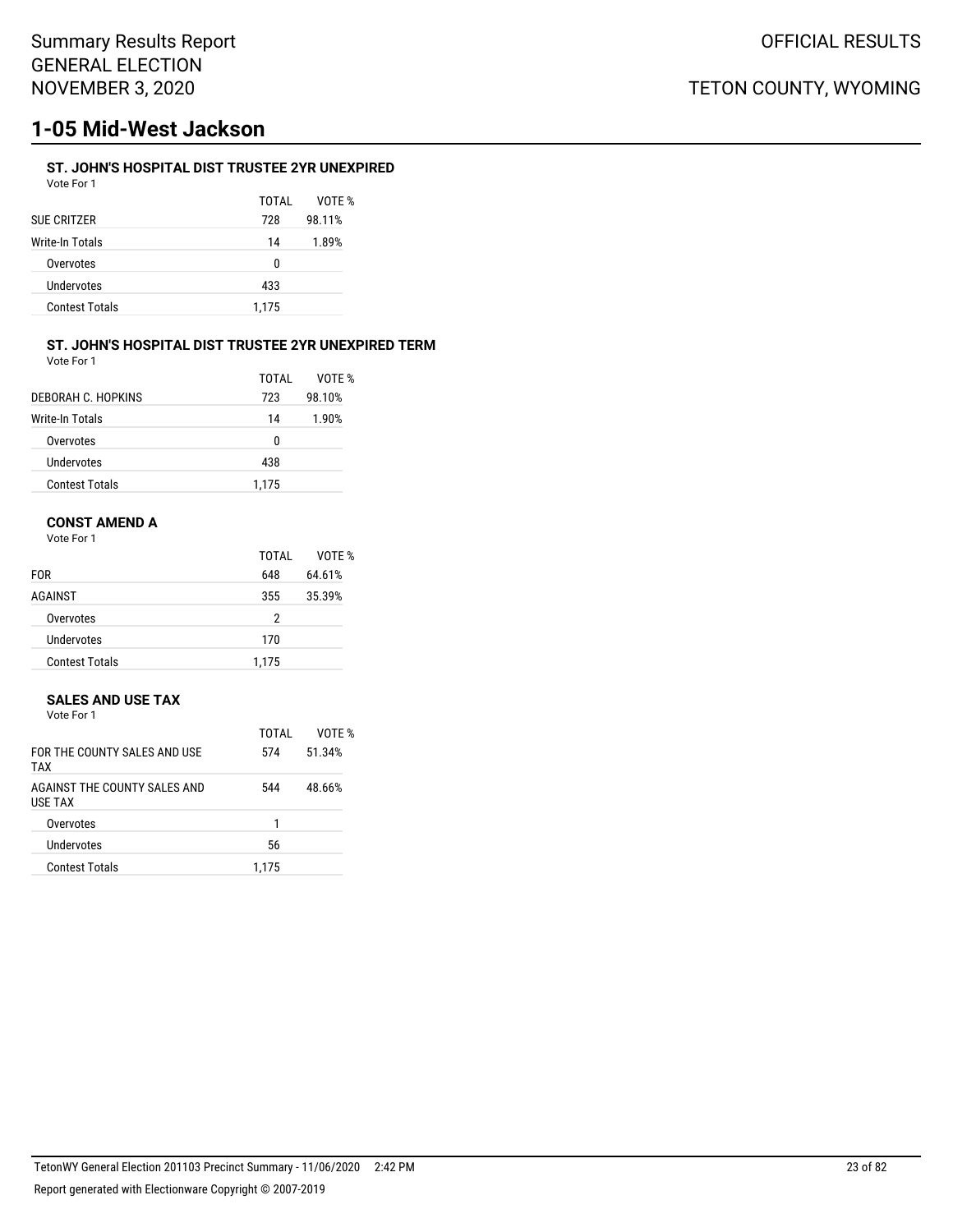# **1-06 Cottonwood Park**

| <b>Statistion</b><br>ilics |
|----------------------------|
| Ballots Cast - Total       |

#### **PRESIDENT AND VICE PRESIDENT**

|                        | TOTAL | VOTF % |
|------------------------|-------|--------|
| DEM BIDEN/HARRIS       | 637   | 68.94% |
| <b>REP TRUMP/PENCE</b> | 249   | 26.95% |
| LIB JORGENSEN/COHEN    | 22    | 2.38%  |
| IND PIERCE/BALLARD     | g     | 0.97%  |
| Write-In Totals        | 7     | 0.76%  |
| Overvotes              | 0     |        |
| <b>Undervotes</b>      | 3     |        |
| <b>Contest Totals</b>  | 927   |        |

#### **UNITED STATES SENATOR**

| Vote For 1 |  |
|------------|--|
|            |  |

|                       | TOTAL | VOTF % |
|-----------------------|-------|--------|
| DEM MERAV BEN DAVID   | 608   | 67.48% |
| REP CYNTHIA M TUMMIS  | 290   | 32.19% |
| Write-In Totals       | 3     | 0.33%  |
| Overvotes             | 0     |        |
| <b>Undervotes</b>     | 26    |        |
| <b>Contest Totals</b> | 927   |        |

## **UNITED STATES REPRESENTATIVE**

Vote For 1

|                             | TOTAL | VOTF % |
|-----------------------------|-------|--------|
| DEM LYNNETTE GREY BULL      | 569   | 64.08% |
| <b>REP LIZ CHENEY</b>       | 275   | 30.97% |
| <b>LIB RICHARD BRUBAKER</b> | 32    | 3.60%  |
| <b>CON JEFF HAGGIT</b>      | 12    | 1.35%  |
| <b>Write-In Totals</b>      | 0     | 0.00%  |
| Overvotes                   | g     |        |
| <b>Undervotes</b>           | 30    |        |
| <b>Contest Totals</b>       | 927   |        |

#### **STATE REP HD 16** Vote For 1

|                       | TOTAI | VOTE % |
|-----------------------|-------|--------|
| DEM MIKE YIN          | 718   | 95.73% |
| Write-In Totals       | 32    | 4.27%  |
| Overvotes             | 0     |        |
| Undervotes            | 177   |        |
| <b>Contest Totals</b> | 927   |        |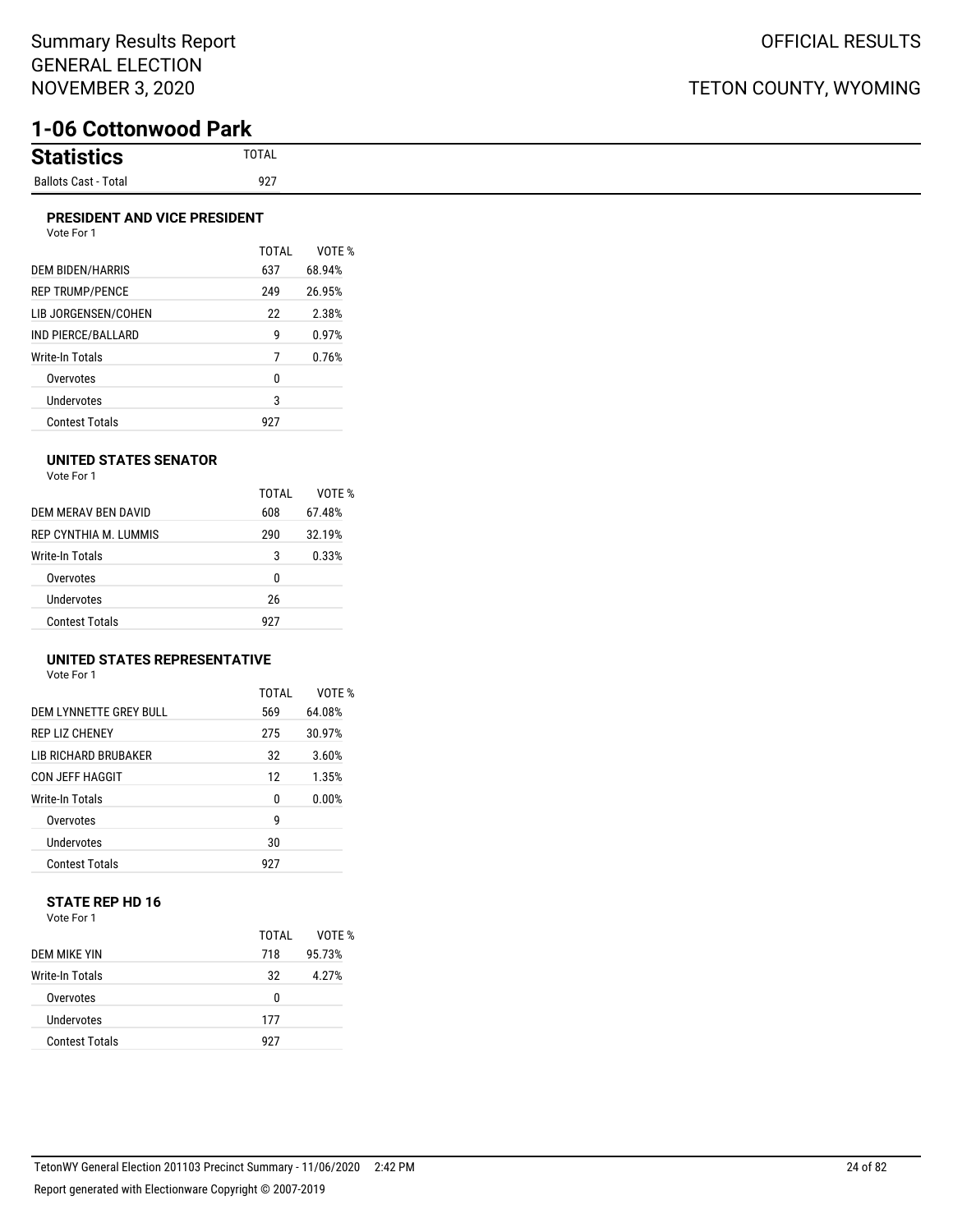### **COUNTY COMMISSIONER**

| Vote For 2 |  |
|------------|--|
|            |  |

|                               | TOTAL | VOTF % |
|-------------------------------|-------|--------|
| DEM GREGORY W. EPSTEIN        | 312   | 19.99% |
| DEM NATALIA D. MACKER         | 455   | 29.15% |
| <b>REP CHRISTIAN BECKWITH</b> | 258   | 16.53% |
| REP PETER LONG                | 281   | 18.00% |
| IND WES GARDNER               | 251   | 16.08% |
| Write-In Totals               | 4     | 0.26%  |
| Overvotes                     | 10    |        |
| Undervotes                    | 283   |        |
| <b>Contest Totals</b>         | 1.854 |        |

#### **SUP CT - BOOMGAARDEN**

Vote For 1

|                       | TOTAI | VOTE % |
|-----------------------|-------|--------|
| <b>YES</b>            | 558   | 80.87% |
| NO.                   | 132   | 19.13% |
| Overvotes             | 0     |        |
| Undervotes            | 237   |        |
| <b>Contest Totals</b> | 927   |        |

#### **SUP CT - GRAY**

Vote For 1

| 545 | 79.33% |
|-----|--------|
| 142 | 20.67% |
| 0   |        |
| 240 |        |
| 927 |        |
|     |        |

#### **DIST CT - CONDER**

Vote For 1

|                       | TOTAI | VOTF % |
|-----------------------|-------|--------|
| <b>YES</b>            | 533   | 80.39% |
| N0                    | 130   | 19.61% |
| Overvotes             | n     |        |
| Undervotes            | 264   |        |
| <b>Contest Totals</b> | 927   |        |

#### **CIR CT - DENHARDT**

Vote For 1

| <b>YES</b>            | TOTAI<br>509 | VOTE %<br>77.47% |
|-----------------------|--------------|------------------|
| N0                    | 148          | 22.53%           |
| Overvotes             | U            |                  |
| Undervotes            | 270          |                  |
| <b>Contest Totals</b> | 927          |                  |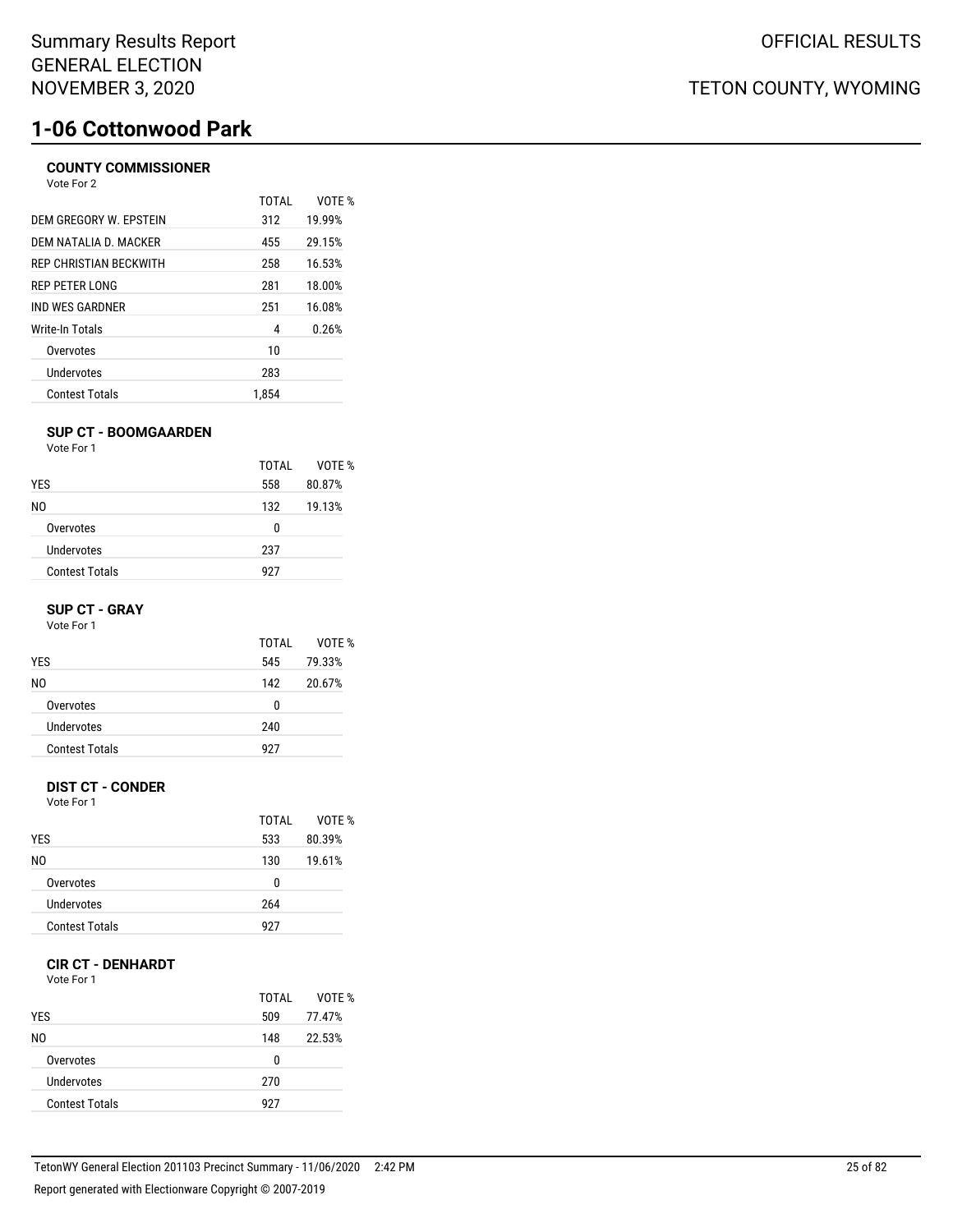## **CIR CT - HAWS**

| Vote For 1 |  |
|------------|--|
|------------|--|

|                       | TOTAI | VOTF % |
|-----------------------|-------|--------|
| <b>YES</b>            | 536   | 80.12% |
| N0                    | 133   | 19.88% |
| Overvotes             | 1     |        |
| Undervotes            | 257   |        |
| <b>Contest Totals</b> | 927   |        |

### **CIR CT - RADDA**

Vote For 1

|                       | TOTAI | VOTE % |
|-----------------------|-------|--------|
| <b>YES</b>            | 556   | 76.48% |
| NO.                   | 171   | 23.52% |
| Overvotes             | 0     |        |
| Undervotes            | 200   |        |
| <b>Contest Totals</b> | 927   |        |

### **MAYOR JACKSON**

Vote For 1

|                        | TOTAL | VOTF % |
|------------------------|-------|--------|
| MICHAEL KUDAR          | 366   | 41.40% |
| HAILEY MORTON LEVINSON | 514   | 58.14% |
| Write-In Totals        | 4     | 0.45%  |
| Overvotes              | 1     |        |
| Undervotes             | 42    |        |
| <b>Contest Totals</b>  | 927   |        |

## **TOWN COUNCIL JACKSON**

Vote For 2

|                         | TOTAL | VOTF % |
|-------------------------|-------|--------|
| <b>JESSICA CHAMBERS</b> | 394   | 26.04% |
| PETE MULDOON            | 251   | 16.59% |
| <b>JIM ROOKS</b>        | 468   | 30.93% |
| <b>DEVON VIEHMAN</b>    | 391   | 25.84% |
| Write-In Totals         | g     | 0.59%  |
| Overvotes               | 2     |        |
| Undervotes              | 339   |        |
| <b>Contest Totals</b>   | 1,854 |        |
|                         |       |        |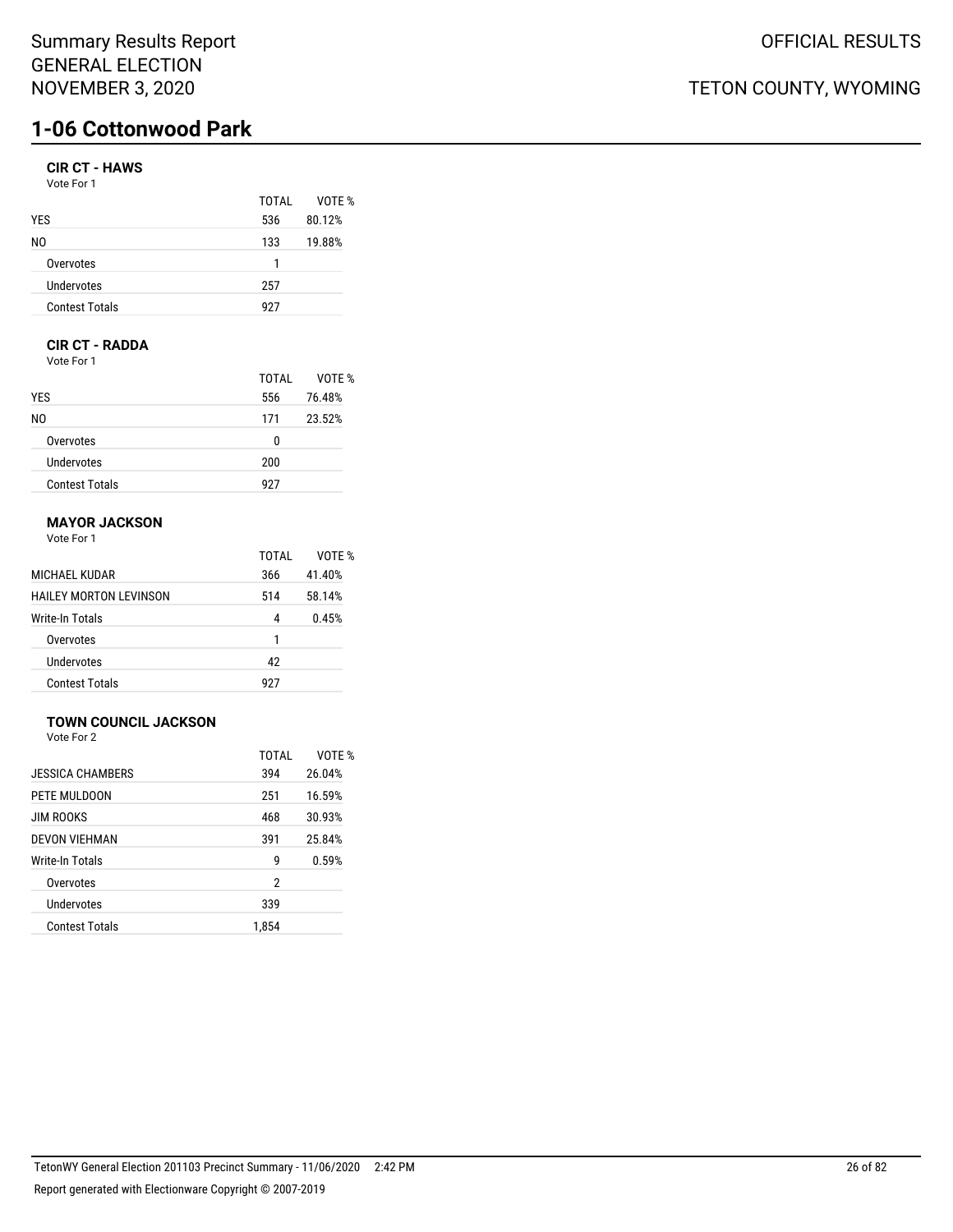#### **SCHOOL DISTRICT TRUSTEE** Vote For 4

|                       | <b>TOTAL</b> | VOTE % |
|-----------------------|--------------|--------|
| <b>BETSY CARLIN</b>   | 433          | 22.34% |
| <b>KATE MEAD</b>      | 471          | 24.30% |
| <b>BILL SCARLETT</b>  | 356          | 18.37% |
| THOMAS SMITS          | 267          | 13.78% |
| JENNIFER ZUNG         | 401          | 20.69% |
| Write-In Totals       | 10           | 0.52%  |
| Overvotes             | 4            |        |
| Undervotes            | 1,766        |        |
| <b>Contest Totals</b> | 3.708        |        |

#### **CONSERVATION DIST SUPERVISOR URBAN**

| Vote For 1            |       |        |
|-----------------------|-------|--------|
|                       | TOTAI | VOTE % |
| ROBY HURLEY           | 618   | 98.72% |
| Write-In Totals       | 8     | 1.28%  |
| Overvotes             | 0     |        |
| Undervotes            | 301   |        |
| <b>Contest Totals</b> | 927   |        |

#### **CONSERVATION DIST SUPERVISOR AT LARGE** Vote For 1

| <b>NATE FULLER</b>    | TOTAI<br>619 | VOTF %<br>98.72% |
|-----------------------|--------------|------------------|
| Write-In Totals       | 8            | 1.28%            |
| Overvotes             | U            |                  |
| Undervotes            | 300          |                  |
| <b>Contest Totals</b> | 927          |                  |

#### **ST. JOHN'S HOSPITAL DIST TRUSTEE 4YR** Vote For 3

| C. SCOTT GIBSON       | TOTAI<br>406 | VOTF %<br>28.61% |
|-----------------------|--------------|------------------|
| <b>BRUCE HAYSE</b>    | 508          | 35.80%           |
| CYNTHIA HOGAN         | 488          | 34.39%           |
| Write-In Totals       | 17           | 1.20%            |
| Overvotes             | 0            |                  |
| Undervotes            | 1,362        |                  |
| <b>Contest Totals</b> | 2,781        |                  |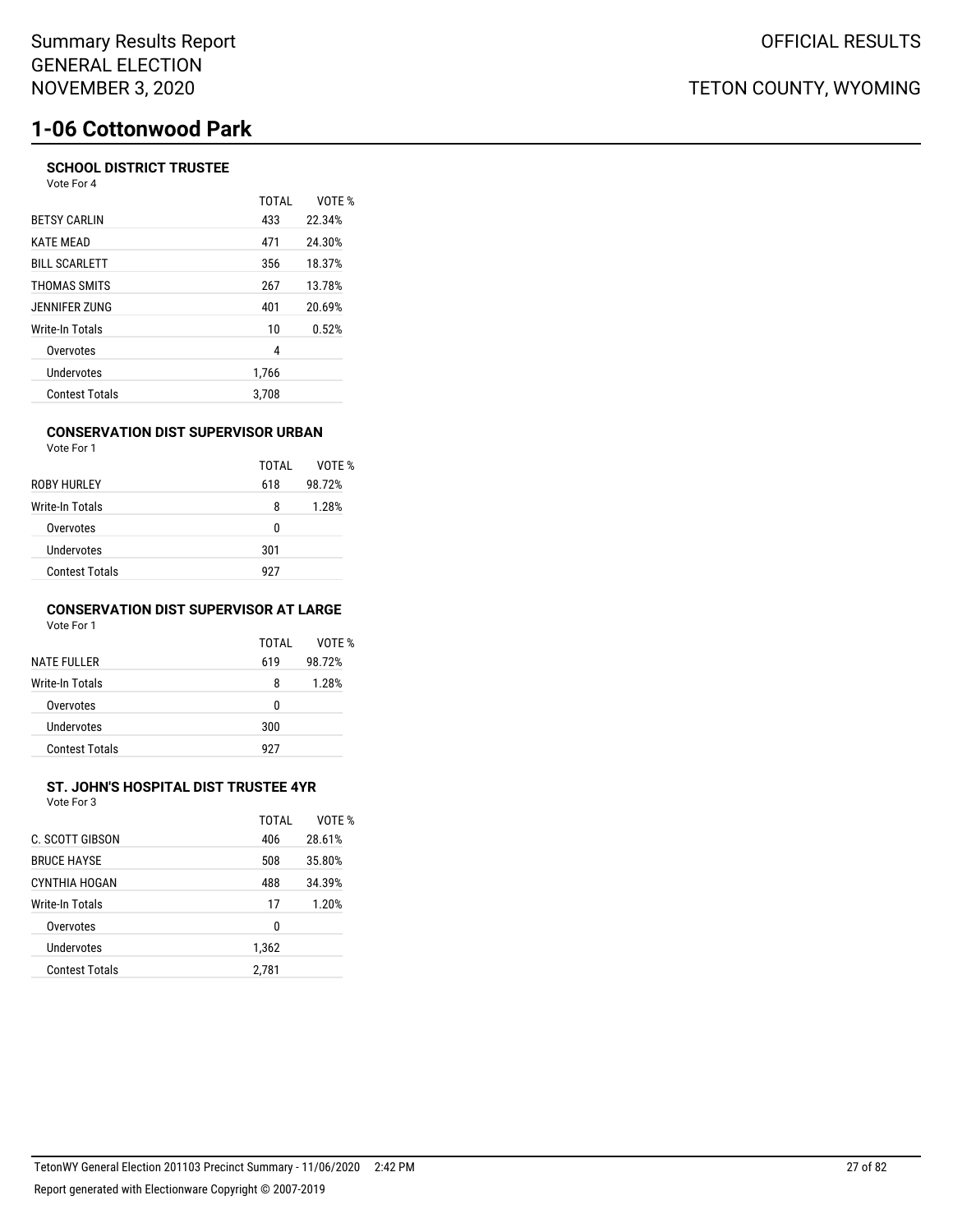### **ST. JOHN'S HOSPITAL DIST TRUSTEE 2YR UNEXPIRED**

| Vote For 1            |       |        |
|-----------------------|-------|--------|
|                       | TOTAI | VOTF % |
| SUE CRITZER           | 581   | 99.32% |
| Write-In Totals       | 4     | 0.68%  |
| Overvotes             | 0     |        |
| Undervotes            | 342   |        |
| <b>Contest Totals</b> | 927   |        |

#### **ST. JOHN'S HOSPITAL DIST TRUSTEE 2YR UNEXPIRED TERM** Vote For 1

|                       | TOTAI | VOTF % |
|-----------------------|-------|--------|
| DEBORAH C. HOPKINS    | 593   | 98.67% |
| Write-In Totals       | 8     | 1.33%  |
| Overvotes             | n     |        |
| Undervotes            | 326   |        |
| <b>Contest Totals</b> | 927   |        |

### **CONST AMEND A**

Vote For 1

|                       | TOTAL | VOTE % |
|-----------------------|-------|--------|
| <b>FOR</b>            | 516   | 64.58% |
| <b>AGAINST</b>        | 283   | 35.42% |
| Overvotes             | 0     |        |
| Undervotes            | 128   |        |
| <b>Contest Totals</b> | 927   |        |

#### **SALES AND USE TAX**

| Vote For 1 |  |  |
|------------|--|--|
|------------|--|--|

|                                                | TOTAI | VOTF % |
|------------------------------------------------|-------|--------|
| FOR THE COUNTY SAI FS AND USE<br><b>TAX</b>    | 428   | 48.47% |
| AGAINST THE COUNTY SALES AND<br><b>USE TAX</b> | 455   | 51.53% |
| Overvotes                                      | 1     |        |
| Undervotes                                     | 43    |        |
| <b>Contest Totals</b>                          | 927   |        |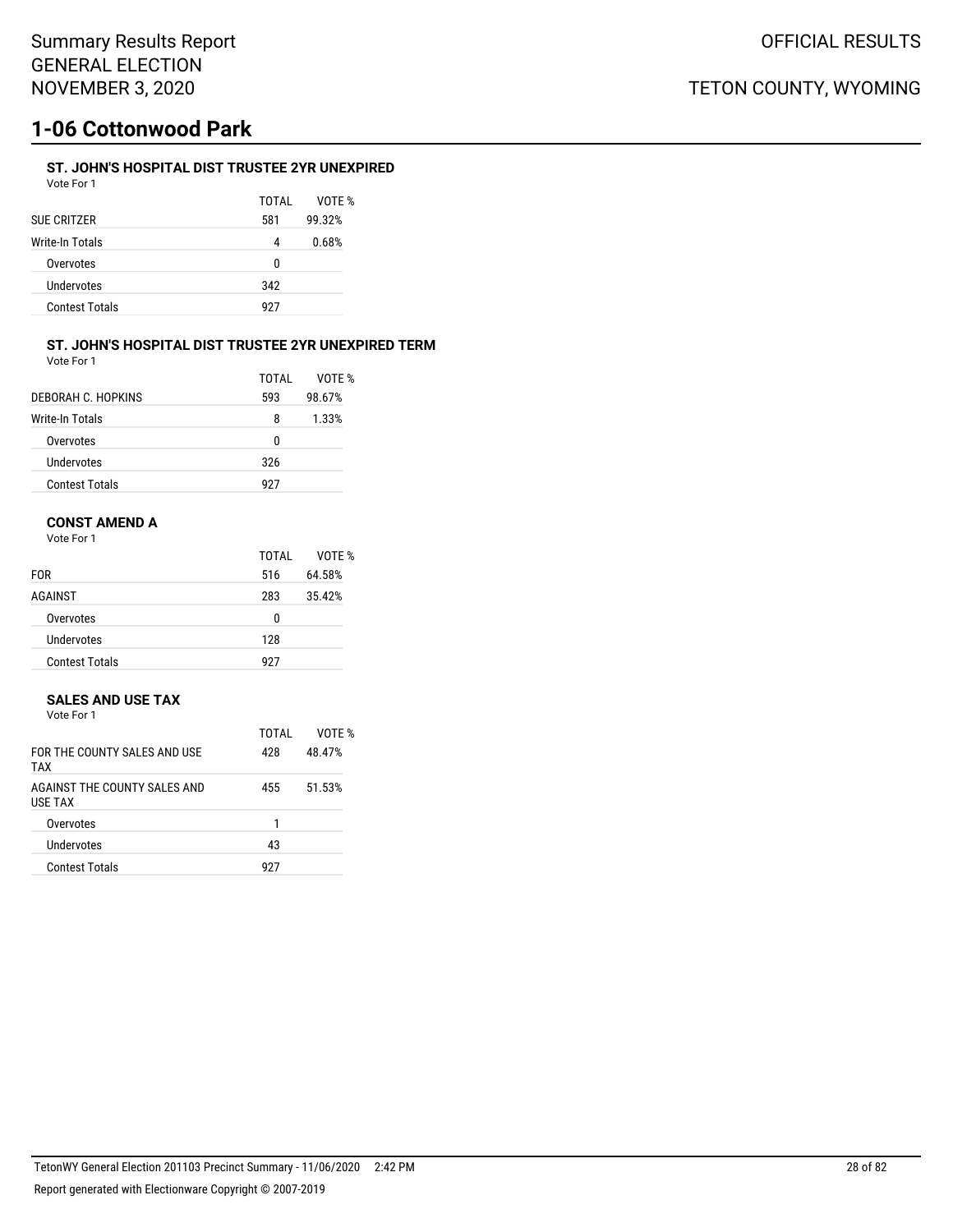# **1-07 Rafter J**

#### **PRESIDENT AND VICE PRESIDENT**

| <b>DEM BIDEN/HARRIS</b> | TOTAI<br>573 | VOTF %<br>73.27% |
|-------------------------|--------------|------------------|
| <b>REP TRUMP/PENCE</b>  | 191          | 24.42%           |
| LIB JORGENSEN/COHEN     | 11           | 1.41%            |
| IND PIERCE/BALLARD      | 4            | 0.51%            |
| Write-In Totals         | 3            | 0.38%            |
| Overvotes               | 1            |                  |
| <b>Undervotes</b>       | g            |                  |
| <b>Contest Totals</b>   | 792          |                  |

#### **UNITED STATES SENATOR**

Vote For 1

|                        | TOTAI | VOTF % |
|------------------------|-------|--------|
| DEM MERAV BEN DAVID    | 527   | 68.00% |
| REP CYNTHIA M. LUMMIS  | 248   | 32.00% |
| <b>Write-In Totals</b> | 0     | 0.00%  |
| Overvotes              | 0     |        |
| Undervotes             | 17    |        |
| <b>Contest Totals</b>  | 792   |        |

## **UNITED STATES REPRESENTATIVE**

Vote For 1

|                         | TOTAL | VOTF % |
|-------------------------|-------|--------|
| DEM I YNNETTE GREY BULL | 517   | 66.71% |
| <b>REP LIZ CHENEY</b>   | 247   | 31.87% |
| LIB RICHARD BRUBAKER    | 8     | 1.03%  |
| CON JEFF HAGGIT         | 3     | 0.39%  |
| Write-In Totals         | N     | 0.00%  |
| Overvotes               | 2     |        |
| Undervotes              | 15    |        |
| <b>Contest Totals</b>   | 792   |        |

#### **STATE REP HD 23** Vote For 1

|                       | TOTAI | VOTF % |
|-----------------------|-------|--------|
| DEM ANDY SCHWARTZ     | 650   | 98.19% |
| Write-In Totals       | 12    | 1.81%  |
| Overvotes             | U     |        |
| Undervotes            | 130   |        |
| <b>Contest Totals</b> | 792   |        |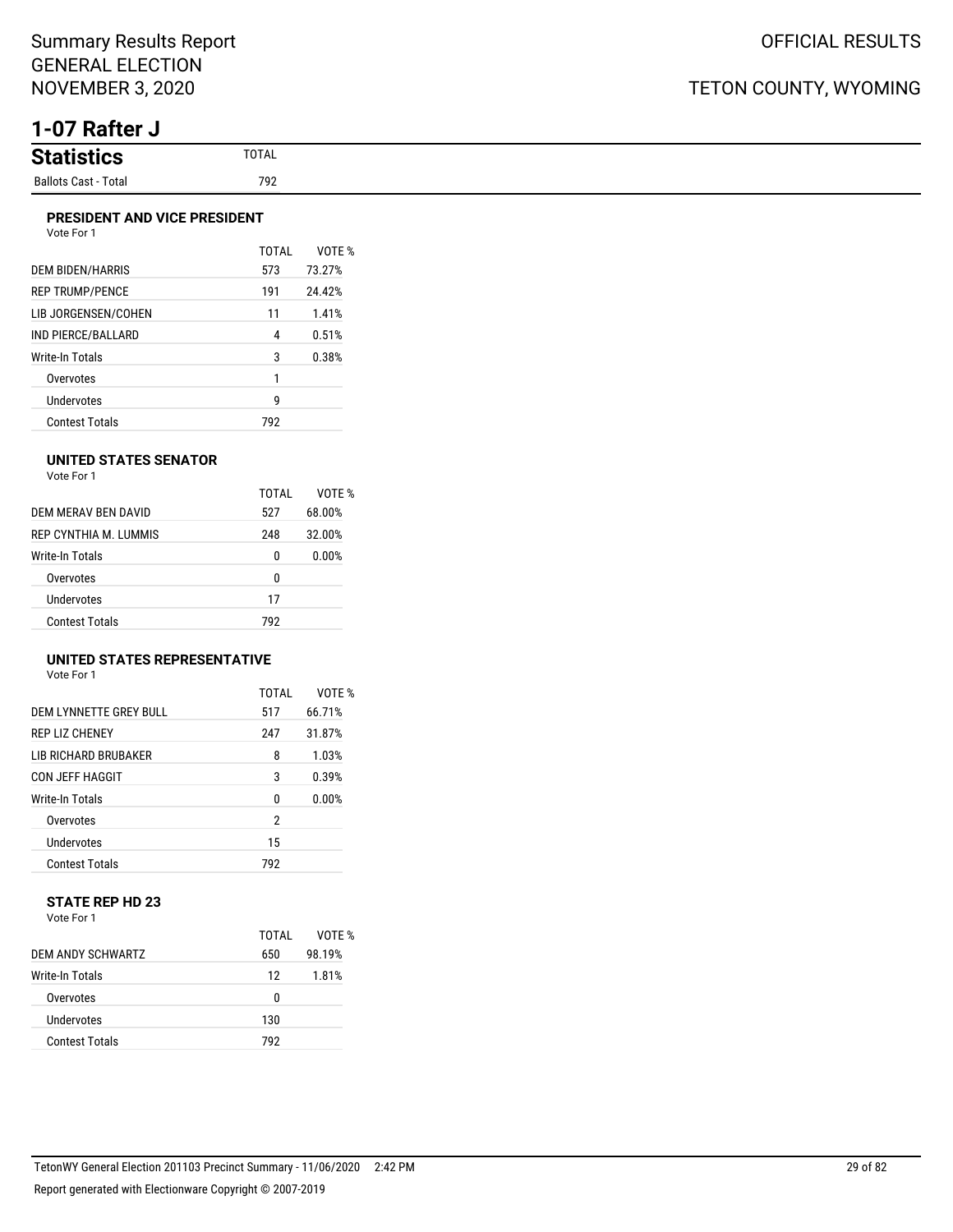# **1-07 Rafter J**

#### **COUNTY COMMISSIONER** Vote For 2

| TOTAI | VOTE % |
|-------|--------|
| 329   | 23.81% |
| 406   | 29.38% |
| 220   | 15.92% |
| 222   | 16.06% |
| 203   | 14.69% |
| 2     | 0.14%  |
| 4     |        |
| 198   |        |
| 1.584 |        |
|       |        |

#### **SUP CT - BOOMGAARDEN**

Vote For 1

|                       | TOTAI | VOTE % |
|-----------------------|-------|--------|
| <b>YES</b>            | 528   | 85.71% |
| NO.                   | 88    | 14.29% |
| Overvotes             | 0     |        |
| Undervotes            | 176   |        |
| <b>Contest Totals</b> | 792   |        |

#### **SUP CT - GRAY**

Vote For 1

|                       | TOTAI | VOTF % |
|-----------------------|-------|--------|
| <b>YES</b>            | 499   | 81.94% |
| N0                    | 110   | 18.06% |
| Overvotes             | 1     |        |
| Undervotes            | 182   |        |
| <b>Contest Totals</b> | 792   |        |

### **DIST CT - CONDER**

Vote For 1

|                       | TOTAI | VOTF % |
|-----------------------|-------|--------|
| <b>YES</b>            | 481   | 82.50% |
| N0                    | 102   | 17.50% |
| Overvotes             | 0     |        |
| Undervotes            | 209   |        |
| <b>Contest Totals</b> | 792   |        |

### **CIR CT - DENHARDT**

Vote For 1

| <b>YES</b>            | TOTAI<br>480 | VOTE %<br>82.62% |
|-----------------------|--------------|------------------|
| N0                    | 101          | 17.38%           |
| Overvotes             | 0            |                  |
| Undervotes            | 211          |                  |
| <b>Contest Totals</b> | 792          |                  |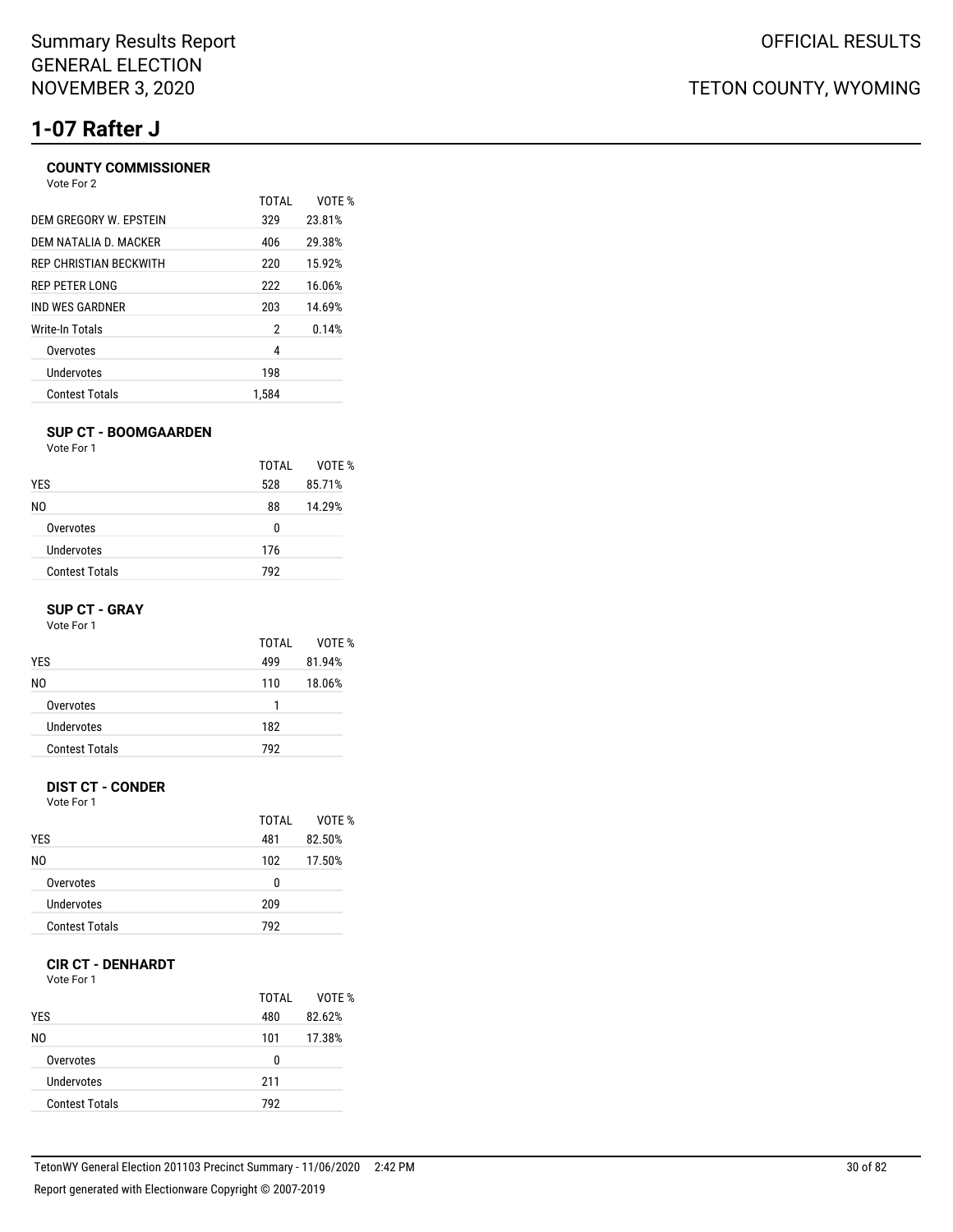# **1-07 Rafter J**

### **CIR CT - HAWS**

| TOTAI | VOTE % |
|-------|--------|
| 507   | 84.22% |
| 95    | 15.78% |
| n     |        |
| 190   |        |
| 792   |        |
|       |        |

#### **CIR CT - RADDA**

Vote For 1

|                       | TOTAL | VOTE % |
|-----------------------|-------|--------|
| <b>YES</b>            | 531   | 82.07% |
| NO.                   | 116   | 17.93% |
| Overvotes             | 0     |        |
| Undervotes            | 145   |        |
| <b>Contest Totals</b> | 792   |        |

#### **SCHOOL DISTRICT TRUSTEE**

Vote For 4

|                       | <b>TOTAL</b> | VOTF % |
|-----------------------|--------------|--------|
| <b>BETSY CARLIN</b>   | 451          | 23.13% |
| <b>KATE MEAD</b>      | 489          | 25.08% |
| <b>BILL SCARLETT</b>  | 370          | 18.97% |
| THOMAS SMITS          | 254          | 13.03% |
| JENNIFER ZUNG         | 375          | 19.23% |
| Write-In Totals       | 11           | 0.56%  |
| Overvotes             | 4            |        |
| Undervotes            | 1,214        |        |
| <b>Contest Totals</b> | 3.168        |        |

## **CONSERVATION DIST SUPERVISOR URBAN**

Vote For 1

|                       | TOTAI | VOTE % |
|-----------------------|-------|--------|
| ROBY HURLEY           | 568   | 98.78% |
| Write-In Totals       | 7     | 1.22%  |
| Overvotes             | 0     |        |
| Undervotes            | 217   |        |
| <b>Contest Totals</b> | 792   |        |
|                       |       |        |

#### **CONSERVATION DIST SUPERVISOR AT LARGE** Vote For 1

| .                     |       |        |
|-----------------------|-------|--------|
|                       | TOTAI | VOTE % |
| <b>NATE FULLER</b>    | 581   | 99.15% |
| Write-In Totals       | 5     | 0.85%  |
| Overvotes             | U     |        |
| Undervotes            | 206   |        |
| <b>Contest Totals</b> | 792   |        |
|                       |       |        |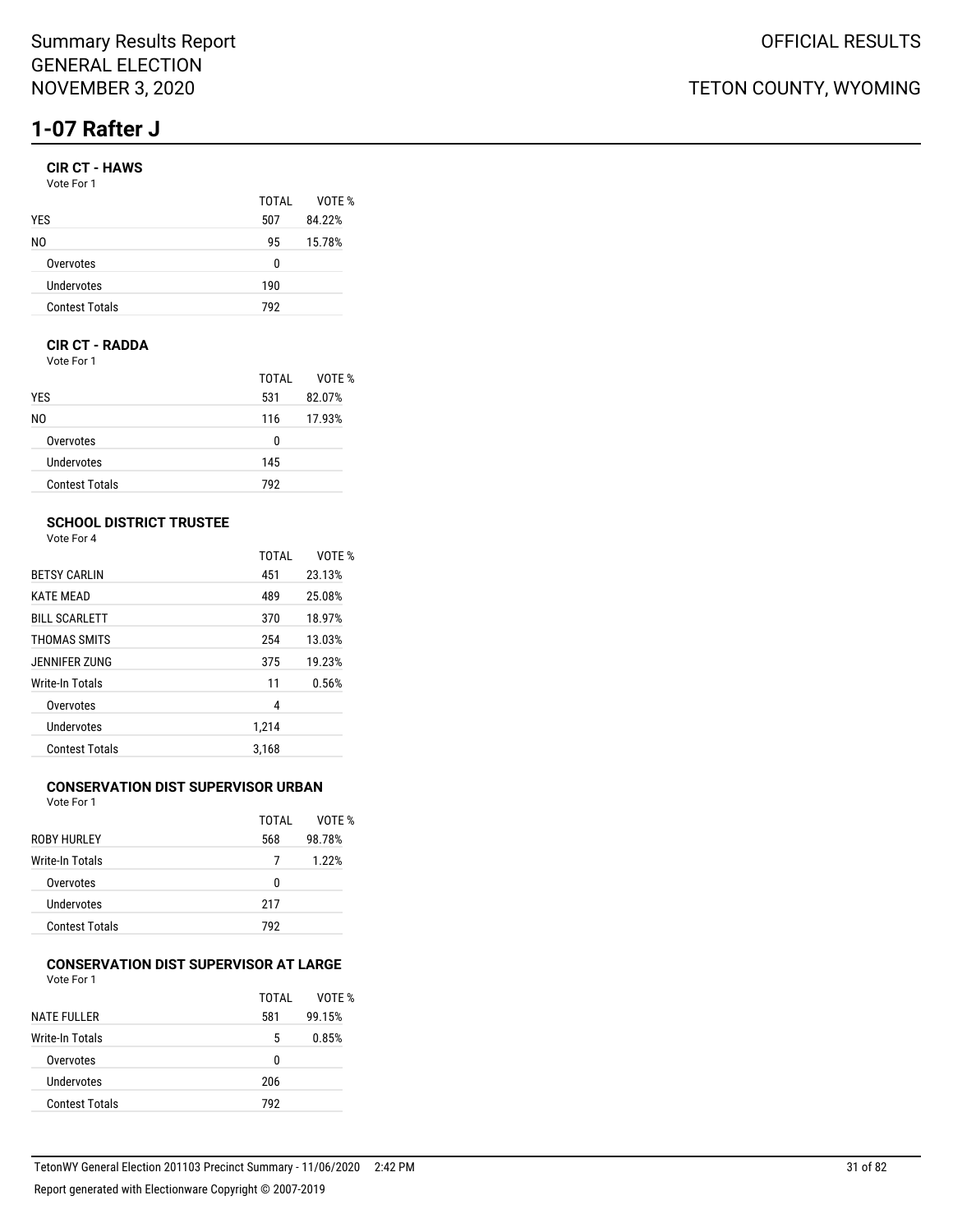# **1-07 Rafter J**

### **ST. JOHN'S HOSPITAL DIST TRUSTEE 4YR**

Vote For 3

|                       | TOTAI | VOTE % |
|-----------------------|-------|--------|
| C. SCOTT GIBSON       | 410   | 30.44% |
| <b>BRUCE HAYSE</b>    | 466   | 34.60% |
| CYNTHIA HOGAN         | 461   | 34.22% |
| Write-In Totals       | 10    | 0.74%  |
| Overvotes             | 0     |        |
| Undervotes            | 1,029 |        |
| <b>Contest Totals</b> | 2.376 |        |

#### **ST. JOHN'S HOSPITAL DIST TRUSTEE 2YR UNEXPIRED** Vote For 1

| <b>SUE CRITZER</b>    | TOTAL<br>536 | VOTF %<br>98.71% |
|-----------------------|--------------|------------------|
| Write-In Totals       |              | 1.29%            |
| Overvotes             | n            |                  |
| <b>Undervotes</b>     | 249          |                  |
| <b>Contest Totals</b> | 792          |                  |

#### **ST. JOHN'S HOSPITAL DIST TRUSTEE 2YR UNEXPIRED TERM** Vote For 1

| DEBORAH C. HOPKINS    | TOTAL<br>534 | VOTF %<br>99.07% |
|-----------------------|--------------|------------------|
| Write-In Totals       | 5            | 0.93%            |
| Overvotes             | 0            |                  |
| Undervotes            | 253          |                  |
| <b>Contest Totals</b> | 792          |                  |

#### **CONST AMEND A**

Vote For 1

| <b>FOR</b>            | TOTAI<br>440 | VOTE %<br>66.67% |
|-----------------------|--------------|------------------|
| AGAINST               | 220          | 33.33%           |
| Overvotes             | 0            |                  |
| Undervotes            | 132          |                  |
| <b>Contest Totals</b> | 792          |                  |

#### **SALES AND USE TAX**

Vote For 1

| FOR THE COUNTY SALES AND USE<br><b>TAX</b>     | TOTAI<br>363 | VOTF %<br>48.08% |
|------------------------------------------------|--------------|------------------|
| AGAINST THE COUNTY SALES AND<br><b>USE TAX</b> | 392          | 51.92%           |
| Overvotes                                      | n            |                  |
| Undervotes                                     | 37           |                  |
| <b>Contest Totals</b>                          | 792          |                  |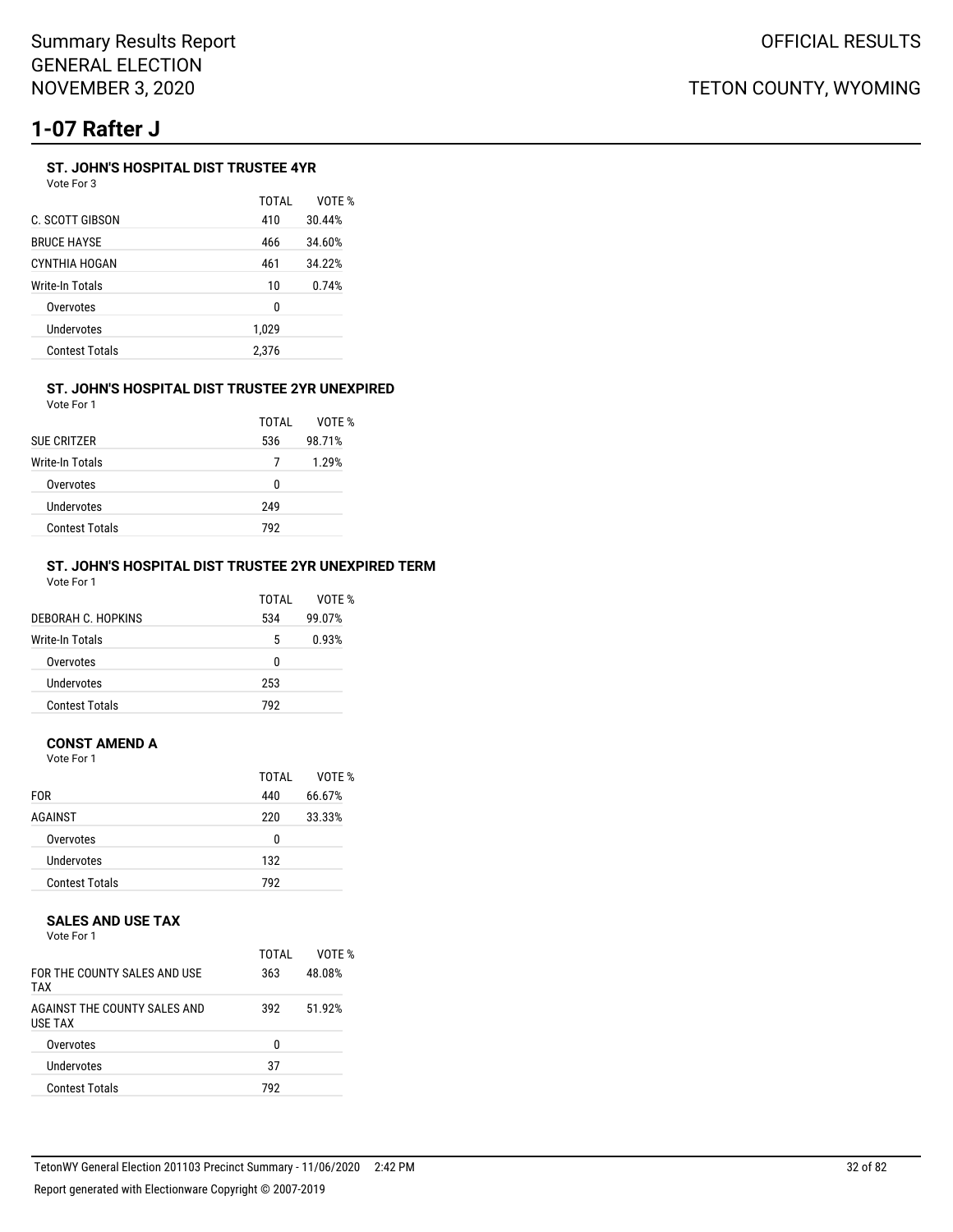# **1-08 East Jackson**

| <b>Statistion</b><br>ucs |
|--------------------------|
| Ballots Cast - Total     |

 $\%$ 

#### **PRESIDENT AND VICE PRESIDENT** Vote For 1

| VULT FUIT               |              |             |
|-------------------------|--------------|-------------|
|                         | <b>TOTAL</b> | <b>VOTE</b> |
| <b>DEM BIDEN/HARRIS</b> | 714          | 72.78%      |
| <b>REP TRUMP/PENCE</b>  | 243          | 24.77%      |
| LIB JORGENSEN/COHEN     | 14           | 1.43%       |
| IND PIERCE/BALLARD      | 6            | 0.61%       |
| <b>Write-In Totals</b>  | 4            | 0.41%       |
| Overvotes               | 0            |             |
| <b>Undervotes</b>       | 7            |             |
| Contest Totals          | 988          |             |

#### **UNITED STATES SENATOR**

| Vote For 1 |  |
|------------|--|
|            |  |

|                        | TOTAI | VOTF % |
|------------------------|-------|--------|
| DEM MERAV BEN DAVID    | 670   | 69.57% |
| REP CYNTHIA M TUMMIS   | 292   | 30.32% |
| <b>Write-In Totals</b> | 1     | 0.10%  |
| Overvotes              | 0     |        |
| Undervotes             | 25    |        |
| <b>Contest Totals</b>  | 988   |        |

#### **UNITED STATES REPRESENTATIVE**

Vote For 1

|                             | TOTAL | VOTF % |
|-----------------------------|-------|--------|
| DEM LYNNETTE GREY BULL      | 650   | 67.92% |
| <b>REP LIZ CHENEY</b>       | 269   | 28.11% |
| <b>LIB RICHARD BRUBAKER</b> | 25    | 2.61%  |
| <b>CON JEFF HAGGIT</b>      | 10    | 1.04%  |
| Write-In Totals             | 3     | 0.31%  |
| Overvotes                   | g     |        |
| <b>Undervotes</b>           | 22    |        |
| <b>Contest Totals</b>       | 988   |        |

#### **STATE REP HD 16** Vote For 1

|                       | TOTAI | VOTF % |
|-----------------------|-------|--------|
| DEM MIKE YIN          | 775   | 96.88% |
| Write-In Totals       | 25    | 3.12%  |
| Overvotes             | 0     |        |
| Undervotes            | 188   |        |
| <b>Contest Totals</b> | 988   |        |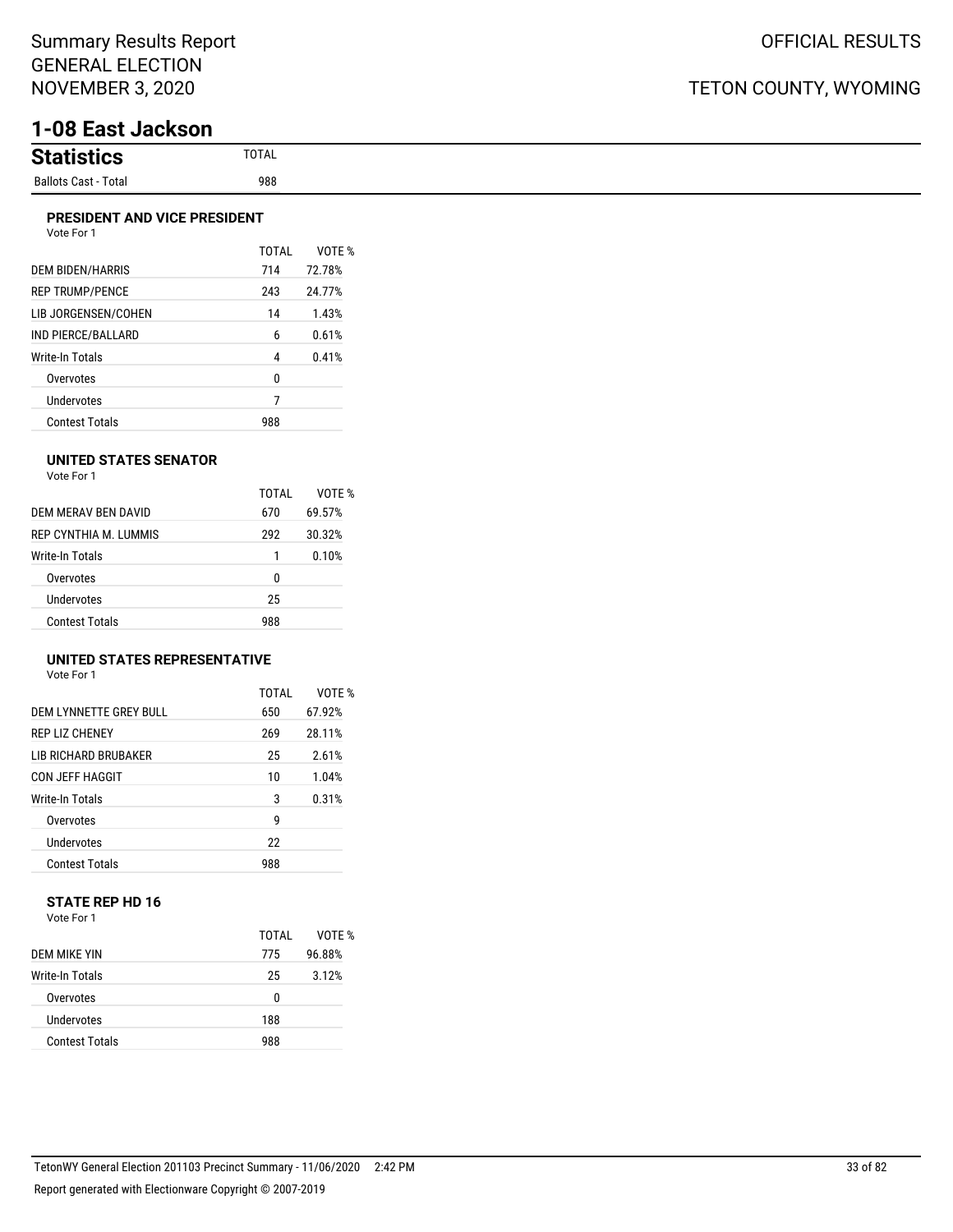# **1-08 East Jackson**

### **COUNTY COMMISSIONER**

| Vote For 2                    |       |        |
|-------------------------------|-------|--------|
|                               | TOTAI | VOTE % |
| DEM GREGORY W. EPSTEIN        | 342   | 20.30% |
| DEM NATALIA D. MACKER         | 466   | 27.66% |
| <b>REP CHRISTIAN BECKWITH</b> | 318   | 18.87% |
| REP PETER LONG                | 267   | 15.85% |
| IND WES GARDNER               | 290   | 17.21% |
| Write-In Totals               | 2     | 0.12%  |
| Overvotes                     | 8     |        |
| Undervotes                    | 283   |        |
| <b>Contest Totals</b>         | 1.976 |        |

#### **SUP CT - BOOMGAARDEN**

Vote For 1

|                       | TOTAI | VOTF % |
|-----------------------|-------|--------|
| <b>YES</b>            | 590   | 80.82% |
| NO.                   | 140   | 19.18% |
| Overvotes             | 0     |        |
| Undervotes            | 258   |        |
| <b>Contest Totals</b> | 988   |        |

#### **SUP CT - GRAY**

Vote For 1

| TOTAI | VOTF % |
|-------|--------|
| 563   | 78.74% |
| 152   | 21.26% |
| 0     |        |
| 273   |        |
| 988   |        |
|       |        |

#### **DIST CT - CONDER**

Vote For 1

|                       | TOTAI | VOTF % |
|-----------------------|-------|--------|
| <b>YES</b>            | 544   | 78.96% |
| N0                    | 145   | 21.04% |
| Overvotes             | 0     |        |
| Undervotes            | 299   |        |
| <b>Contest Totals</b> | 988   |        |

#### **CIR CT - DENHARDT**

Vote For 1

| <b>YES</b>            | TOTAI<br>512 | VOTE %<br>75.29% |
|-----------------------|--------------|------------------|
| N0                    | 168          | 24.71%           |
| Overvotes             | 1            |                  |
| Undervotes            | 307          |                  |
| <b>Contest Totals</b> | 988          |                  |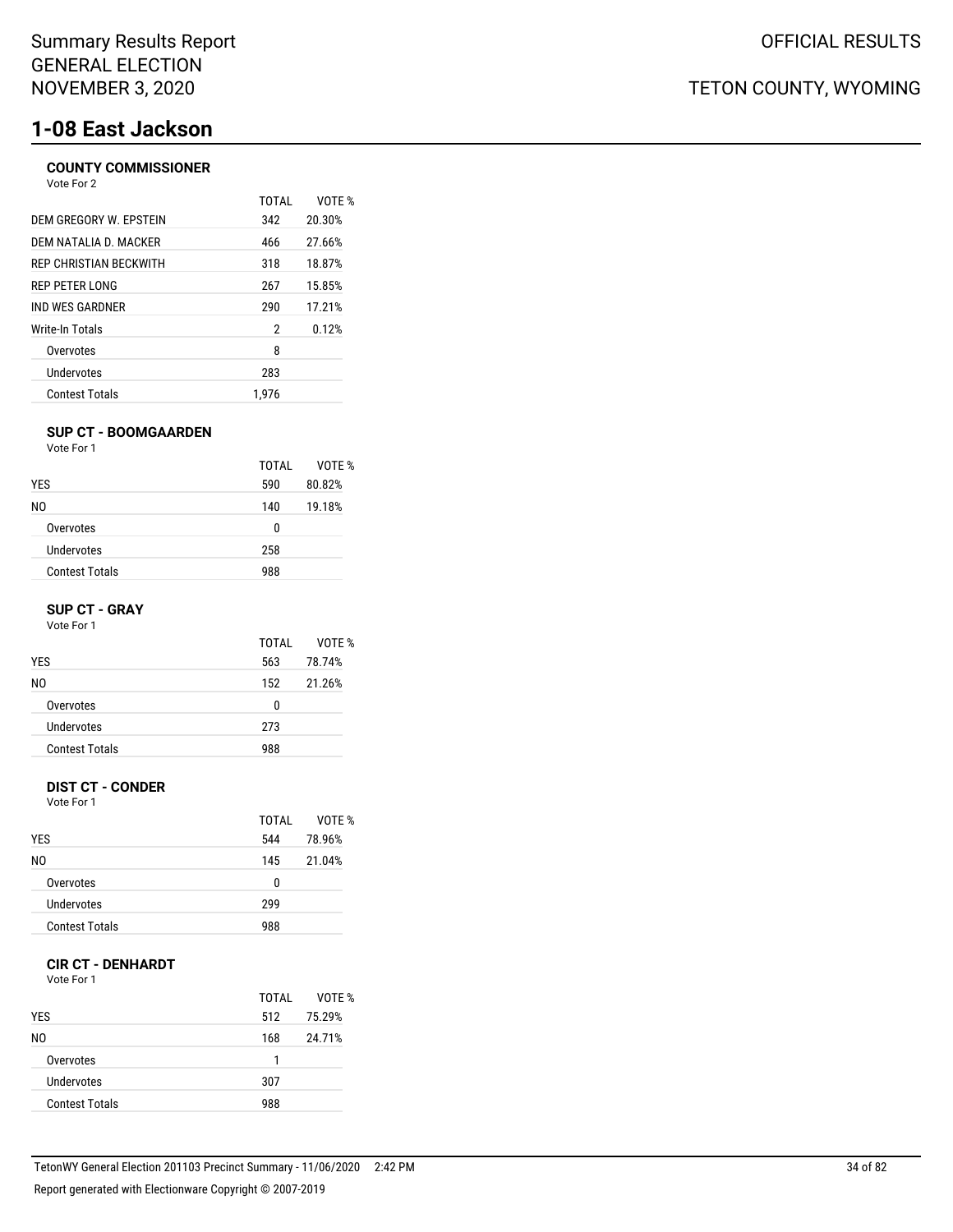# **1-08 East Jackson**

#### **CIR CT - HAWS**

| Vote For 1            |       |        |
|-----------------------|-------|--------|
|                       | TOTAL | VOTE % |
| <b>YES</b>            | 555   | 79.29% |
| N0                    | 145   | 20.71% |
| Overvotes             | 0     |        |
| Undervotes            | 288   |        |
| <b>Contest Totals</b> | 988   |        |
|                       |       |        |

### **CIR CT - RADDA**

Vote For 1

|                       | TOTAI | VOTE % |
|-----------------------|-------|--------|
| <b>YES</b>            | 548   | 72.20% |
| NO.                   | 211   | 27.80% |
| Overvotes             | 0     |        |
| Undervotes            | 229   |        |
| <b>Contest Totals</b> | 988   |        |

## **MAYOR JACKSON**

Vote For 1

|                               | TOTAI | VOTF % |
|-------------------------------|-------|--------|
| MICHAEL KUDAR                 | 367   | 38.88% |
| <b>HAILEY MORTON LEVINSON</b> | 576   | 61.02% |
| Write-In Totals               |       | 0.11%  |
| Overvotes                     | 1     |        |
| Undervotes                    | 43    |        |
| <b>Contest Totals</b>         | 988   |        |

## **TOWN COUNCIL JACKSON**

Vote For 2

|                       | TOTAL | VOTF % |
|-----------------------|-------|--------|
| JESSICA CHAMBERS      | 400   | 24.68% |
| PETE MULDOON          | 313   | 19.31% |
| <b>JIM ROOKS</b>      | 493   | 30.41% |
| <b>DEVON VIEHMAN</b>  | 410   | 25.29% |
| Write-In Totals       | 5     | 0.31%  |
| Overvotes             | 0     |        |
| Undervotes            | 355   |        |
| <b>Contest Totals</b> | 1,976 |        |
|                       |       |        |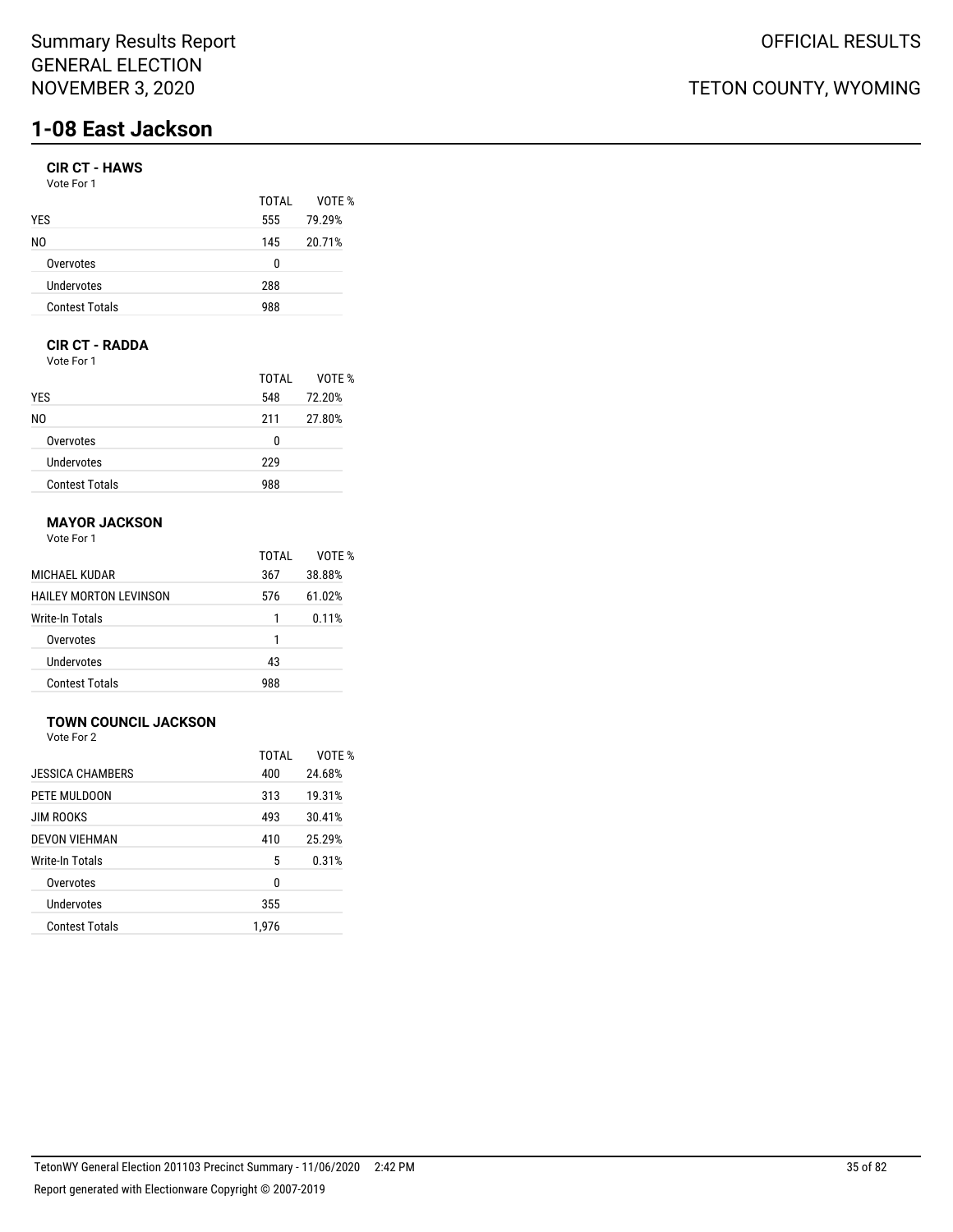# **1-08 East Jackson**

#### **SCHOOL DISTRICT TRUSTEE** Vote For 4

|                       | <b>TOTAL</b> | VOTE % |
|-----------------------|--------------|--------|
| <b>BETSY CARLIN</b>   | 475          | 22.07% |
| <b>KATE MEAD</b>      | 510          | 23.70% |
| <b>BILL SCARLETT</b>  | 383          | 17.80% |
| THOMAS SMITS          | 290          | 13.48% |
| JENNIFER ZUNG         | 487          | 22.63% |
| Write-In Totals       | 7            | 0.33%  |
| Overvotes             | 0            |        |
| Undervotes            | 1,800        |        |
| <b>Contest Totals</b> | 3.952        |        |

#### **CONSERVATION DIST SUPERVISOR URBAN**

| Vote For 1            |       |        |
|-----------------------|-------|--------|
|                       | TOTAI | VOTE % |
| ROBY HURLEY           | 653   | 98.94% |
| Write-In Totals       | 7     | 1.06%  |
| Overvotes             | 1     |        |
| Undervotes            | 327   |        |
| <b>Contest Totals</b> | 988   |        |

#### **CONSERVATION DIST SUPERVISOR AT LARGE** Vote For 1

| <b>NATE FULLER</b>    | TOTAI<br>650 | VOTF %<br>98.48% |
|-----------------------|--------------|------------------|
| Write-In Totals       | 10           | 1.52%            |
| Overvotes             | n            |                  |
| Undervotes            | 328          |                  |
| <b>Contest Totals</b> | 988          |                  |

#### **ST. JOHN'S HOSPITAL DIST TRUSTEE 4YR** Vote For 3

| C. SCOTT GIBSON       | TOTAI<br>446 | VOTF %<br>28.64% |
|-----------------------|--------------|------------------|
| <b>BRUCE HAYSE</b>    | 586          | 37.64%           |
| CYNTHIA HOGAN         | 503          | 32.31%           |
| Write-In Totals       | 22           | 1.41%            |
| Overvotes             | 0            |                  |
| Undervotes            | 1,407        |                  |
| <b>Contest Totals</b> | 2,964        |                  |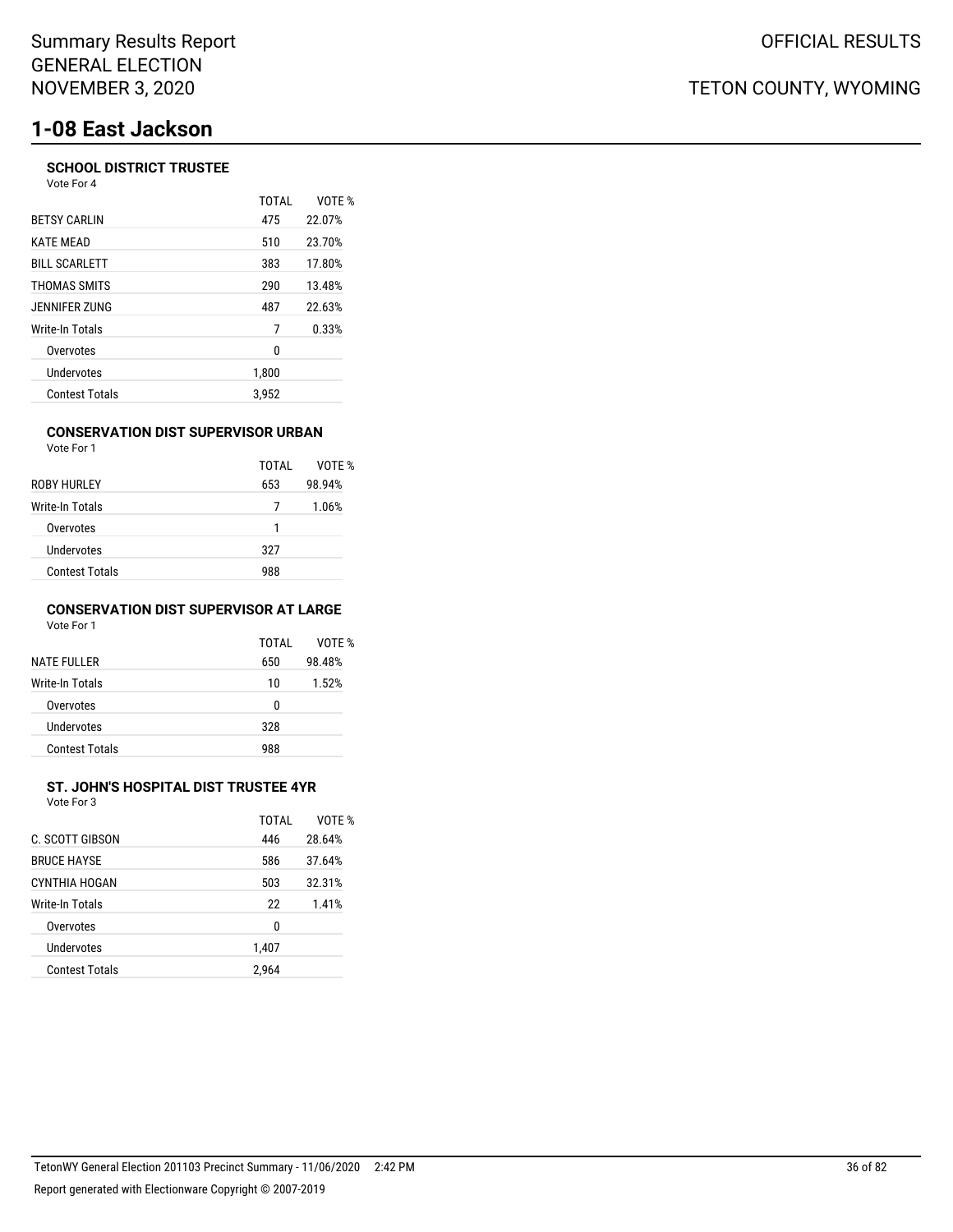# **1-08 East Jackson**

## **ST. JOHN'S HOSPITAL DIST TRUSTEE 2YR UNEXPIRED**

| Vote For 1            |       |        |
|-----------------------|-------|--------|
|                       | TOTAI | VOTF % |
| SUE CRITZER           | 597   | 98.35% |
| Write-In Totals       | 10    | 1.65%  |
| Overvotes             | U     |        |
| Undervotes            | 381   |        |
| <b>Contest Totals</b> | 988   |        |
|                       |       |        |

#### **ST. JOHN'S HOSPITAL DIST TRUSTEE 2YR UNEXPIRED TERM** Vote For 1

| 1 U U U<br>$\sim$<br>$\sim$ |  |
|-----------------------------|--|
|                             |  |
|                             |  |
|                             |  |
|                             |  |

|                       | TOTAI    | VOTF % |
|-----------------------|----------|--------|
| DEBORAH C. HOPKINS    | 610      | 99.19% |
| Write-In Totals       | 5        | 0.81%  |
| Overvotes             | $\Omega$ |        |
| Undervotes            | 373      |        |
| <b>Contest Totals</b> | 988      |        |

## **CONST AMEND A**

Vote For 1

|                       | TOTAI | VOTE % |
|-----------------------|-------|--------|
| <b>FOR</b>            | 557   | 65.61% |
| AGAINST               | 292   | 34.39% |
| Overvotes             | 0     |        |
| Undervotes            | 139   |        |
| <b>Contest Totals</b> | 988   |        |

## **SALES AND USE TAX**

| Vote For 1 |  |  |
|------------|--|--|
|            |  |  |

|                                                | TOTAI | VOTF % |
|------------------------------------------------|-------|--------|
| FOR THE COUNTY SALES AND USE<br><b>TAX</b>     | 530   | 55.67% |
| AGAINST THE COUNTY SALES AND<br><b>USE TAX</b> | 422   | 44.33% |
| Overvotes                                      | U     |        |
| <b>Undervotes</b>                              | 36    |        |
| <b>Contest Totals</b>                          | 988   |        |
|                                                |       |        |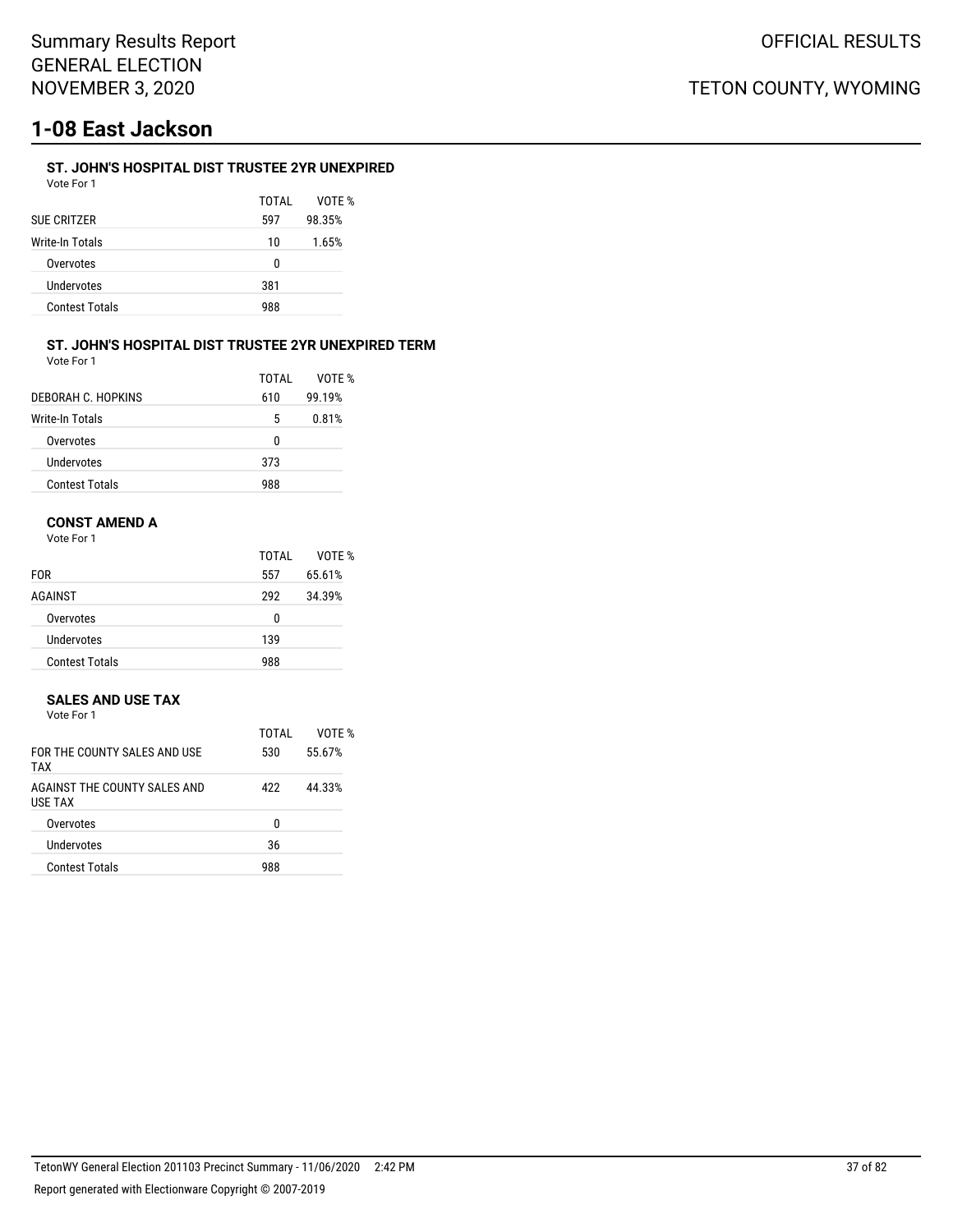# **1-09 West Jackson**

### **PRESIDENT AND VICE PRESIDENT**

| Vote For 1 |  |
|------------|--|
|            |  |

|                        | TOTAI | VOTF % |
|------------------------|-------|--------|
| DEM BIDEN/HARRIS       | 790   | 71.24% |
| <b>REP TRUMP/PENCE</b> | 281   | 25.34% |
| LIB JORGENSEN/COHEN    | 22    | 1.98%  |
| IND PIERCE/BALLARD     | 7     | 0.63%  |
| Write-In Totals        | g     | 0.81%  |
| Overvotes              | 0     |        |
| <b>Undervotes</b>      | 5     |        |
| Contest Totals         | 1.114 |        |

### **UNITED STATES SENATOR**

Vote For 1

|                       | TOTAL | VOTF % |
|-----------------------|-------|--------|
| DEM MERAV BEN DAVID   | 743   | 68.54% |
| REP CYNTHIA M. LUMMIS | 338   | 31.18% |
| Write-In Totals       | 3     | 0.28%  |
| Overvotes             | 1     |        |
| Undervotes            | 29    |        |
| <b>Contest Totals</b> | 1.114 |        |

## **UNITED STATES REPRESENTATIVE**

Vote For 1

|                        | TOTAL | VOTE % |
|------------------------|-------|--------|
| DEM LYNNETTE GREY BULL | 727   | 67.38% |
| <b>REP LIZ CHENEY</b>  | 295   | 27.34% |
| LIB RICHARD BRUBAKER   | 40    | 3.71%  |
| CON JEFF HAGGIT        | 13    | 1.20%  |
| Write-In Totals        | 4     | 0.37%  |
| Overvotes              | 6     |        |
| Undervotes             | 29    |        |
| <b>Contest Totals</b>  | 1.114 |        |

### **STATE REP HD 16** Vote For 1

|                       | TOTAI | VOTF % |
|-----------------------|-------|--------|
| DEM MIKE YIN          | 875   | 95.01% |
| Write-In Totals       | 46    | 4.99%  |
| Overvotes             | 0     |        |
| Undervotes            | 193   |        |
| <b>Contest Totals</b> | 1.114 |        |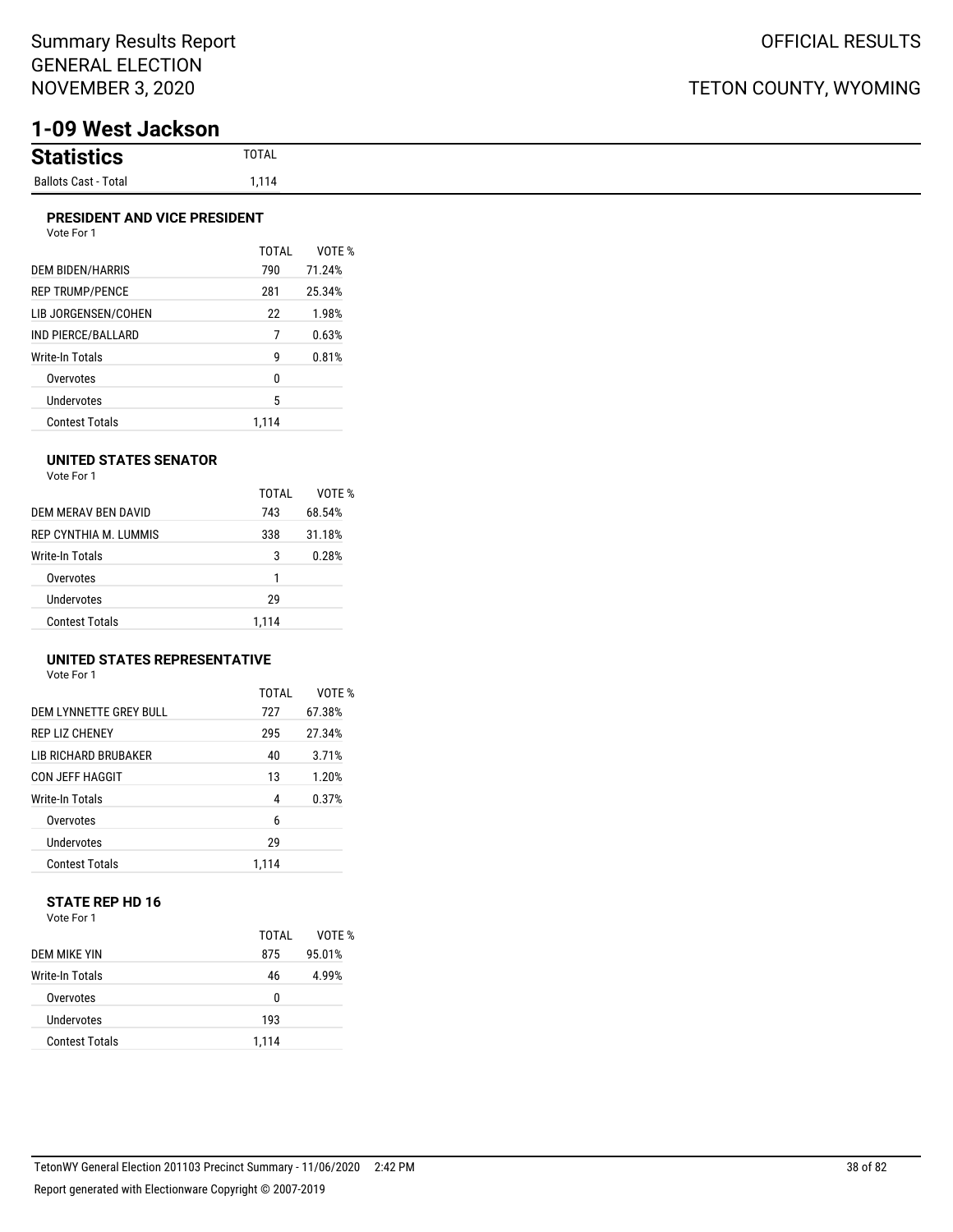# **1-09 West Jackson**

### **COUNTY COMMISSIONER** Vote For 2

|                        | <b>TOTAL</b> | VOTF % |
|------------------------|--------------|--------|
| DEM GREGORY W. EPSTEIN | 403          | 21.70% |
| DEM NATALIA D. MACKER  | 549          | 29.56% |
| REP CHRISTIAN BECKWITH | 278          | 14.97% |
| REP PETER LONG         | 316          | 17.02% |
| IND WES GARDNER        | 309          | 16.64% |
| Write-In Totals        | 2            | 0.11%  |
| Overvotes              | 10           |        |
| Undervotes             | 361          |        |
| <b>Contest Totals</b>  | 2.228        |        |

### **SUP CT - BOOMGAARDEN**

Vote For 1

|                       | TOTAI | VOTE % |
|-----------------------|-------|--------|
| <b>YES</b>            | 656   | 79.71% |
| NO.                   | 167   | 20.29% |
| Overvotes             | 0     |        |
| Undervotes            | 291   |        |
| <b>Contest Totals</b> | 1,114 |        |

### **SUP CT - GRAY**

Vote For 1

|                       | TOTAI | VOTF % |
|-----------------------|-------|--------|
| <b>YES</b>            | 618   | 77.06% |
| N0                    | 184   | 22.94% |
| Overvotes             | 1     |        |
| Undervotes            | 311   |        |
| <b>Contest Totals</b> | 1,114 |        |

## **DIST CT - CONDER**

Vote For 1

|                       | TOTAI | VOTE % |
|-----------------------|-------|--------|
| <b>YES</b>            | 614   | 79.74% |
| N0                    | 156   | 20.26% |
| Overvotes             | 0     |        |
| Undervotes            | 344   |        |
| <b>Contest Totals</b> | 1,114 |        |
|                       |       |        |

## **CIR CT - DENHARDT**

Vote For 1

| <b>YES</b>            | TOTAL<br>578 | VOTE %<br>75.16% |
|-----------------------|--------------|------------------|
| NO.                   | 191          | 24.84%           |
| Overvotes             | 0            |                  |
| Undervotes            | 345          |                  |
| <b>Contest Totals</b> | 1,114        |                  |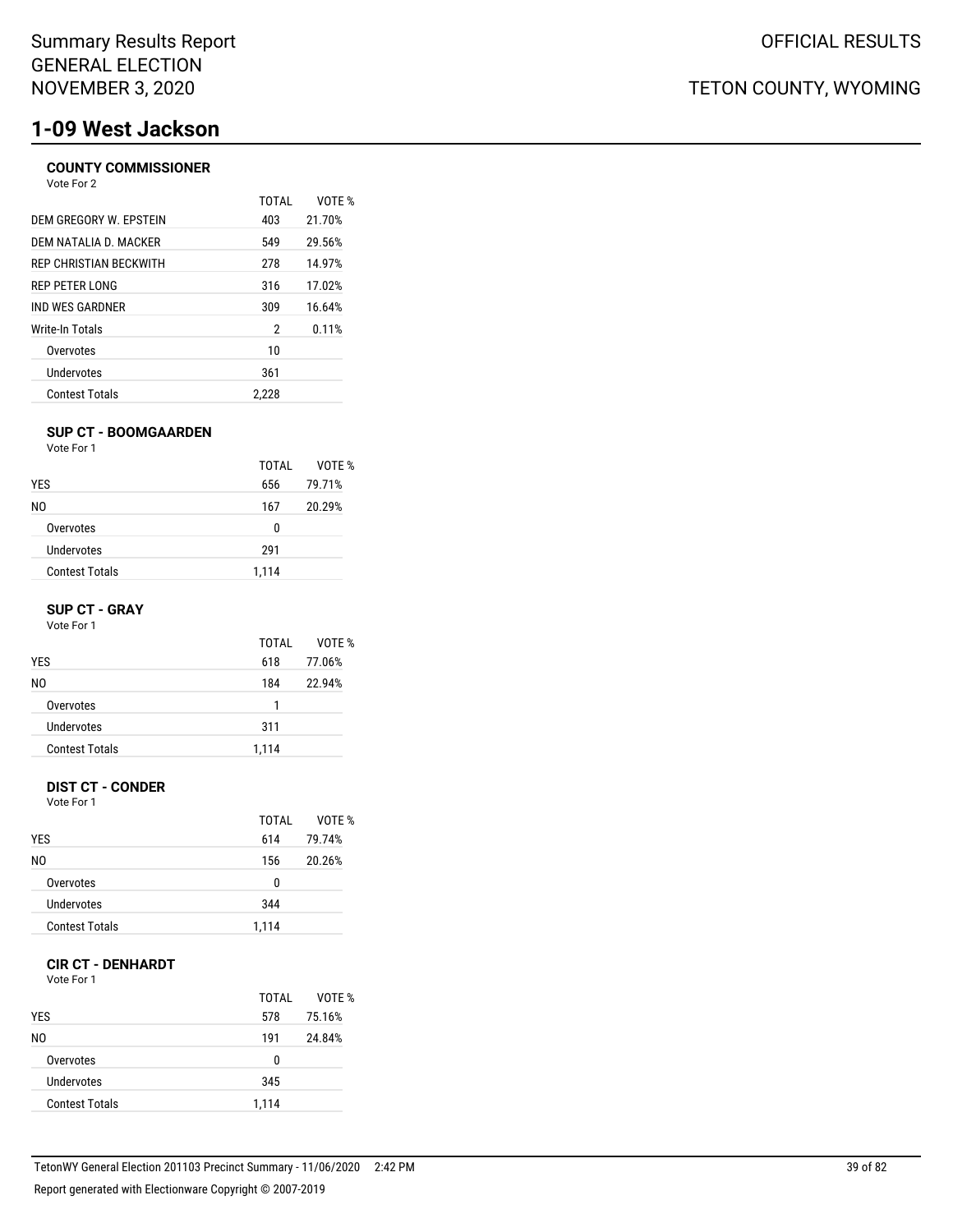## Summary Results Report GENERAL ELECTION NOVEMBER 3, 2020

# **1-09 West Jackson**

## **CIR CT - HAWS**

Vote For 1

|                       | TOTAI | VOTE % |
|-----------------------|-------|--------|
| <b>YES</b>            | 633   | 80.23% |
| NO.                   | 156   | 19.77% |
| Overvotes             | 0     |        |
| Undervotes            | 325   |        |
| <b>Contest Totals</b> | 1,114 |        |

## **CIR CT - RADDA**

Vote For 1

|                       | TOTAI | VOTE % |
|-----------------------|-------|--------|
| <b>YES</b>            | 610   | 72.97% |
| NO.                   | 226   | 27.03% |
| Overvotes             | 0     |        |
| Undervotes            | 278   |        |
| <b>Contest Totals</b> | 1.114 |        |

## **MAYOR JACKSON**

Vote For 1

|                        | TOTAI | VOTF % |
|------------------------|-------|--------|
| MICHAEL KUDAR          | 390   | 36.90% |
| HAILEY MORTON LEVINSON | 659   | 62.35% |
| Write-In Totals        | 8     | 0.76%  |
| Overvotes              | 3     |        |
| Undervotes             | 54    |        |
| <b>Contest Totals</b>  | 1.114 |        |

## **TOWN COUNCIL JACKSON**

Vote For 2

|                       | TOTAL | VOTE % |
|-----------------------|-------|--------|
| JESSICA CHAMBERS      | 494   | 27.49% |
| PETE MULDOON          | 360   | 20.03% |
| <b>JIM ROOKS</b>      | 507   | 28.21% |
| DEVON VIEHMAN         | 424   | 23.59% |
| Write-In Totals       | 12    | 0.67%  |
| Overvotes             | 8     |        |
| Undervotes            | 423   |        |
| <b>Contest Totals</b> | 2,228 |        |
|                       |       |        |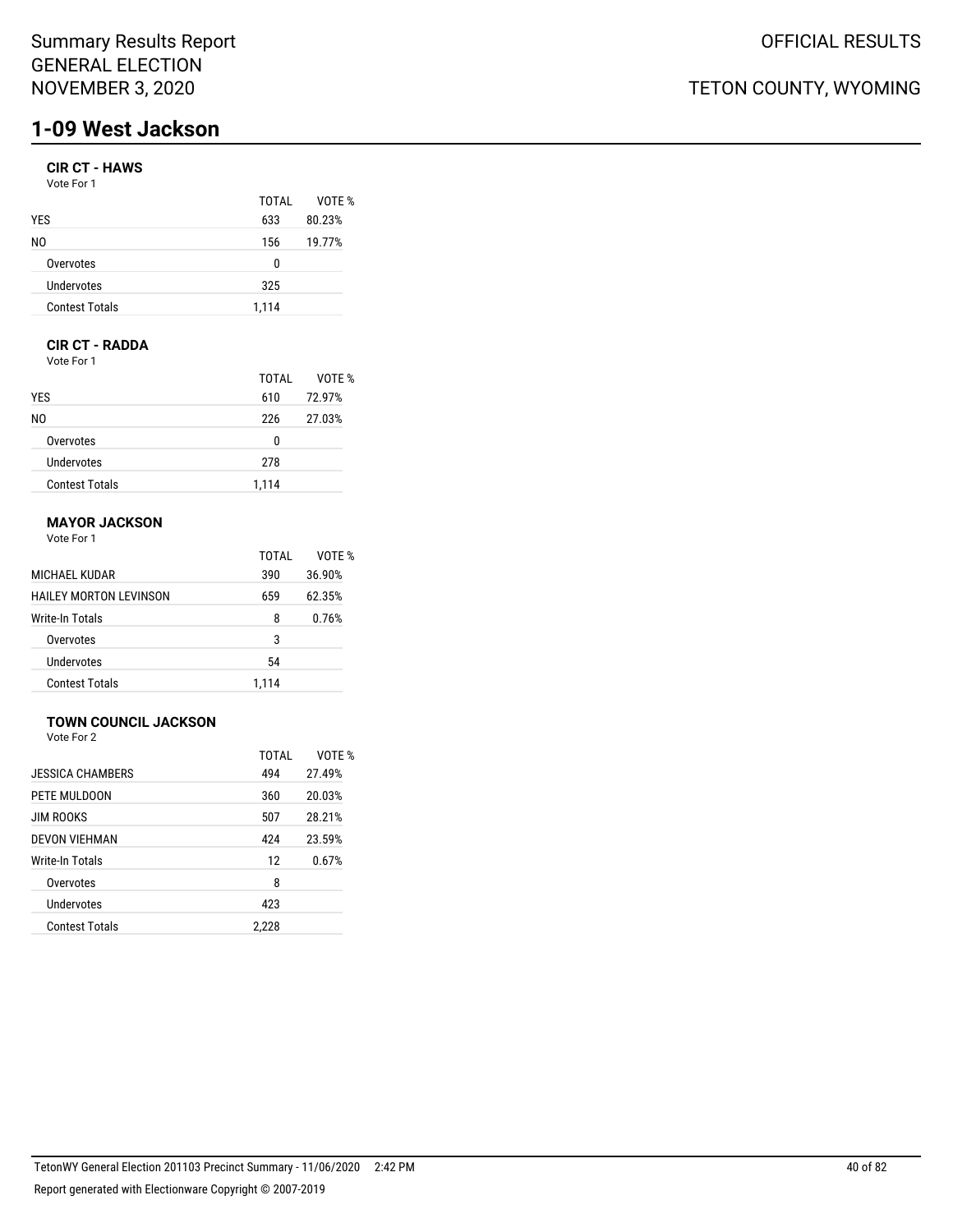# **1-09 West Jackson**

### **SCHOOL DISTRICT TRUSTEE** Vote For 4

|                       | TOTAI | VOTE % |
|-----------------------|-------|--------|
| <b>BETSY CARLIN</b>   | 529   | 22.46% |
| <b>KATE MEAD</b>      | 610   | 25.90% |
| <b>BILL SCARLETT</b>  | 386   | 16.39% |
| THOMAS SMITS          | 331   | 14.06% |
| JENNIFER ZUNG         | 482   | 20.47% |
| Write-In Totals       | 17    | 0.72%  |
| Overvotes             | 4     |        |
| Undervotes            | 2.097 |        |
| <b>Contest Totals</b> | 4.456 |        |

#### **CONSERVATION DIST SUPERVISOR URBAN** Vote For 1

| <b>VULCIUI</b>         |       |        |
|------------------------|-------|--------|
|                        | TOTAI | VOTE % |
| ROBY HURLEY            | 740   | 99.20% |
| <b>Write-In Totals</b> | 6     | 0.80%  |
| Overvotes              | 0     |        |
| Undervotes             | 368   |        |
| <b>Contest Totals</b>  | 1.114 |        |

### **CONSERVATION DIST SUPERVISOR AT LARGE** Vote For 1

| <b>NATE FULLER</b>     | TOTAI<br>760 | VOTF %<br>98.70% |
|------------------------|--------------|------------------|
| <b>Write-In Totals</b> | 10           | 1.30%            |
| Overvotes              | U            |                  |
| Undervotes             | 344          |                  |
| <b>Contest Totals</b>  | 1.114        |                  |

## **ST. JOHN'S HOSPITAL DIST TRUSTEE 4YR**

| Vote For 3         |       |        |
|--------------------|-------|--------|
|                    | TOTAI | VOTE % |
| C. SCOTT GIBSON    | 479   | 28.60% |
| <b>BRUCE HAYSE</b> | 597   | 35.64% |
| CYNTHIA HOGAN      | 585   | 34.93% |
| Write-In Totals    | 14    | 0.84%  |
| Overvotes          | 0     |        |
| Undervotes         | 1,667 |        |
|                    |       |        |

Contest Totals 3,342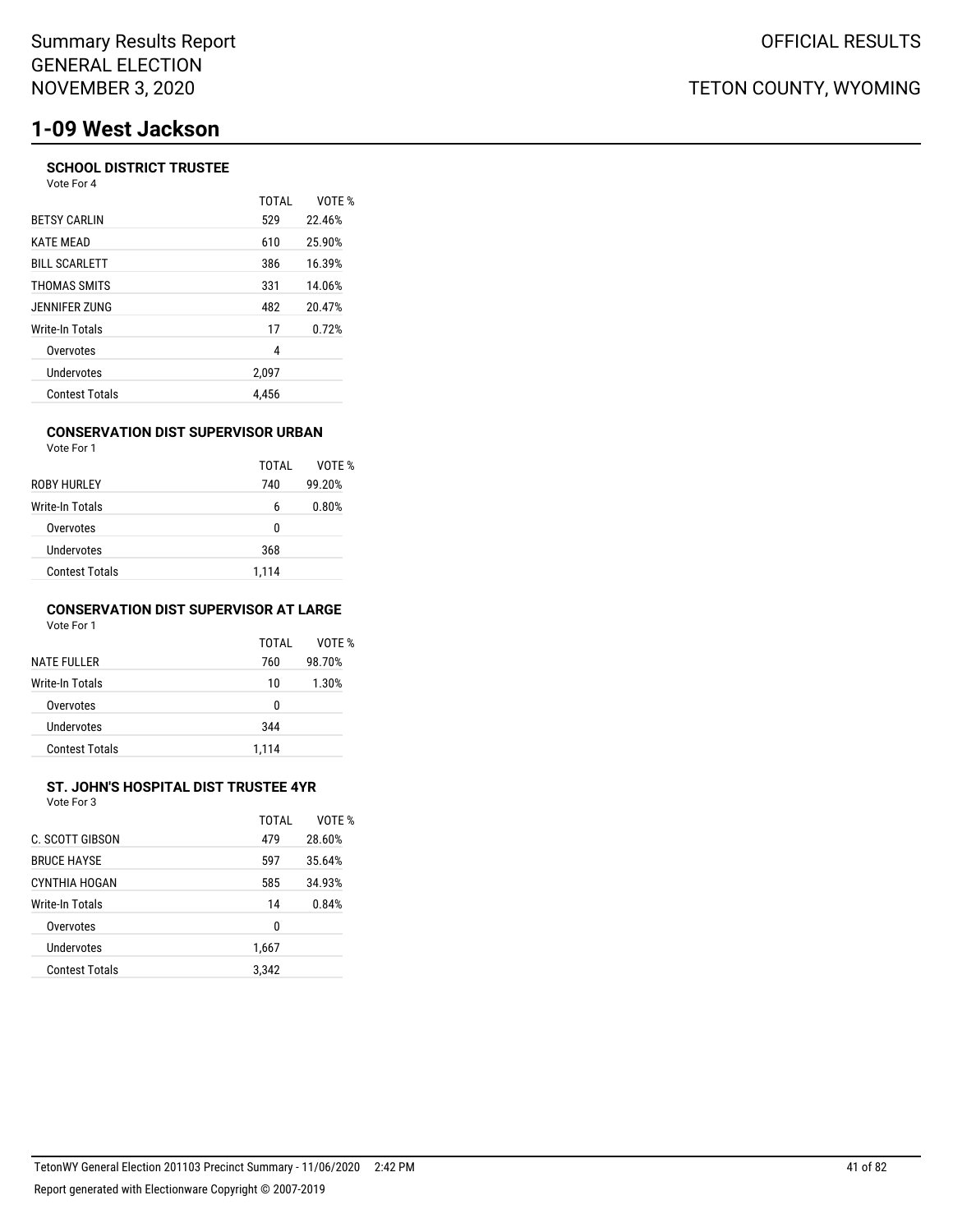# **1-09 West Jackson**

## **ST. JOHN'S HOSPITAL DIST TRUSTEE 2YR UNEXPIRED**

| Vote For 1            |       |        |
|-----------------------|-------|--------|
|                       | TOTAI | VOTF % |
| SUE CRITZER           | 697   | 99.43% |
| Write-In Totals       | 4     | 0.57%  |
| Overvotes             | U     |        |
| Undervotes            | 413   |        |
| <b>Contest Totals</b> | 1,114 |        |
|                       |       |        |

#### **ST. JOHN'S HOSPITAL DIST TRUSTEE 2YR UNEXPIRED TERM** Vote For 1

|  | vote For T |  |
|--|------------|--|
|  |            |  |

|                       | TOTAI | VOTF % |
|-----------------------|-------|--------|
| DEBORAH C. HOPKINS    | 703   | 98.87% |
| Write-In Totals       | 8     | 1.13%  |
| Overvotes             | n     |        |
| Undervotes            | 403   |        |
| <b>Contest Totals</b> | 1,114 |        |

## **CONST AMEND A**

Vote For 1

|                       | TOTAL | VOTE % |
|-----------------------|-------|--------|
| <b>FOR</b>            | 600   | 64.66% |
| AGAINST               | 328   | 35.34% |
| Overvotes             | 0     |        |
| Undervotes            | 186   |        |
| <b>Contest Totals</b> | 1,114 |        |

## **SALES AND USE TAX**

| Vote For 1 |  |
|------------|--|
|            |  |

| FOR THE COUNTY SALES AND USE<br>TAX            | 528   | 50.29% |
|------------------------------------------------|-------|--------|
| AGAINST THE COUNTY SALES AND<br><b>USE TAX</b> | 522   | 49.71% |
| Overvotes                                      |       |        |
| <b>Undervotes</b>                              | 63    |        |
| <b>Contest Totals</b>                          | 1.114 |        |
|                                                |       |        |

TOTAL VOTE %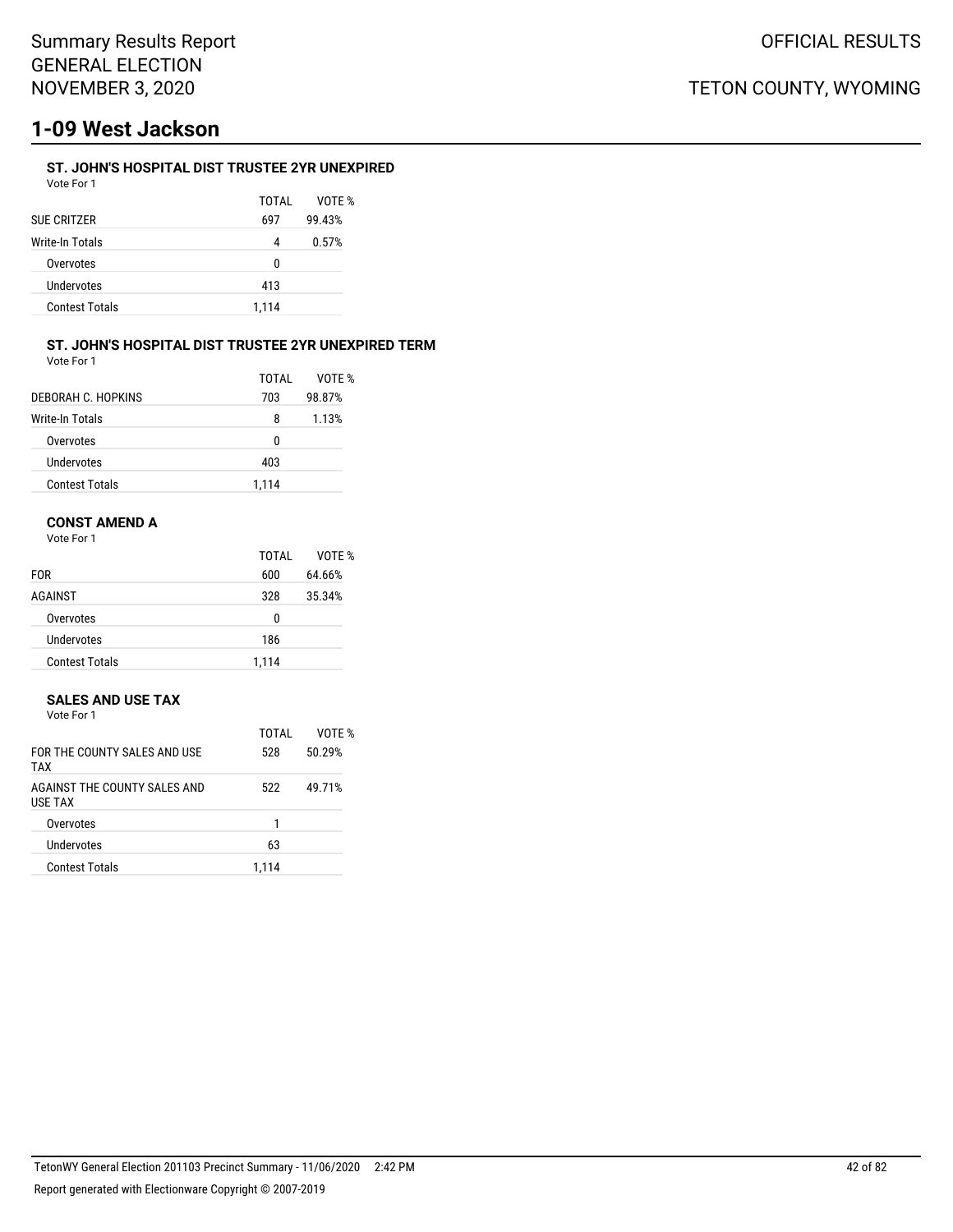# **1-10 South Hoback**

| <b>Statis</b><br>้แนร   |
|-------------------------|
| Ballots Cast -<br>Total |

### **PRESIDENT AND VICE PRESIDENT**

| Vote For 1             |       |        |
|------------------------|-------|--------|
|                        | TOTAL | VOTE % |
| DEM BIDEN/HARRIS       | 501   | 51.33% |
| <b>REP TRUMP/PENCE</b> | 450   | 46.11% |
| LIB JORGENSEN/COHEN    | 11    | 1.13%  |
| IND PIERCE/BALLARD     | g     | 0.92%  |
| Write-In Totals        | 5     | 0.51%  |
| Overvotes              | 0     |        |
| Undervotes             | 6     |        |
| <b>Contest Totals</b>  | 982   |        |

### **UNITED STATES SENATOR**

Vote For 1

|                        | TOTAI | VOTE % |
|------------------------|-------|--------|
| DEM MERAV BEN DAVID    | 454   | 47.24% |
| REP CYNTHIA M. LUMMIS  | 506   | 52.65% |
| <b>Write-In Totals</b> | 1     | 0.10%  |
| Overvotes              | 1     |        |
| Undervotes             | 20    |        |
| Contest Totals         | 982   |        |

## **UNITED STATES REPRESENTATIVE**

Vote For 1

|                             | TOTAL | VOTF % |
|-----------------------------|-------|--------|
| DEM LYNNETTE GREY BULL      | 430   | 45.12% |
| <b>REP LIZ CHENEY</b>       | 479   | 50.26% |
| <b>LIB RICHARD BRUBAKER</b> | 29    | 3.04%  |
| <b>CON JEFF HAGGIT</b>      | 15    | 1.57%  |
| Write-In Totals             | 0     | 0.00%  |
| Overvotes                   | g     |        |
| <b>Undervotes</b>           | 20    |        |
| <b>Contest Totals</b>       | 982   |        |

# **STATE SENATOR SD 16**

| Vote For 1 |  |  |
|------------|--|--|
|            |  |  |

|                           | TOTAI | VOTF % |
|---------------------------|-------|--------|
| <b>REP DAN DOCKSTADER</b> | 625   | 92.59% |
| Write-In Totals           | 50    | 7.41%  |
| Overvotes                 | 0     |        |
| Undervotes                | 307   |        |
| <b>Contest Totals</b>     | 982   |        |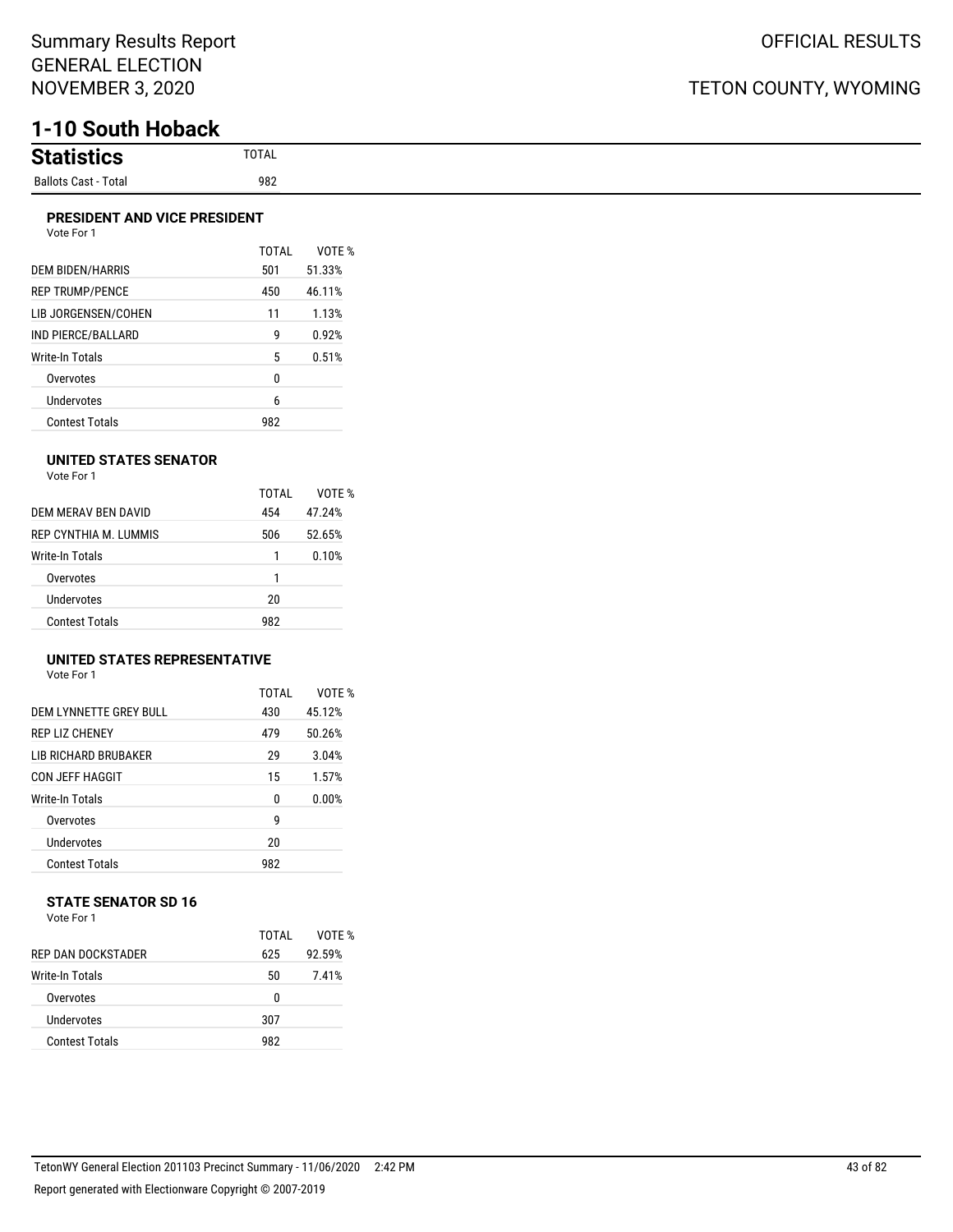## **STATE REP HD 22**

| Vote For 1 |  |  |
|------------|--|--|
|------------|--|--|

|                        | TOTAI | VOTF % |
|------------------------|-------|--------|
| <b>REP BILL WINNEY</b> | 354   | 38.65% |
| IND JIM ROSCOE         | 559   | 61.03% |
| Write-In Totals        | 3     | 0.33%  |
| Overvotes              | 1     |        |
| Undervotes             | 65    |        |
| <b>Contest Totals</b>  | 982   |        |

### **COUNTY COMMISSIONER**

Vote For 2

|                               | TOTAI | VOTF % |
|-------------------------------|-------|--------|
| DEM GREGORY W. EPSTEIN        | 248   | 15.46% |
| DEM NATALIA D. MACKER         | 329   | 20.51% |
| <b>REP CHRISTIAN BECKWITH</b> | 329   | 20.51% |
| <b>REP PETER LONG</b>         | 451   | 28.12% |
| IND WES GARDNER               | 246   | 15.34% |
| Write-In Totals               | 1     | 0.06%  |
| Overvotes                     | 6     |        |
| Undervotes                    | 354   |        |
| <b>Contest Totals</b>         | 1.964 |        |

### **SUP CT - BOOMGAARDEN**

Vote For 1

|                       | TOTAI | VOTF % |
|-----------------------|-------|--------|
| <b>YES</b>            | 564   | 77.37% |
| N0                    | 165   | 22.63% |
| Overvotes             | 2     |        |
| Undervotes            | 251   |        |
| <b>Contest Totals</b> | 982   |        |
|                       |       |        |

#### **SUP CT - GRAY** Vote For 1

| <b>YES</b>            | TOTAL<br>556 | VOTE %<br>77.44% |
|-----------------------|--------------|------------------|
| N0                    | 162          | 22.56%           |
| Overvotes             | 3            |                  |
| Undervotes            | 261          |                  |
| <b>Contest Totals</b> | 982          |                  |

## **DIST CT - CONDER**

Vote For 1

|                       | TOTAI | VOTE % |
|-----------------------|-------|--------|
| <b>YES</b>            | 538   | 76.64% |
| NO.                   | 164   | 23.36% |
| Overvotes             | 0     |        |
| Undervotes            | 280   |        |
| <b>Contest Totals</b> | 982   |        |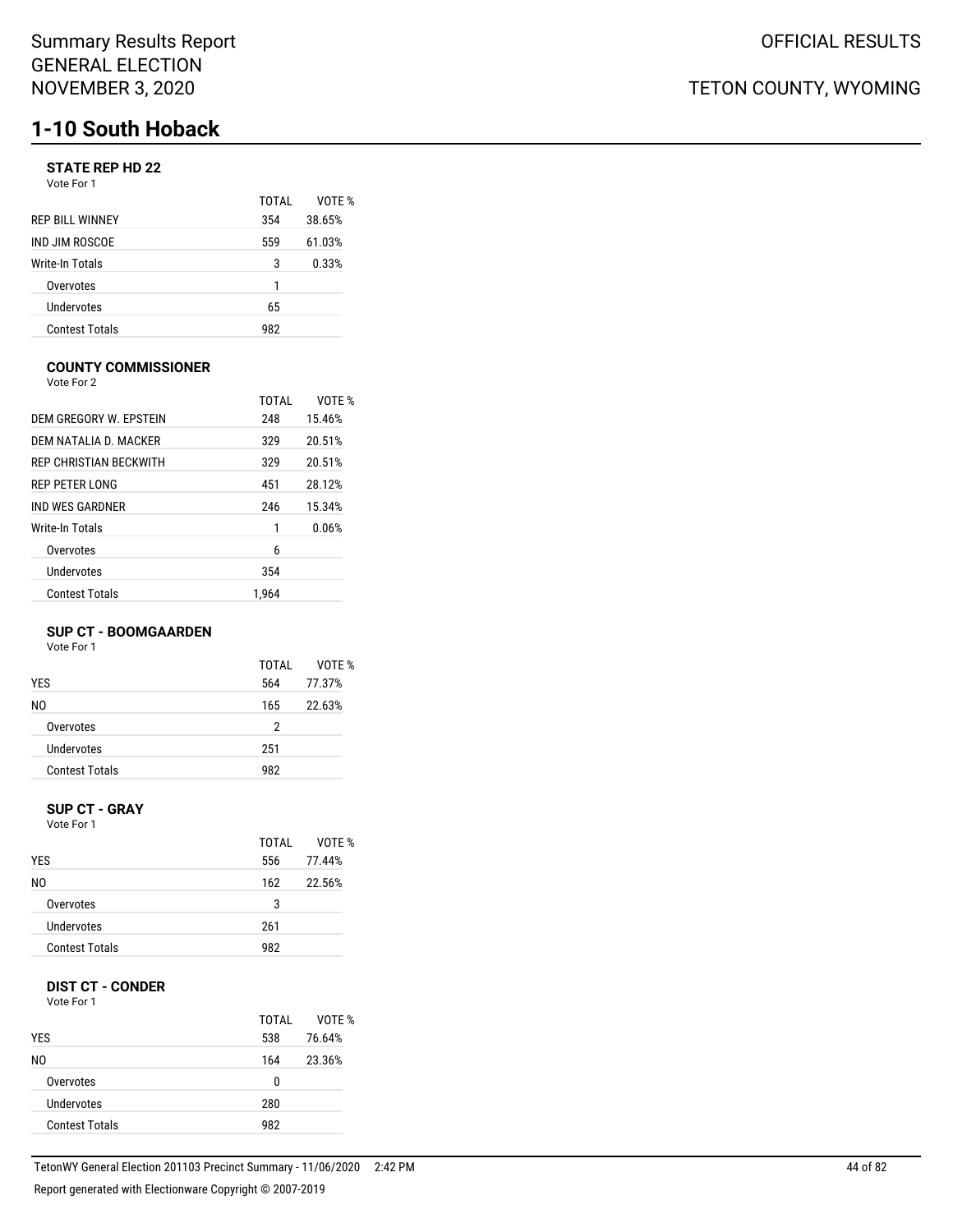## **CIR CT - DENHARDT**

| Vote For 1 |  |  |
|------------|--|--|
|            |  |  |

|                       | TOTAI | VOTE % |
|-----------------------|-------|--------|
| YES                   | 514   | 73.74% |
| N0                    | 183   | 26.26% |
| Overvotes             | 0     |        |
| Undervotes            | 285   |        |
| <b>Contest Totals</b> | 982   |        |

## **CIR CT - HAWS**

Vote For 1

|                       | TOTAI | VOTE % |
|-----------------------|-------|--------|
| <b>YES</b>            | 558   | 77.29% |
| NO.                   | 164   | 22.71% |
| Overvotes             | 1     |        |
| Undervotes            | 259   |        |
| <b>Contest Totals</b> | 982   |        |

## **CIR CT - RADDA**

Vote For 1

|                       | TOTAL | VOTE % |
|-----------------------|-------|--------|
| <b>YES</b>            | 591   | 74.72% |
| NO.                   | 200   | 25.28% |
| Overvotes             | n     |        |
| Undervotes            | 191   |        |
| <b>Contest Totals</b> | 982   |        |

#### **SCHOOL DISTRICT TRUSTEE** Vote For 4

|                       | <b>TOTAL</b> | VOTF % |
|-----------------------|--------------|--------|
| <b>BETSY CARLIN</b>   | 406          | 19.66% |
| <b>KATE MEAD</b>      | 541          | 26.20% |
| <b>BILL SCARLETT</b>  | 456          | 22.08% |
| THOMAS SMITS          | 294          | 14.24% |
| JENNIFER ZUNG         | 352          | 17.05% |
| Write-In Totals       | 16           | 0.77%  |
| Overvotes             | 4            |        |
| Undervotes            | 1,859        |        |
| <b>Contest Totals</b> | 3.928        |        |

#### **CONSERVATION DIST SUPERVISOR URBAN** Vote For 1

| .                     |       |        |
|-----------------------|-------|--------|
|                       | TOTAI | VOTE % |
| ROBY HURLEY           | 610   | 99.35% |
| Write-In Totals       | 4     | 0.65%  |
| Overvotes             |       |        |
| Undervotes            | 367   |        |
| <b>Contest Totals</b> | 982   |        |
|                       |       |        |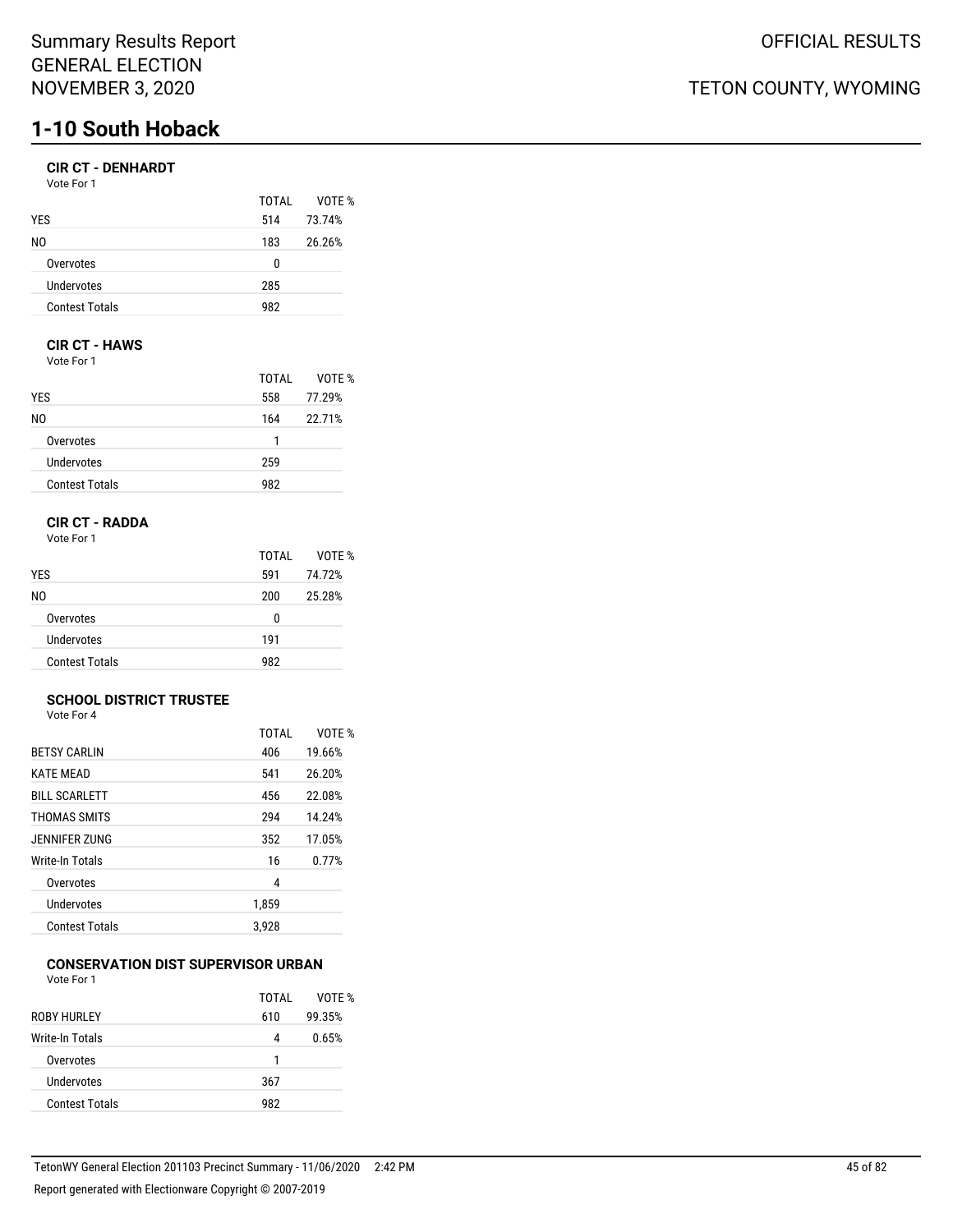## **CONSERVATION DIST SUPERVISOR AT LARGE**

VOTE % 99.23%

| Vote For 1         |       |        |
|--------------------|-------|--------|
|                    | TOTAI | VOTE   |
| <b>NATE FULLER</b> | 642   | 99.23% |
| Write-In Totals    | 5     | 0.77%  |
| Overvotes          | n     |        |
| Undervotes         | 335   |        |

Contest Totals 982

### **ST. JOHN'S HOSPITAL DIST TRUSTEE 4YR**

Vote For 3

|                       | TOTAI | VOTF % |
|-----------------------|-------|--------|
| C. SCOTT GIBSON       | 404   | 28.39% |
| <b>BRUCE HAYSE</b>    | 552   | 38.79% |
| CYNTHIA HOGAN         | 453   | 31.83% |
| Write-In Totals       | 14    | 0.98%  |
| Overvotes             | 3     |        |
| Undervotes            | 1,520 |        |
| <b>Contest Totals</b> | 2.946 |        |

#### **ST. JOHN'S HOSPITAL DIST TRUSTEE 2YR UNEXPIRED** Vote For 1

| <b>SUE CRITZER</b>     | TOTAI<br>563 | VOTF %<br>98.60% |
|------------------------|--------------|------------------|
| <b>Write-In Totals</b> | 8            | 1.40%            |
| Overvotes              | 0            |                  |
| Undervotes             | 411          |                  |
| <b>Contest Totals</b>  | 982          |                  |

## **ST. JOHN'S HOSPITAL DIST TRUSTEE 2YR UNEXPIRED TERM**

Vote For 1

|                       | TOTAL | VOTF % |
|-----------------------|-------|--------|
| DEBORAH C. HOPKINS    | 559   | 98.59% |
| Write-In Totals       | 8     | 1.41%  |
| Overvotes             | n     |        |
| Undervotes            | 415   |        |
| <b>Contest Totals</b> | 982   |        |

### **CONST AMEND A**

Vote For 1

|                       | TOTAI | VOTF % |
|-----------------------|-------|--------|
| <b>FOR</b>            | 442   | 53.90% |
| AGAINST               | 378   | 46.10% |
| Overvotes             | 0     |        |
| Undervotes            | 162   |        |
| <b>Contest Totals</b> | 982   |        |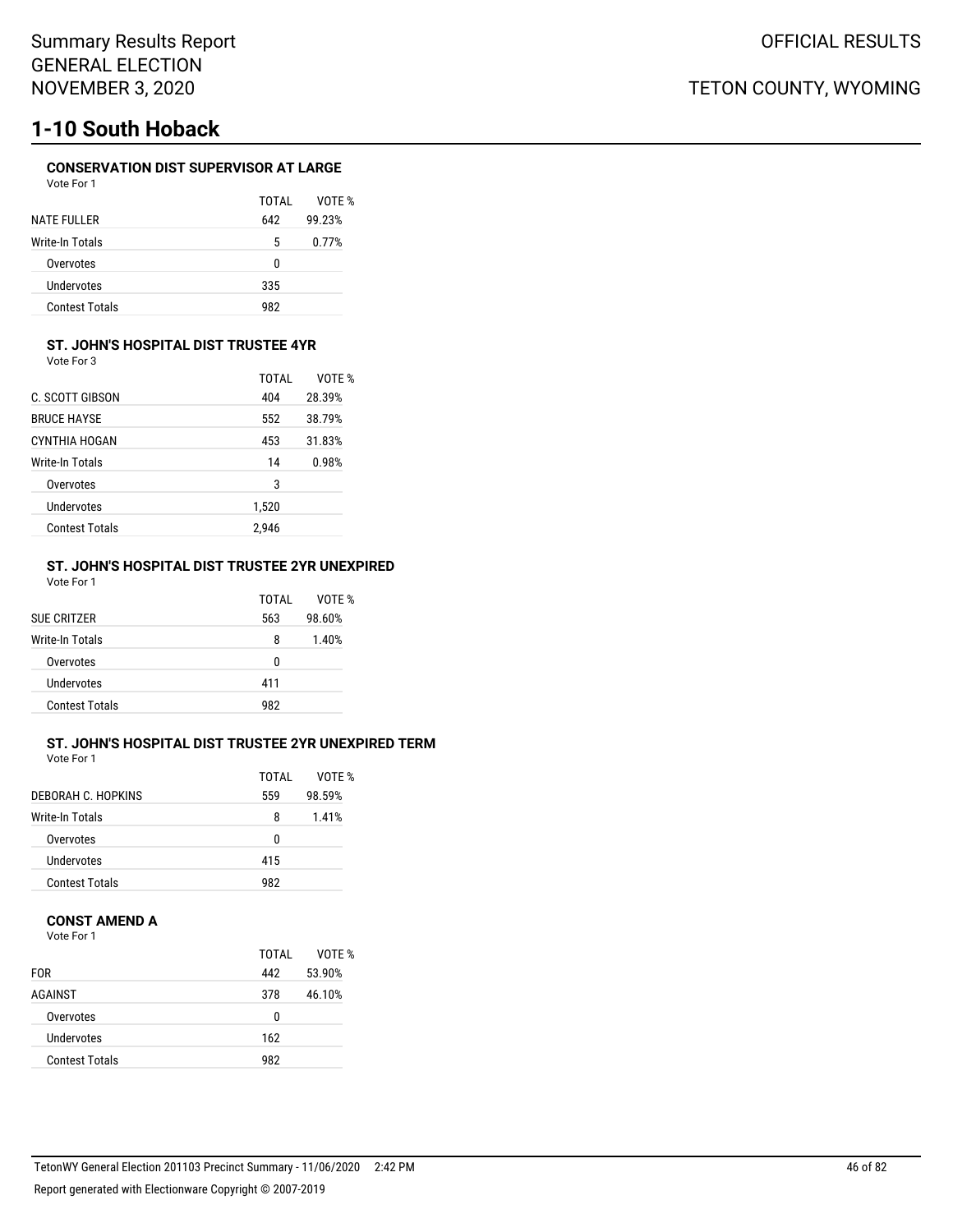#### **SALES AND USE TAX** Vote For 1

| <b>VULLET UIT</b>                       | TOTAI | VOTF % |
|-----------------------------------------|-------|--------|
| FOR THE COUNTY SALES AND USE<br>TAX     | 303   | 32.51% |
| AGAINST THE COUNTY SALES AND<br>USE TAX | 629   | 67.49% |
| Overvotes                               | n     |        |
| Undervotes                              | 50    |        |
| <b>Contest Totals</b>                   | 982   |        |
|                                         |       |        |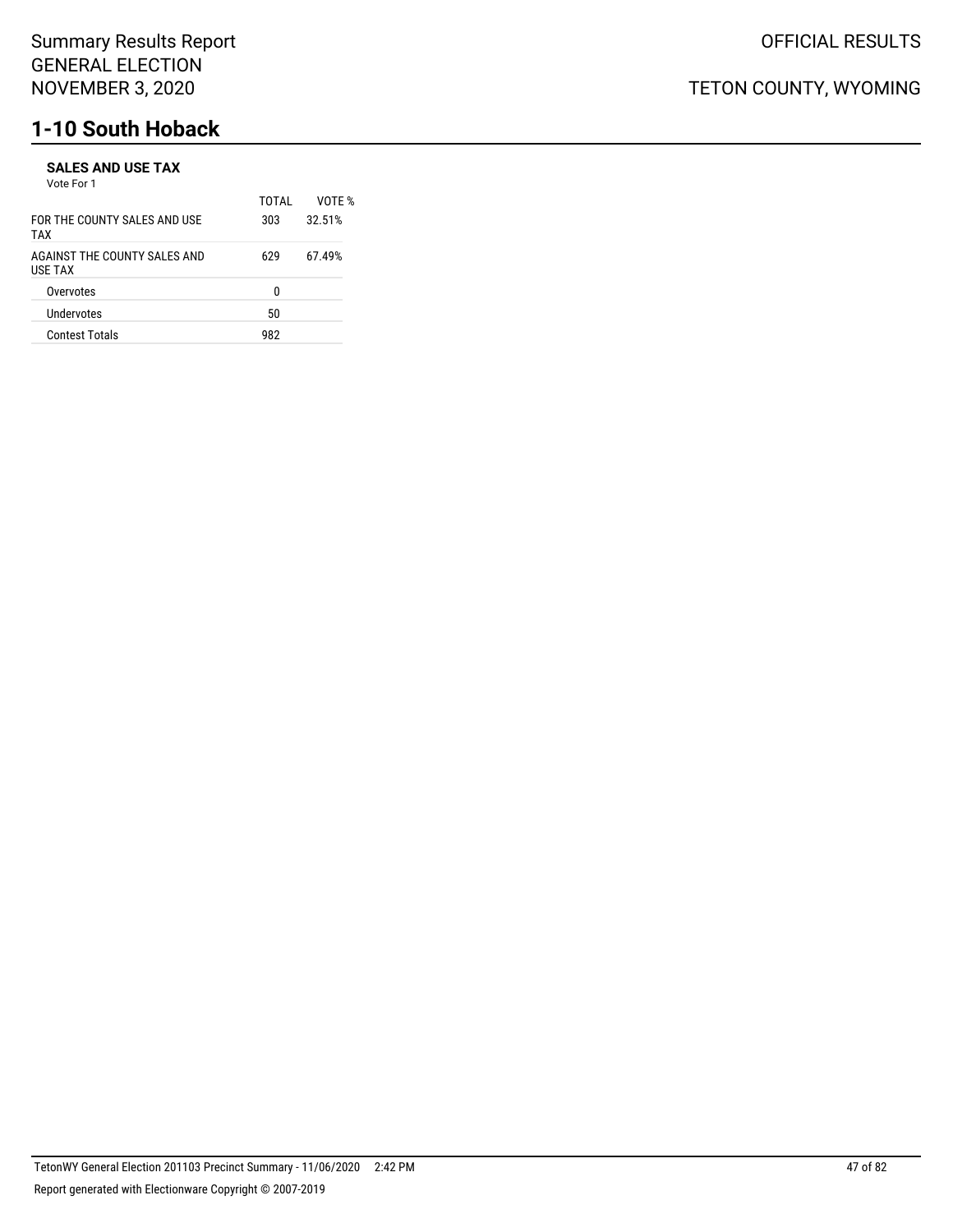# **1-11 Indian Trails**

| <b>Statistics</b>    | <b>TOTAL</b><br>the contract of the contract of the |
|----------------------|-----------------------------------------------------|
| Ballots Cast - Total | 185                                                 |

### **PRESIDENT AND VICE PRESIDENT**

| Vote For 1 |  |
|------------|--|
|            |  |

|                           | TOTAI | VOTF % |
|---------------------------|-------|--------|
| DEM BIDEN/HARRIS          | 128   | 69.19% |
| <b>REP TRUMP/PENCE</b>    | 50    | 27.03% |
| LIB JORGENSEN/COHEN       | 3     | 1.62%  |
| <b>IND PIERCE/BALLARD</b> | 3     | 1.62%  |
| <b>Write-In Totals</b>    | 1     | 0.54%  |
| Overvotes                 | 0     |        |
| <b>Undervotes</b>         | 0     |        |
| Contest Totals            | 185   |        |

### **UNITED STATES SENATOR**

Vote For 1

|                        | TOTAI | VOTE % |
|------------------------|-------|--------|
| DEM MERAV BEN DAVID    | 117   | 65.36% |
| REP CYNTHIA M. LUMMIS  | 62    | 34.64% |
| <b>Write-In Totals</b> | 0     | 0.00%  |
| Overvotes              | 0     |        |
| Undervotes             | 6     |        |
| <b>Contest Totals</b>  | 185   |        |

## **UNITED STATES REPRESENTATIVE**

Vote For 1

|                             | TOTAI | VOTF % |
|-----------------------------|-------|--------|
| DEM LYNNETTE GREY BULL      | 116   | 64.09% |
| <b>REP LIZ CHENEY</b>       | 59    | 32.60% |
| <b>LIB RICHARD BRUBAKER</b> | 4     | 2.21%  |
| CON JEFF HAGGIT             | 2     | 1.10%  |
| Write-In Totals             | 0     | 0.00%  |
| Overvotes                   | 2     |        |
| <b>Undervotes</b>           | 2     |        |
| <b>Contest Totals</b>       | 185   |        |

### **STATE REP HD 23** Vote For 1

|                       | TOTAI | VOTF % |
|-----------------------|-------|--------|
| DEM ANDY SCHWARTZ     | 141   | 97.24% |
| Write-In Totals       | 4     | 2.76%  |
| Overvotes             | U     |        |
| Undervotes            | 40    |        |
| <b>Contest Totals</b> | 185   |        |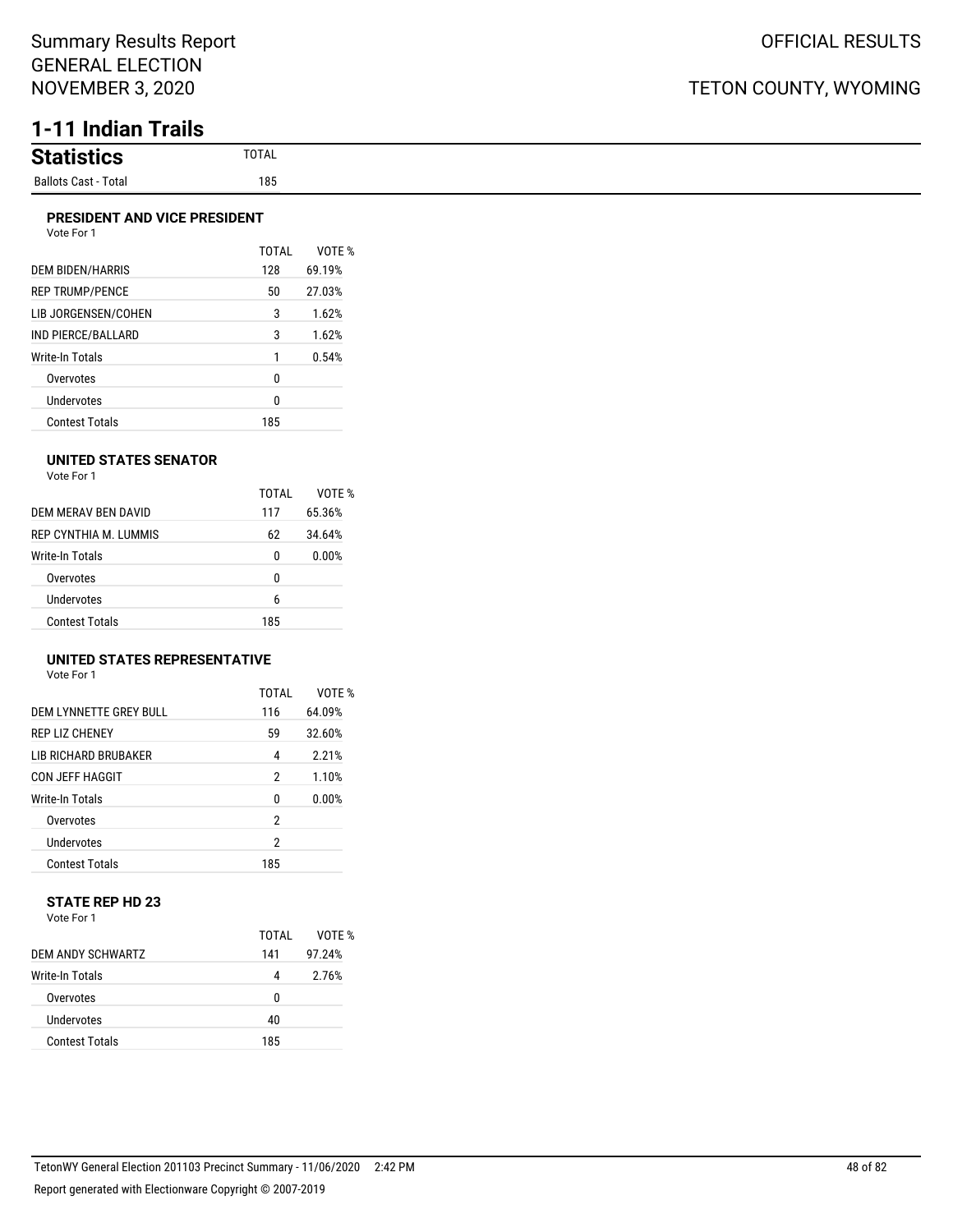# **1-11 Indian Trails**

## **COUNTY COMMISSIONER**

| TOTAL          | VOTF % |
|----------------|--------|
|                |        |
|                | 19.81% |
| 71             | 23.05% |
| 82             | 26.62% |
| 60             | 19.48% |
| 32             | 10.39% |
| $\overline{2}$ | 0.65%  |
| 0              |        |
| 62             |        |
| 370            |        |
|                | 61     |

### **SUP CT - BOOMGAARDEN**

Vote For 1

|                       | TOTAI | VOTE % |
|-----------------------|-------|--------|
| <b>YES</b>            | 113   | 80.14% |
| NO.                   | 28    | 19.86% |
| Overvotes             |       |        |
| Undervotes            | 43    |        |
| <b>Contest Totals</b> | 185   |        |

### **SUP CT - GRAY**

Vote For 1

| TOTAI | VOTF % |
|-------|--------|
| 110   | 79.14% |
| 29    | 20.86% |
| 0     |        |
| 46    |        |
| 185   |        |
|       |        |

## **DIST CT - CONDER**

Vote For 1

|                       | TOTAI | VOTF % |
|-----------------------|-------|--------|
| <b>YES</b>            | 103   | 78.03% |
| N0                    | 29    | 21.97% |
| Overvotes             | 0     |        |
| Undervotes            | 53    |        |
| <b>Contest Totals</b> | 185   |        |

## **CIR CT - DENHARDT**

Vote For 1

| <b>YES</b>            | TOTAI<br>107 | VOTE %<br>80.45% |
|-----------------------|--------------|------------------|
| N0                    | 26           | 19.55%           |
| Overvotes             | 0            |                  |
| Undervotes            | 52           |                  |
| <b>Contest Totals</b> | 185          |                  |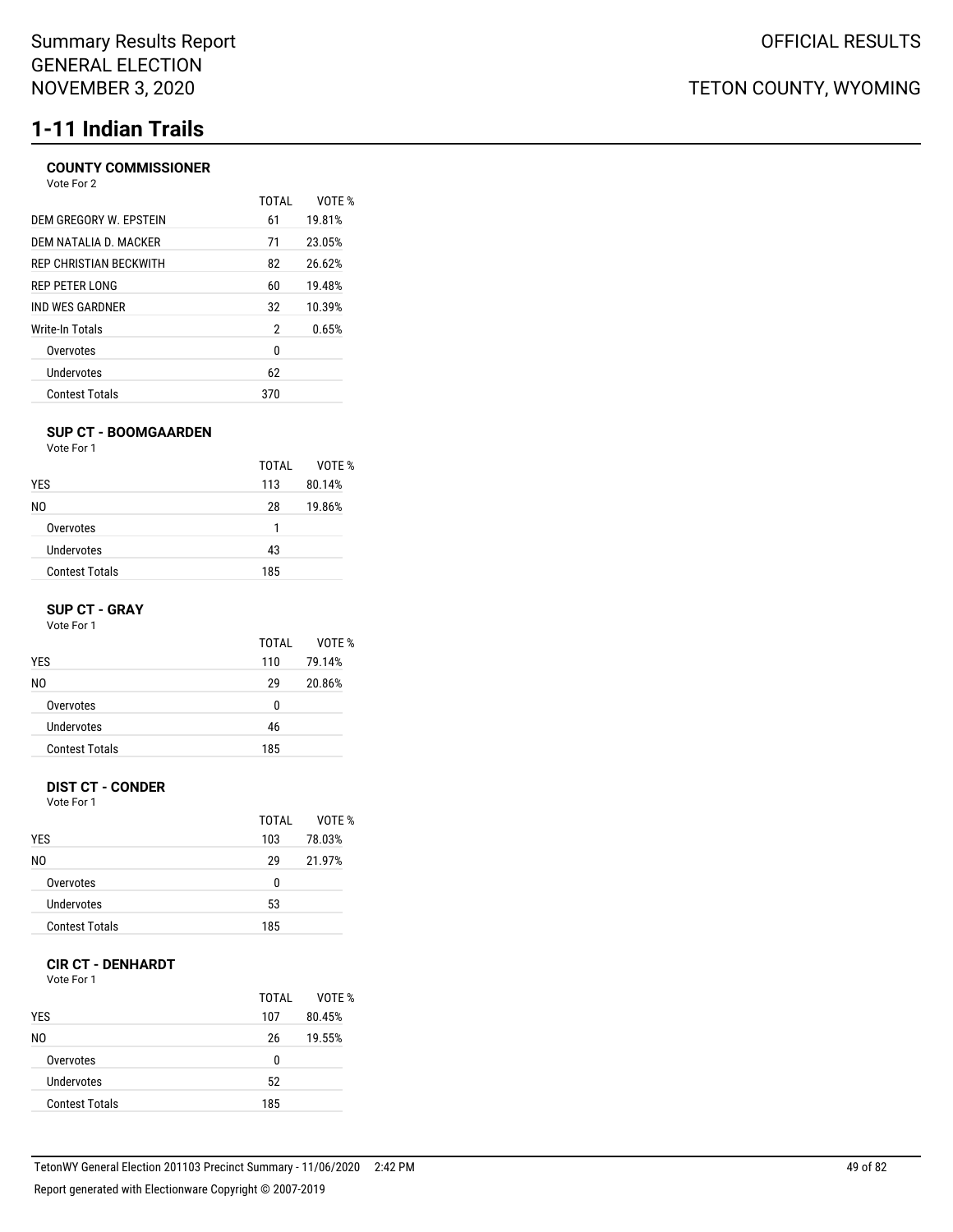## Summary Results Report GENERAL ELECTION NOVEMBER 3, 2020

# **1-11 Indian Trails**

## **CIR CT - HAWS**

| TOTAI | VOTF % |
|-------|--------|
| 111   | 79.29% |
| 29    | 20.71% |
| N     |        |
| 45    |        |
| 185   |        |
|       |        |

## **CIR CT - RADDA**

Vote For 1

|                       | TOTAI | VOTE % |
|-----------------------|-------|--------|
| <b>YES</b>            | 131   | 85.06% |
| NO.                   | 23    | 14.94% |
| Overvotes             | 0     |        |
| Undervotes            | 31    |        |
| <b>Contest Totals</b> | 185   |        |

## **MAYOR JACKSON**

Vote For 1

|                        | TOTAI | VOTF % |
|------------------------|-------|--------|
| MICHAEL KUDAR          | 73    | 42.20% |
| HAILEY MORTON LEVINSON | 98    | 56.65% |
| Write-In Totals        | 2     | 1.16%  |
| Overvotes              | 0     |        |
| Undervotes             | 12    |        |
| <b>Contest Totals</b>  | 185   |        |

## **TOWN COUNCIL JACKSON**

Vote For 2

|                         | TOTAL | VOTE % |
|-------------------------|-------|--------|
| <b>JESSICA CHAMBERS</b> | 36    | 11.46% |
| PETE MULDOON            | 44    | 14.01% |
| <b>JIM ROOKS</b>        | 127   | 40.45% |
| <b>DEVON VIEHMAN</b>    | 102   | 32.48% |
| Write-In Totals         | 5     | 1.59%  |
| Overvotes               | 2     |        |
| Undervotes              | 54    |        |
| <b>Contest Totals</b>   | 370   |        |
|                         |       |        |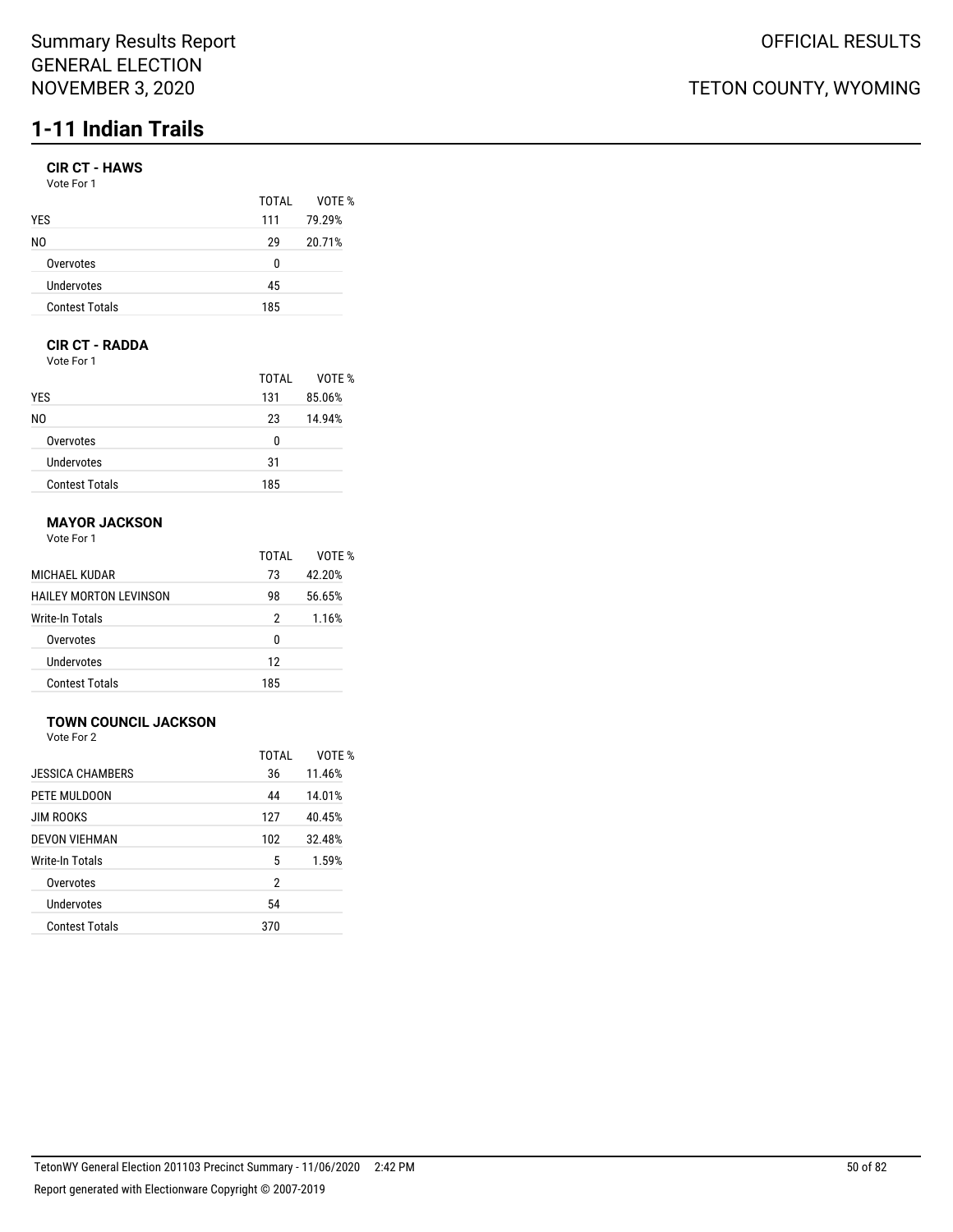# **1-11 Indian Trails**

### **SCHOOL DISTRICT TRUSTEE** Vote For 4

|                       | <b>TOTAL</b> | VOTE % |
|-----------------------|--------------|--------|
| <b>BETSY CARLIN</b>   | 104          | 21.99% |
| <b>KATE MEAD</b>      | 103          | 21.78% |
| <b>BILL SCARLETT</b>  | 100          | 21.14% |
| THOMAS SMITS          | 63           | 13.32% |
| JENNIFER ZUNG         | 100          | 21.14% |
| Write-In Totals       | 3            | 0.63%  |
| Overvotes             | 0            |        |
| Undervotes            | 267          |        |
| <b>Contest Totals</b> | 740          |        |
|                       |              |        |

### **CONSERVATION DIST SUPERVISOR URBAN**

| Vote For 1            |       |         |
|-----------------------|-------|---------|
|                       | TOTAL | VOTF %  |
| ROBY HURLEY           | 117   | 100.00% |
| Write-In Totals       | 0     | 0.00%   |
| Overvotes             | 0     |         |
| Undervotes            | 68    |         |
| <b>Contest Totals</b> | 185   |         |

### **CONSERVATION DIST SUPERVISOR AT LARGE** Vote For 1

| <b>NATE FULLER</b>    | TOTAI<br>118 | VOTF %<br>100.00% |
|-----------------------|--------------|-------------------|
| Write-In Totals       | 0            | 0.00%             |
| Overvotes             | 0            |                   |
| Undervotes            | 67           |                   |
| <b>Contest Totals</b> | 185          |                   |

### **ST. JOHN'S HOSPITAL DIST TRUSTEE 4YR** Vote For 3

| C. SCOTT GIBSON       | TOTAI<br>91 | VOTF %<br>29.64% |
|-----------------------|-------------|------------------|
| <b>BRUCE HAYSE</b>    | 107         | 34.85%           |
| CYNTHIA HOGAN         | 104         | 33.88%           |
| Write-In Totals       | 5           | 1.63%            |
| Overvotes             | 0           |                  |
| Undervotes            | 248         |                  |
| <b>Contest Totals</b> | 555         |                  |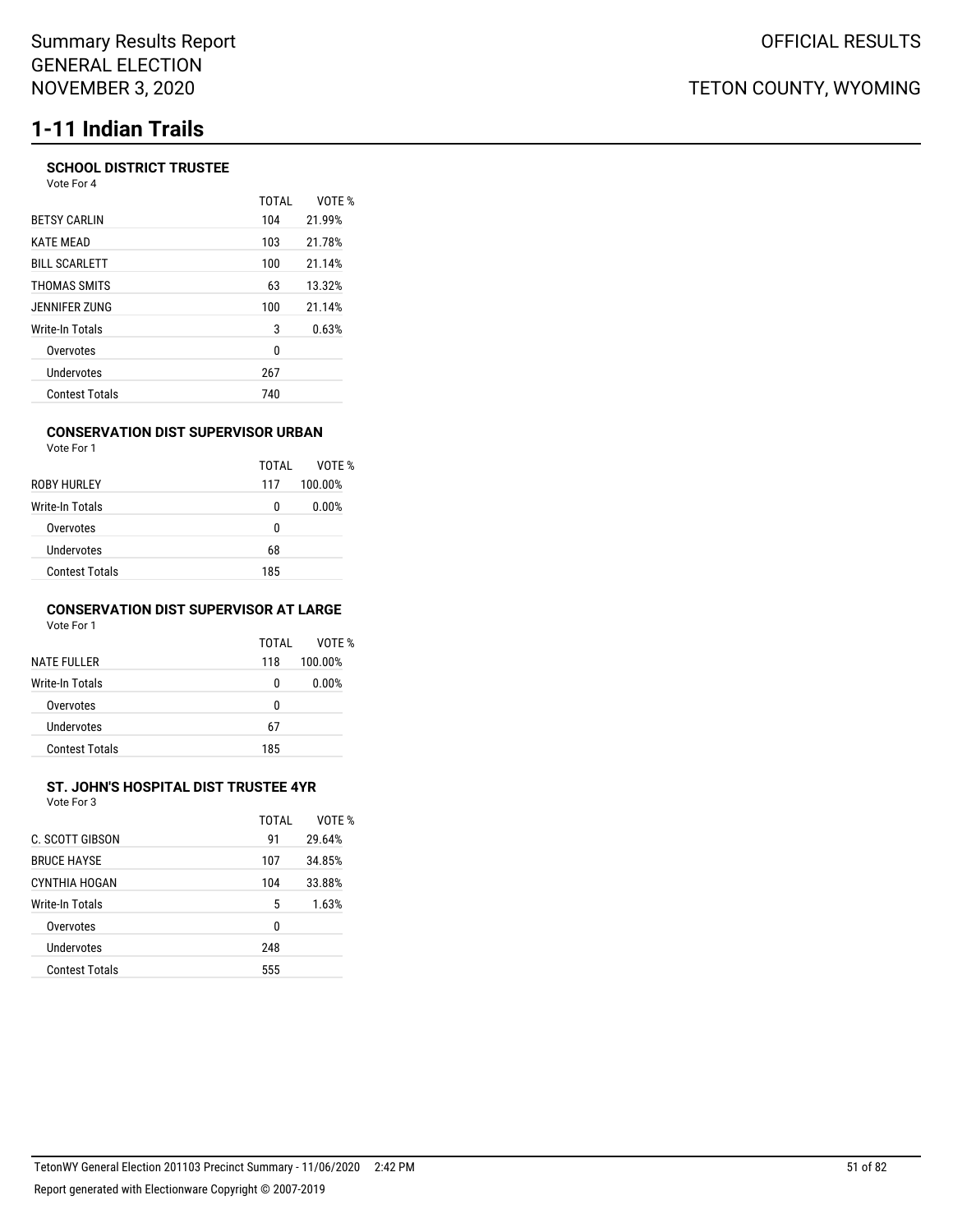# **1-11 Indian Trails**

## **ST. JOHN'S HOSPITAL DIST TRUSTEE 2YR UNEXPIRED**

| Vote For 1            |       |        |
|-----------------------|-------|--------|
|                       | TOTAI | VOTF % |
| SUE CRITZER           | 112   | 99.12% |
| Write-In Totals       |       | 0.88%  |
| Overvotes             | U     |        |
| Undervotes            | 72    |        |
| <b>Contest Totals</b> | 185   |        |
|                       |       |        |

#### **ST. JOHN'S HOSPITAL DIST TRUSTEE 2YR UNEXPIRED TERM** Vote For 1

| וטנפו טו |  |  |  |
|----------|--|--|--|
|          |  |  |  |
|          |  |  |  |
|          |  |  |  |

|                       | TOTAI | VOTF % |
|-----------------------|-------|--------|
| DEBORAH C. HOPKINS    | 115   | 98.29% |
| Write-In Totals       | 2     | 1.71%  |
| Overvotes             | 0     |        |
| Undervotes            | 68    |        |
| <b>Contest Totals</b> | 185   |        |

## **CONST AMEND A**

Vote For 1

|                       | TOTAL | VOTE % |
|-----------------------|-------|--------|
| <b>FOR</b>            | 103   | 68.67% |
| AGAINST               | 47    | 31.33% |
| Overvotes             | 0     |        |
| Undervotes            | 35    |        |
| <b>Contest Totals</b> | 185   |        |

## **SALES AND USE TAX**

| Vote For 1                                     |       |        |
|------------------------------------------------|-------|--------|
|                                                | TOTAL | VOTE % |
| FOR THE COUNTY SALES AND USE<br>TAX            | 98    | 55.37% |
| AGAINST THE COUNTY SALES AND<br><b>USE TAX</b> | 79    | 44.63% |
| Overvotes                                      | n     |        |
| Undervotes                                     |       |        |

Contest Totals 185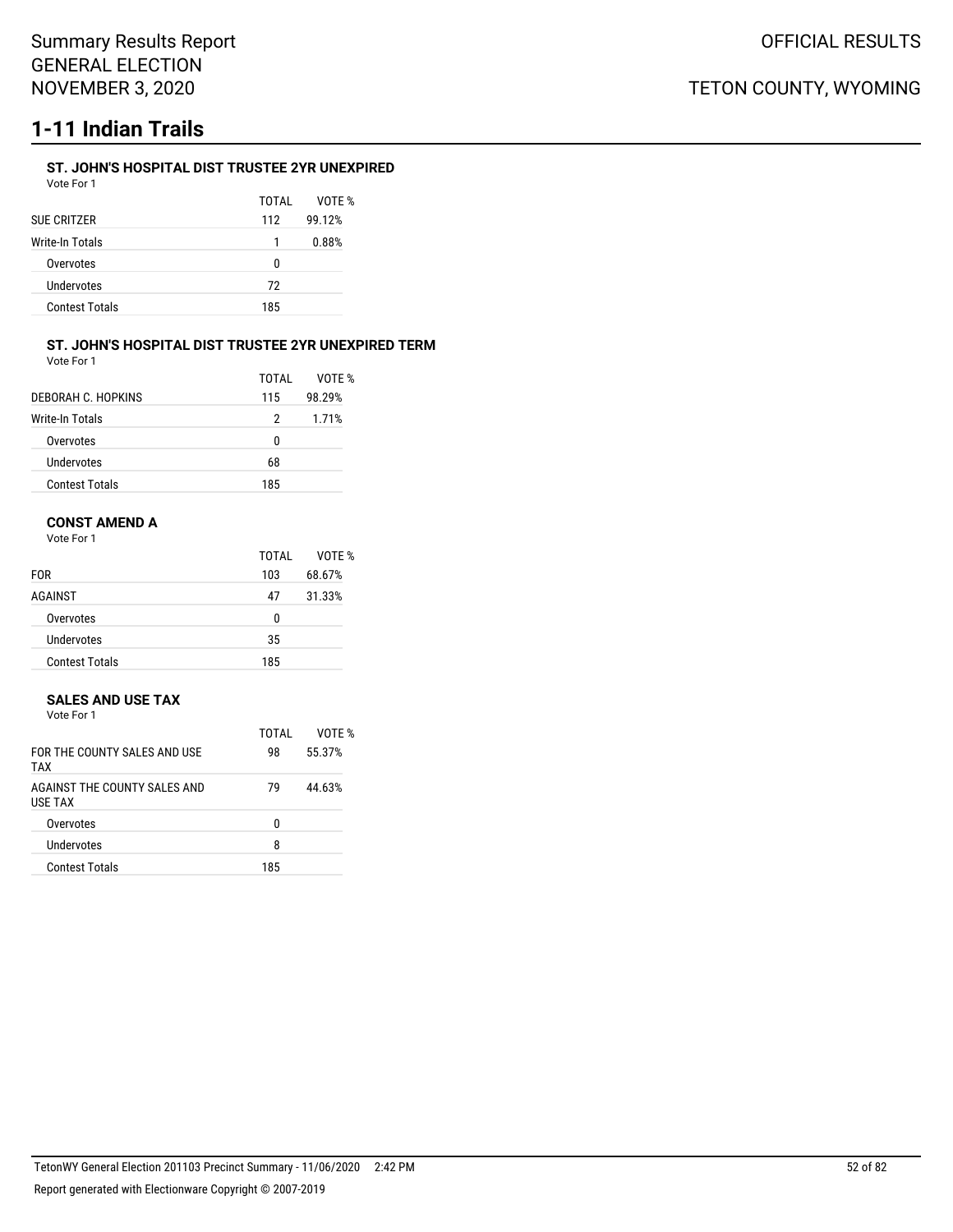# **2-01 Kelly/TVH/Moose/AP**

## **PRESIDENT AND VICE PRESIDENT**

| Vote For 1       |       |        |
|------------------|-------|--------|
|                  | TOTAL | VOTE   |
| DEM BIDEN/HARRIS | 661   | 57.98% |
| REP TRUMP/PENCE  | 436   | 38.25% |
|                  |       |        |

| REP TRUMP/PENCE       | 436   | 38.25% |
|-----------------------|-------|--------|
| LIB JORGENSEN/COHEN   | 23    | 2.02%  |
| IND PIERCE/BALLARD    | 7     | 0.61%  |
| Write-In Totals       | 13    | 1.14%  |
| Overvotes             | 0     |        |
| Undervotes            | g     |        |
| <b>Contest Totals</b> | 1.149 |        |

TOTAL VOTE %

### **UNITED STATES SENATOR**

Vote For 1

|                       | TOTAI | VOTF % |
|-----------------------|-------|--------|
| DEM MERAV BEN DAVID   | 592   | 52.48% |
| REP CYNTHIA M. LUMMIS | 533   | 47.25% |
| Write-In Totals       | 3     | 0.27%  |
| Overvotes             | 1     |        |
| Undervotes            | 20    |        |
| <b>Contest Totals</b> | 1.149 |        |

## **UNITED STATES REPRESENTATIVE**

| Vote For 1 |  |
|------------|--|
|------------|--|

|                             | TOTAI | VOTF % |
|-----------------------------|-------|--------|
| DEM LYNNETTE GREY BULL      | 566   | 50.18% |
| <b>REP LIZ CHENEY</b>       | 534   | 47.34% |
| <b>LIB RICHARD BRUBAKER</b> | 22    | 1.95%  |
| CON JEFF HAGGIT             | 4     | 0.35%  |
| Write-In Totals             | 2     | 0.18%  |
| Overvotes                   | 3     |        |
| Undervotes                  | 18    |        |
| <b>Contest Totals</b>       | 1.149 |        |

#### **STATE REP HD 23** Vote For 1

|                       | TOTAI | VOTF % |
|-----------------------|-------|--------|
| DEM ANDY SCHWARTZ     | 768   | 94.12% |
| Write-In Totals       | 48    | 5.88%  |
| Overvotes             | 0     |        |
| Undervotes            | 333   |        |
| <b>Contest Totals</b> | 1.149 |        |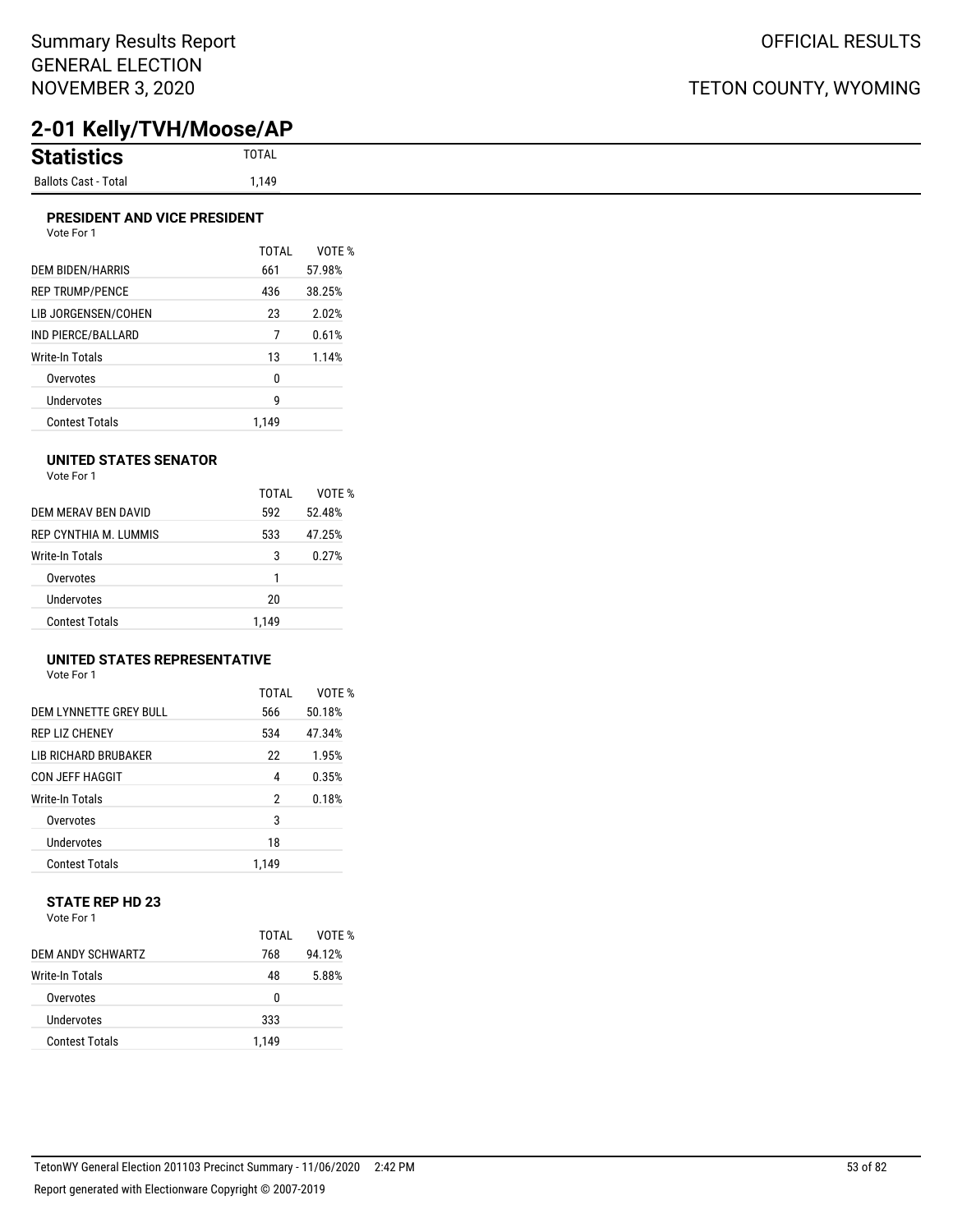# **2-01 Kelly/TVH/Moose/AP**

## **COUNTY COMMISSIONER**

| Vote For 2 |  |  |
|------------|--|--|
|------------|--|--|

|                        | TOTAL | VOTF % |
|------------------------|-------|--------|
| DEM GREGORY W. EPSTEIN | 329   | 16.68% |
| DEM NATALIA D. MACKER  | 493   | 25.00% |
| REP CHRISTIAN BECKWITH | 474   | 24.04% |
| <b>REP PETER LONG</b>  | 483   | 24.49% |
| IND WES GARDNER        | 189   | 9.58%  |
| Write-In Totals        | 4     | 0.20%  |
| Overvotes              | 8     |        |
| <b>Undervotes</b>      | 318   |        |
| <b>Contest Totals</b>  | 2.298 |        |

### **SUP CT - BOOMGAARDEN**

Vote For 1

|                       | TOTAI | VOTE % |
|-----------------------|-------|--------|
| <b>YES</b>            | 731   | 84.12% |
| NO.                   | 138   | 15.88% |
| Overvotes             | 0     |        |
| Undervotes            | 280   |        |
| <b>Contest Totals</b> | 1,149 |        |

### **SUP CT - GRAY**

Vote For 1

| TOTAI | VOTF % |
|-------|--------|
| 708   | 81.76% |
| 158   | 18.24% |
| 0     |        |
| 283   |        |
| 1,149 |        |
|       |        |

## **DIST CT - CONDER**

Vote For 1

|                       | TOTAI | VOTF % |
|-----------------------|-------|--------|
| <b>YES</b>            | 680   | 83.23% |
| N0                    | 137   | 16.77% |
| Overvotes             | U     |        |
| Undervotes            | 332   |        |
| <b>Contest Totals</b> | 1,149 |        |

### **CIR CT - DENHARDT**

Vote For 1

| <b>YES</b>            | TOTAL<br>653 | VOTE %<br>80.22% |
|-----------------------|--------------|------------------|
| N0                    | 161          | 19.78%           |
| Overvotes             | 0            |                  |
| Undervotes            | 335          |                  |
| <b>Contest Totals</b> | 1.149        |                  |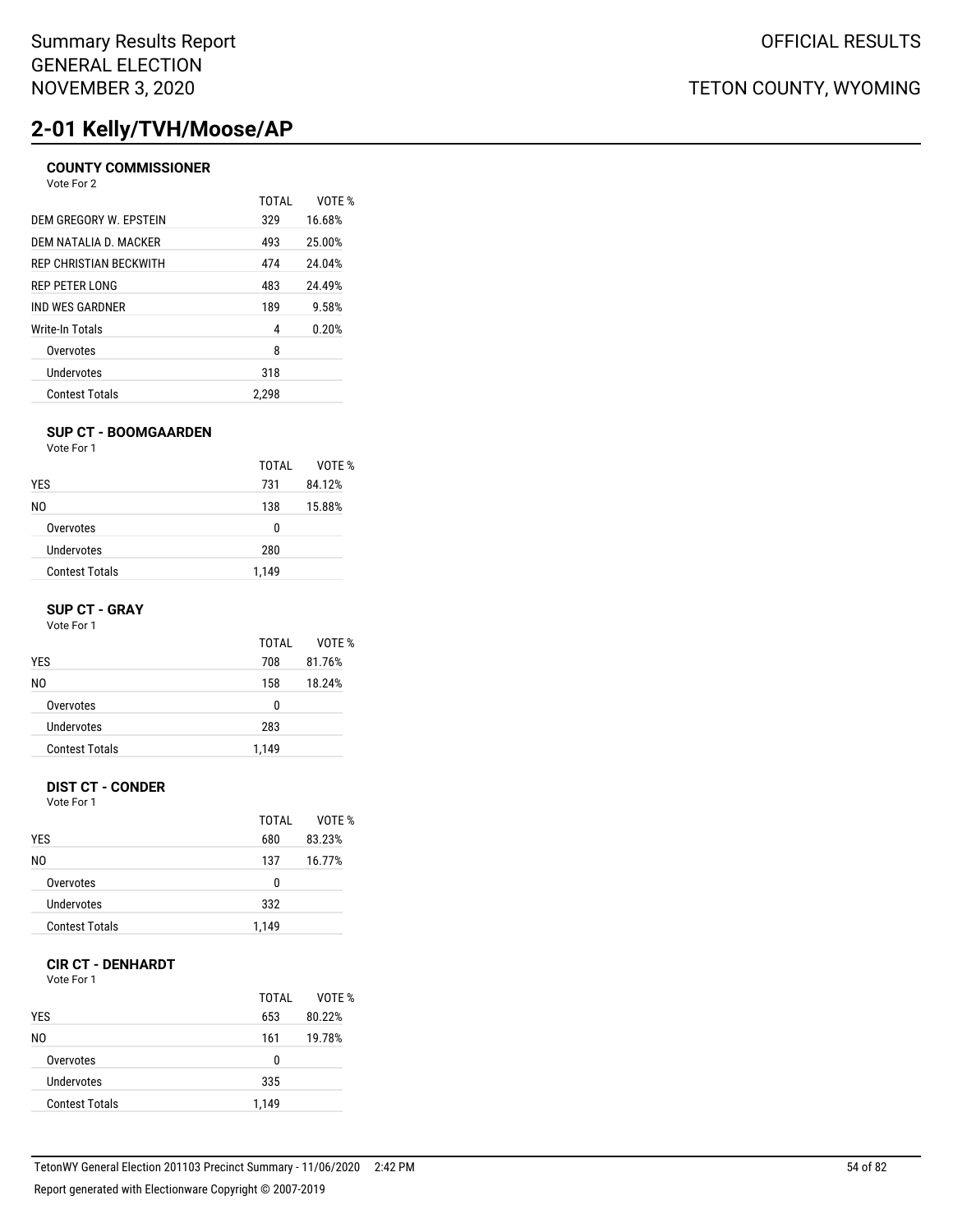# **2-01 Kelly/TVH/Moose/AP**

## **CIR CT - HAWS**

Vote For 1

|                       | TOTAI | VOTE % |
|-----------------------|-------|--------|
| <b>YES</b>            | 697   | 82.19% |
| N0                    | 151   | 17.81% |
| Overvotes             | n     |        |
| Undervotes            | 301   |        |
| <b>Contest Totals</b> | 1,149 |        |

## **CIR CT - RADDA**

Vote For 1

|                       | TOTAI | VOTE % |
|-----------------------|-------|--------|
| YES                   | 692   | 78.73% |
| N0                    | 187   | 21.27% |
| Overvotes             | 0     |        |
| Undervotes            | 270   |        |
| <b>Contest Totals</b> | 1.149 |        |

## **SCHOOL DISTRICT TRUSTEE**

Vote For 4

|                       | <b>TOTAL</b> | VOTF % |
|-----------------------|--------------|--------|
| <b>BETSY CARLIN</b>   | 498          | 20.43% |
| <b>KATE MEAD</b>      | 689          | 28.26% |
| <b>BILL SCARLETT</b>  | 486          | 19.93% |
| THOMAS SMITS          | 303          | 12.43% |
| JENNIFER ZUNG         | 444          | 18.21% |
| Write-In Totals       | 18           | 0.74%  |
| Overvotes             | 4            |        |
| <b>Undervotes</b>     | 2,154        |        |
| <b>Contest Totals</b> | 4.596        |        |

## **CONSERVATION DIST SUPERVISOR URBAN**

Vote For 1

|                        | TOTAI | VOTF % |
|------------------------|-------|--------|
| <b>ROBY HURLEY</b>     | 759   | 99.09% |
| <b>Write-In Totals</b> | 7     | 0.91%  |
| Overvotes              | U     |        |
| Undervotes             | 383   |        |
| <b>Contest Totals</b>  | 1.149 |        |

#### **CONSERVATION DIST SUPERVISOR AT LARGE** Vote For 1

|                       | TOTAI | VOTE % |
|-----------------------|-------|--------|
| <b>NATE FULLER</b>    | 771   | 99.10% |
| Write-In Totals       |       | 0.90%  |
| Overvotes             | U     |        |
| Undervotes            | 371   |        |
| <b>Contest Totals</b> | 1.149 |        |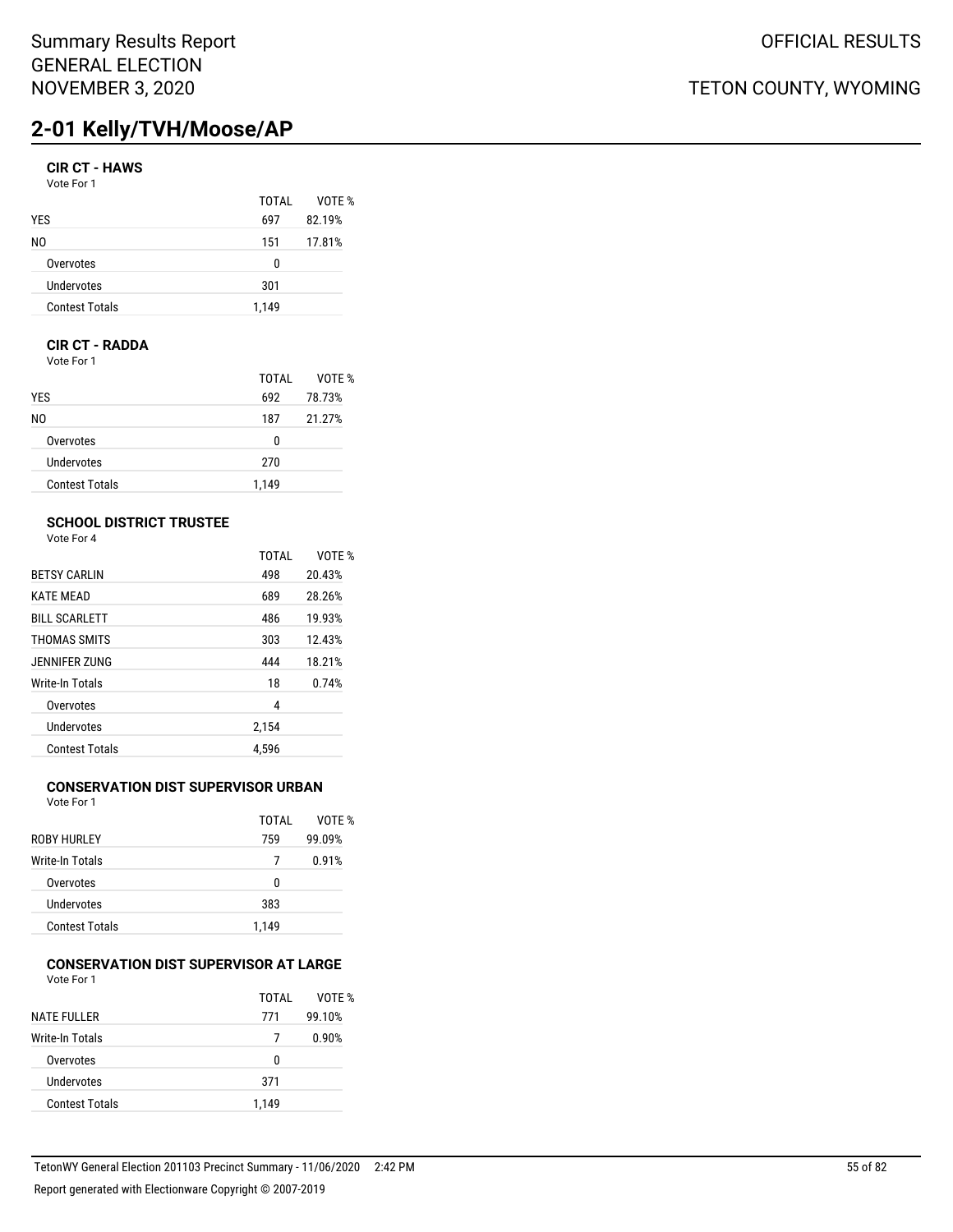# **2-01 Kelly/TVH/Moose/AP**

## **ST. JOHN'S HOSPITAL DIST TRUSTEE 4YR**

Vote For 3

|                       | TOTAI | VOTE % |
|-----------------------|-------|--------|
| C. SCOTT GIBSON       | 552   | 29.81% |
| BRUCE HAYSE           | 653   | 35.26% |
| CYNTHIA HOGAN         | 634   | 34.23% |
| Write-In Totals       | 13    | 0.70%  |
| Overvotes             | 6     |        |
| Undervotes            | 1,589 |        |
| <b>Contest Totals</b> | 3,447 |        |
|                       |       |        |

### **ST. JOHN'S HOSPITAL DIST TRUSTEE 2YR UNEXPIRED** Vote For 1

| <b>SUE CRITZER</b>    | TOTAI<br>733 | VOTF %<br>99.19% |
|-----------------------|--------------|------------------|
| Write-In Totals       | 6            | 0.81%            |
| Overvotes             | U            |                  |
| Undervotes            | 410          |                  |
| <b>Contest Totals</b> | 1.149        |                  |

### **ST. JOHN'S HOSPITAL DIST TRUSTEE 2YR UNEXPIRED TERM** Vote For 1

| DEBORAH C. HOPKINS    | TOTAI<br>740 | VOTF %<br>99.33% |
|-----------------------|--------------|------------------|
| Write-In Totals       | 5            | 0.67%            |
| Overvotes             | 0            |                  |
| Undervotes            | 404          |                  |
| <b>Contest Totals</b> | 1.149        |                  |

## **CONST AMEND A**

Vote For 1

|                       | TOTAI | VOTE % |
|-----------------------|-------|--------|
| <b>FOR</b>            | 583   | 58.95% |
| AGAINST               | 406   | 41.05% |
| Overvotes             | 0     |        |
| Undervotes            | 160   |        |
| <b>Contest Totals</b> | 1,149 |        |

### **SALES AND USE TAX**

Vote For 1

| FOR THE COUNTY SALES AND USE<br><b>TAX</b>     | TOTAI<br>438 | VOTF %<br>39.93% |
|------------------------------------------------|--------------|------------------|
| AGAINST THE COUNTY SALES AND<br><b>USE TAX</b> | 659          | 60.07%           |
| Overvotes                                      | n            |                  |
| Undervotes                                     | 52           |                  |
| <b>Contest Totals</b>                          | 1.149        |                  |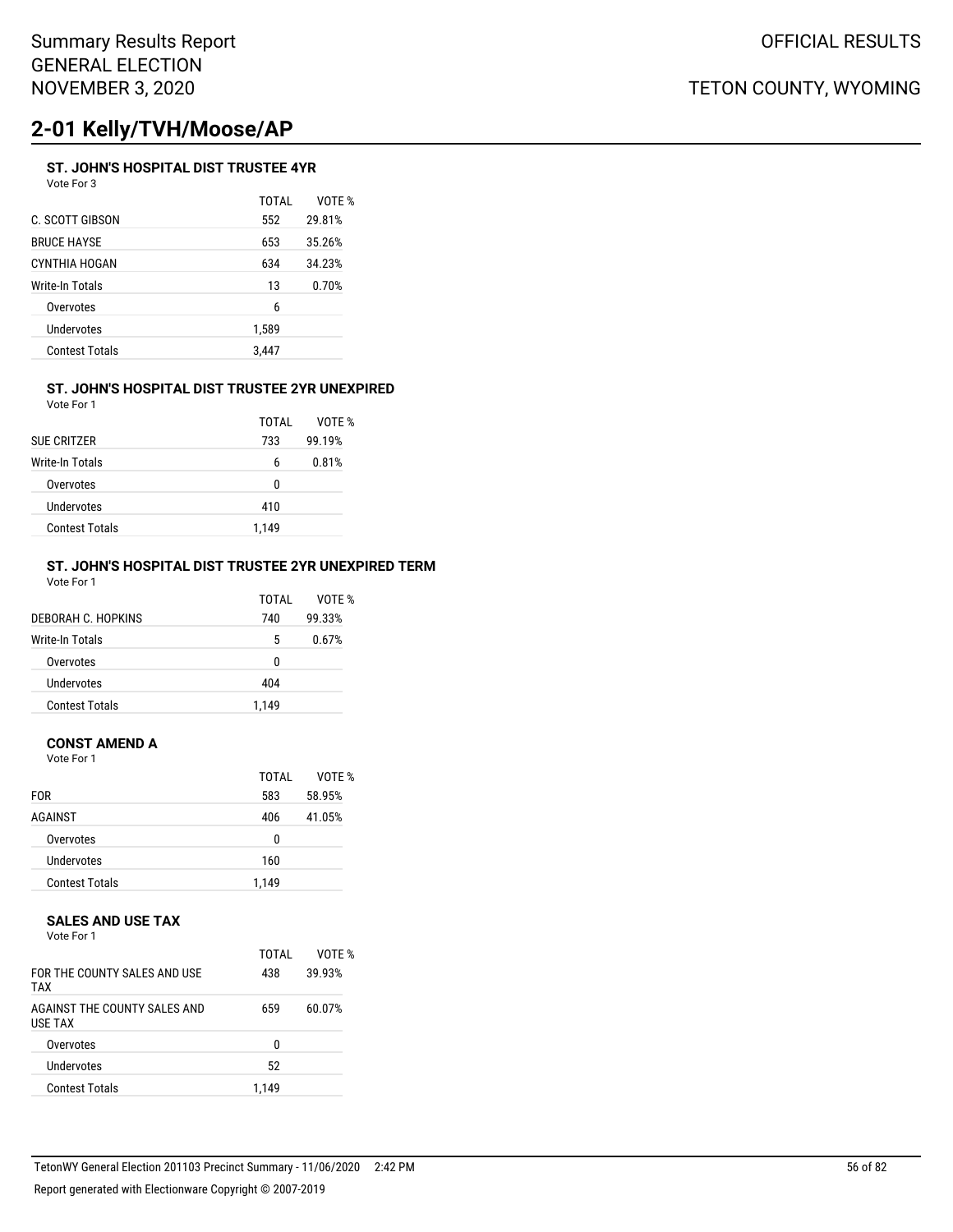# **3-01 Moran/YNP**

### **PRESIDENT AND VICE PRESIDENT**

| Vote For 1 |  |
|------------|--|
|            |  |

| <b>DEM BIDEN/HARRIS</b> | TOTAI<br>233 | VOTF %<br>59.14% |
|-------------------------|--------------|------------------|
| <b>REP TRUMP/PENCE</b>  | 149          | 37.82%           |
| LIB JORGENSEN/COHEN     | 10           | 2.54%            |
| IND PIERCE/BALLARD      | 1            | 0.25%            |
| Write-In Totals         | 1            | 0.25%            |
| Overvotes               | 0            |                  |
| <b>Undervotes</b>       | 3            |                  |
| <b>Contest Totals</b>   | 397          |                  |

### **UNITED STATES SENATOR**

Vote For 1

|                        | TOTAI | VOTF % |
|------------------------|-------|--------|
| DEM MERAV BEN DAVID    | 219   | 56.44% |
| REP CYNTHIA M. LUMMIS  | 169   | 43.56% |
| <b>Write-In Totals</b> | 0     | 0.00%  |
| Overvotes              | 0     |        |
| Undervotes             | q     |        |
| <b>Contest Totals</b>  | 397   |        |

## **UNITED STATES REPRESENTATIVE**

Vote For 1

|                             | TOTAL | VOTF % |
|-----------------------------|-------|--------|
| DEM LYNNETTE GREY BULL      | 207   | 53.49% |
| <b>REP LIZ CHENEY</b>       | 168   | 43.41% |
| <b>LIB RICHARD BRUBAKER</b> | g     | 2.33%  |
| <b>CON JEFF HAGGIT</b>      | 3     | 0.78%  |
| Write-In Totals             | N     | 0.00%  |
| Overvotes                   | 0     |        |
| Undervotes                  | 10    |        |
| <b>Contest Totals</b>       | 397   |        |

### **STATE REP HD 23** Vote For 1

|                       | TOTAI | VOTF % |
|-----------------------|-------|--------|
| DEM ANDY SCHWARTZ     | 277   | 93.27% |
| Write-In Totals       | 20    | 6.73%  |
| Overvotes             | U     |        |
| Undervotes            | 100   |        |
| <b>Contest Totals</b> | 397   |        |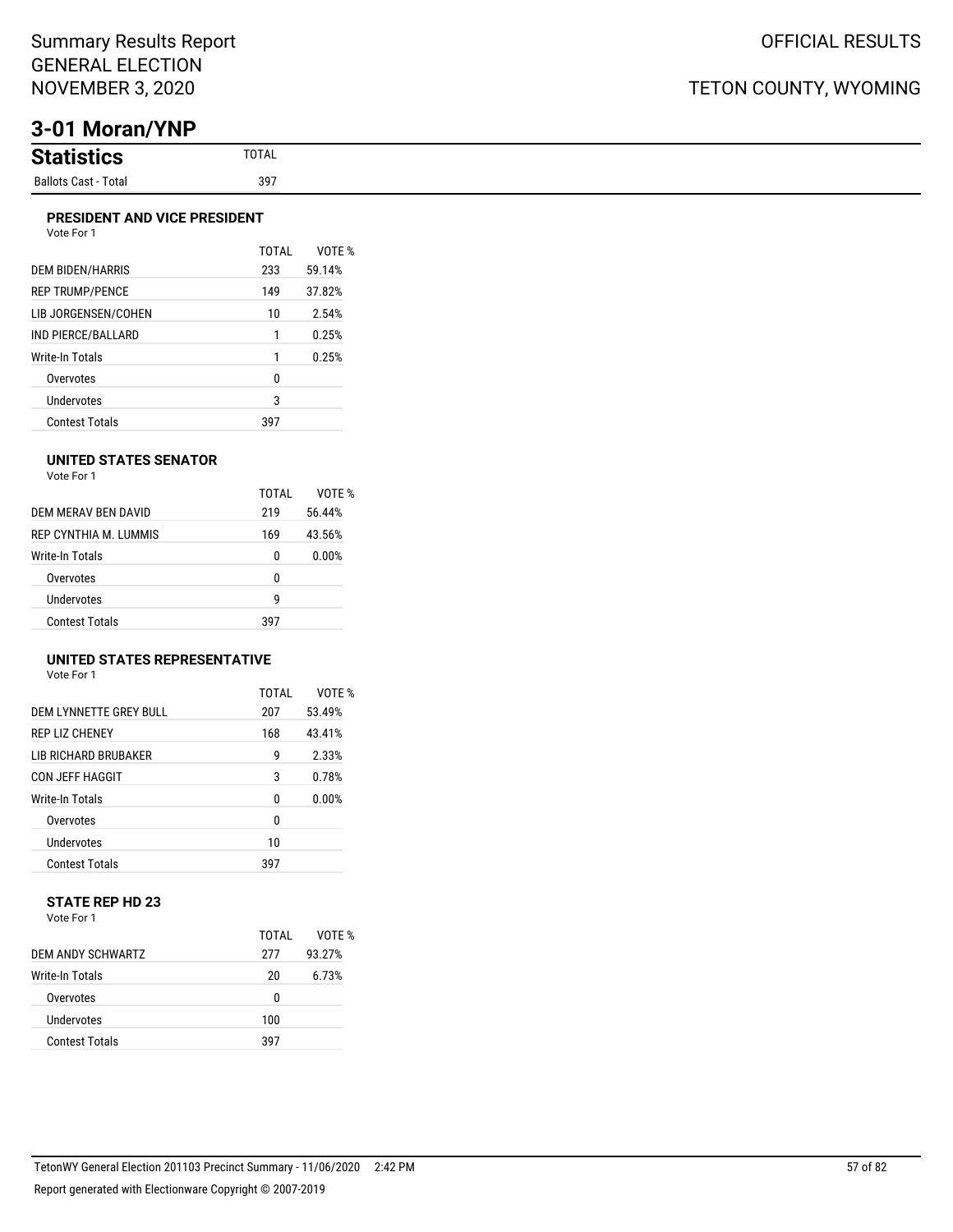# **3-01 Moran/YNP**

## **COUNTY COMMISSIONER**

| Vote For 2                    |       |        |
|-------------------------------|-------|--------|
|                               | TOTAI | VOTE % |
| DEM GREGORY W. EPSTEIN        | 128   | 20.65% |
| DEM NATALIA D. MACKER         | 161   | 25.97% |
| <b>REP CHRISTIAN BECKWITH</b> | 130   | 20.97% |
| REP PETER LONG                | 157   | 25.32% |
| IND WES GARDNER               | 43    | 6.94%  |
| Write-In Totals               | 1     | 0.16%  |
| Overvotes                     | 4     |        |
| Undervotes                    | 170   |        |
| <b>Contest Totals</b>         | 794   |        |

### **SUP CT - BOOMGAARDEN**

Vote For 1

|                       | TOTAI | VOTE % |
|-----------------------|-------|--------|
| <b>YES</b>            | 249   | 83.84% |
| NO.                   | 48    | 16.16% |
| Overvotes             | 0     |        |
| Undervotes            | 100   |        |
| <b>Contest Totals</b> | 397   |        |

### **SUP CT - GRAY**

Vote For 1

|                       | TOTAI | VOTF % |
|-----------------------|-------|--------|
| <b>YES</b>            | 249   | 84.12% |
| N0                    | 47    | 15.88% |
| Overvotes             | 0     |        |
| Undervotes            | 101   |        |
| <b>Contest Totals</b> | 397   |        |
|                       |       |        |

## **DIST CT - CONDER**

Vote For 1

|                       | TOTAI | VOTF % |
|-----------------------|-------|--------|
| <b>YES</b>            | 244   | 85.92% |
| N0                    | 40    | 14.08% |
| Overvotes             | 0     |        |
| Undervotes            | 113   |        |
| <b>Contest Totals</b> | 397   |        |

## **CIR CT - DENHARDT**

Vote For 1

| <b>YES</b>            | TOTAL<br>213 | VOTE %<br>76.90% |
|-----------------------|--------------|------------------|
| NO.                   | 64           | 23.10%           |
| Overvotes             | 0            |                  |
| Undervotes            | 120          |                  |
| <b>Contest Totals</b> | 397          |                  |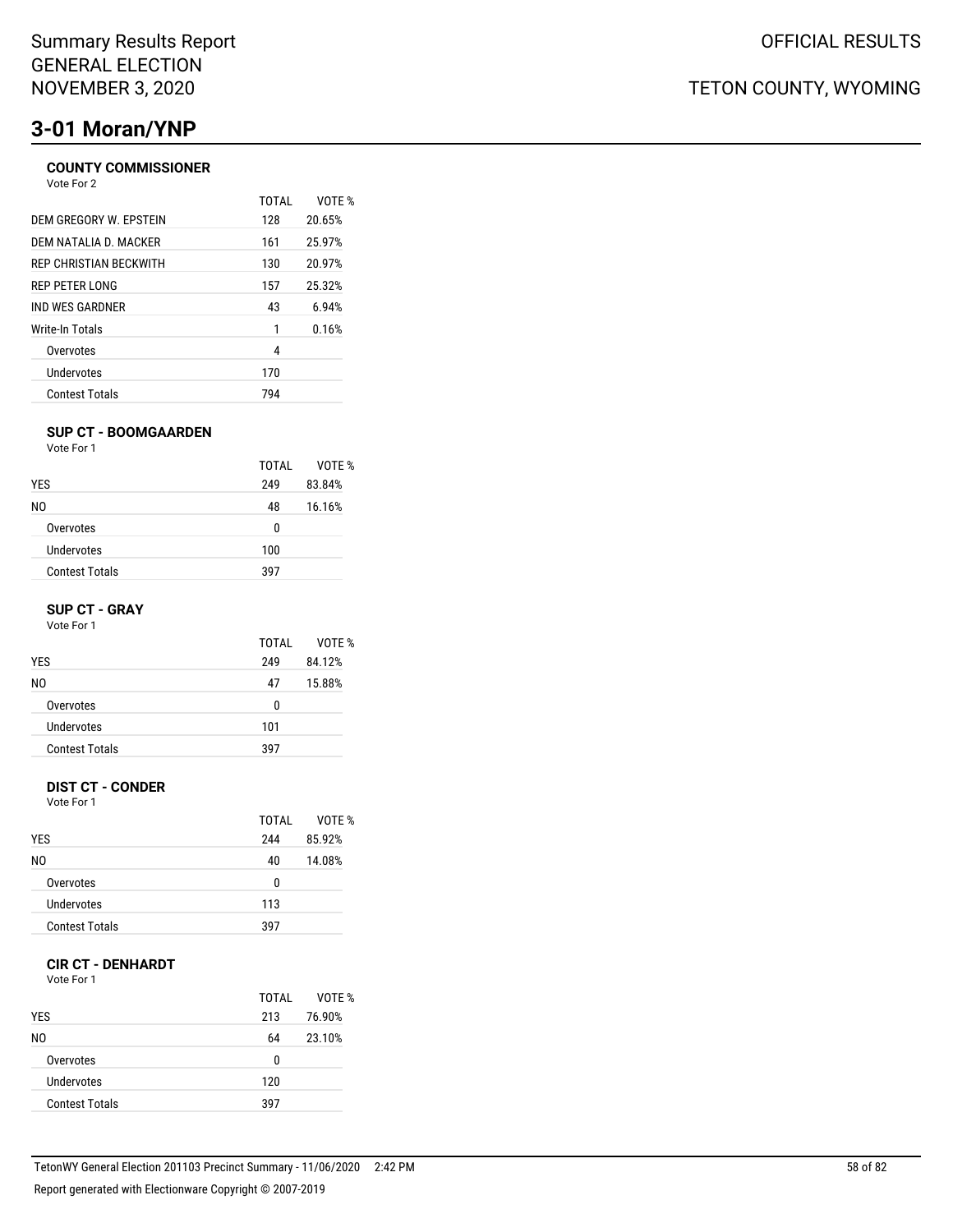# **3-01 Moran/YNP**

## **CIR CT - HAWS**

| Vote For 1 |  |
|------------|--|
|------------|--|

| TOTAI | VOTE % |
|-------|--------|
| 229   | 81.21% |
| 53    | 18.79% |
| 0     |        |
| 115   |        |
| 397   |        |
|       |        |

## **CIR CT - RADDA**

Vote For 1

|                       | TOTAL | VOTE % |
|-----------------------|-------|--------|
| <b>YES</b>            | 230   | 79.86% |
| NO.                   | 58    | 20.14% |
| Overvotes             | 0     |        |
| Undervotes            | 109   |        |
| <b>Contest Totals</b> | 397   |        |

## **SCHOOL DISTRICT TRUSTEE**

Vote For 4

|                      | <b>TOTAL</b> | VOTE % |
|----------------------|--------------|--------|
| <b>BETSY CARLIN</b>  | 154          | 20.59% |
| <b>KATE MEAD</b>     | 201          | 26.87% |
| <b>BILL SCARLETT</b> | 137          | 18.32% |
| THOMAS SMITS         | 99           | 13.24% |
| JENNIFER ZUNG        | 155          | 20.72% |
| Write-In Totals      | 2            | 0.27%  |
| Overvotes            | 4            |        |
| Undervotes           | 836          |        |
| Contest Totals       | 1.588        |        |

## **CONSERVATION DIST SUPERVISOR URBAN**

Vote For 1

|                       | TOTAI | VOTF % |
|-----------------------|-------|--------|
| ROBY HURLEY           | 250   | 99.60% |
| Write-In Totals       | 1     | 0.40%  |
| Overvotes             | U     |        |
| Undervotes            | 146   |        |
| <b>Contest Totals</b> | 397   |        |

#### **CONSERVATION DIST SUPERVISOR AT LARGE** Vote For 1

|                       | TOTAI | VOTE % |
|-----------------------|-------|--------|
| <b>NATE FULLER</b>    | 248   | 99.60% |
| Write-In Totals       | 1     | 0.40%  |
| Overvotes             | U     |        |
| Undervotes            | 148   |        |
| <b>Contest Totals</b> | 397   |        |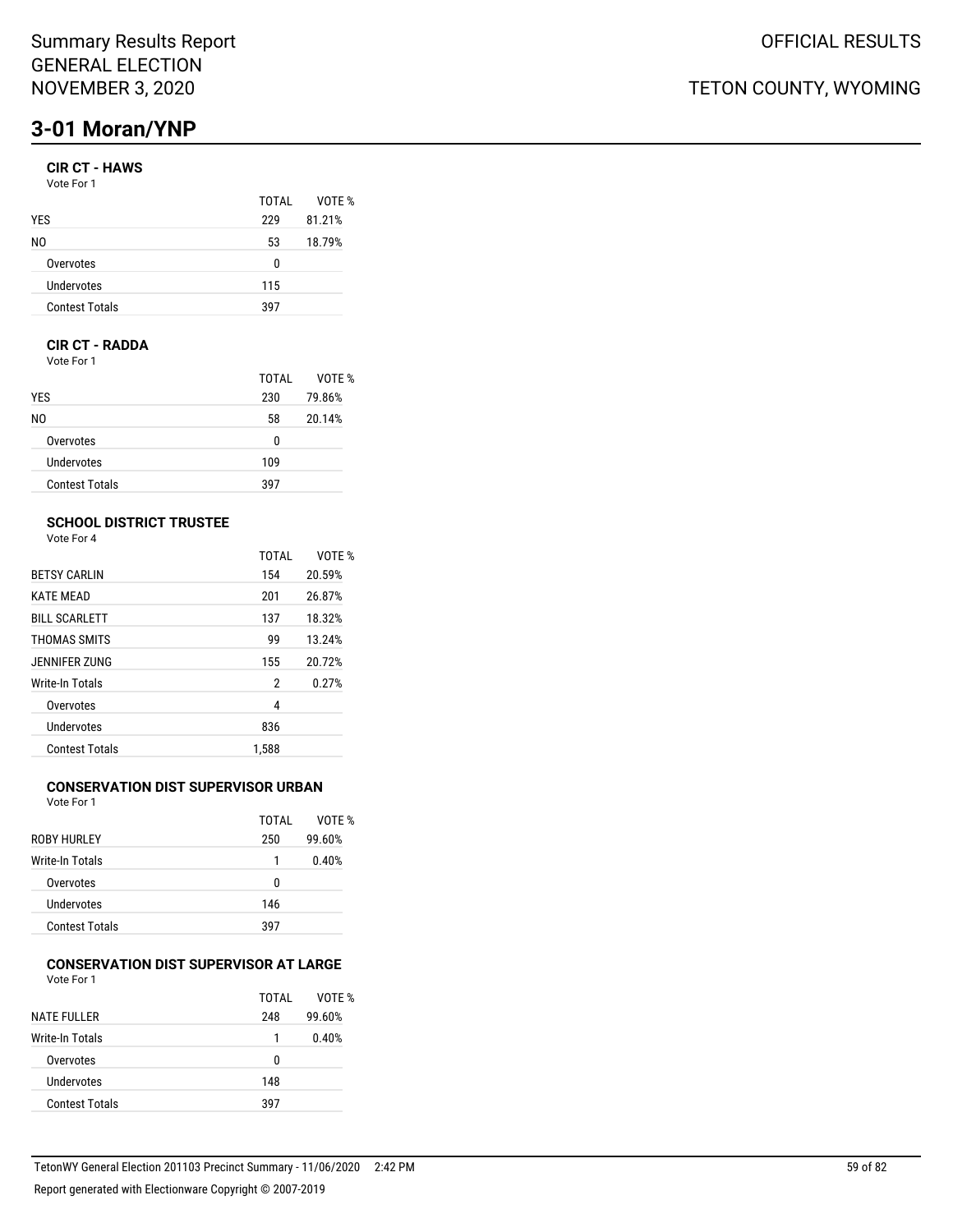# **3-01 Moran/YNP**

### **ST. JOHN'S HOSPITAL DIST TRUSTEE 4YR** Vote For 3

| .                     |              |        |
|-----------------------|--------------|--------|
|                       | <b>TOTAL</b> | VOTE % |
| C. SCOTT GIBSON       | 164          | 30.71% |
| <b>BRUCE HAYSE</b>    | 176          | 32.96% |
| CYNTHIA HOGAN         | 193          | 36.14% |
| Write-In Totals       | 1            | 0.19%  |
| Overvotes             | 0            |        |
| Undervotes            | 657          |        |
| <b>Contest Totals</b> | 1,191        |        |
|                       |              |        |

#### **ST. JOHN'S HOSPITAL DIST TRUSTEE 2YR UNEXPIRED** Vote For 1

| <b>SUE CRITZER</b>     | TOTAL<br>245 | VOTF %<br>99.19% |
|------------------------|--------------|------------------|
| <b>Write-In Totals</b> | 2            | 0.81%            |
| Overvotes              | n            |                  |
| Undervotes             | 150          |                  |
| <b>Contest Totals</b>  | 397          |                  |

#### **ST. JOHN'S HOSPITAL DIST TRUSTEE 2YR UNEXPIRED TERM** Vote For 1

|                       | TOTAI | VOTF % |
|-----------------------|-------|--------|
| DEBORAH C. HOPKINS    | 236   | 99.58% |
| Write-In Totals       |       | 0.42%  |
| Overvotes             | U     |        |
| Undervotes            | 160   |        |
| <b>Contest Totals</b> | 397   |        |

## **CONST AMEND A**

Vote For 1

|                       | TOTAL | VOTE % |
|-----------------------|-------|--------|
| <b>FOR</b>            | 187   | 55.49% |
| AGAINST               | 150   | 44.51% |
| Overvotes             | 1     |        |
| Undervotes            | 59    |        |
| <b>Contest Totals</b> | 397   |        |

### **SALES AND USE TAX**

Vote For 1

| FOR THE COUNTY SAI FS AND USE<br><b>TAX</b>    | TOTAI<br>122 | VOTE %<br>33.24% |
|------------------------------------------------|--------------|------------------|
| AGAINST THE COUNTY SALES AND<br><b>USE TAX</b> | 245          | 66.76%           |
| Overvotes                                      | U            |                  |
| Undervotes                                     | 30           |                  |
| <b>Contest Totals</b>                          | 397          |                  |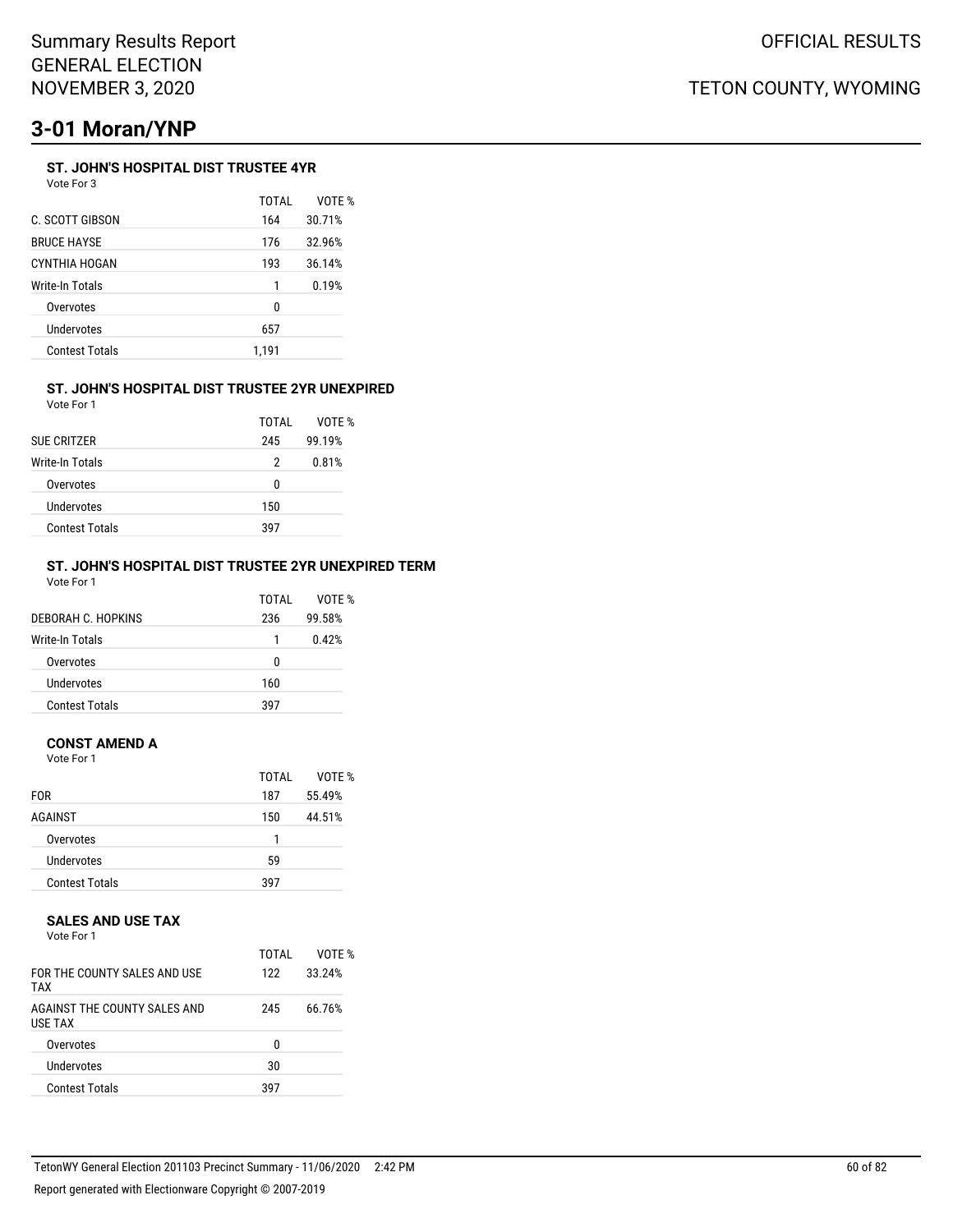# **4-01 Wilson South**

| <b>Statistion</b><br>tics |
|---------------------------|
| Ballots Cast - Total      |

## **PRESIDENT AND VICE PRESIDENT**

| FRESIDENT AND VICE FRESIDENT<br>Vote For 1 |       |        |
|--------------------------------------------|-------|--------|
|                                            | TOTAI | VOTE % |
| <b>DEM BIDEN/HARRIS</b>                    | 566   | 72.84% |
| <b>REP TRUMP/PENCE</b>                     | 187   | 24.07% |
| LIB JORGENSEN/COHEN                        | 16    | 2.06%  |
| IND PIERCE/BALLARD                         | 2     | 0.26%  |
| Write-In Totals                            | 6     | 0.77%  |
| Overvotes                                  | 0     |        |
| Undervotes                                 | 3     |        |

Contest Totals 780

### **UNITED STATES SENATOR**

| Vote For 1 |  |
|------------|--|
|            |  |

|                       | TOTAI | VOTF % |
|-----------------------|-------|--------|
| DEM MERAV BEN DAVID   | 507   | 66.97% |
| REP CYNTHIA M TUMMIS  | 249   | 32.89% |
| Write-In Totals       | 1     | 0.13%  |
| Overvotes             | 2     |        |
| Undervotes            | 21    |        |
| <b>Contest Totals</b> | 780   |        |

## **UNITED STATES REPRESENTATIVE**

Vote For 1

|                         | TOTAL | VOTF % |
|-------------------------|-------|--------|
| DEM I YNNETTE GREY BULL | 490   | 65.07% |
| <b>REP LIZ CHENEY</b>   | 234   | 31.08% |
| LIB RICHARD BRUBAKER    | 23    | 3.05%  |
| CON JEFF HAGGIT         | 6     | 0.80%  |
| Write-In Totals         | 0     | 0.00%  |
| Overvotes               | 6     |        |
| Undervotes              | 21    |        |
| <b>Contest Totals</b>   | 780   |        |

# **STATE SENATOR SD 16**

| Vote For 1 |  |  |
|------------|--|--|
|            |  |  |

|                       | TOTAL | VOTF % |
|-----------------------|-------|--------|
| REP DAN DOCKSTADER    | 362   | 90.27% |
| Write-In Totals       | 39    | 9.73%  |
| Overvotes             | 0     |        |
| Undervotes            | 379   |        |
| <b>Contest Totals</b> | 780   |        |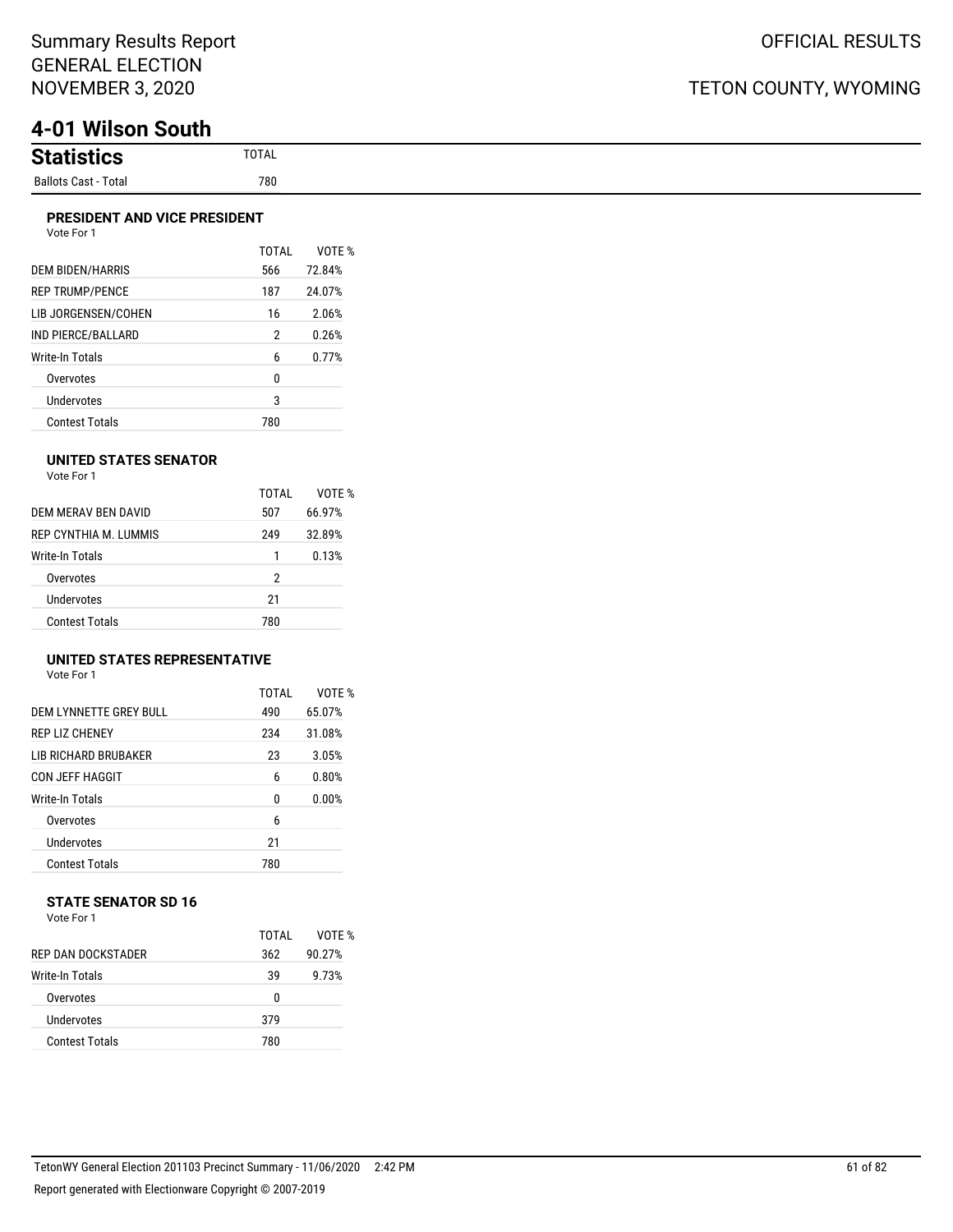## **STATE REP HD 22**

Vote For 1

|                        | TOTAI | VOTF % |
|------------------------|-------|--------|
| <b>REP BILL WINNEY</b> | 189   | 25.96% |
| IND JIM ROSCOE         | 536   | 73.63% |
| Write-In Totals        | 3     | 0.41%  |
| Overvotes              | 0     |        |
| Undervotes             | 52    |        |
| <b>Contest Totals</b>  | 780   |        |

### **COUNTY COMMISSIONER**

Vote For 2

|                        | TOTAI | VOTF % |
|------------------------|-------|--------|
| DEM GREGORY W. EPSTEIN | 334   | 25.26% |
| DEM NATALIA D. MACKER  | 391   | 29.58% |
| REP CHRISTIAN BECKWITH | 258   | 19.52% |
| REP PETER LONG         | 210   | 15.88% |
| IND WES GARDNER        | 124   | 9.38%  |
| Write-In Totals        | 5     | 0.38%  |
| Overvotes              | 4     |        |
| Undervotes             | 234   |        |
| <b>Contest Totals</b>  | 1.560 |        |

### **SUP CT - BOOMGAARDEN**

Vote For 1

|                       | TOTAI | VOTF % |
|-----------------------|-------|--------|
| <b>YES</b>            | 459   | 83.00% |
| N0                    | 94    | 17.00% |
| Overvotes             | 0     |        |
| Undervotes            | 227   |        |
| <b>Contest Totals</b> | 780   |        |
|                       |       |        |

#### **SUP CT - GRAY** Vote For 1

| <b>YES</b>            | TOTAL<br>435 | VOTE %<br>81.46% |
|-----------------------|--------------|------------------|
| N0                    | 99           | 18.54%           |
| Overvotes             | 0            |                  |
| Undervotes            | 246          |                  |
| <b>Contest Totals</b> | 780          |                  |

## **DIST CT - CONDER**

Vote For 1

|                       | TOTAI | VOTE % |
|-----------------------|-------|--------|
| <b>YES</b>            | 406   | 78.99% |
| NO.                   | 108   | 21.01% |
| Overvotes             | 0     |        |
| Undervotes            | 266   |        |
| <b>Contest Totals</b> | 780   |        |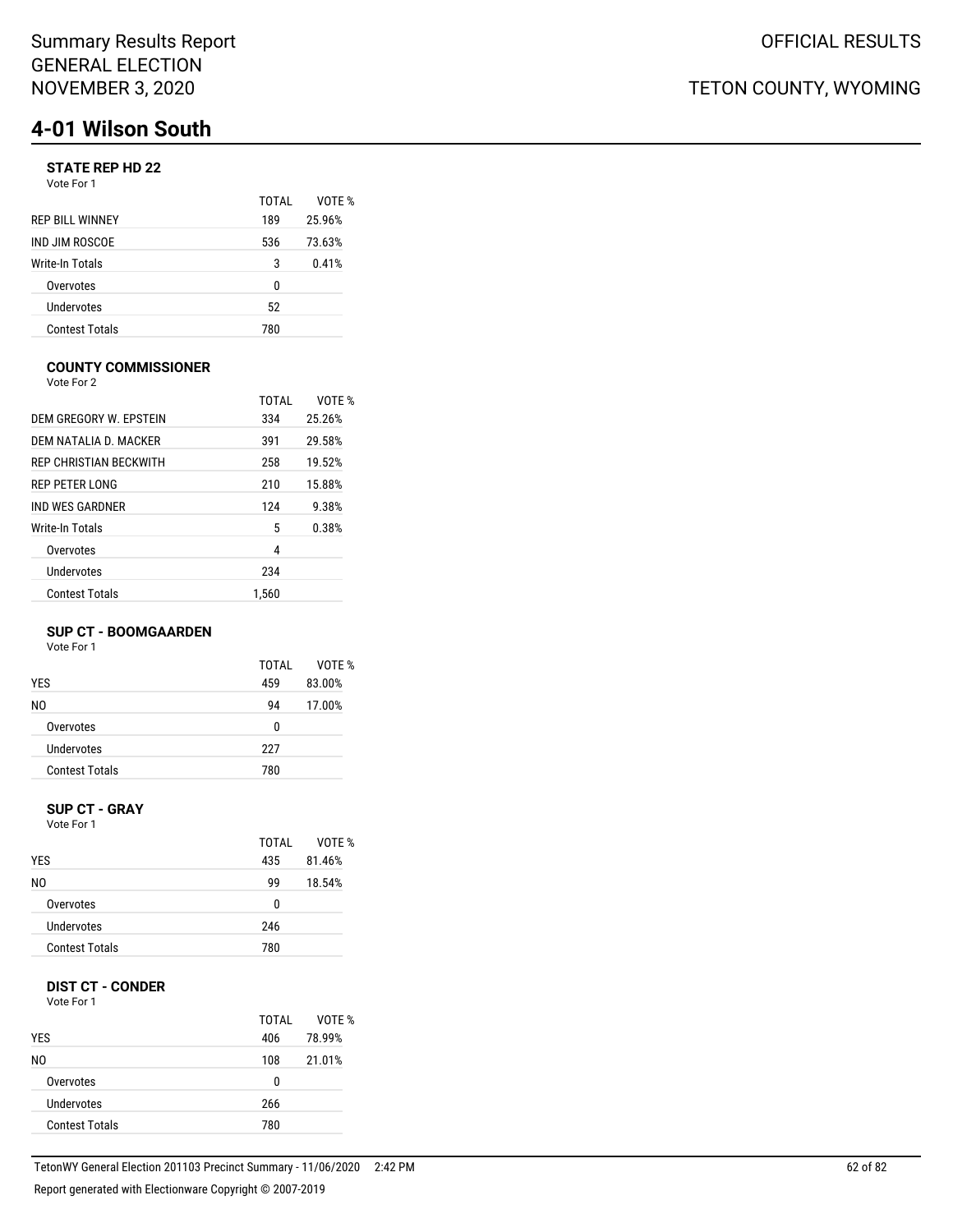## **CIR CT - DENHARDT**

| Vote For 1            |       |        |
|-----------------------|-------|--------|
|                       | TOTAL | VOTE % |
| <b>YES</b>            | 385   | 75.64% |
| N0                    | 124   | 24.36% |
| Overvotes             | 0     |        |
| Undervotes            | 271   |        |
| <b>Contest Totals</b> | 780   |        |
|                       |       |        |

## **CIR CT - HAWS**

Vote For 1

|                       | TOTAI | VOTE % |
|-----------------------|-------|--------|
| <b>YES</b>            | 418   | 79.62% |
| NO.                   | 107   | 20.38% |
| Overvotes             | 0     |        |
| Undervotes            | 255   |        |
| <b>Contest Totals</b> | 780   |        |

## **CIR CT - RADDA**

Vote For 1

|                       | TOTAI | VOTE % |
|-----------------------|-------|--------|
| <b>YES</b>            | 446   | 75.59% |
| NO.                   | 144   | 24.41% |
| Overvotes             | 0     |        |
| Undervotes            | 190   |        |
| <b>Contest Totals</b> | 780   |        |

#### **SCHOOL DISTRICT TRUSTEE** Vote For 4

|                       | TOTAL | VOTF % |
|-----------------------|-------|--------|
| <b>BETSY CARLIN</b>   | 401   | 24.20% |
| <b>KATE MEAD</b>      | 472   | 28.49% |
| <b>BILL SCARLETT</b>  | 264   | 15.93% |
| THOMAS SMITS          | 201   | 12.13% |
| JENNIFER ZUNG         | 310   | 18.71% |
| Write-In Totals       | g     | 0.54%  |
| Overvotes             | 0     |        |
| Undervotes            | 1,463 |        |
| <b>Contest Totals</b> | 3.120 |        |

#### **CONSERVATION DIST SUPERVISOR URBAN** Vote For 1

| .                     |       |        |
|-----------------------|-------|--------|
|                       | TOTAI | VOTE % |
| ROBY HURLEY           | 472   | 99.16% |
| Write-In Totals       | 4     | 0.84%  |
| Overvotes             | U     |        |
| Undervotes            | 304   |        |
| <b>Contest Totals</b> | 780   |        |
|                       |       |        |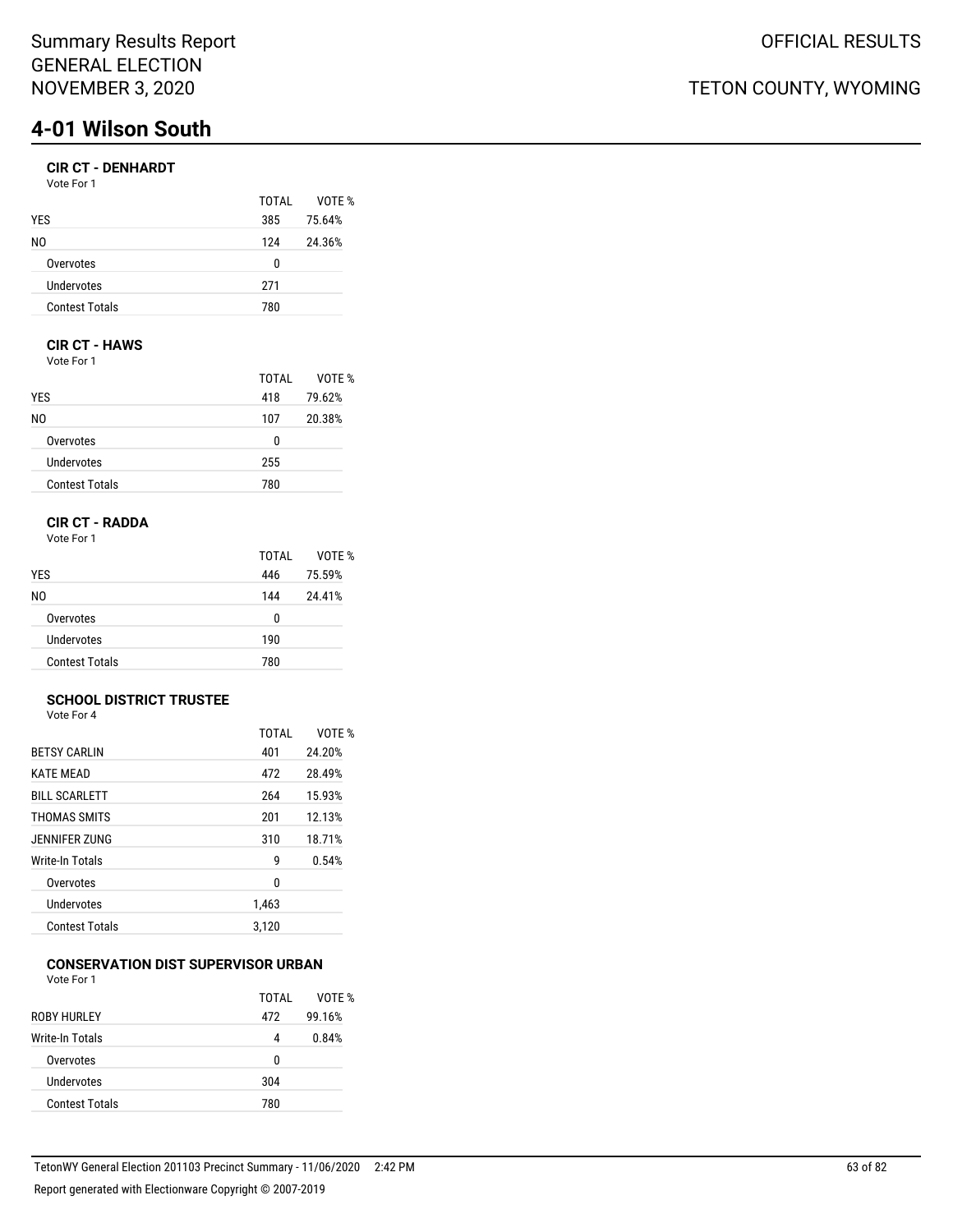## **CONSERVATION DIST SUPERVISOR AT LARGE**

| Vote For 1            |       |        |
|-----------------------|-------|--------|
|                       | TOTAI | VOTF % |
| <b>NATE FULLER</b>    | 531   | 99.62% |
| Write-In Totals       | 2     | 0.38%  |
| Overvotes             | 0     |        |
| Undervotes            | 247   |        |
| <b>Contest Totals</b> | 780   |        |
|                       |       |        |

## **ST. JOHN'S HOSPITAL DIST TRUSTEE 4YR**

Vote For 3

|                       | TOTAI | VOTF % |
|-----------------------|-------|--------|
| C. SCOTT GIBSON       | 357   | 29.60% |
| <b>BRUCE HAYSE</b>    | 458   | 37.98% |
| CYNTHIA HOGAN         | 384   | 31.84% |
| Write-In Totals       | 7     | 0.58%  |
| Overvotes             | 0     |        |
| Undervotes            | 1,134 |        |
| <b>Contest Totals</b> | 2,340 |        |

#### **ST. JOHN'S HOSPITAL DIST TRUSTEE 2YR UNEXPIRED** Vote For 1

| SUE CRITZER            | TOTAI<br>454 | VOTF %<br>99.13% |
|------------------------|--------------|------------------|
| <b>Write-In Totals</b> | 4            | 0.87%            |
| Overvotes              | 0            |                  |
| Undervotes             | 322          |                  |
| <b>Contest Totals</b>  | 780          |                  |

## **ST. JOHN'S HOSPITAL DIST TRUSTEE 2YR UNEXPIRED TERM**

Vote For 1

|                       | TOTAL | VOTF % |
|-----------------------|-------|--------|
| DEBORAH C. HOPKINS    | 447   | 99.11% |
| Write-In Totals       | 4     | 0.89%  |
| Overvotes             | n     |        |
| Undervotes            | 329   |        |
| <b>Contest Totals</b> | 780   |        |

### **CONST AMEND A**

Vote For 1

|                       | TOTAI | VOTF % |
|-----------------------|-------|--------|
| <b>FOR</b>            | 429   | 65.60% |
| AGAINST               | 225   | 34.40% |
| Overvotes             | 0     |        |
| Undervotes            | 126   |        |
| <b>Contest Totals</b> | 780   |        |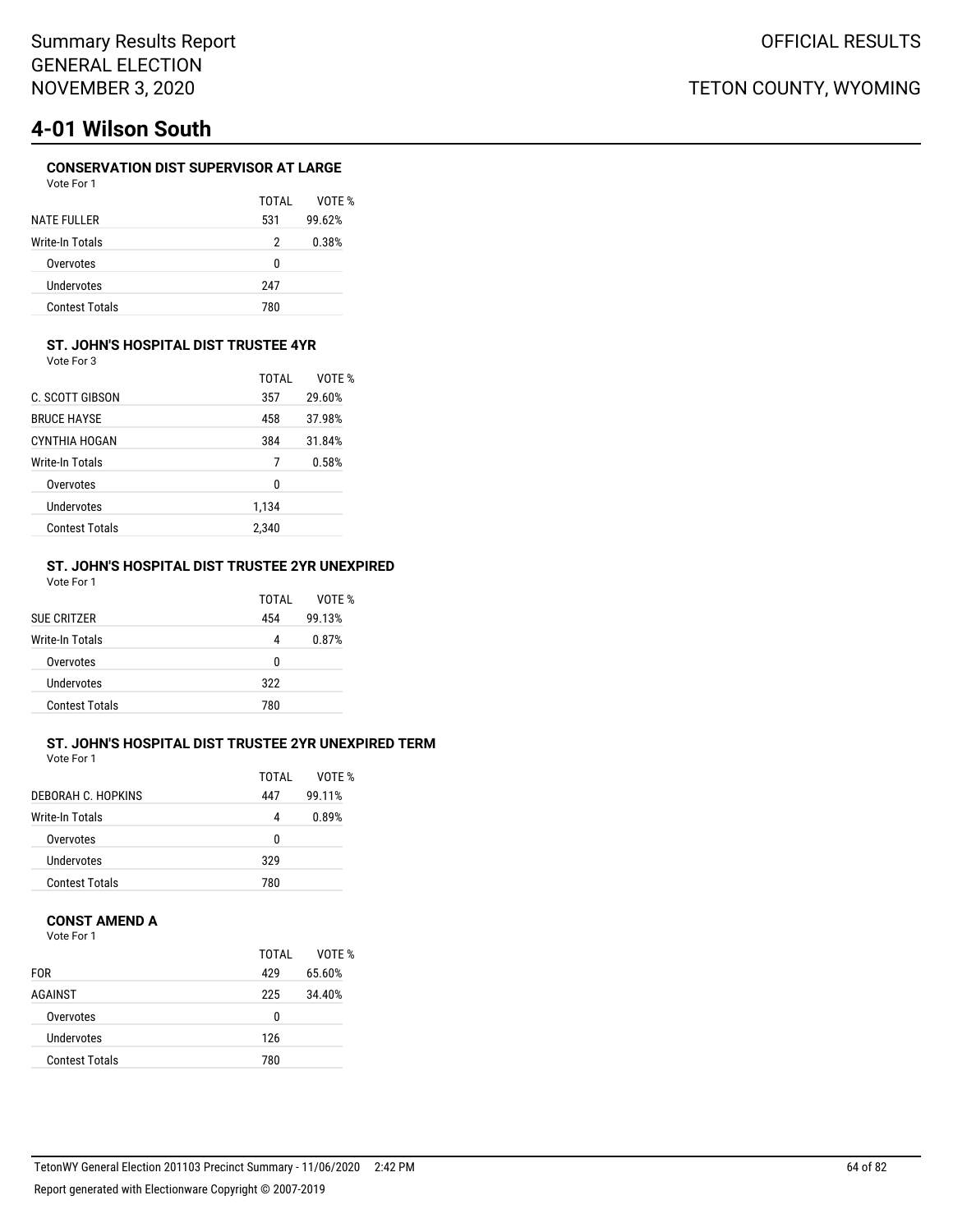#### **SALES AND USE TAX** Vote For 1

|                                         | TOTAI | VOTF % |
|-----------------------------------------|-------|--------|
| FOR THE COUNTY SALES AND USE<br>TAX     | 358   | 49.04% |
| AGAINST THE COUNTY SALES AND<br>USE TAX | 372   | 50.96% |
| Overvotes                               | n     |        |
| Undervotes                              | 50    |        |
| <b>Contest Totals</b>                   | 780   |        |
|                                         |       |        |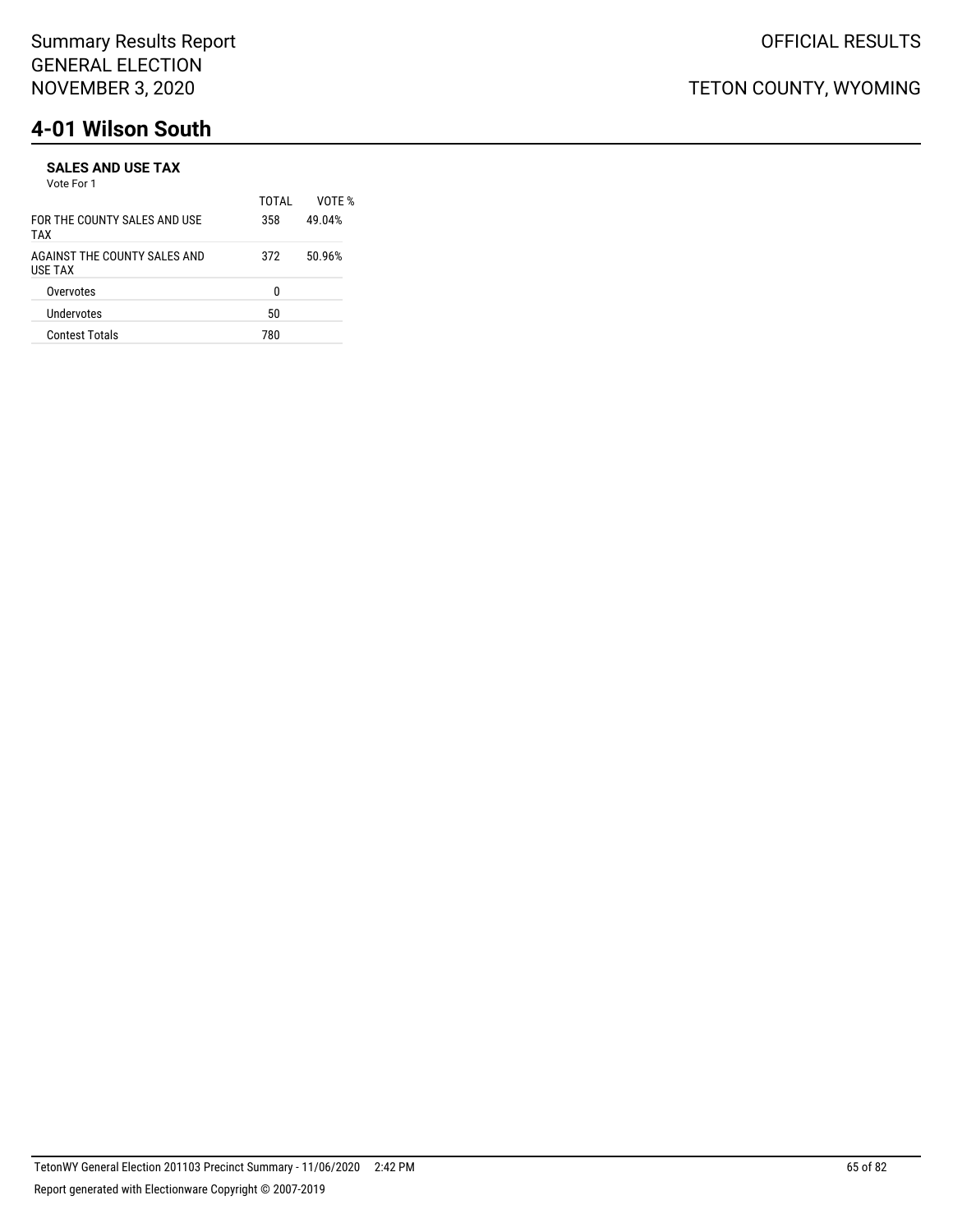# **4-02 Moose/Wilson Rd. West**

## **PRESIDENT AND VICE PRESIDENT**

| Vote For 1            |       |        |
|-----------------------|-------|--------|
|                       | TOTAI | VOTE % |
| DEM BIDEN/HARRIS      | 797   | 66.75% |
| REP TRUMP/PENCE       | 360   | 30.15% |
| LIB JORGENSEN/COHEN   | 18    | 1.51%  |
| IND PIERCE/BALLARD    | 3     | 0.25%  |
| Write-In Totals       | 16    | 1.34%  |
| Overvotes             | 0     |        |
| Undervotes            | 10    |        |
| <b>Contest Totals</b> | 1.204 |        |

### **UNITED STATES SENATOR**

| Vote For 1 |  |
|------------|--|
|            |  |

|                       | TOTAI | VOTF % |
|-----------------------|-------|--------|
| DEM MERAV BEN DAVID   | 725   | 61.23% |
| REP CYNTHIA M. LUMMIS | 457   | 38.60% |
| Write-In Totals       | 2     | 0.17%  |
| Overvotes             | 0     |        |
| Undervotes            | 20    |        |
| <b>Contest Totals</b> | 1.204 |        |

## **UNITED STATES REPRESENTATIVE**

Vote For 1

|                        | TOTAL | VOTF % |
|------------------------|-------|--------|
| DEM LYNNETTE GREY BULL | 674   | 57.41% |
| <b>REP LIZ CHENEY</b>  | 467   | 39.78% |
| I IB RICHARD BRUBAKER  | 25    | 2.13%  |
| <b>CON JEFF HAGGIT</b> | 8     | 0.68%  |
| Write-In Totals        | 0     | 0.00%  |
| Overvotes              | 12    |        |
| Undervotes             | 18    |        |
| Contest Totals         | 1.204 |        |

### **STATE REP HD 23** Vote For 1

|                       | TOTAI | VOTF % |
|-----------------------|-------|--------|
| DEM ANDY SCHWARTZ     | 878   | 96.59% |
| Write-In Totals       | 31    | 3.41%  |
| Overvotes             |       |        |
| Undervotes            | 294   |        |
| <b>Contest Totals</b> | 1.204 |        |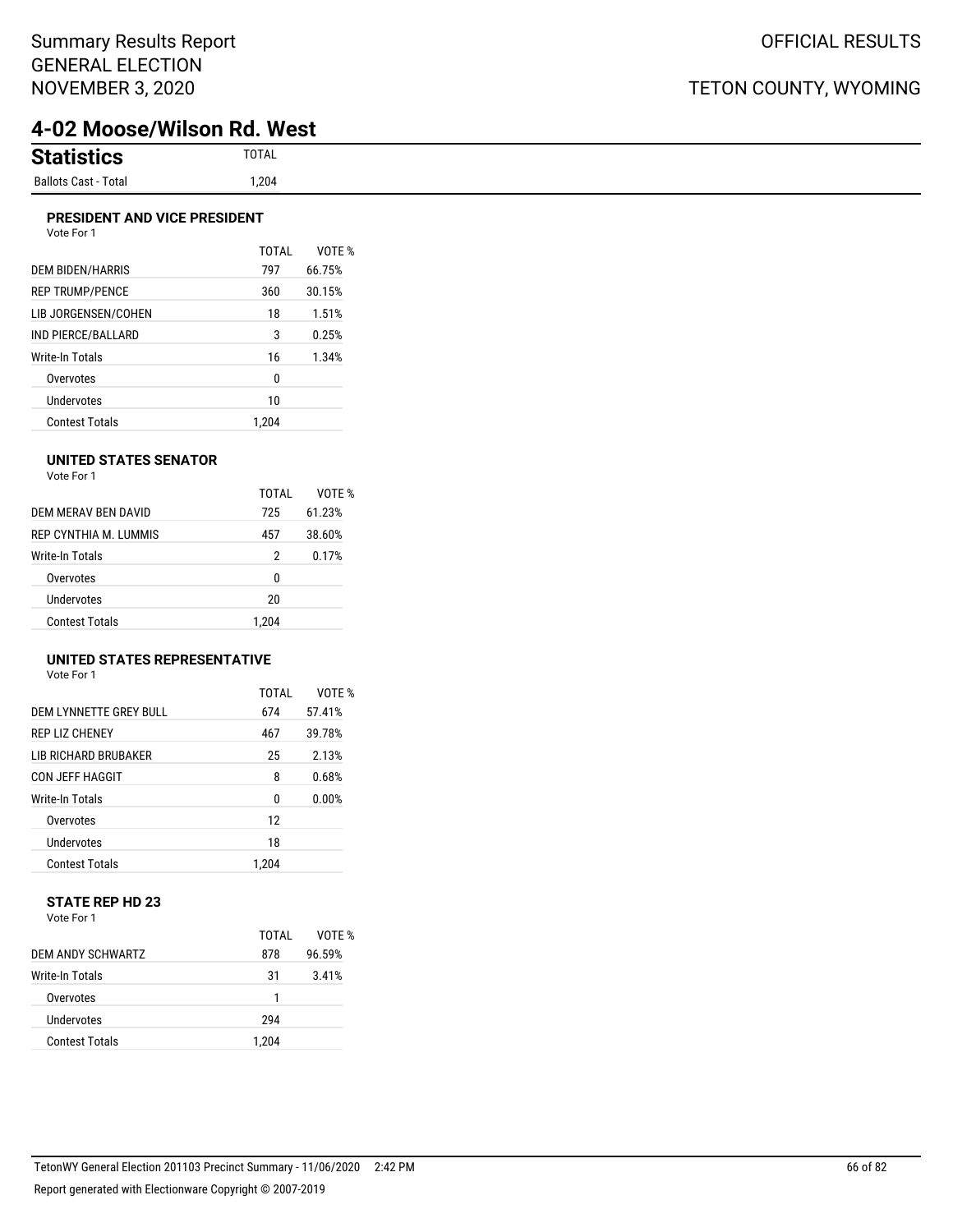# **4-02 Moose/Wilson Rd. West**

## **COUNTY COMMISSIONER**

| TOTAL | VOTF % |
|-------|--------|
| 480   | 23.07% |
| 519   | 24.94% |
| 457   | 21.96% |
| 398   | 19.13% |
| 223   | 10.72% |
| 4     | 0.19%  |
| 10    |        |
| 317   |        |
| 2.408 |        |
|       |        |

### **SUP CT - BOOMGAARDEN**

Vote For 1

|                       | TOTAI | VOTE % |
|-----------------------|-------|--------|
| <b>YES</b>            | 734   | 81.46% |
| NO.                   | 167   | 18.54% |
| Overvotes             | 0     |        |
| Undervotes            | 303   |        |
| <b>Contest Totals</b> | 1,204 |        |

### **SUP CT - GRAY**

Vote For 1

|                       | TOTAI | VOTE % |
|-----------------------|-------|--------|
| <b>YES</b>            | 705   | 78.77% |
| N0                    | 190   | 21.23% |
| Overvotes             |       |        |
| Undervotes            | 308   |        |
| <b>Contest Totals</b> | 1,204 |        |

## **DIST CT - CONDER**

Vote For 1

|                       | TOTAI | VOTF % |
|-----------------------|-------|--------|
| <b>YES</b>            | 695   | 80.35% |
| NO.                   | 170   | 19.65% |
| Overvotes             | 1     |        |
| Undervotes            | 338   |        |
| <b>Contest Totals</b> | 1,204 |        |

## **CIR CT - DENHARDT**

Vote For 1

| <b>YES</b>            | TOTAL<br>668 | VOTE %<br>77.49% |
|-----------------------|--------------|------------------|
| N0                    | 194          | 22.51%           |
| Overvotes             | 1            |                  |
| Undervotes            | 341          |                  |
| <b>Contest Totals</b> | 1,204        |                  |

OFFICIAL RESULTS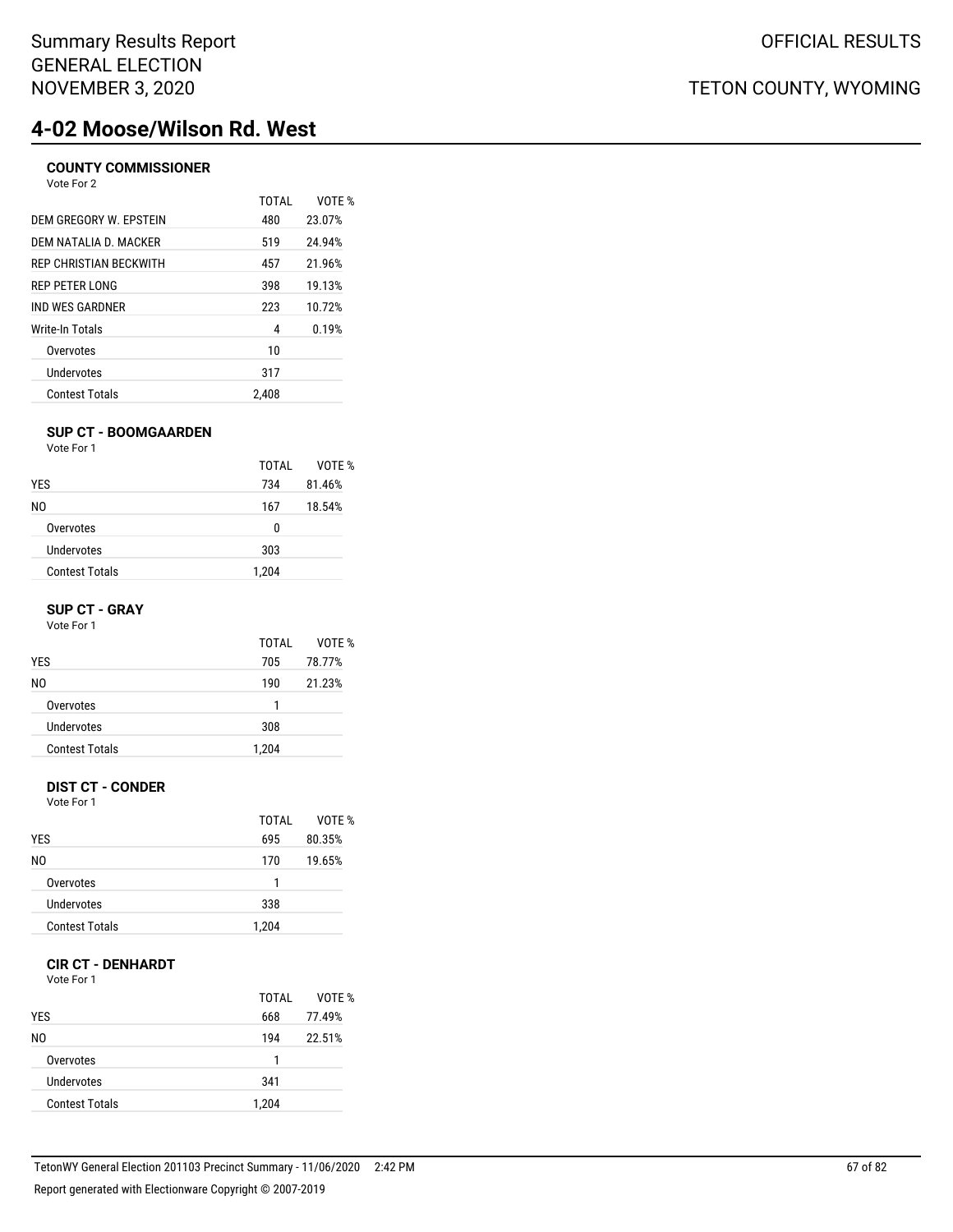# **4-02 Moose/Wilson Rd. West**

## **CIR CT - HAWS**

| Vote For 1 |  |  |
|------------|--|--|
|------------|--|--|

| TOTAI | VOTF % |
|-------|--------|
| 713   | 80.84% |
| 169   | 19.16% |
| n     |        |
| 322   |        |
| 1,204 |        |
|       |        |

## **CIR CT - RADDA**

Vote For 1

|                       | TOTAI | VOTE % |
|-----------------------|-------|--------|
| <b>YES</b>            | 741   | 79.17% |
| NO.                   | 195   | 20.83% |
| Overvotes             | 2     |        |
| Undervotes            | 266   |        |
| <b>Contest Totals</b> | 1,204 |        |

## **SCHOOL DISTRICT TRUSTEE**

Vote For 4

|                       | <b>TOTAL</b> | VOTE % |
|-----------------------|--------------|--------|
| <b>BETSY CARLIN</b>   | 674          | 24.33% |
| <b>KATE MEAD</b>      | 721          | 26.03% |
| <b>BILL SCARLETT</b>  | 523          | 18.88% |
| THOMAS SMITS          | 330          | 11.91% |
| JENNIFER ZUNG         | 502          | 18.12% |
| Write-In Totals       | 20           | 0.72%  |
| Overvotes             | 4            |        |
| Undervotes            | 2,042        |        |
| <b>Contest Totals</b> | 4.816        |        |

## **CONSERVATION DIST SUPERVISOR URBAN**

Vote For 1

|                        | TOTAI | VOTF % |
|------------------------|-------|--------|
| <b>ROBY HURLEY</b>     | 777   | 99.11% |
| <b>Write-In Totals</b> | 7     | 0.89%  |
| Overvotes              | U     |        |
| Undervotes             | 420   |        |
| <b>Contest Totals</b>  | 1.204 |        |

#### **CONSERVATION DIST SUPERVISOR AT LARGE** Vote For 1

|                       | TOTAI | VOTE % |
|-----------------------|-------|--------|
| <b>NATE FULLER</b>    | 825   | 99.64% |
| Write-In Totals       | 3     | 0.36%  |
| Overvotes             |       |        |
| Undervotes            | 375   |        |
| <b>Contest Totals</b> | 1.204 |        |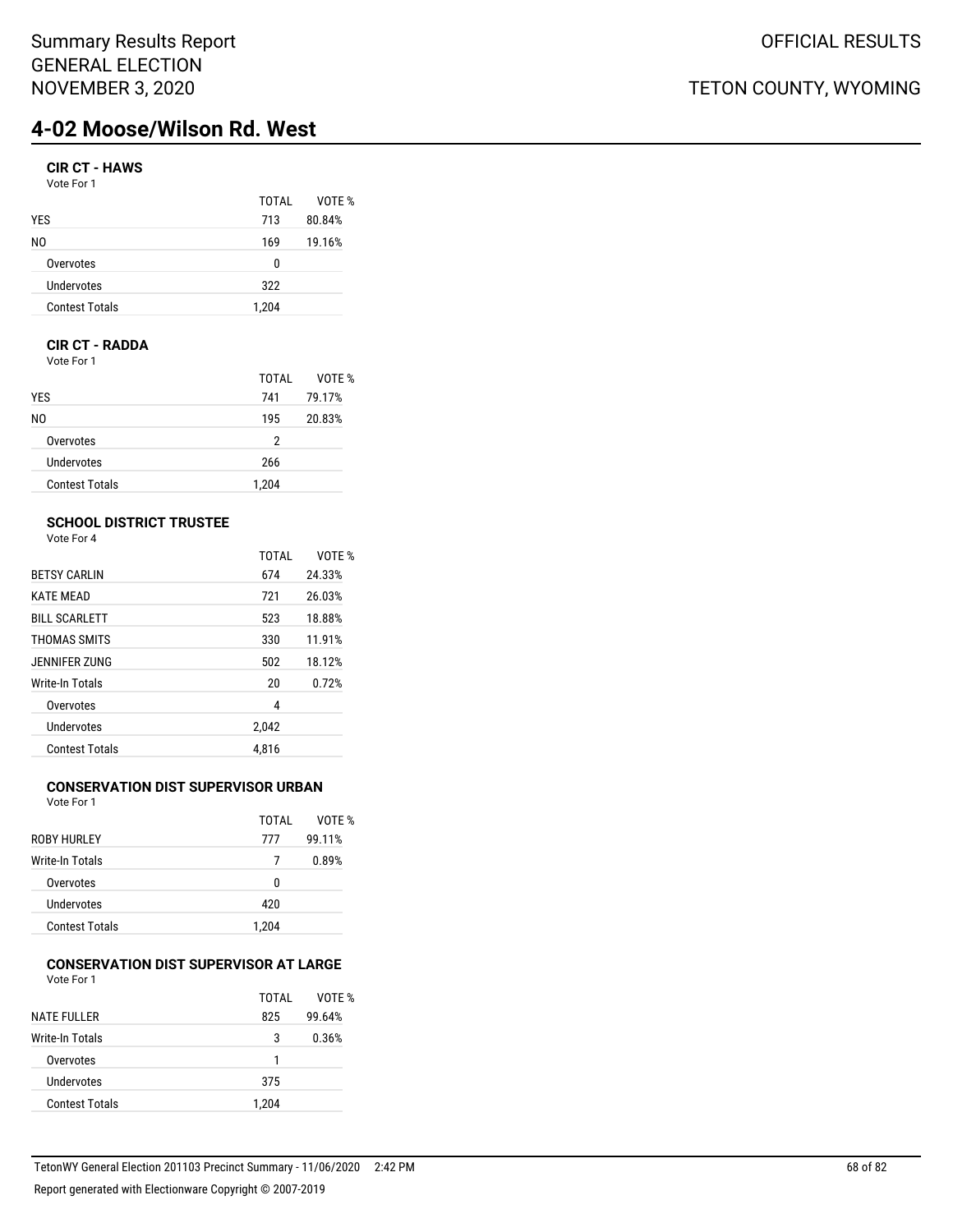# **4-02 Moose/Wilson Rd. West**

#### **ST. JOHN'S HOSPITAL DIST TRUSTEE 4YR** Vote For 3

|                       | TOTAL | VOTE % |
|-----------------------|-------|--------|
| C. SCOTT GIBSON       | 577   | 30.02% |
| <b>BRUCE HAYSE</b>    | 678   | 35.28% |
| CYNTHIA HOGAN         | 634   | 32.99% |
| Write-In Totals       | 33    | 1.72%  |
| Overvotes             | 6     |        |
| <b>Undervotes</b>     | 1,684 |        |
| <b>Contest Totals</b> | 3,612 |        |
|                       |       |        |

### **ST. JOHN'S HOSPITAL DIST TRUSTEE 2YR UNEXPIRED** Vote For 1

| <b>SUE CRITZER</b>     | TOTAI<br>760 | VOTF %<br>98.83% |
|------------------------|--------------|------------------|
| <b>Write-In Totals</b> | q            | 1.17%            |
| Overvotes              | 1            |                  |
| Undervotes             | 434          |                  |
| <b>Contest Totals</b>  | 1.204        |                  |

### **ST. JOHN'S HOSPITAL DIST TRUSTEE 2YR UNEXPIRED TERM** Vote For 1

| DEBORAH C. HOPKINS    | TOTAI<br>740 | VOTF %<br>98.93% |
|-----------------------|--------------|------------------|
| Write-In Totals       | 8            | 1.07%            |
| Overvotes             | 0            |                  |
| Undervotes            | 456          |                  |
| <b>Contest Totals</b> | 1.204        |                  |

## **CONST AMEND A**

Vote For 1

|                       | TOTAI | VOTE % |
|-----------------------|-------|--------|
| <b>FOR</b>            | 607   | 61.38% |
| AGAINST               | 382   | 38.62% |
| Overvotes             | 0     |        |
| Undervotes            | 215   |        |
| <b>Contest Totals</b> | 1,204 |        |

### **SALES AND USE TAX**

Vote For 1

| FOR THE COUNTY SALES AND USE<br>TAX            | TOTAI<br>575 | VOTF %<br>50.84% |
|------------------------------------------------|--------------|------------------|
| AGAINST THE COUNTY SALES AND<br><b>USE TAX</b> | 556          | 49.16%           |
| Overvotes                                      | n            |                  |
| <b>Undervotes</b>                              | 73           |                  |
| <b>Contest Totals</b>                          | 1.204        |                  |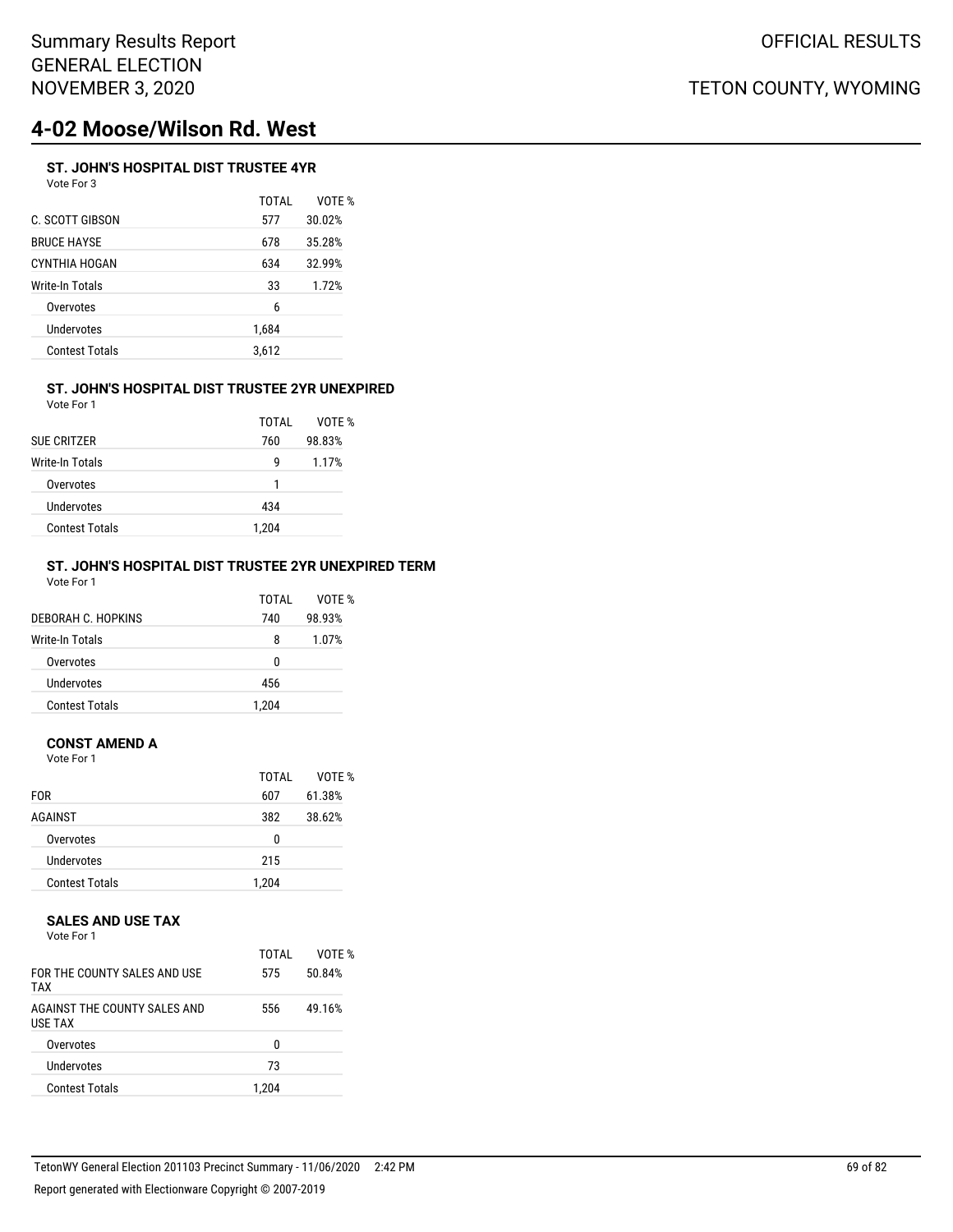# **4-03 Wilson North**

| <b>Statistion</b><br>tics |
|---------------------------|
| Ballots Cast - Total      |

### **PRESIDENT AND VICE PRESIDENT**

|                         | TOTAI | VOTF % |
|-------------------------|-------|--------|
| <b>DEM BIDEN/HARRIS</b> | 576   | 80.33% |
| <b>REP TRUMP/PENCE</b>  | 120   | 16.74% |
| LIB JORGENSEN/COHEN     | 10    | 1.39%  |
| IND PIERCE/BALLARD      | 5     | 0.70%  |
| Write-In Totals         | 6     | 0.84%  |
| Overvotes               | 0     |        |
| Undervotes              | 3     |        |
| <b>Contest Totals</b>   | 720   |        |

### **UNITED STATES SENATOR**

Vote For 1

|                       | TOTAI | VOTF % |
|-----------------------|-------|--------|
| DEM MERAV BEN DAVID   | 548   | 77.84% |
| REP CYNTHIA M. LUMMIS | 154   | 21.88% |
| Write-In Totals       | 2     | 0.28%  |
| Overvotes             | 0     |        |
| Undervotes            | 16    |        |
| <b>Contest Totals</b> | 720   |        |

## **UNITED STATES REPRESENTATIVE**

Vote For 1

|                         | TOTAL        | VOTF % |
|-------------------------|--------------|--------|
| DEM I YNNETTE GREY BULL | 523          | 74.18% |
| <b>REP LIZ CHENEY</b>   | 163          | 23.12% |
| LIB RICHARD BRUBAKER    | 16           | 2.27%  |
| CON JEFF HAGGIT         | 3            | 0.43%  |
| Write-In Totals         | <sup>0</sup> | 0.00%  |
| Overvotes               | 4            |        |
| Undervotes              | 11           |        |
| <b>Contest Totals</b>   | 720          |        |

# **STATE SENATOR SD 16**

| Vote For 1 |  |  |
|------------|--|--|
|            |  |  |

|                       | TOTAL | VOTF % |
|-----------------------|-------|--------|
| REP DAN DOCKSTADER    | 271   | 84.95% |
| Write-In Totals       | 48    | 15.05% |
| Overvotes             | 0     |        |
| Undervotes            | 401   |        |
| <b>Contest Totals</b> | 720   |        |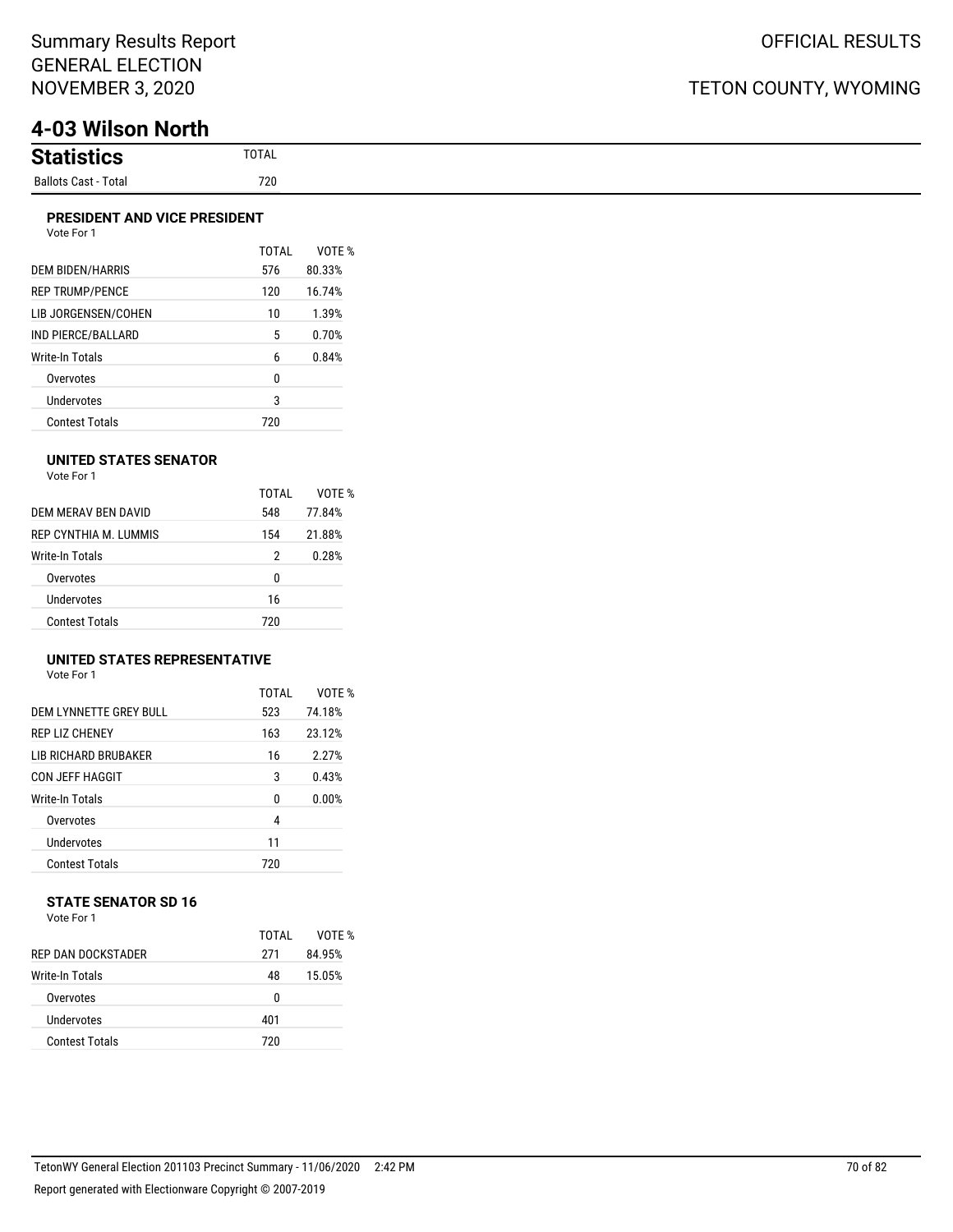# **4-03 Wilson North**

## **STATE REP HD 22**

Vote For 1

|                        | TOTAI | VOTF % |
|------------------------|-------|--------|
| <b>REP BILL WINNEY</b> | 92    | 13.61% |
| IND JIM ROSCOE         | 584   | 86.39% |
| Write-In Totals        | 0     | 0.00%  |
| Overvotes              | 0     |        |
| Undervotes             | 44    |        |
| <b>Contest Totals</b>  | 720   |        |

### **COUNTY COMMISSIONER**

Vote For 2

|                        | TOTAI | VOTE % |
|------------------------|-------|--------|
| DEM GREGORY W. EPSTEIN | 316   | 25.50% |
| DEM NATALIA D. MACKER  | 376   | 30.35% |
| REP CHRISTIAN BECKWITH | 217   | 17.51% |
| <b>REP PETER LONG</b>  | 155   | 12.51% |
| IND WES GARDNER        | 174   | 14.04% |
| Write-In Totals        | 1     | 0.08%  |
| Overvotes              | 10    |        |
| Undervotes             | 191   |        |
| Contest Totals         | 1.440 |        |

### **SUP CT - BOOMGAARDEN**

Vote For 1

|                       | TOTAI | VOTF % |
|-----------------------|-------|--------|
| <b>YES</b>            | 429   | 80.64% |
| N0                    | 103   | 19.36% |
| Overvotes             | 0     |        |
| Undervotes            | 188   |        |
| <b>Contest Totals</b> | 720   |        |
|                       |       |        |

#### **SUP CT - GRAY** Vote For 1

| <b>YES</b>            | TOTAL<br>394 | VOTE %<br>76.95% |
|-----------------------|--------------|------------------|
| N0                    | 118          | 23.05%           |
| Overvotes             | 0            |                  |
| Undervotes            | 208          |                  |
| <b>Contest Totals</b> | 720          |                  |

## **DIST CT - CONDER**

Vote For 1

|                       | TOTAI | VOTE % |
|-----------------------|-------|--------|
| <b>YES</b>            | 371   | 75.41% |
| NO.                   | 121   | 24.59% |
| Overvotes             | 0     |        |
| Undervotes            | 228   |        |
| <b>Contest Totals</b> | 720   |        |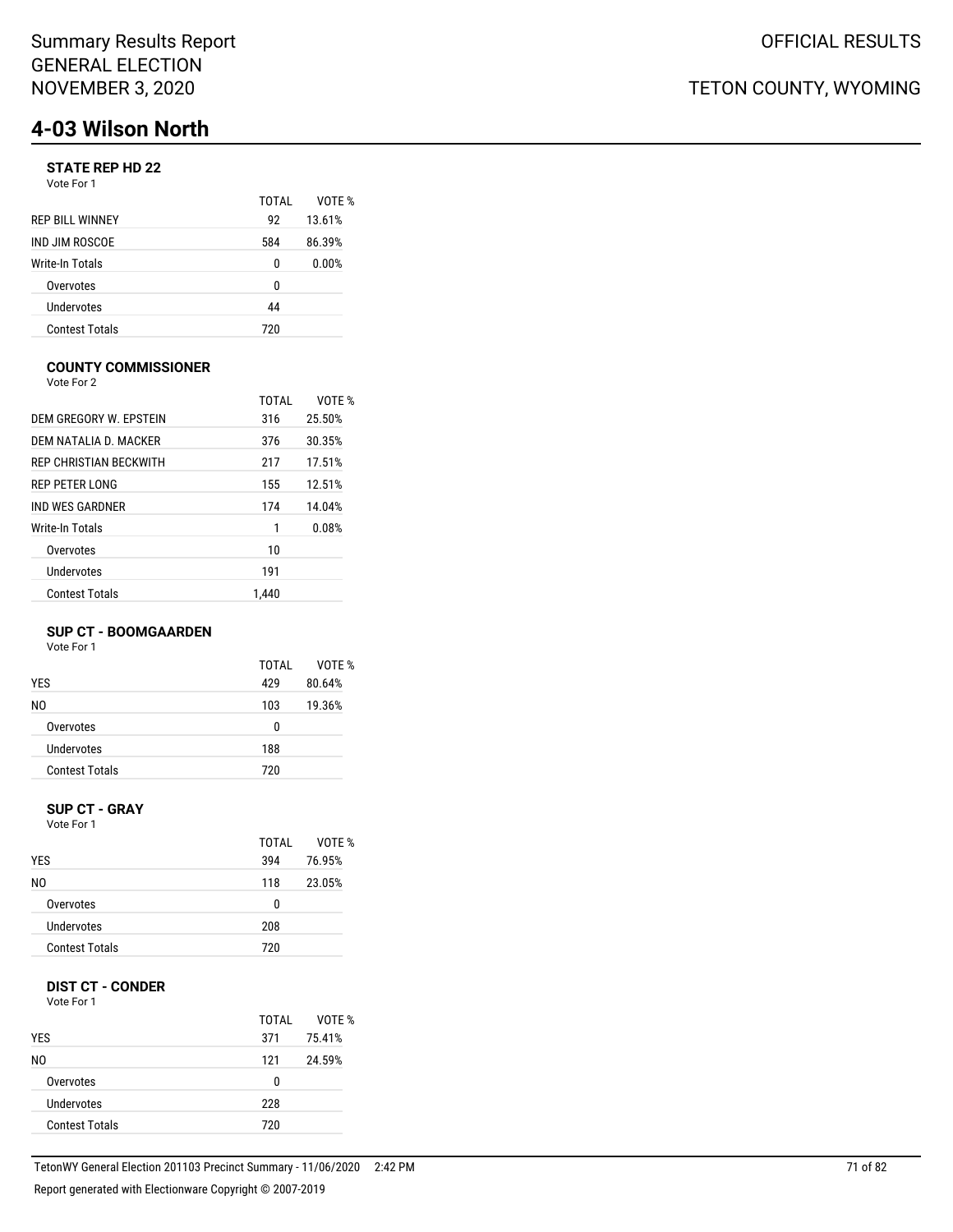# **4-03 Wilson North**

## **CIR CT - DENHARDT**

| Vote For 1            |       |        |
|-----------------------|-------|--------|
|                       | TOTAL | VOTE % |
| <b>YES</b>            | 357   | 73.16% |
| N0                    | 131   | 26.84% |
| Overvotes             | n     |        |
| Undervotes            | 232   |        |
| <b>Contest Totals</b> | 720   |        |

## **CIR CT - HAWS**

Vote For 1

|                       | TOTAL | VOTE % |
|-----------------------|-------|--------|
| <b>YES</b>            | 391   | 76.97% |
| N0                    | 117   | 23.03% |
| Overvotes             | 0     |        |
| Undervotes            | 212   |        |
| <b>Contest Totals</b> | 720   |        |

## **CIR CT - RADDA**

Vote For 1

|                       | TOTAI | VOTE % |
|-----------------------|-------|--------|
| <b>YES</b>            | 416   | 74.55% |
| NO.                   | 142   | 25.45% |
| Overvotes             | 0     |        |
| Undervotes            | 162   |        |
| <b>Contest Totals</b> | 720   |        |

#### **SCHOOL DISTRICT TRUSTEE** Vote For 4

|                       | <b>TOTAL</b> | VOTF % |
|-----------------------|--------------|--------|
| <b>BETSY CARLIN</b>   | 437          | 26.98% |
| <b>KATE MEAD</b>      | 391          | 24.14% |
| <b>BILL SCARLETT</b>  | 238          | 14.69% |
| THOMAS SMITS          | 197          | 12.16% |
| JENNIFER ZUNG         | 349          | 21.54% |
| Write-In Totals       | 8            | 0.49%  |
| Overvotes             | 4            |        |
| Undervotes            | 1,256        |        |
| <b>Contest Totals</b> | 2,880        |        |

#### **CONSERVATION DIST SUPERVISOR URBAN** Vote For 1

|                       | TOTAI | VOTF % |
|-----------------------|-------|--------|
| <b>ROBY HURLEY</b>    | 455   | 99.34% |
| Write-In Totals       | 3     | 0.66%  |
| Overvotes             | 0     |        |
| Undervotes            | 262   |        |
| <b>Contest Totals</b> | 720   |        |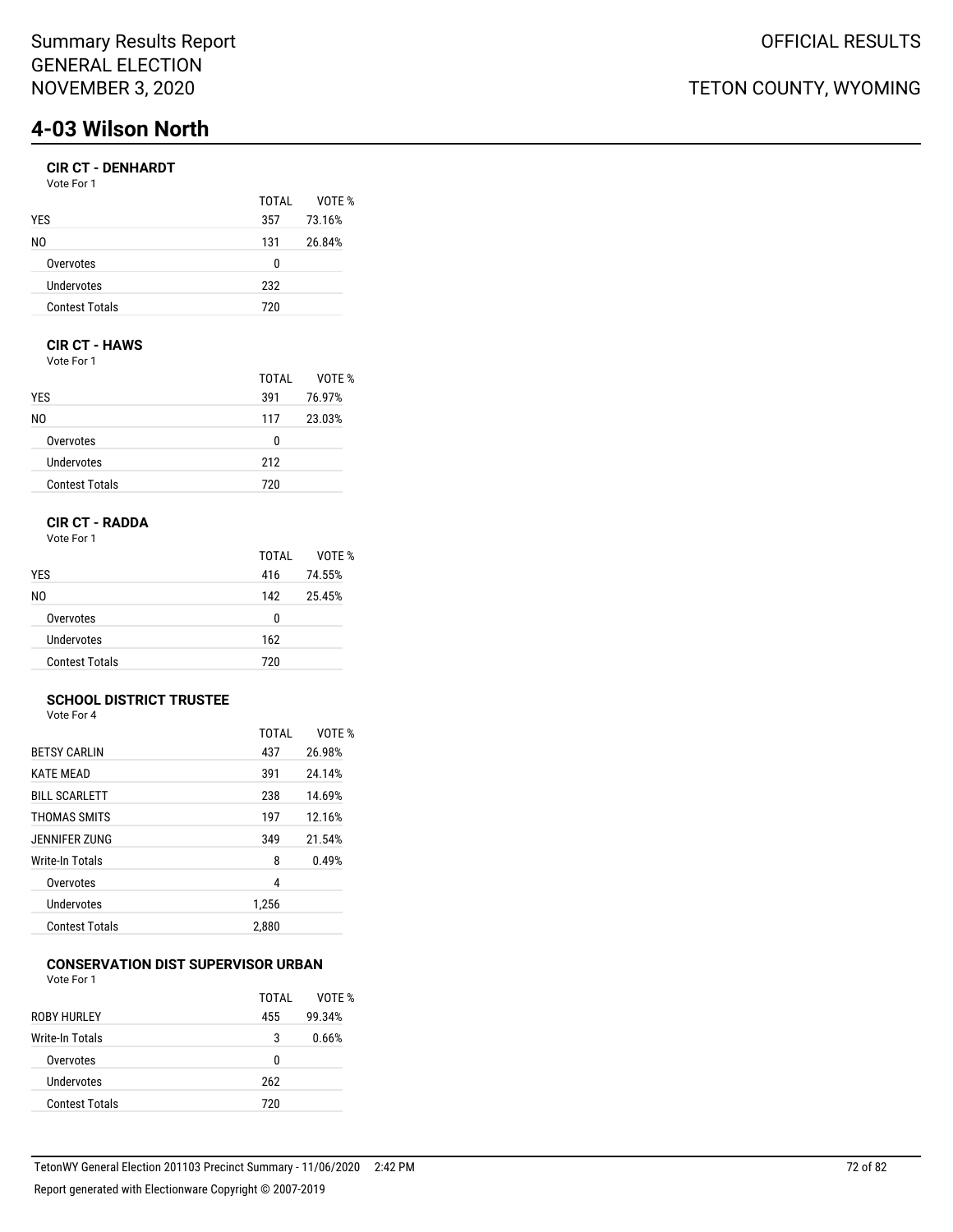# **4-03 Wilson North**

### **CONSERVATION DIST SUPERVISOR AT LARGE**

| Vote For 1            |       |        |
|-----------------------|-------|--------|
|                       | TOTAI | VOTF % |
| <b>NATE FULLER</b>    | 513   | 99.03% |
| Write-In Totals       | 5     | 0.97%  |
| Overvotes             | ŋ     |        |
| Undervotes            | 202   |        |
| <b>Contest Totals</b> | 720   |        |

### **ST. JOHN'S HOSPITAL DIST TRUSTEE 4YR**

Vote For 3

|                       | TOTAI | VOTE % |
|-----------------------|-------|--------|
| C. SCOTT GIBSON       | 319   | 28.56% |
| <b>BRUCE HAYSE</b>    | 427   | 38.23% |
| CYNTHIA HOGAN         | 358   | 32.05% |
| Write-In Totals       | 13    | 1.16%  |
| Overvotes             | 3     |        |
| Undervotes            | 1.040 |        |
| <b>Contest Totals</b> | 2.160 |        |

#### **ST. JOHN'S HOSPITAL DIST TRUSTEE 2YR UNEXPIRED** Vote For 1

| SUE CRITZER           | TOTAI<br>420 | VOTF %<br>97.90% |
|-----------------------|--------------|------------------|
| Write-In Totals       | g            | 2.10%            |
| Overvotes             | 0            |                  |
| Undervotes            | 291          |                  |
| <b>Contest Totals</b> | 720          |                  |

### **ST. JOHN'S HOSPITAL DIST TRUSTEE 2YR UNEXPIRED TERM**

Vote For 1

|                       | TOTAI | VOTF % |
|-----------------------|-------|--------|
| DEBORAH C. HOPKINS    | 426   | 98.84% |
| Write-In Totals       | 5     | 1.16%  |
| Overvotes             | n     |        |
| Undervotes            | 289   |        |
| <b>Contest Totals</b> | 720   |        |

#### **CONST AMEND A**

Vote For 1

|                       | TOTAI | VOTE % |
|-----------------------|-------|--------|
| <b>FOR</b>            | 407   | 67.72% |
| AGAINST               | 194   | 32.28% |
| Overvotes             | 0     |        |
| Undervotes            | 119   |        |
| <b>Contest Totals</b> | 720   |        |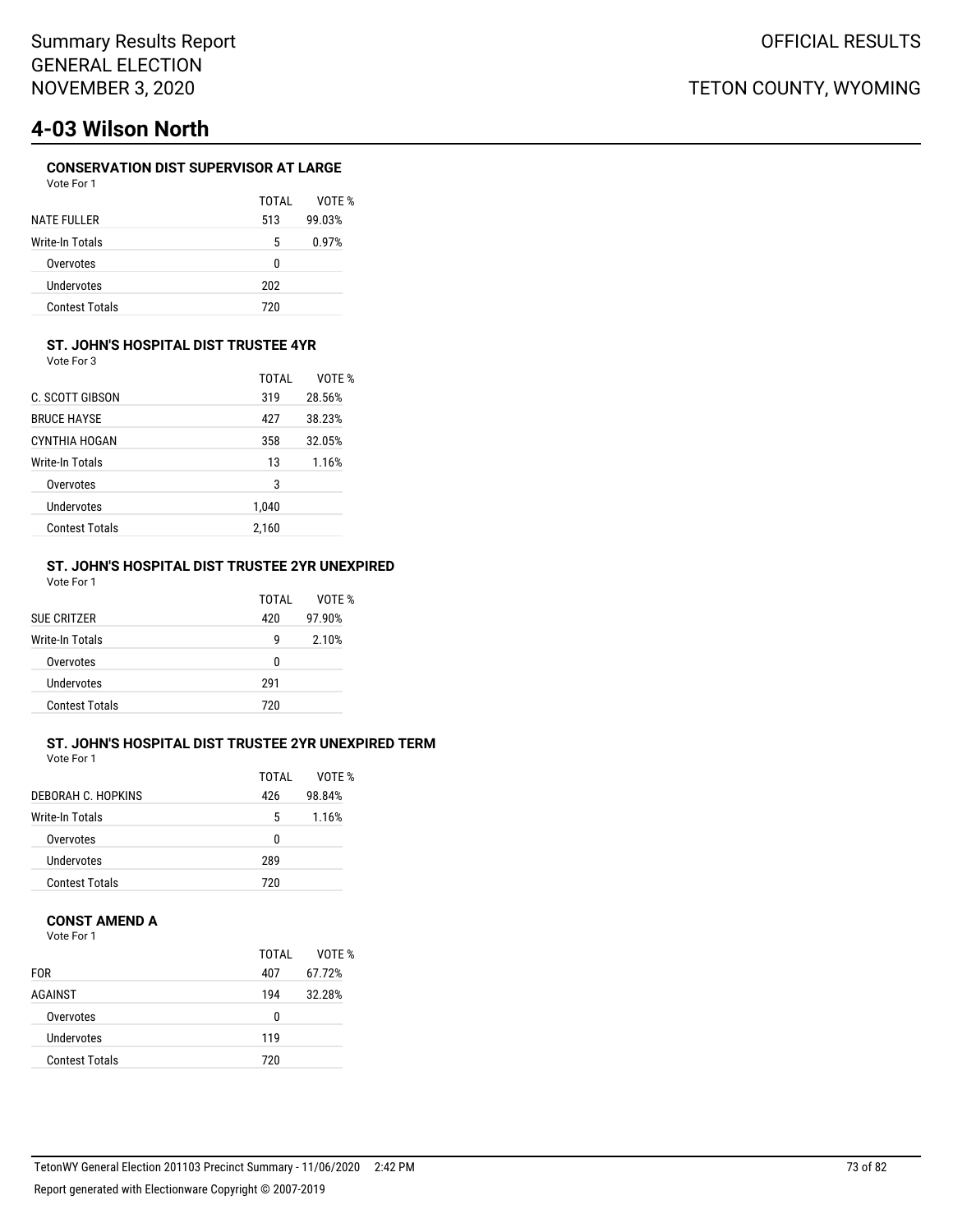# **4-03 Wilson North**

#### **SALES AND USE TAX** Vote For 1

|                                         | TOTAI | VOTF % |
|-----------------------------------------|-------|--------|
| FOR THE COUNTY SALES AND USE<br>TAX     | 380   | 56.05% |
| AGAINST THE COUNTY SALES AND<br>USE TAX | 298   | 43.95% |
| Overvotes                               | n     |        |
| Undervotes                              | 42    |        |
| <b>Contest Totals</b>                   | 720   |        |
|                                         |       |        |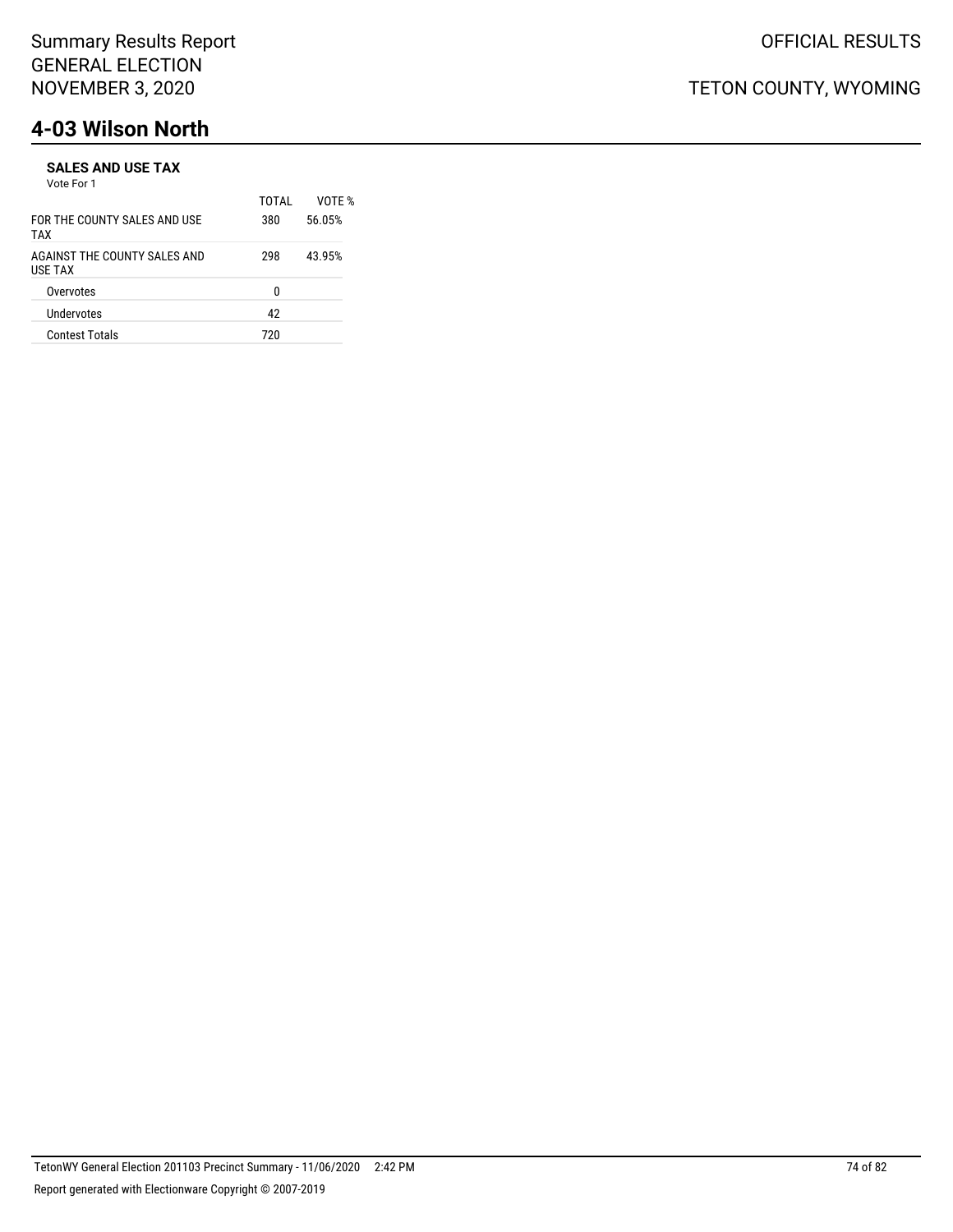## TETON COUNTY, WYOMING

## **4-04 TV/Moose-Wilson Rd**

| <b>Statistics</b><br>้าแนว | <b>TOTAL</b> |
|----------------------------|--------------|
| Ballots Cast - Total       | 480          |

#### **PRESIDENT AND VICE PRESIDENT** Vote For 1

|                         | TOTAI | VOTF % |
|-------------------------|-------|--------|
| <b>DEM BIDEN/HARRIS</b> | 298   | 62.60% |
| <b>REP TRUMP/PENCE</b>  | 148   | 31.09% |
| LIB JORGENSEN/COHEN     | 18    | 3.78%  |
| IND PIERCE/BALLARD      | 1     | 0.21%  |
| <b>Write-In Totals</b>  | 11    | 2.31%  |
| Overvotes               | 0     |        |
| <b>Undervotes</b>       | 4     |        |
| <b>Contest Totals</b>   | 480   |        |

#### **UNITED STATES SENATOR**

| Vote For 1 |  |
|------------|--|
|            |  |

|                       | TOTAI | VOTF % |
|-----------------------|-------|--------|
| DEM MERAV BEN DAVID   | 248   | 53.22% |
| REP CYNTHIA M TUMMIS  | 214   | 45.92% |
| Write-In Totals       | 4     | 0.86%  |
| Overvotes             | 0     |        |
| Undervotes            | 14    |        |
| <b>Contest Totals</b> | 480   |        |

#### **UNITED STATES REPRESENTATIVE**

Vote For 1

|                             | TOTAL | VOTF % |
|-----------------------------|-------|--------|
| DEM LYNNETTE GREY BULL      | 238   | 51.97% |
| <b>REP LIZ CHENEY</b>       | 206   | 44.98% |
| <b>LIB RICHARD BRUBAKER</b> | 12    | 2.62%  |
| <b>CON JEFF HAGGIT</b>      | 2     | 0.44%  |
| Write-In Totals             | 0     | 0.00%  |
| Overvotes                   | 5     |        |
| <b>Undervotes</b>           | 17    |        |
| <b>Contest Totals</b>       | 480   |        |

#### **STATE REP HD 23** Vote For 1

|                       | TOTAI | VOTF % |
|-----------------------|-------|--------|
| DEM ANDY SCHWARTZ     | 332   | 94.59% |
| Write-In Totals       | 19    | 5.41%  |
| Overvotes             | n     |        |
| Undervotes            | 129   |        |
| <b>Contest Totals</b> | 480   |        |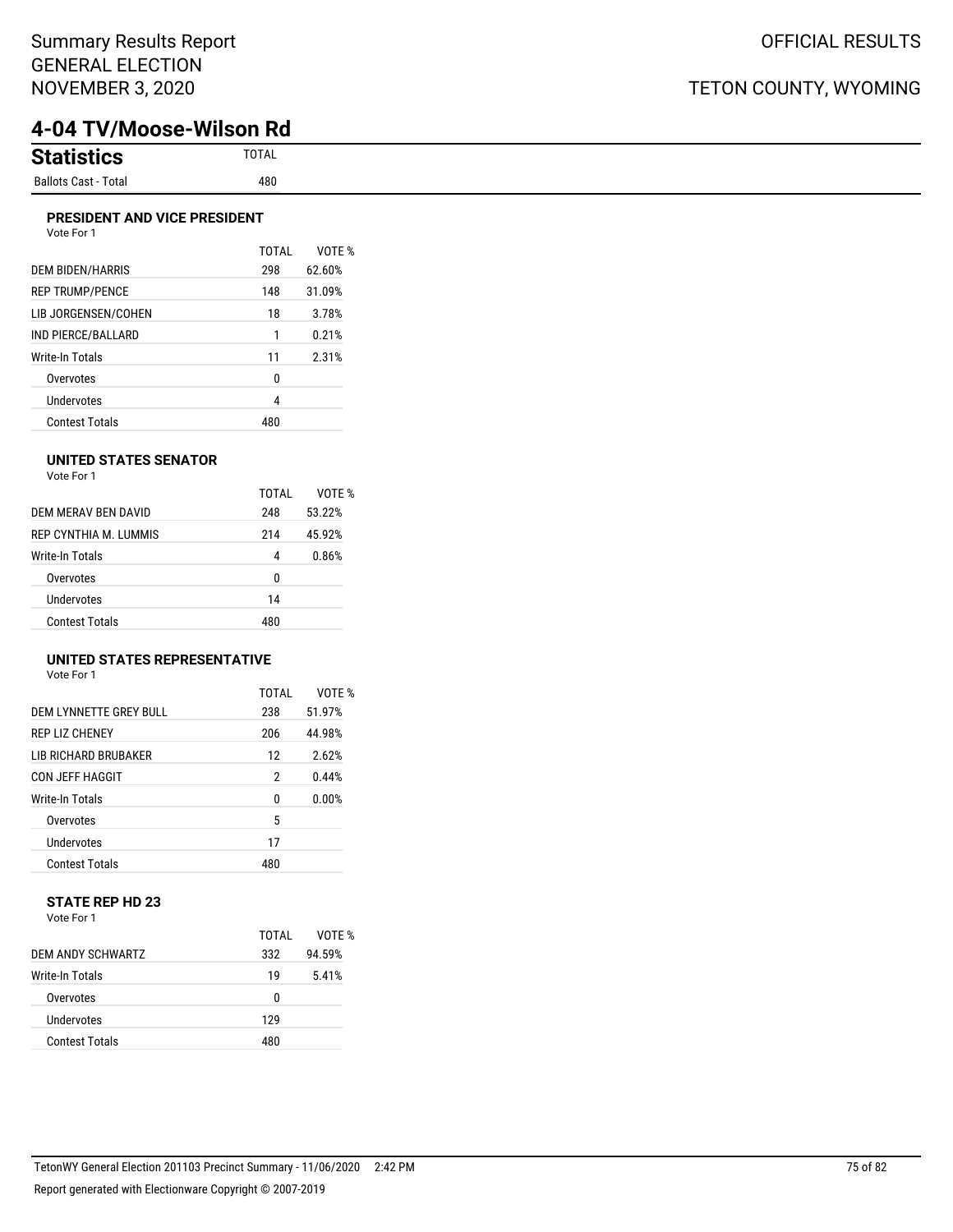# **4-04 TV/Moose-Wilson Rd**

#### **COUNTY COMMISSIONER** Vote For 2

| $V = F \cup V$                |       |        |
|-------------------------------|-------|--------|
|                               | TOTAI | VOTF % |
| DEM GREGORY W. EPSTEIN        | 178   | 22.39% |
| DEM NATALIA D. MACKER         | 175   | 22.01% |
| <b>REP CHRISTIAN BECKWITH</b> | 177   | 22.26% |
| REP PETER LONG                | 180   | 22.64% |
| IND WES GARDNER               | 85    | 10.69% |
| Write-In Totals               | 0     | 0.00%  |
| Overvotes                     | 6     |        |
| Undervotes                    | 159   |        |
| <b>Contest Totals</b>         | 960   |        |

#### **SUP CT - BOOMGAARDEN**

Vote For 1

|                       | TOTAI | VOTE % |
|-----------------------|-------|--------|
| <b>YES</b>            | 312   | 85.01% |
| NO.                   | 55    | 14.99% |
| Overvotes             | 0     |        |
| Undervotes            | 113   |        |
| <b>Contest Totals</b> | 480   |        |

#### **SUP CT - GRAY**

Vote For 1

|                       | TOTAI | VOTF % |
|-----------------------|-------|--------|
| <b>YES</b>            | 308   | 84.85% |
| N0                    | 55    | 15.15% |
| Overvotes             | 0     |        |
| Undervotes            | 117   |        |
| <b>Contest Totals</b> | 480   |        |
|                       |       |        |

#### **DIST CT - CONDER**

Vote For 1

|            |                       | TOTAI | VOTE % |
|------------|-----------------------|-------|--------|
| <b>YES</b> |                       | 298   | 84.90% |
| N0         |                       | 53    | 15.10% |
|            | Overvotes             | 0     |        |
|            | Undervotes            | 129   |        |
|            | <b>Contest Totals</b> | 480   |        |
|            |                       |       |        |

#### **CIR CT - DENHARDT**

Vote For 1

| <b>YES</b>            | TOTAI<br>280 | VOTE %<br>80.69% |
|-----------------------|--------------|------------------|
| N0                    | 67           | 19.31%           |
| Overvotes             | 0            |                  |
| Undervotes            | 133          |                  |
| <b>Contest Totals</b> | 480          |                  |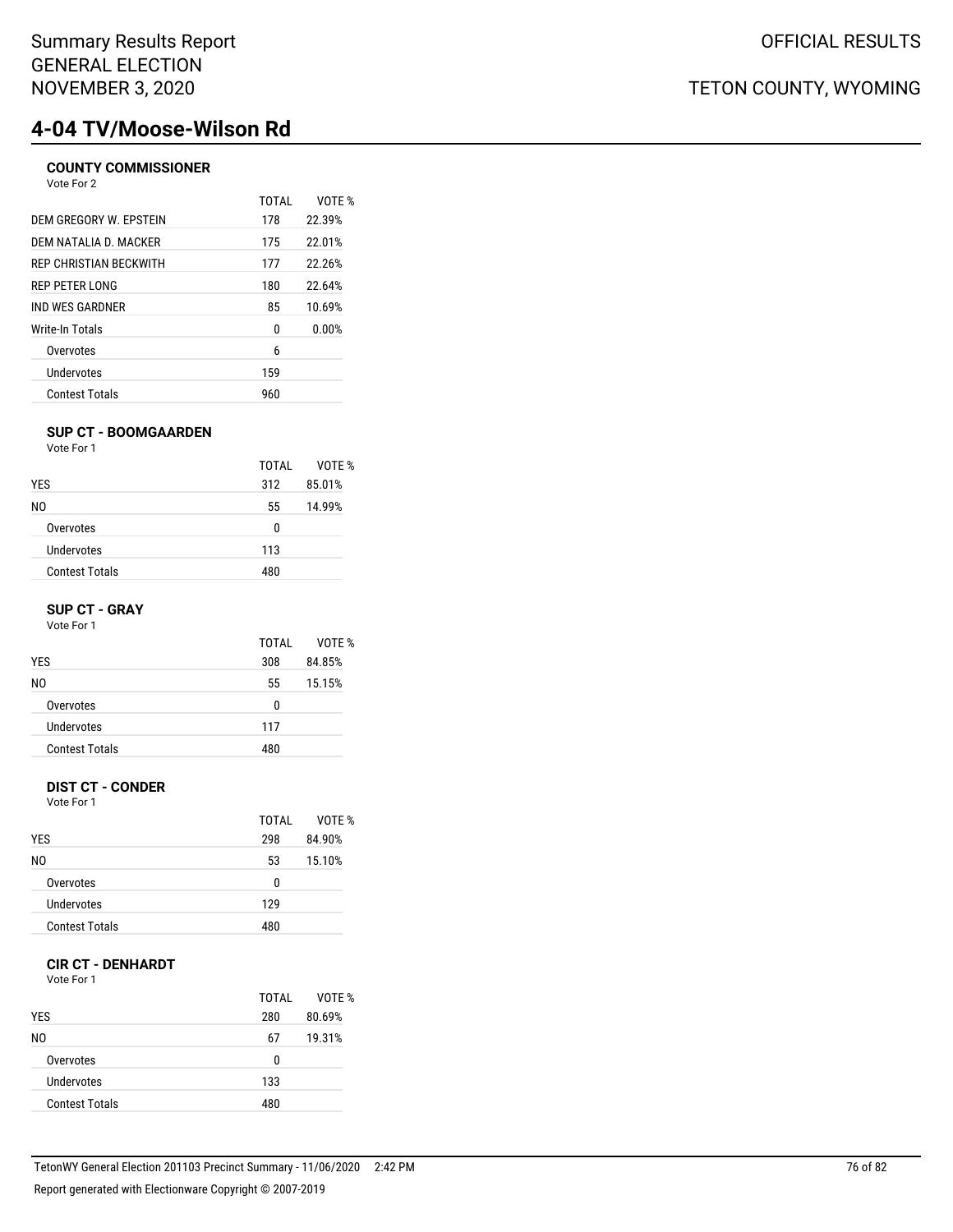## Summary Results Report GENERAL ELECTION NOVEMBER 3, 2020

# **4-04 TV/Moose-Wilson Rd**

### **CIR CT - HAWS**

| Vote For 1 |  |
|------------|--|
|------------|--|

|     | VOTE % |
|-----|--------|
| 284 | 81.14% |
| 66  | 18.86% |
| 1   |        |
| 129 |        |
| 480 |        |
|     | TOTAL  |

#### **CIR CT - RADDA**

Vote For 1

|                       | TOTAL | VOTE % |
|-----------------------|-------|--------|
| <b>YES</b>            | 290   | 79.24% |
| N0                    | 76    | 20.76% |
| Overvotes             | 0     |        |
| Undervotes            | 114   |        |
| <b>Contest Totals</b> | 480   |        |

## **SCHOOL DISTRICT TRUSTEE**

Vote For 4

|                       | <b>TOTAL</b> | VOTF % |
|-----------------------|--------------|--------|
| <b>BETSY CARLIN</b>   | 243          | 23.01% |
| <b>KATE MEAD</b>      | 276          | 26.14% |
| <b>BILL SCARLETT</b>  | 199          | 18.84% |
| THOMAS SMITS          | 140          | 13.26% |
| JENNIFER ZUNG         | 195          | 18.47% |
| Write-In Totals       | 3            | 0.28%  |
| Overvotes             | 0            |        |
| <b>Undervotes</b>     | 864          |        |
| <b>Contest Totals</b> | 1.920        |        |
|                       |              |        |

## **CONSERVATION DIST SUPERVISOR URBAN**

Vote For 1

|                       | TOTAI | VOTF % |
|-----------------------|-------|--------|
| <b>ROBY HURLEY</b>    | 327   | 98.49% |
| Write-In Totals       | 5     | 1.51%  |
| Overvotes             | 0     |        |
| Undervotes            | 148   |        |
| <b>Contest Totals</b> | 480   |        |
|                       |       |        |

#### **CONSERVATION DIST SUPERVISOR AT LARGE** Vote For 1

| TOTAI | VOTE % |
|-------|--------|
|       |        |
| 332   | 99.40% |
| 2     | 0.60%  |
| n     |        |
| 146   |        |
| 480   |        |
|       |        |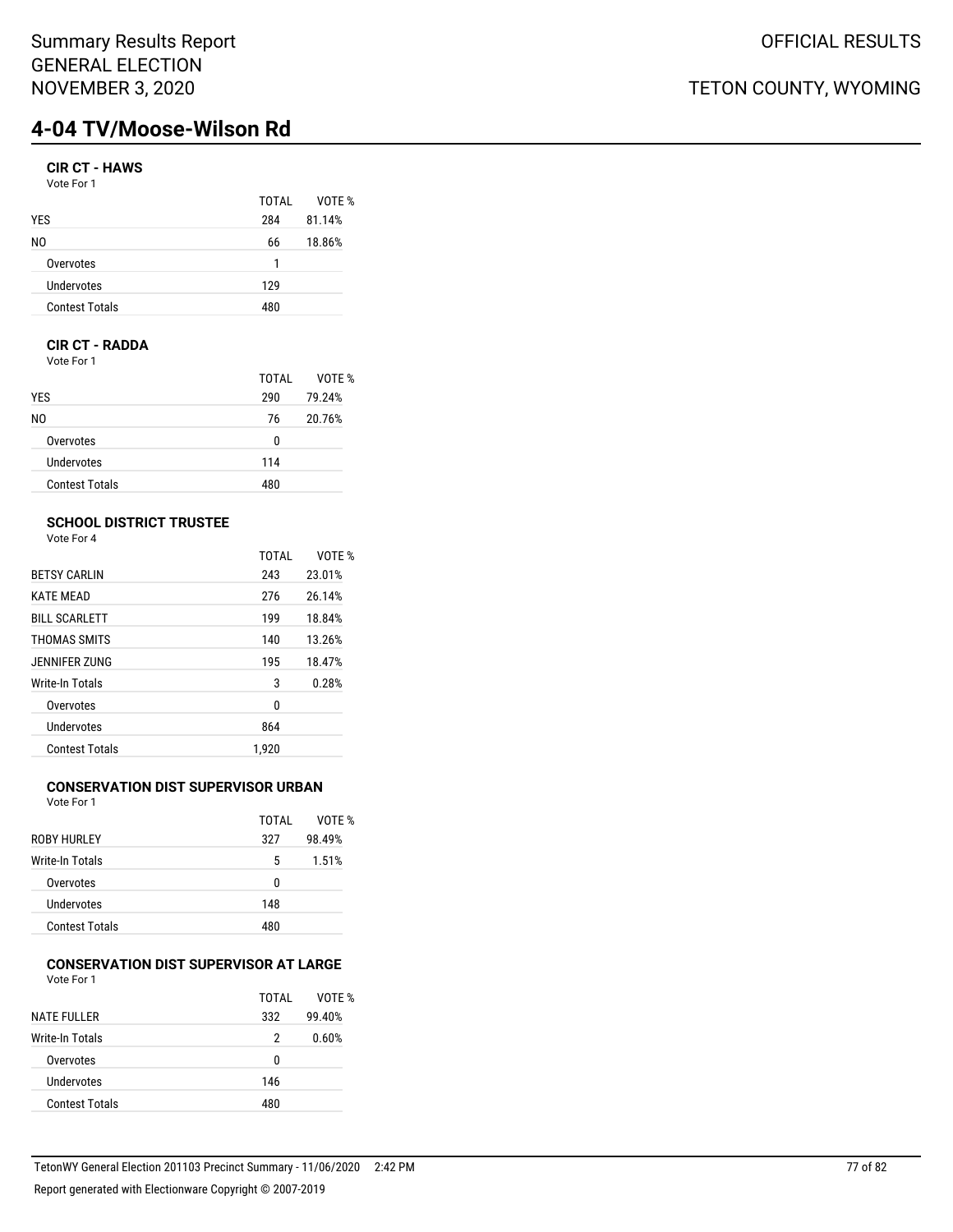# **4-04 TV/Moose-Wilson Rd**

### **ST. JOHN'S HOSPITAL DIST TRUSTEE 4YR**

| Vote For 3 |  |
|------------|--|
|------------|--|

|                       | TOTAI | VOTE % |
|-----------------------|-------|--------|
| C. SCOTT GIBSON       | 253   | 30.93% |
| BRUCE HAYSE           | 284   | 34.72% |
| CYNTHIA HOGAN         | 281   | 34.35% |
| Write-In Totals       | 0     | 0.00%  |
| Overvotes             | 3     |        |
| Undervotes            | 619   |        |
| <b>Contest Totals</b> | 1,440 |        |
|                       |       |        |

#### **ST. JOHN'S HOSPITAL DIST TRUSTEE 2YR UNEXPIRED** Vote For 1

| <b>SUE CRITZER</b>    | TOTAI<br>324 | VOTF %<br>100.00% |
|-----------------------|--------------|-------------------|
| Write-In Totals       | 0            | 0.00%             |
| Overvotes             | 0            |                   |
| Undervotes            | 156          |                   |
| <b>Contest Totals</b> | 480          |                   |

#### **ST. JOHN'S HOSPITAL DIST TRUSTEE 2YR UNEXPIRED TERM** Vote For 1

| DEBORAH C. HOPKINS    | TOTAI<br>315 | VOTF %<br>100.00% |
|-----------------------|--------------|-------------------|
| Write-In Totals       | 0            | 0.00%             |
| Overvotes             | 0            |                   |
| Undervotes            | 165          |                   |
| <b>Contest Totals</b> | 480          |                   |

#### **CONST AMEND A**

Vote For 1

| TOTAI | VOTE %<br>62.41% |
|-------|------------------|
| 153   | 37.59%           |
| 0     |                  |
| 73    |                  |
| 480   |                  |
|       | 254              |

#### **SALES AND USE TAX**

Vote For 1

| FOR THE COUNTY SALES AND USE<br><b>TAX</b> | TOTAI<br>200 | VOTF %<br>44.35% |
|--------------------------------------------|--------------|------------------|
| AGAINST THE COUNTY SALES AND<br>USE TAX    | 251          | 55.65%           |
| Overvotes                                  | U            |                  |
| Undervotes                                 | 29           |                  |
| <b>Contest Totals</b>                      | 480          |                  |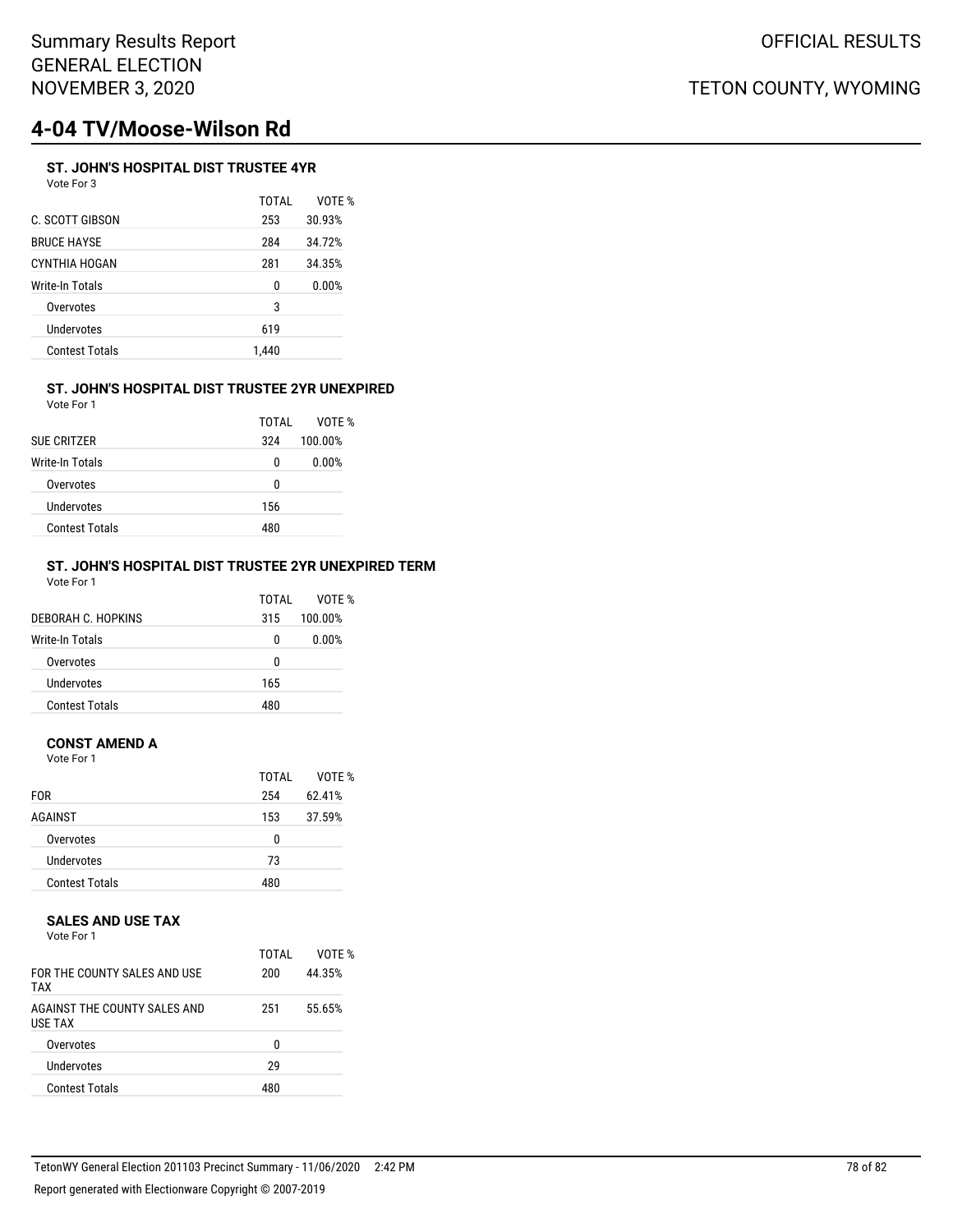## TETON COUNTY, WYOMING

## **5-01 Alta**

#### **PRESIDENT AND VICE PRESIDENT**

| Vote For 1 |  |
|------------|--|
|            |  |

|                         | TOTAI | VOTF % |
|-------------------------|-------|--------|
| <b>DEM BIDEN/HARRIS</b> | 174   | 47.54% |
| <b>REP TRUMP/PENCE</b>  | 178   | 48.63% |
| LIB JORGENSEN/COHEN     | 6     | 1.64%  |
| IND PIERCE/BALLARD      | 3     | 0.82%  |
| Write-In Totals         | 5     | 1.37%  |
| Overvotes               | 0     |        |
| Undervotes              | 3     |        |
| Contest Totals          | 369   |        |

#### **UNITED STATES SENATOR**

Vote For 1

|                        | TOTAI | VOTF % |
|------------------------|-------|--------|
| DEM MERAV BEN DAVID    | 162   | 44.63% |
| REP CYNTHIA M. LUMMIS  | 201   | 55.37% |
| <b>Write-In Totals</b> | 0     | 0.00%  |
| Overvotes              | 0     |        |
| Undervotes             | 6     |        |
| <b>Contest Totals</b>  | 369   |        |

### **UNITED STATES REPRESENTATIVE**

Vote For 1

|                             | TOTAI | VOTF % |
|-----------------------------|-------|--------|
| DEM LYNNETTE GREY BULL      | 151   | 41.83% |
| <b>REP LIZ CHENEY</b>       | 196   | 54.29% |
| <b>LIB RICHARD BRUBAKER</b> | g     | 2.49%  |
| <b>CON JEFF HAGGIT</b>      | 4     | 1.11%  |
| Write-In Totals             | 1     | 0.28%  |
| Overvotes                   | 1     |        |
| Undervotes                  | 7     |        |
| <b>Contest Totals</b>       | 369   |        |

#### **STATE REP HD 23** Vote For 1

|                       | TOTAI | VOTF % |
|-----------------------|-------|--------|
| DEM ANDY SCHWARTZ     | 216   | 88.16% |
| Write-In Totals       | 29    | 11.84% |
| Overvotes             | 0     |        |
| Undervotes            | 124   |        |
| <b>Contest Totals</b> | 369   |        |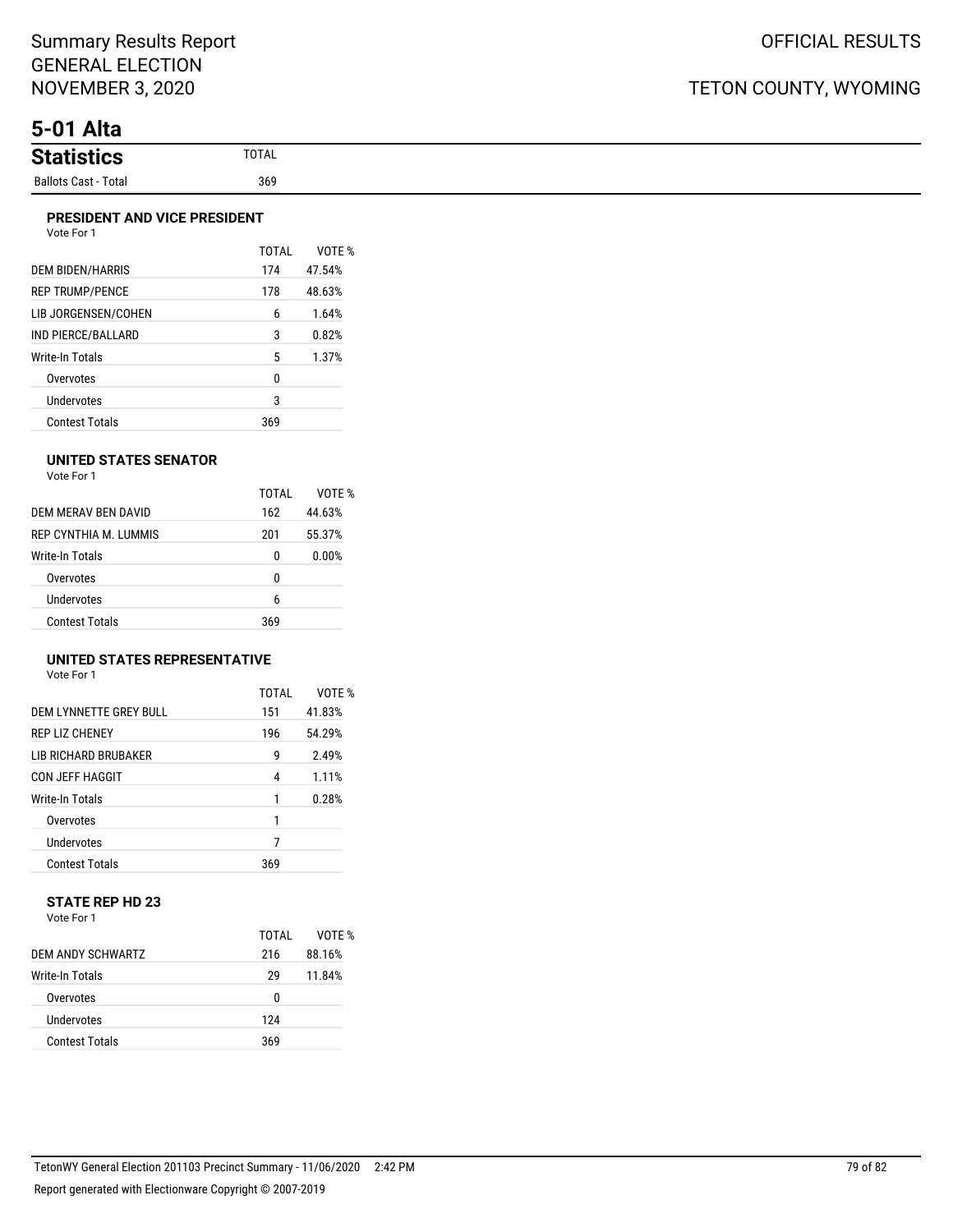# **5-01 Alta**

## **COUNTY COMMISSIONER**

| Vote For 2             |              |        |
|------------------------|--------------|--------|
|                        | <b>TOTAL</b> | VOTF % |
| DEM GREGORY W. EPSTEIN | 83           | 13.70% |
| DEM NATALIA D. MACKER  | 142          | 23.43% |
| REP CHRISTIAN BECKWITH | 150          | 24.75% |
| <b>REP PETER LONG</b>  | 191          | 31.52% |
| IND WES GARDNER        | 40           | 6.60%  |
| <b>Write-In Totals</b> | 0            | 0.00%  |
| Overvotes              | 4            |        |
| Undervotes             | 128          |        |
| <b>Contest Totals</b>  | 738          |        |
|                        |              |        |

#### **SUP CT - BOOMGAARDEN**

Vote For 1

|                       | TOTAI | VOTE % |
|-----------------------|-------|--------|
| <b>YES</b>            | 210   | 81.08% |
| NO.                   | 49    | 18.92% |
| Overvotes             | 0     |        |
| Undervotes            | 110   |        |
| <b>Contest Totals</b> | 369   |        |

#### **SUP CT - GRAY**

Vote For 1

|                       | TOTAI | VOTE % |
|-----------------------|-------|--------|
| <b>YES</b>            | 200   | 78.74% |
| N0                    | 54    | 21.26% |
| Overvotes             | 0     |        |
| Undervotes            | 115   |        |
| <b>Contest Totals</b> | 369   |        |

#### **DIST CT - CONDER**

Vote For 1

|                       | TOTAI | VOTF % |
|-----------------------|-------|--------|
| <b>YES</b>            | 207   | 85.19% |
| N0                    | 36    | 14.81% |
| Overvotes             | 0     |        |
| Undervotes            | 126   |        |
| <b>Contest Totals</b> | 369   |        |

### **CIR CT - DENHARDT**

Vote For 1

| <b>YES</b>            | TOTAI<br>199 | VOTE %<br>82.92% |
|-----------------------|--------------|------------------|
| N0                    | 41           | 17.08%           |
| Overvotes             | 0            |                  |
| Undervotes            | 129          |                  |
| <b>Contest Totals</b> | 369          |                  |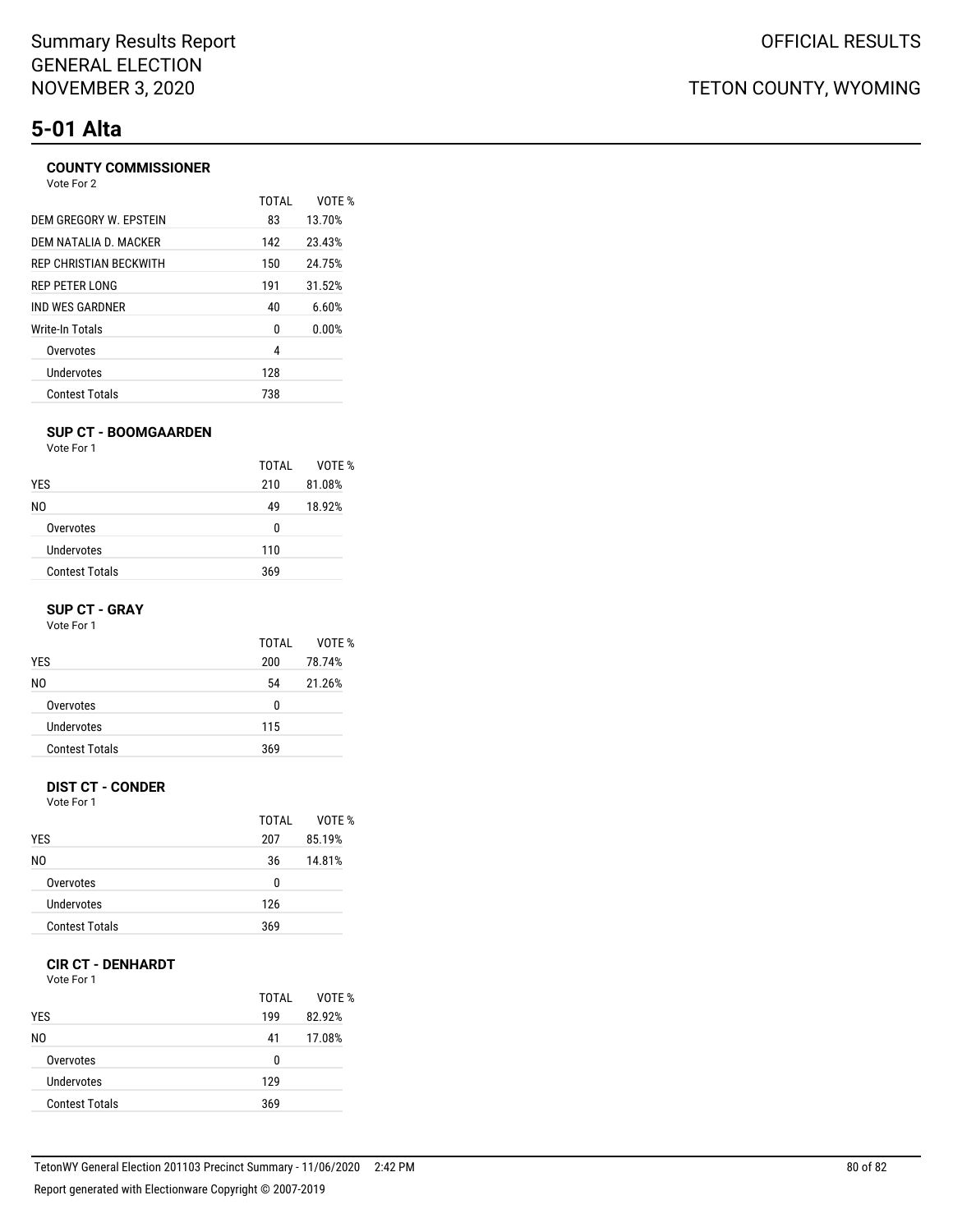# **5-01 Alta**

### **CIR CT - HAWS**

| Vote For 1 |  |
|------------|--|
|------------|--|

|                       | TOTAI | VOTE % |
|-----------------------|-------|--------|
| <b>YES</b>            | 197   | 83.12% |
| NO.                   | 40    | 16.88% |
| Overvotes             | n     |        |
| Undervotes            | 132   |        |
| <b>Contest Totals</b> | 369   |        |

#### **CIR CT - RADDA**

Vote For 1

|                       | TOTAL | VOTE % |
|-----------------------|-------|--------|
| <b>YES</b>            | 212   | 84.80% |
| NO.                   | 38    | 15.20% |
| Overvotes             | 0     |        |
| Undervotes            | 119   |        |
| <b>Contest Totals</b> | 369   |        |

## **SCHOOL DISTRICT TRUSTEE**

Vote For 4

|                       | <b>TOTAL</b> | VOTE % |
|-----------------------|--------------|--------|
| <b>BETSY CARLIN</b>   | 127          | 17.19% |
| <b>KATE MEAD</b>      | 192          | 25.98% |
| <b>BILL SCARLETT</b>  | 110          | 14.88% |
| THOMAS SMITS          | 70           | 9.47%  |
| JENNIFER ZUNG         | 235          | 31.80% |
| Write-In Totals       | 5            | 0.68%  |
| Overvotes             | 0            |        |
| Undervotes            | 737          |        |
| <b>Contest Totals</b> | 1.476        |        |

## **CONSERVATION DIST SUPERVISOR URBAN**

Vote For 1

|                       | TOTAI | VOTF % |
|-----------------------|-------|--------|
| ROBY HURLEY           | 222   | 99.11% |
| Write-In Totals       | 2     | 0.89%  |
| Overvotes             | U     |        |
| Undervotes            | 145   |        |
| <b>Contest Totals</b> | 369   |        |

#### **CONSERVATION DIST SUPERVISOR AT LARGE** Vote For 1

| .                     |       |        |
|-----------------------|-------|--------|
|                       | TOTAI | VOTE % |
| <b>NATE FULLER</b>    | 220   | 98.65% |
| Write-In Totals       | 3     | 1.35%  |
| Overvotes             | U     |        |
| Undervotes            | 146   |        |
| <b>Contest Totals</b> | 369   |        |
|                       |       |        |